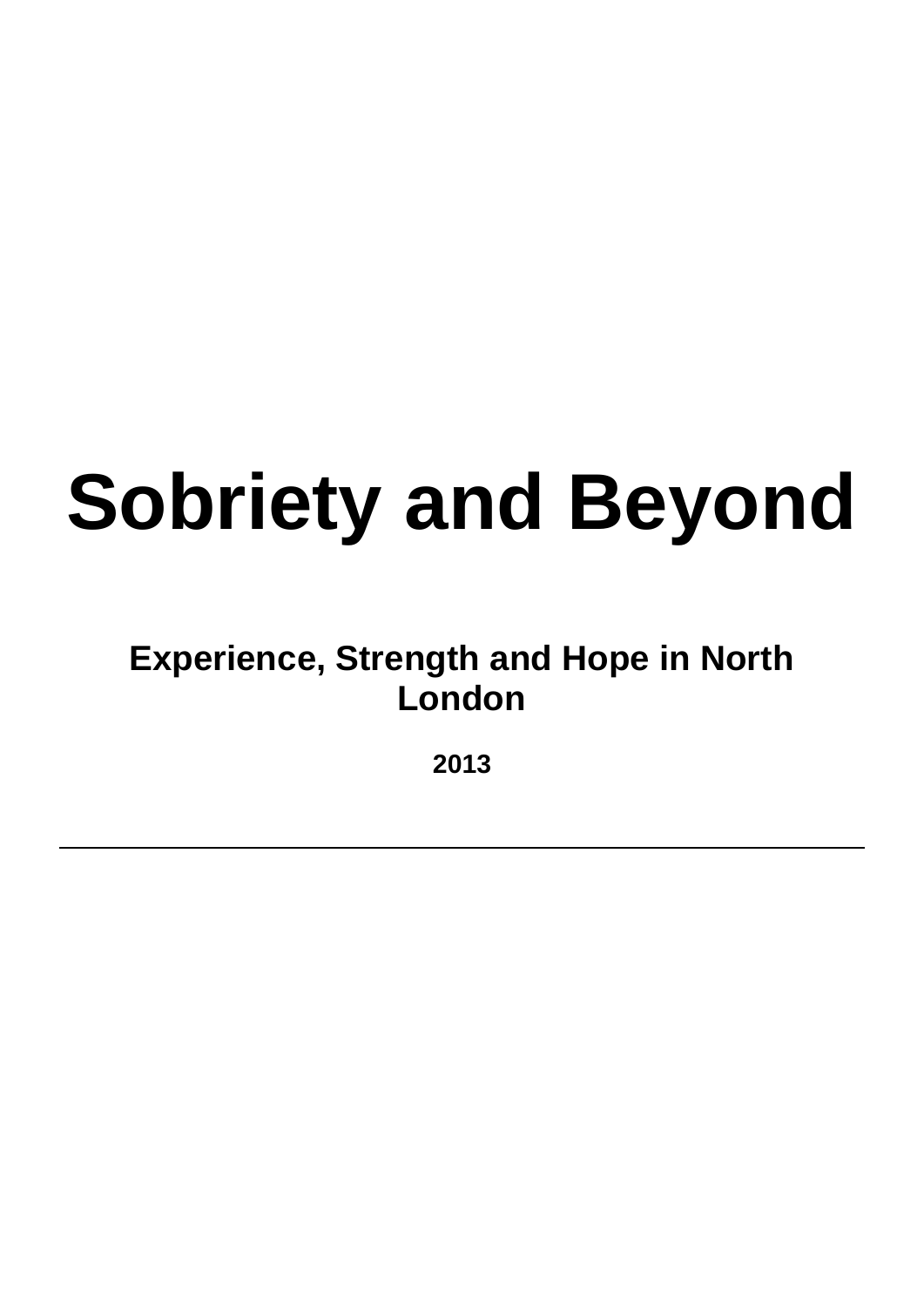### **Foreword**

As part of its archival work, North London Intergroup ( NLIG) decided to put together a record of the experience, strength and hope of our longer serving members. One of the benefits of such a booklet is that our archive will stay in the safe keeping of the Fellowship as a whole, rather than being locked away in a storage box. (The booklet runs as follows; a brief introductory statement detailing publishing information and a few lines about the project, a table of contents, the stories and index of names mentioned in stories.) The idea for the booklet was put forward to NLIG in 2006. Initially contributions were invited from members with sobriety of 25 years or more but it was decided later to amend this to 15 years. Contributions were invited by notices at meetings in the NLIG area (Enfield, Haringey and Barnet). They were received in a range of ways: hand written, typed, e-mail and tape. Jonny H collected the initial stories and did the initial work. A group took over the project in late 2009 from NLIG who transcribed and edited the remaining stories and tried to encourage some new stories especially from women as they were underrepresented. A number of contributors spoke about their stories at an NLIG Convention held in Sept 2011. The longest sobriety dated from 1966 (40 years in 2006).

The booklet is not 'Conference Approved Literature'. Each NLIG group will be provided with their own copy of the booklet – additional copies can be made available to interested AA members at cost via NLIG.

Contributors were asked to write in whatever way they felt most comfortable and cover some of the following questions.

*When and how did you drinking first become a problem? What happened? When did you first hear of A.A. and from what source? Who made the initial outreach to you, in what manner, and in what year? When and where did you get sober?*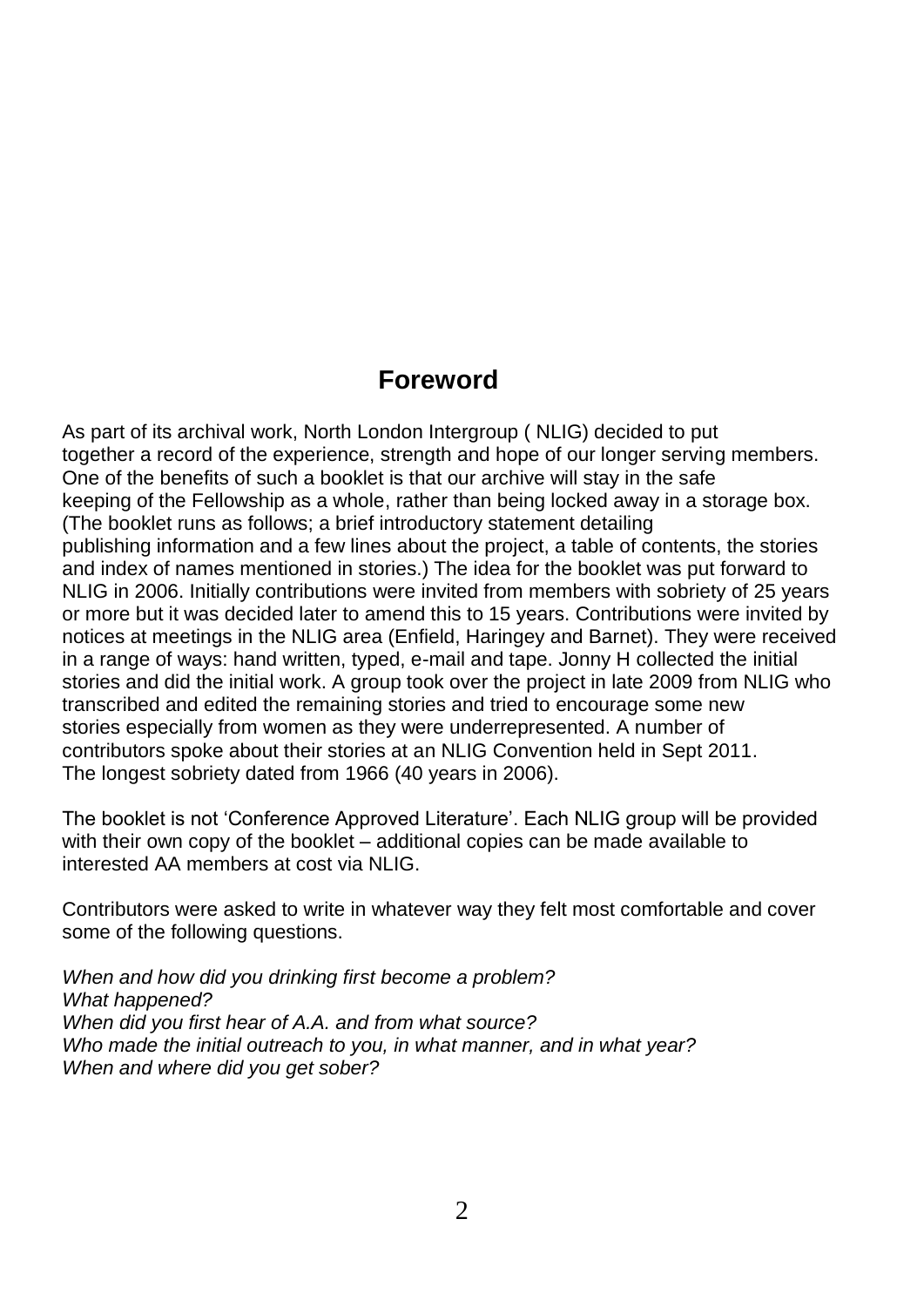*What were your early days like? Who did you first get to know in the Fellowship? Which meetings did you go to? Who do remember from those times and why? Have you "worked" the steps? Were you guided through the steps and by whom? What was it really like? What did you actually do? Which AA literature have you found helpful? What are your recollections of service in AA and how did you get involved? Any resentments? How has A.A. changed (if it has) since you first found it? What about those who are no longer with us? What about your recovery today?*

 We very much hope that you find the stories interesting and that other members may be prompted to write their own versions for a future version

A number of contributors have sadly died (sober) in the time between writing (mostly in 2006) and publication in 2010. This booklet is dedicated to their memory with particular thanks to them and to all the contributors for carrying the message in the way they have done.

North London Intergroup of AA 2013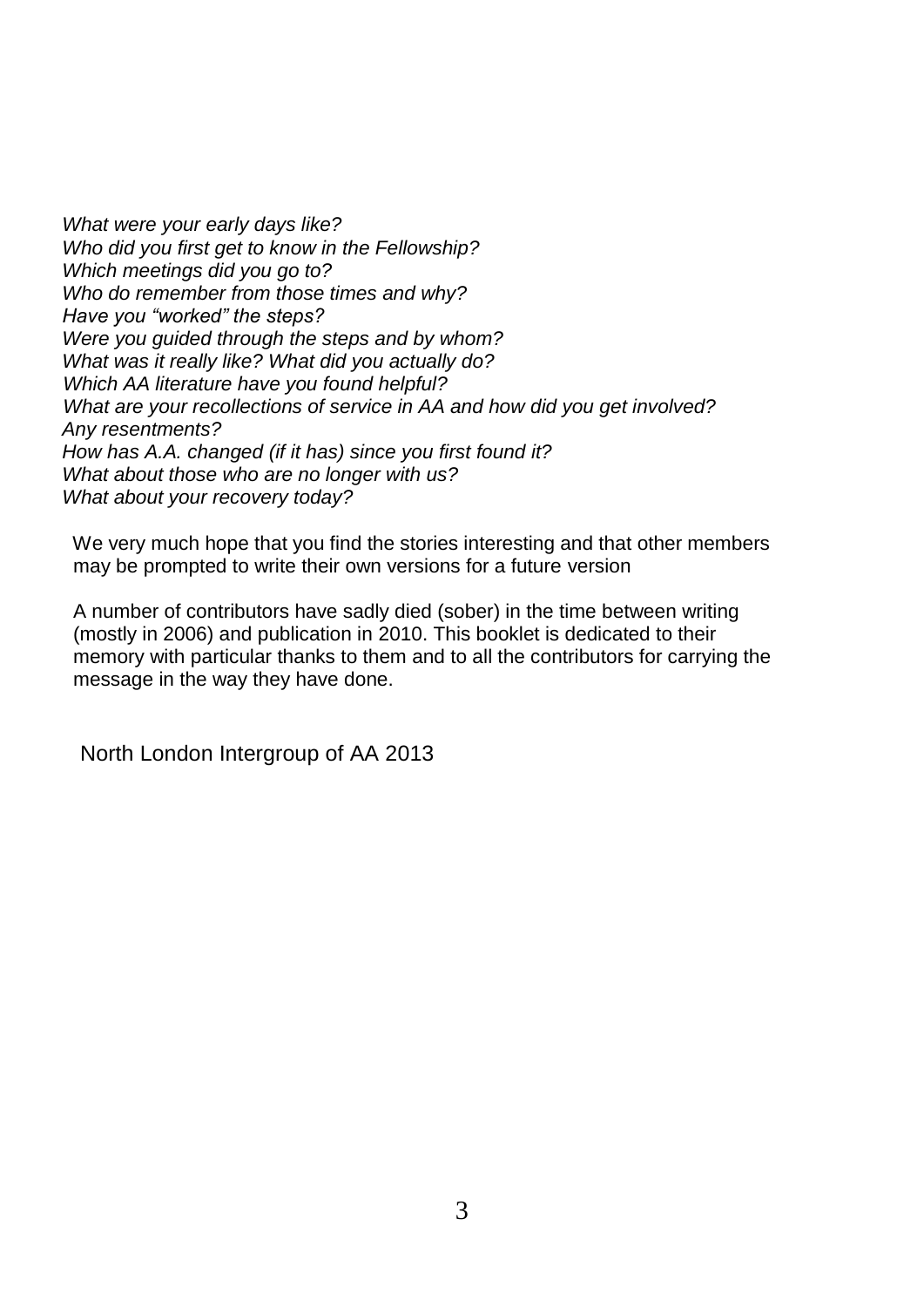- **1. Kathy**
- **2. Peter**
- **3. Carmel**
- **4. John K**
- **5. Roger C**
- **6. Golfer Roger**
- **7. Steve H**
- **8. Geoff**
- **9. Anon 1**
- **10. South African Bill**
- **11. Cyril**
- **12. Pauline**
- **13. Alan W**
- **14. Anon 2**
- **15. Patrick K**
- **16. Mick the Chef**
- **17. Bridget London Colney**
- **18. Larry B**
- **19. Cliff**
- **20. Anon 3**
- **21. Steve S**
- **22. Jerry M**
- **23. Tony**
- **24. Mary L**
- **25. John 2**
- **26. Alan**

 **Index of names mentioned in the stories**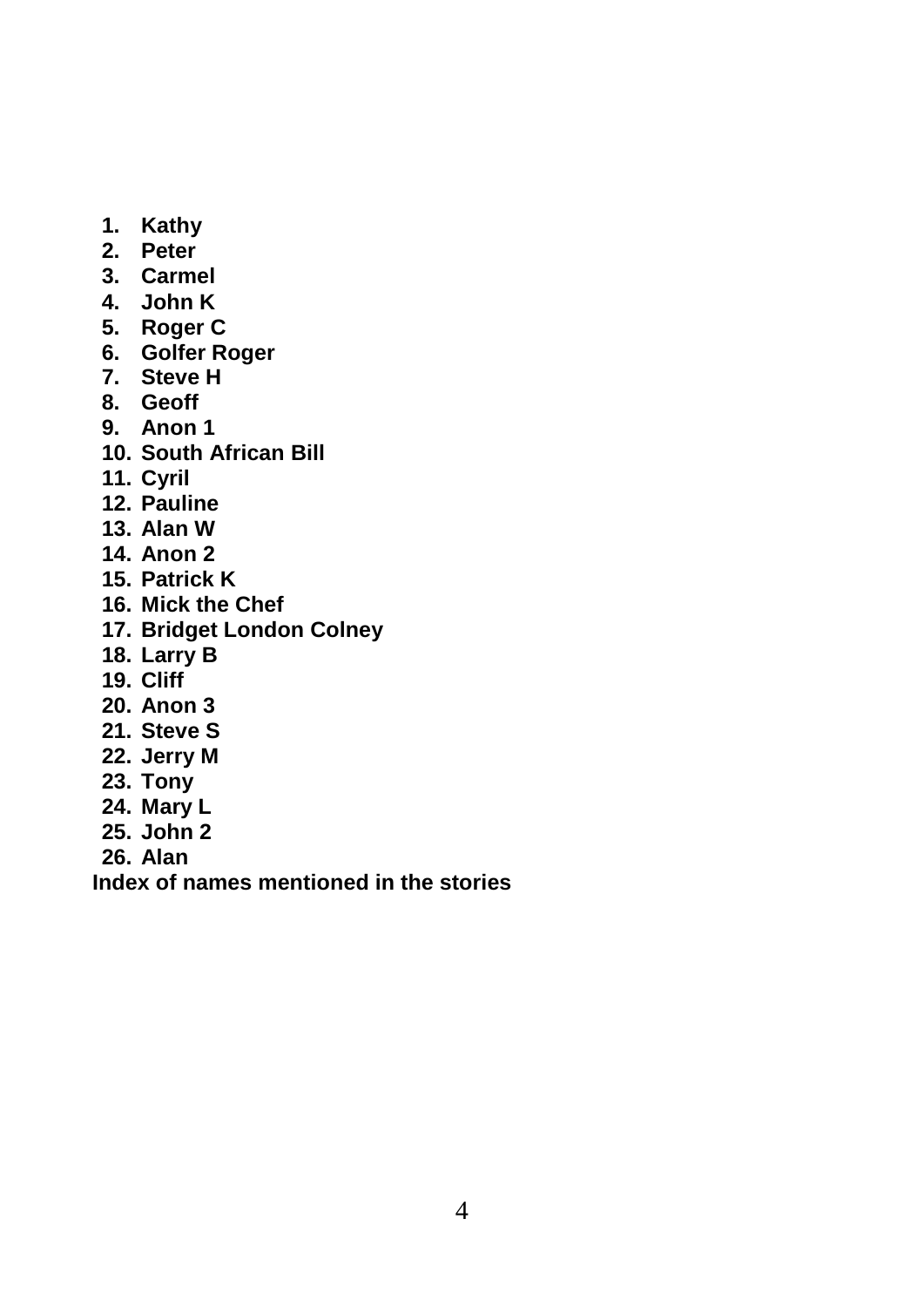#### **1. I came into AA when I was 27- Kathy**

I'm Kathy and I'm an alcoholic. I came into AA when I was 27, after about ten years of alcoholic drinking. Up until today, I've been sober since 29th December 1983. Has AA changed over those years? I feel the same elements are still there- the caring for one another, the same Steps on the walls and of course, the slogans. Phrases have entered into the sharing that I don't remember hearing before, like "dysfunctional family" and "the Big Book way" etc, but I feel the basic spirit of the Fellowship and the program is still there. I'm a happy customer. I love meetings. I love the simplicity of meetings. There are no passwords to key in, no logging on, just plain old-fashioned story telling, passing on our experience, strength and hope. It works too because we're not all sick on the same day. When I'm down, you're up, and you can help me. When I'm well, I can pass on my strength to someone else who's struggling. That reminds me of something I'd like to share with you.

Some years ago I was in a pet shop looking to buy a pet rabbit. In walked David M (Big David) from Muswell Hill. He told me he'd like to buy the rabbit for me as a gift because, he said, he wasn't there for his own children, and he'd like to make up for that by doing this for me. David was someone who would constantly nag me to get a job- at a time when I needed to work but was too frightened to look for a job. It was just another example of the kindness shown by members in the form of 'tough love'.

I was 12th Stepped by Footballer John and Little Debbie. They took me to about three meetings initially and rang me up frequently to check how I was doing. There were fewer meetings then but there was still a meeting within easy distance each night. I spent the first few months of sobriety in North Wales where my parents lived and went to two meetings a week. Every Friday night around a large table in a draughty church kitchen, there would be four of us for a meeting that lasted one and a half hours. I was scared to share in those days and very emotionally raw. There was no way I could stay silent with only four of us at the meeting, so I was persuaded to share and to get some of the pain and confusion out of my system. The other members would drive miles out of their way to make sure I found the meetings. I came back to London and as I wasn't working, I went to Hinde Street most weekdays for the next two years. After the hour long meeting we'd go over the road to an Italian café for coffee or lunch and the sharing would continue.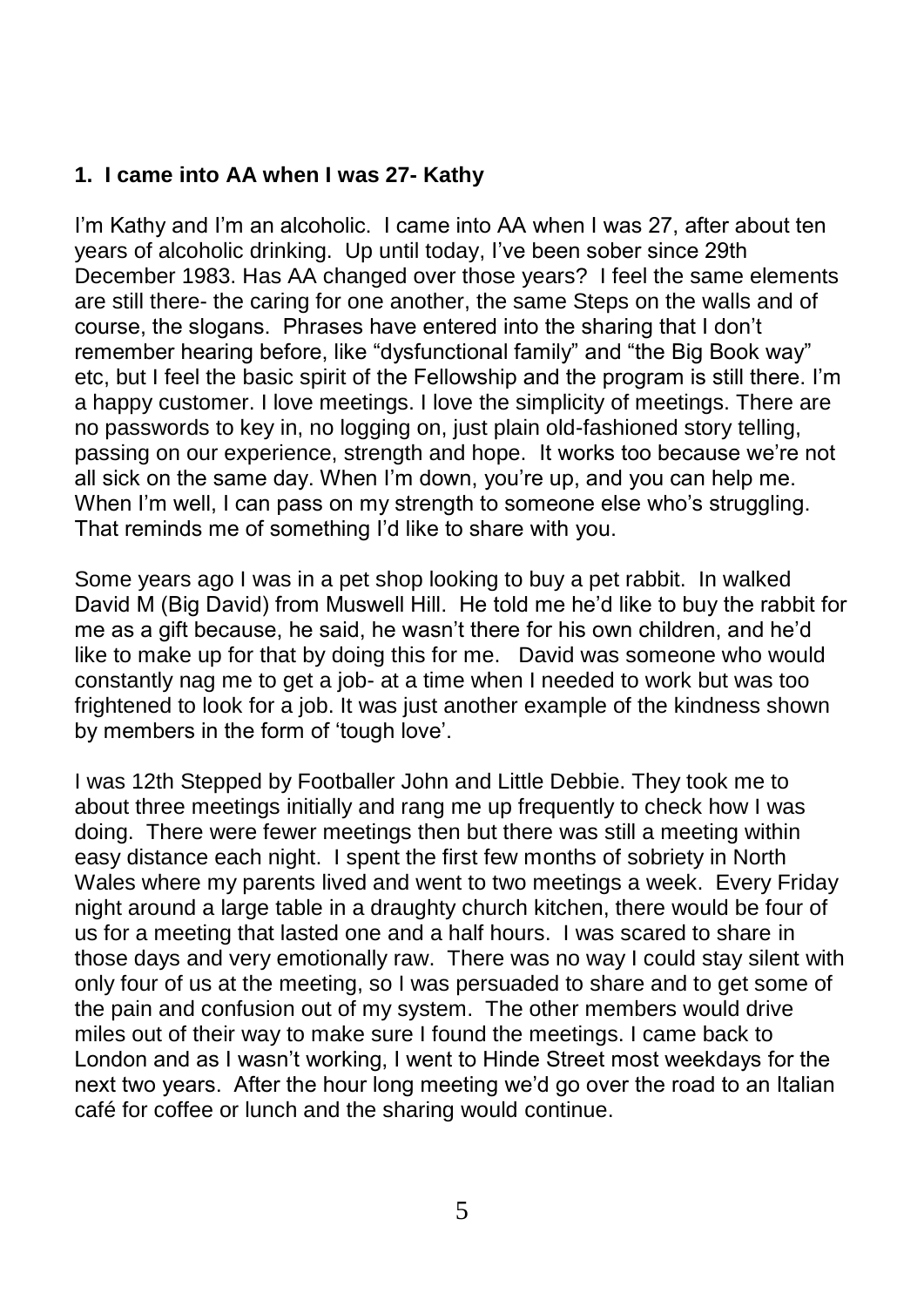A few characters stand out in my mind from those days including Florida Danny whose saying was to bring everything down to its "irreducible minimum" when solving problems. There was Big AI and Michael, an academic. In my early days my concentration was very poor so I found the slogans and the "Just for Today" card very helpful and I could absorb it all bit by bit.

"Living Sober" was probably the most helpful for its practical approach. So far I haven't felt the need to study the Big Book in any formal way. I hear it read out at meetings and I have used it for doing the steps, along with the Twelve by Twelve, which I hear read out every week at my regular Step Meeting. I've even met a lady visiting London, in her seventies, whose story appears in the Big Book. I went through the steps in my own way at first, taking them in the wrong order (not to be recommended). Later on I went through them again with an experienced member who had been taken through them by her sponsor. I've never really had a proper sponsor. I asked someone to be my sponsor in my very early days and then avoided that person because I was afraid of becoming too dependent upon her and also I didn't want to reveal too much of myself. Looking back, it was just fear. Having said that, I always keep close to one or two members to help me along the way and I have a good network of friends. I make sure I always have a service commitment to keep me in middle of AA and not so likely to drift off. There was a saying around the rooms, which is "If you miss meetings, you miss what happens to people who miss meetings". Very true. I don't agree with everything I hear at meetings or how some meetings are run, so I go to where I feel comfortable and use my 'AA Filter' to take out what is useful to me. I stick close to the winners to keep me safe. Over time I've gained intuition and found confidence in myself by going to lots of meetings, sharing with my close friends, and turning my life and will over to my Higher Power.

Who was around in North London in my early days? Pat Q, Ivor, Teacher Peter, Musician John, Fireman Alex, Musician Roger, Fishing Charlie, Ironing board Arthur, Stockbroker John, Tottenham John, Belfast John, Fiona and Plumber Sam, Irene and Bob, Spiritual Jim, and Old Arthur (who was one month ahead of me in sobriety and about forty years ahead of me in age). Where are they now? Some have died drunk, some have died sober and others are still around sober. Let's hope we're all around for years to come, sober and living life to full with the help of this rare and wonderful Fellowship in AA. Keep coming back!!

Kathy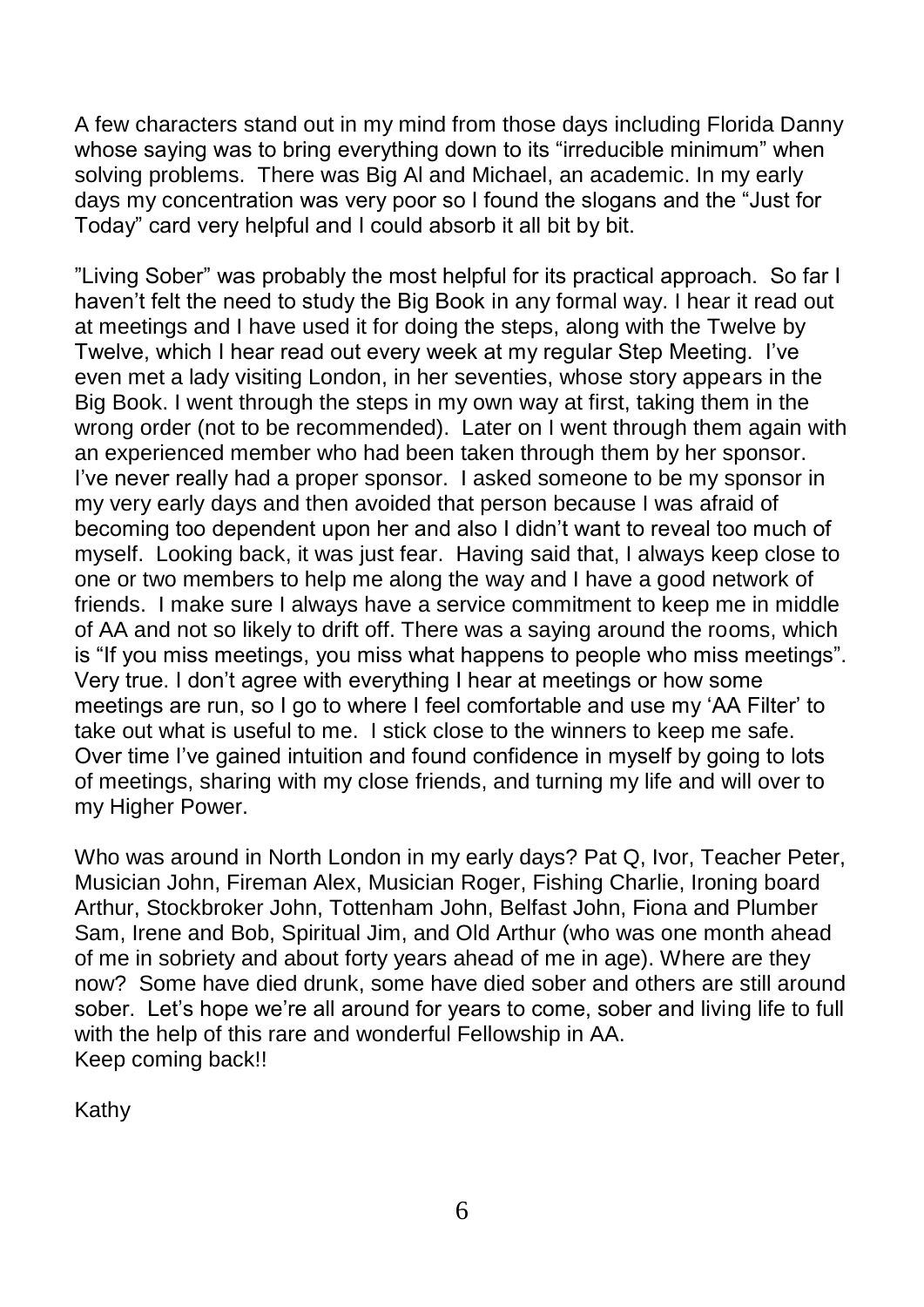#### **2. To Hell and Back- Peter**

My name is Peter and I am an alcoholic. My drinking took me to what I describe as my hellhole and AA got me out. For that, up to today, I am truly grateful. For me the most important thing in my life is my sobriety- for without that I have nothing. I would quickly loose the many beautiful things I have received in my recovery. The Promises have really come true for me, although life is not a bed of roses either, as stuff happens and that is life. However, the miracle is that today I don't have to pick up a drink on it, irrespective of whether the event is good or bad or just plain ordinary and boring. I am responsible for me, and with my Higher Power, the Fellowship, Friends and the Programme, I need never drink again, -' One Day at a Time.'

I was born and bred in North London. With the benefit of hindsight, I now know that my drinking was far from normal right from the outset. Why was one drink never ever enough? Why did I need to have a drink before going out for a drink? Why was the 'best' drinking on my own? Why did drink make me feel normal, free from fear and part of the human race? Why was it going to be better tomorrow? – Because, although I did not know it at the time, I was an alcoholic.

My family was reasonably well off, not dysfunctional except we never talked about our feelings, had no background of alcoholism and were not from an Irish or Catholic background. To my knowledge, I am the only one who thinks he is special and different –an alcoholic!

My drinking career spanned 25 years from the age of 13 and was characterised by desperate periods of attempted control, daily topping up, changing jobs before being pushed, an attempted suicide, many visits to doctors and psychiatrists for my illnesses (not alcoholism of course), lying, cheating and being impossible to live with. Although I was married, my love affair was with my bottle, not her. I also have two boys, but they just got in the way. I could not be bothered with anyone or anything, apart from of course, where the next drink was coming from. I ended up being sacked from my job, although surprisingly drinking was never mentioned. They had plenty of other grounds for getting rid of me, like just not being there, neither physically nor mentally. I was paid off and then preceded to drink all the money, alone in my loft at home. My recollection of that last eighteen months is like one long extended blackout, totally isolated and desperately alone. I woke up in the morning with a feeling of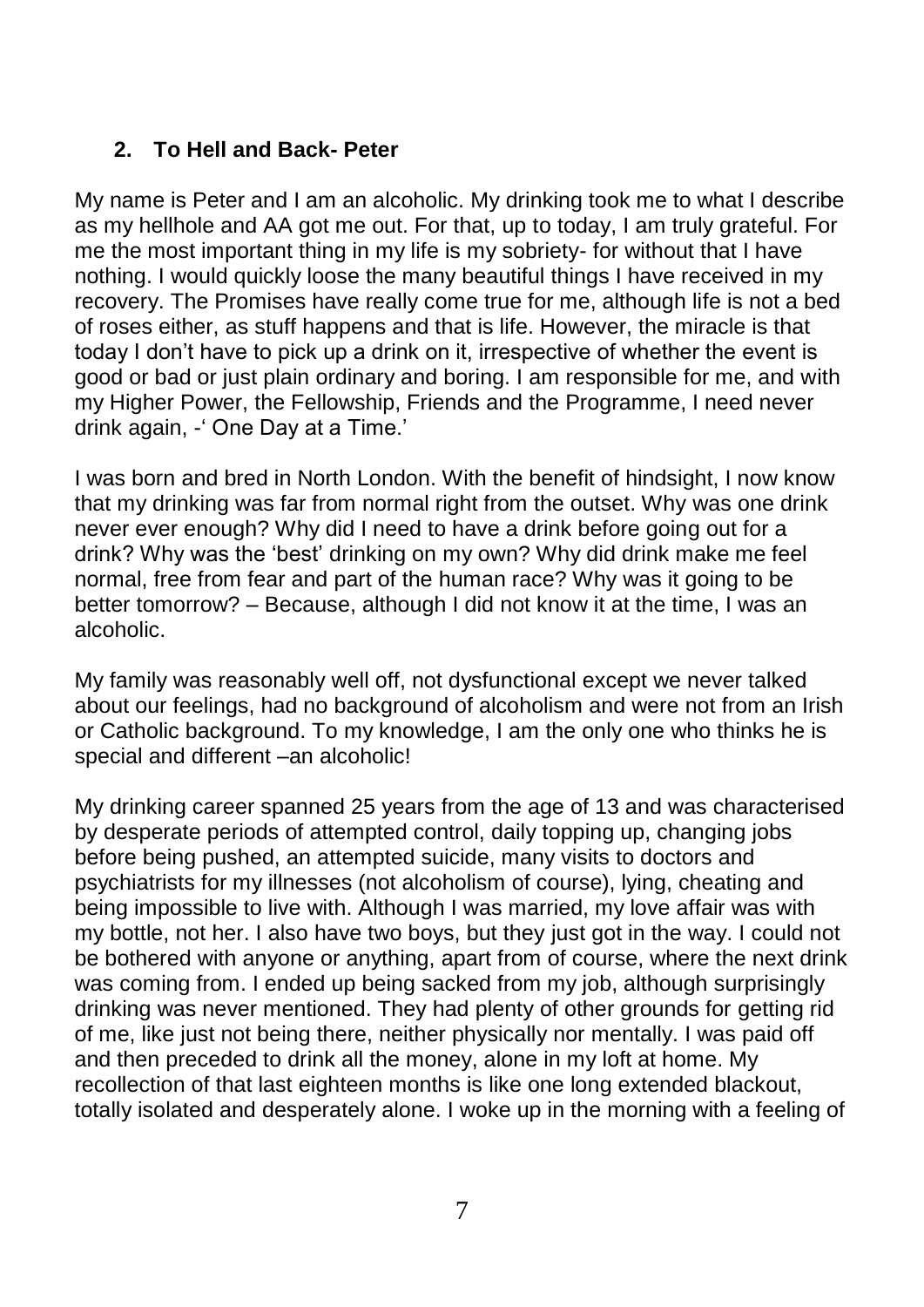disappointment because I would have just preferred to just die during my fitful sleep.

However, my Higher Power had a different idea because during the night of 3 June 1992, I heard a voice going on in my head all night which was like no other experience I have had, either before or since. It said, "You are an alcoholic and you need help" over and over again. I now know this was my rock bottom and my first real encounter with a Higher Power. The following morning, I had a strong feeling that things would be OK, although I had no idea at that moment how this could possibly happen. My wife took me to our family doctor. It was no coincidence that he had been able to recommend another of his patients to Grovelands (now called The Priory at Southgate) six months earlier. She was doing really well and not drinking. That same afternoon, I was poured into the treatment centre (an up-market nut-house!) and up to today, have not had the need to pick up another drink. That is a miracle.

It was also fortunate for me that the centre was run along 12 Step principles. Very shortly after detoxing I was told I would be going to a meeting of Alcoholics Anonymous. I did not know what to expect and was very fearful (very much how I had been feeling for most of my life, but now no drink to calm my nerves!). My first meeting was Oakwood on a Monday night. I don't remember much of what was said, but I well remember the feeling of knowing that I was no longer alone and in the right place. I went to two further meetings that weeknot that I felt I had a choice! One was Grovelands Wednesday and the other East Finchley Friday. It felt very much like putting "one foot in front of the other" and doing what was suggested. We were all given a "Big Book" in treatment together with the smaller books, "Living Sober" and "Came to Believe". Not that I was into reading, understanding or concentrating on much then, but something was getting through my thick skull and I was starting to feel a little calmer. I stayed at the treatment centre for a month but was fearful of leaving. I was comfortable and cared for and without having to take any responsibility. How would I cope in the big bad world again, this time without a drink?

Well, my first reaction on leaving was that everything seemed to be moving so fast. It also felt that every TV advert was selling booze and all the programmes involved drinking in some shape or form. In other words, I was still obsessed with alcohol and my life felt quite stressful. I was surprised that my wife did not totally forgive me at once and treat me kindly and with compassion. I was to discover that regaining her trust was going to take rather longer than I had expected. It felt like I was walking on eggshells for at least the first two years of sobriety.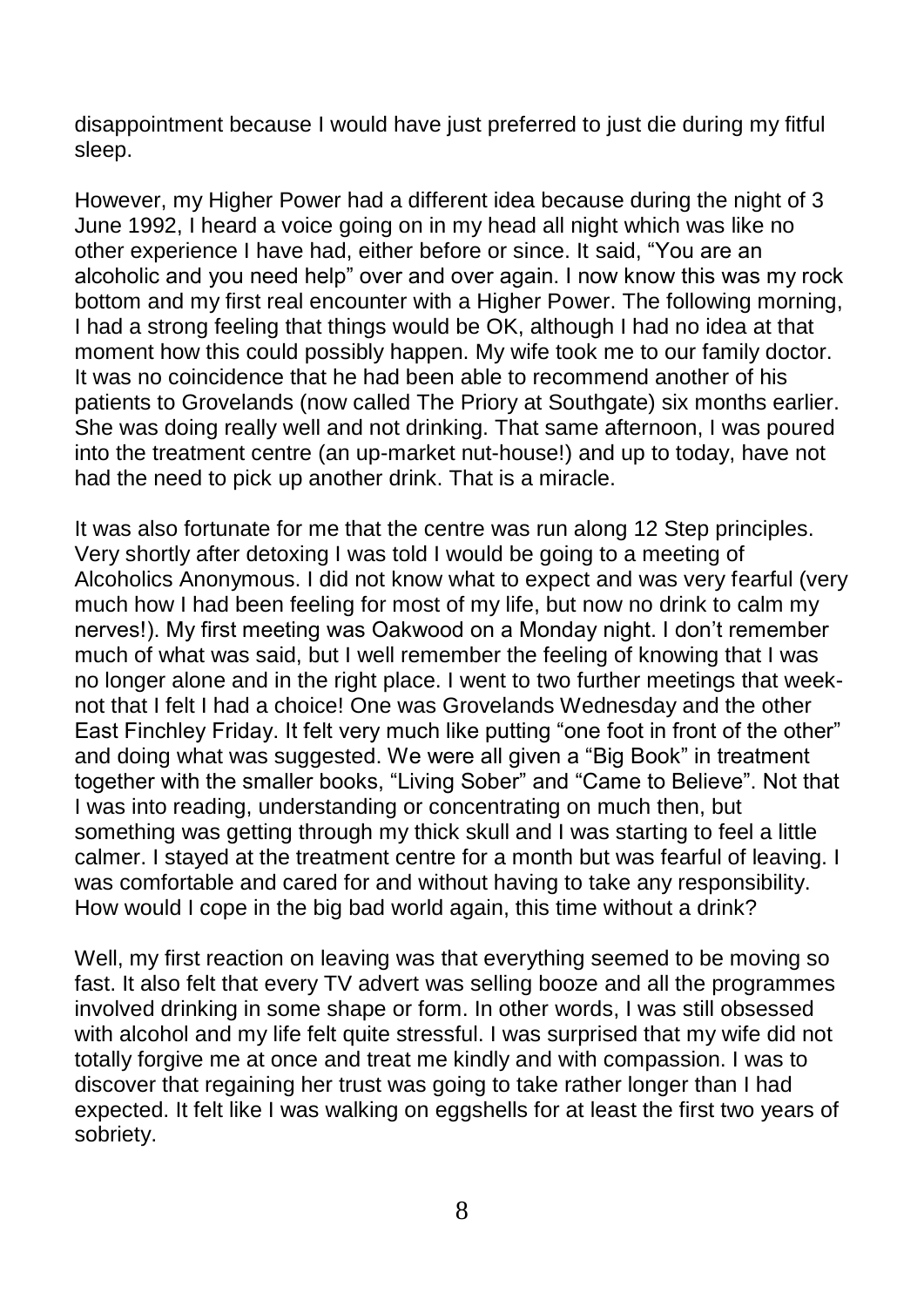I looked forward to meetings and so that I could enter an oasis of calm for a couple of hours. I remember Fisherman Charlie from Oakwood with his immortal phrase – "keep bringing the body and one day the brain will come as well and it will make sense". Lighthouse Denis always amused me with his dry sense of humour and his wish to be isolated from the "civilians". Big Steve was so welcoming and supportive. He remembered my name each week, which was such a feat as far as I was concerned, as my brain was very fuddled for a long time after coming in.

After a few months, I kept hearing older members talking about the Steps and Sponsors. Such was my fear of picking up a drink again that I decided that I should get myself a sponsor. Easier said than done- what would happen if I asked someone and they said ''no''? I was scared of rejection and my old ally, procrastination, came to the rescue! However, another expression I heard in my early days helped – "when it gets painful enough you will do something about it". I asked Pat Q but was devastated at the time, when he said he didn't sponsor anybody. However, I now know that he has helped many, many members with his direct, no nonsense advice but put across in such a kind gentle manner.

Another member did agree to take me through the Steps and he was to help me for many years, particularly on my sticking points of Steps 4 and 5 and later with Step 9. He gave me a structure of reading, making notes, praying and meeting him regularly to go further with the Step on which we were working together. He really managed to keep me focused and when it got too difficult or painful, he showed me tough love by not buying into all my excuses and stories. At the time, I remember thinking that there had to be an easier, softer way. But as it says in the Big Book – "half measures avail us nothing". He kept me at it and I remember a wonderful feeling of release after completing Step 5. I walked away from his house that day truly grateful and full of a new spirit. This proved to me how important it was to continue with the Steps for my continued quality of recovery. This was despite a period of lengthy procrastination beforehand, thinking that I had to get Step 5 perfectly right. After a couple of attempts, I did it the "Big Book" way in columns which made me realise that "keeping it simple" was normally the best way.

Sometime later, I also got stuck on Step 9. This related to an ex-work colleague who I could never make amends to. The only one who was hurting was me. My Higher Power gave me a hand with this one by putting me in the same room as him at a business conference. I had a choice to pretend I had not noticed him or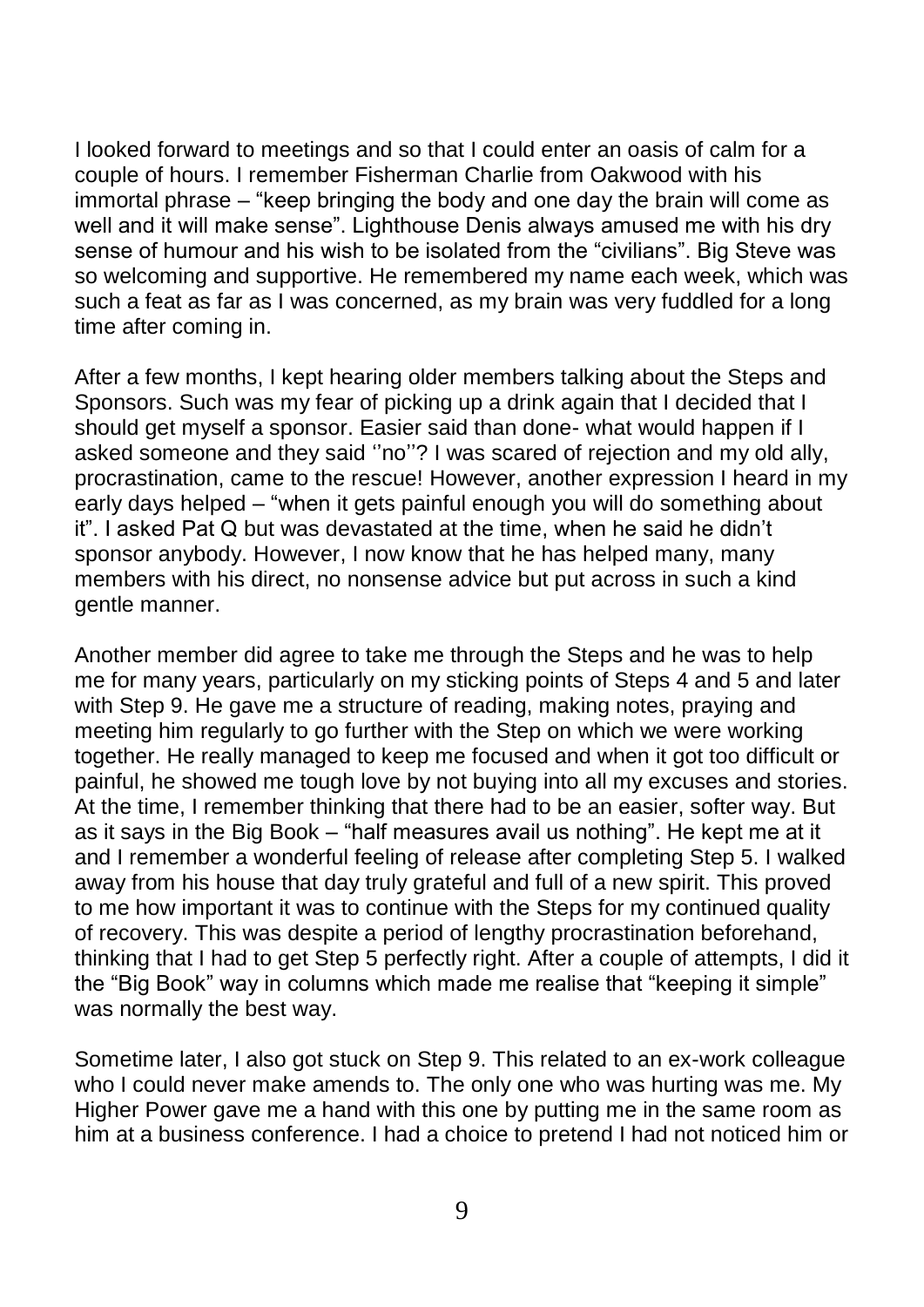bite the bullet. I am glad I chose the latter path as he was the last on my original list and this completion gave me a tremendous sense of freedom. I still have to make amends today, but I have learnt that courage and action are key for my recovery.

Early on my sponsor "suggested" that I attend a Step meeting. I was confused by the readings from the "Twelve by Twelve", but slowly- by turning up each week at Muswell Hill Step meeting- they started making some sense, although today I still prefer the way the Steps are written in the "Big Book". I remember Brian being the secretary with his marvellous sense of humour and using the advert phrase "Just Do It". I also went to the Friday Step meeting at Napsbury. The hospital has shut down a few years ago, but it was a stark reminder to me that I could have easily ended up there. In my drinking days I had lived locally and this was where I had tried to 'top' myself. Noel was a regular member of that group and his sincerity and strength of recovery was a powerful example. His key expression was "as God is my judge".

Another suggestion that my sponsor made was to be involved in service. My first commitment was setting up the literature at Oakwood. This gave me the opportunity to borrow books each week. What I also now realise is that doing service removed the choice of whether I would go to the meeting or not. The most challenging service was sitting up at the front, being a secretary. How important it was to make sure "my" meeting ran smoothly and had entertaining Chairs! I can now see how this was just another feature of the Programme bringing me down to right size. A spell as Hospital Representative at North London Intergroup proved interesting, but I found the meetings hard going. Whilst in this role I was asked to set up a meeting in a secure unit in Edmonton. The meeting became a regular commitment and I came to realise how fortunate I was to be let out once the meeting finished - "There but for the Grace of God go I" – was what went through my mind.

I realise the longer I'm around how many friends I've made and also miss for their words of wisdom, encouragement and help. But I need to think that they have just passed it on for the future members of this wonderful Fellowship. I recall Thelma and Shetland Peter of Friern Barnet, Pat Q and Douglas of East Finchley, Banker John of Potters Bar and Spanish Tony, Ivor and Fisherman Charlie of Oakwood. Typing their names here brings a tear to my eye. How wonderful it is to feel again and be part of the human race. For that I always need to remember those who came before and gave me the gift of sobriety.

Peter S.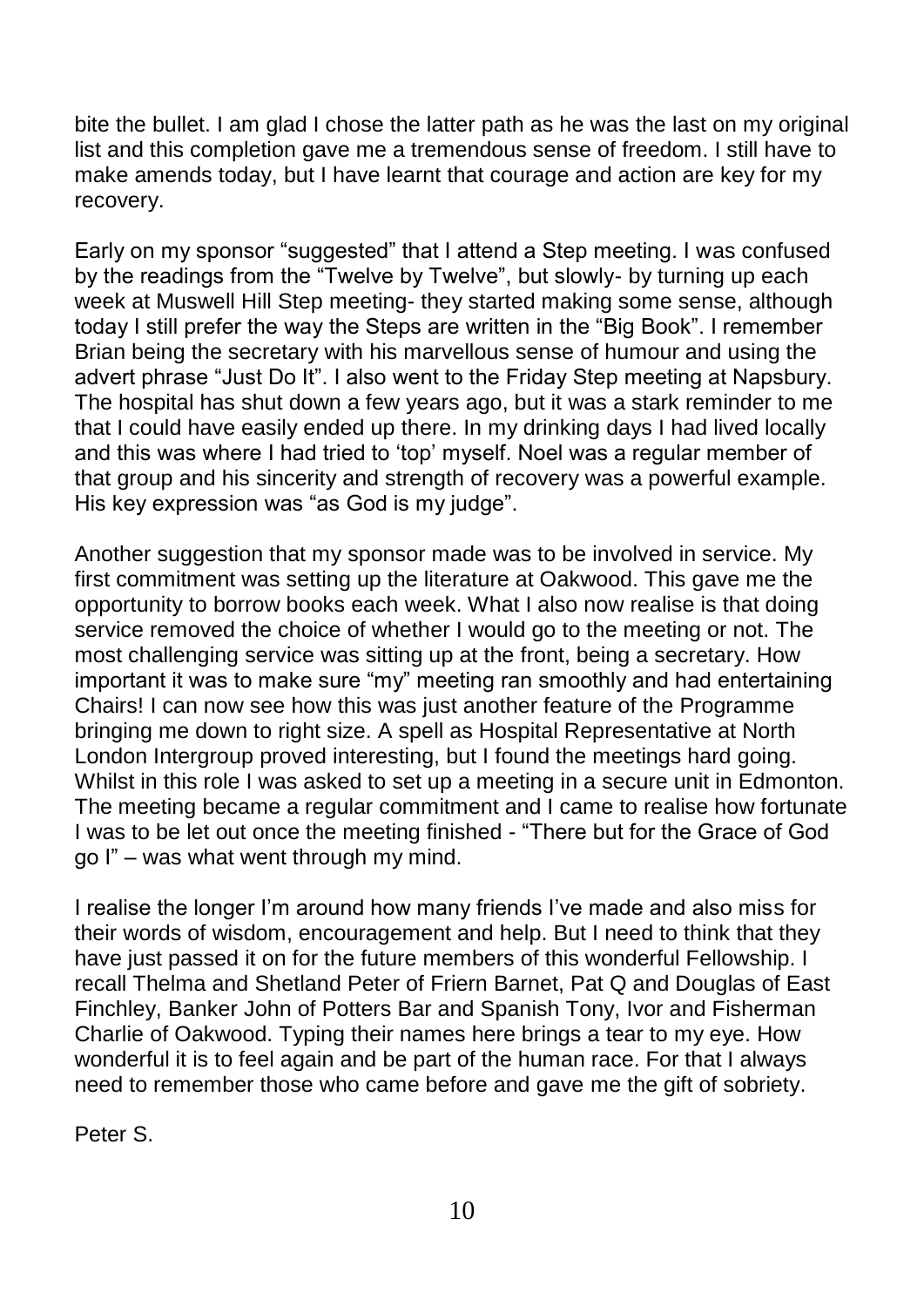#### **3. 12 stepped by Belfast John- Carmel**

I first came to Alcoholic Anonymous in 1982. I was 12 stepped by Belfast John and another John whom I don't remember. My first meeting was Tottenham Monday night. I wasn't ready to take AA on board to stop drinking at this stage. I was very much in denial and thought I was in control of my drinking. I came back to AA to stay, in February 1986. I had lost everything including my home and children. Alcohol had beaten me. My regular meetings were the Tottenham Step, North Middlesex Hospital, St Ann's Hospital, and Finsbury Park.

Fisherman Charlie lived close to me at the time and he used to say, ''Keep bringing your body to the meetings and one day, your brain will follow and it will all make sense''. I must admit I didn't think it was going to work for me at the time.

It didn't work for me in the early days because I didn't work at it. I ignored all the good advice I got and did it my way, which resulted in me picking up another drink. My last drink scared me so much I thought I was not going to make it. However, to cut a long story short, it was the drink that helped me to accept I was an alcoholic. It was then I started to live in the solution rather than the problem. One day at a time, I have not had a drink since.

The Tottenham Step became very special to me, and it has played a large part in my recovery. I met lots of good people there, such as Marion and Alex, Scotch Margaret, Judith, Dave, Susan and Kevin. They all had varying lengths and degrees of sobriety. Other people that come to mind from other meetings are Arthur, Sam and Fiona, Pat Q, Kay M, and Damien.

I found a sponsor and worked the steps to the best of my ability. The early days were very difficult for me. I found sharing at meetings very scary. Why would they want to listen to me? I had nothing to give. It took time for me to realise I was there for me, and when I did share, I felt the healing power it gave me.

Learning to be honest was another difficult one. I was never honest with me or anyone else. I made it up as I went along- whatever suited the moment and what other people wanted to hear. I didn't have a clue who I was or what made me tick.

Through working the steps I found a higher power that I choose to call God today. I was able to have an honest, objective look at my life and see the part I played in it. I stopped blaming others and took responsibility for me and my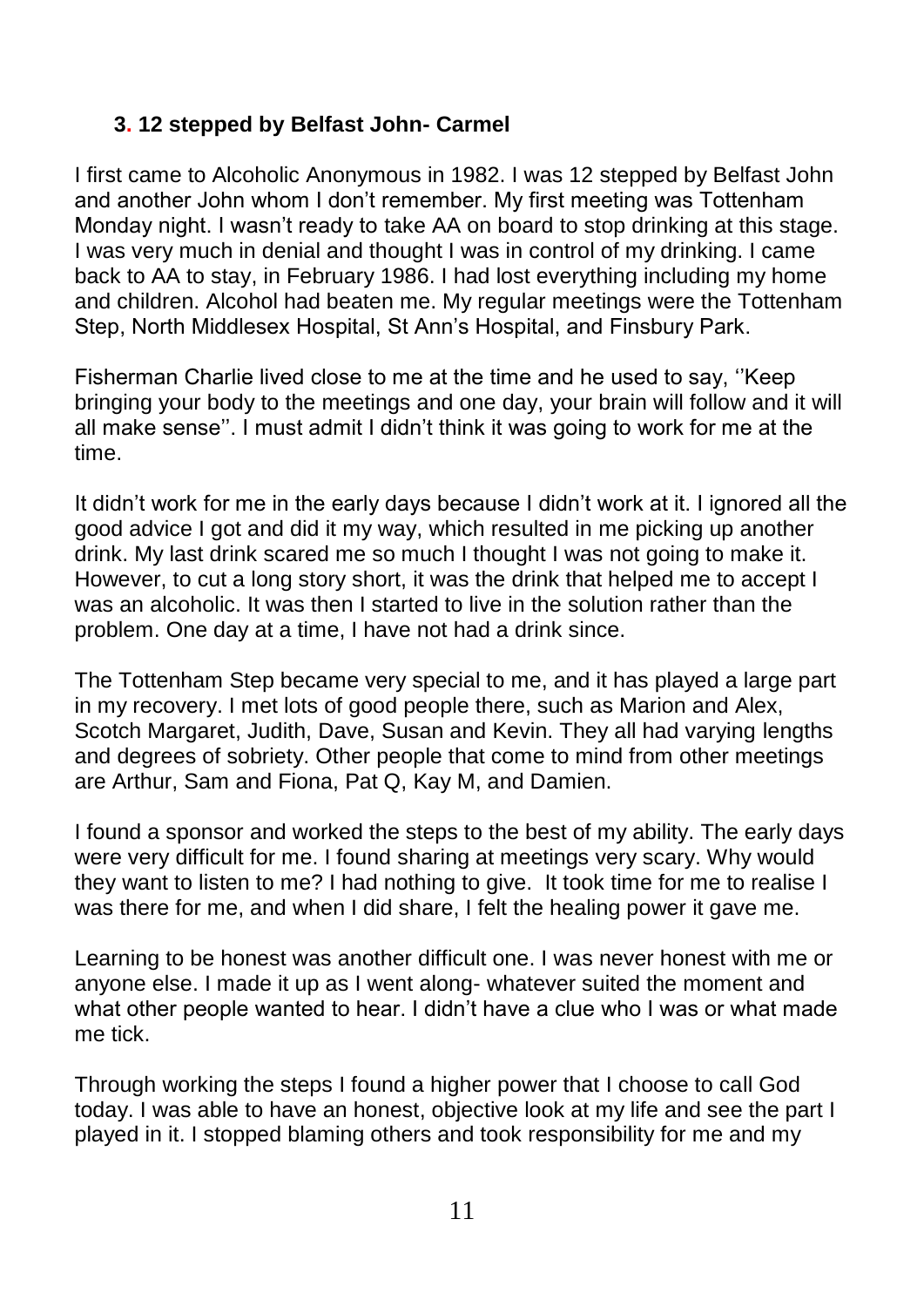actions. I made amends to those I had harmed and I learned how to rebuild shattered relationships. I made a commitment to be there for my children and have been lucky to raise them in recovery.

I got a part-time job in early recovery; my sponsor was a believer in getting back to work. I must say that work has been an important part of my recoverynot only does it provide discipline which is very important for this alcoholic, but it also means I have to communicate and get along with other people. I have a very responsible job today, a job that used to be for other people. Through the help I have received in AA, I have grown up and am a responsible person today. I am able to be there for other people, both inside and outside the fellowship. I can give back some of what was freely given to me; I have had the pleasure of taking some people through the programme and seen them get well.

I like to attend regular meetings and have at least one commitment. Having commitments at a meeting not only helps me to give something back, but it keeps me coming back. I know some people who no longer go to meetings and I have reminded them of that very true saying 'people who don't go to meetings don't hear what happens to people who don't go to meetings'. I enjoy going to meetings today and I find that whatever problem I have, someone will have experienced similar, and they are always happy to share their experience with me. Alcoholic Anonymous, as they say, is the University of Life.

Yes I have seen changes in AA over the years. In my early days there were fewer meetings and they seemed stronger. Now we have lots of new meetings starting up everywhere, with different themes to them. Sometimes it seems like there is more than one AA programme. I tend to gravitate towards the meetings and the people that share and work the programme that was given to me when I came in. It's important for me to share that I have had some outside help, for issues that needed professional help. The inward journey was a very important part of my recovery. I would not have had this help if I had not come to AA in the first place. I see my recovery as God putting the right people in my path when I am ready. Alcoholic Anonymous has changed my life completely. I have had so much help that I will never be able to give back a fraction of it.

The 12 x 12 book is very important to me and I try to attend a Step Meeting every week. I will always hear something that I need to hear or need to work atthat is if I am paying attention and I must admit to being human and I don't always pay attention. I like to share that I am happy to be a recovering alcoholic, because if I never drank and never found AA I would have missed out on so, so much.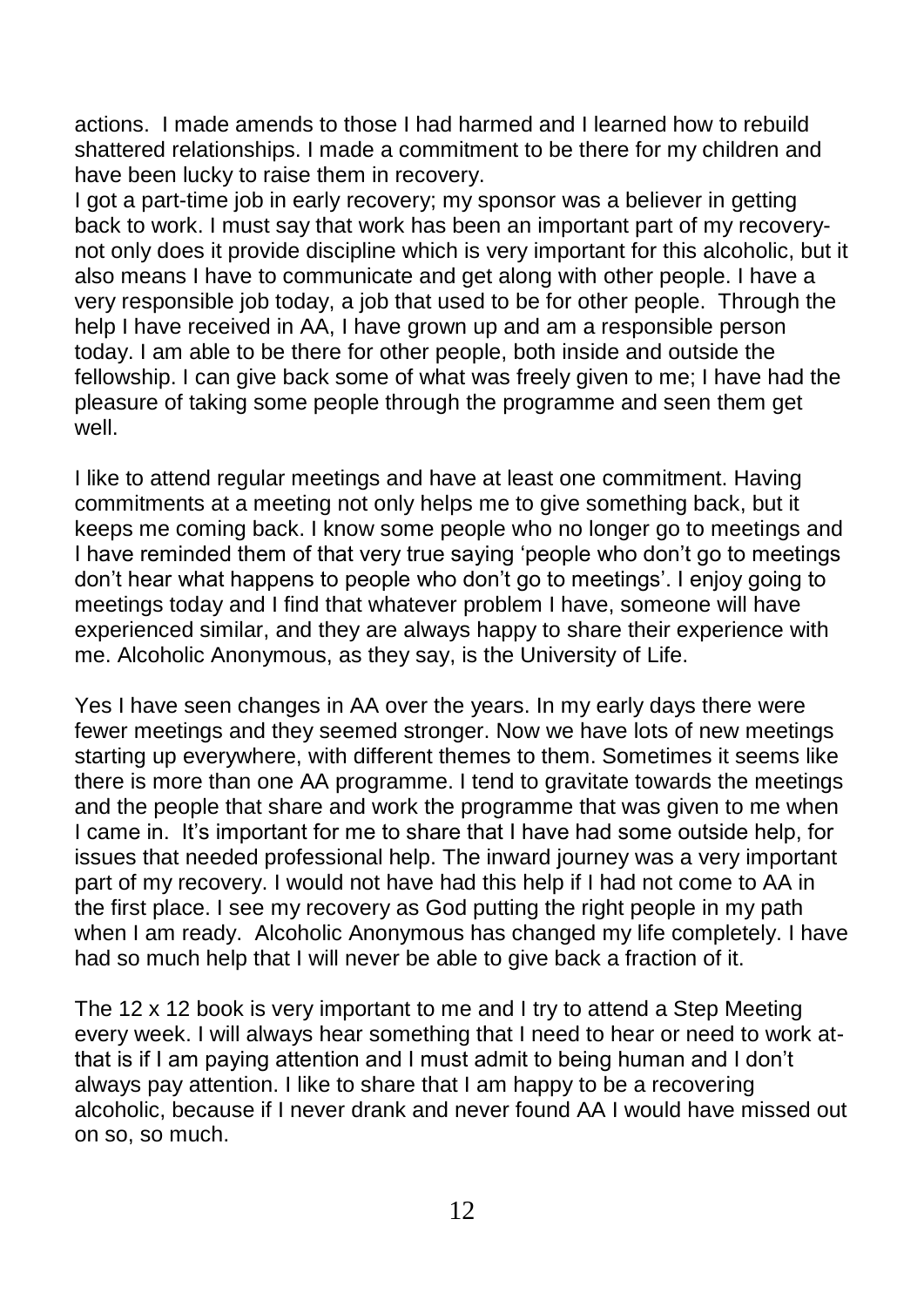I wanted nothing to do with God or a Higher Power when I came to AA. I only turned to God because I had to-''no human power could have relieved my alcoholism; God could and would if he were sought.'' I didn't like that bit, but when recovery got painful I was forced to my knees and I had to find something. What I am saying is this: if I wasn't forced to, I would have missed out on this wonderful spiritual life I have today. I have, over the years, improved my conscious contact with God and this is where I place my trust completely well most of the time. I have done the inward journey both through the AA programme and therapy and it has been a very amazing and enlightening experience. It has not been an easy journey but it has been a very worthwhile one.

As I write this story and once again remind me where I am coming from, I see what a miracle it is that I am here today- by all accounts happy and healthy. Drink took me to so many dark and dangerous places. Each time I remind myself, I always feel that someone was taking care of me when I was out there. For me, that someone was God. I feel such a sense of gratitude for what has been given to me. When I came to AA, I thought my life was over. Sometime later I realised it hadn't even begun. The best years of my life have been in recovery, because I have learned how to live. I take the rough with the smooth and I FEEL my way through life today; I no longer need to drown everything in a sea of alcohol. So when I hear the chapter with this sentence read out: ''in return for a bottle and a glass I have been given the keys to the Kingdom'', I think ''yes, I definitely have.''

Keep coming back. If you don't get AA, then AA will get you.

Carmel - Muswell Hill Step Meeting.

#### **4. A Day at a Time- John**

I was born in 1950, and brought up in Coventry. My parents were from a largely teetotal background, and tea, not champagne, was served at their wedding reception. I first tasted alcohol when I was eight years old. In our home, the only alcohol consumed was a glass of sherry before Sunday lunch if we had guests. I found pleasure in upending the sherry decanter and licking the stopper. My parents took holidays in France, and brought back bottles of liqueurs from the duty free shop, which I enjoyed sampling. My parents never seemed to notice. But they, and others, did notice that I was dishonest.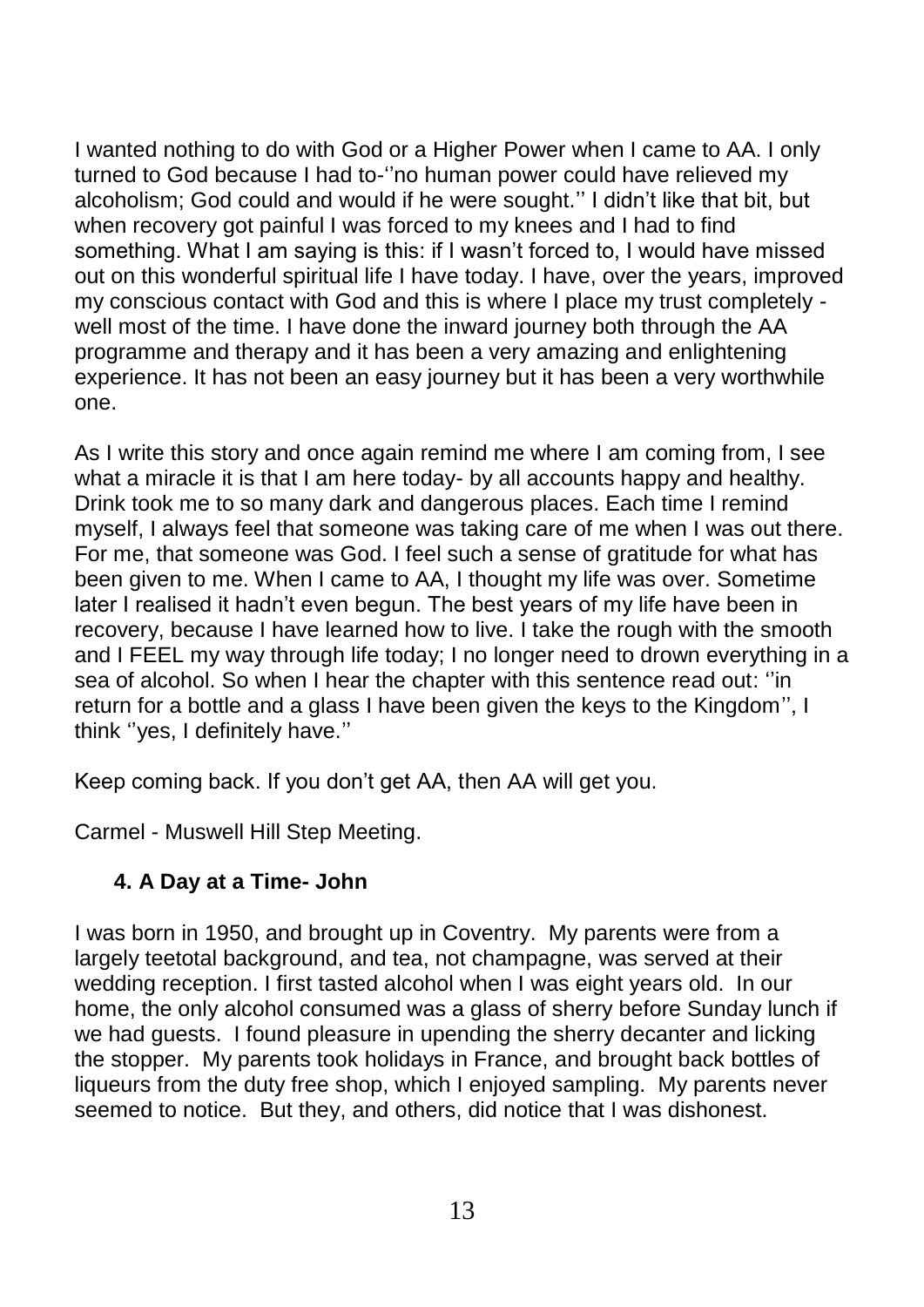At the age of 13 I won a major scholarship to one of the country's best-known boarding schools. That summer I discovered how much I enjoyed booze, because I thought it helped me in social situations to feel quite at ease. It was a massively important discovery for me – like finding the elixir of life. If I had just gone on getting that lift from drinking, without all the rest of the problems, I would never have wanted to stop. But straightaway my mother didn't like the way it changed my personality, and said so. She could always tell when I'd had a drink.

That September 1963, I started at the new school, a boarder for the first time. I was mercilessly teased and bullied. I took to drinking secretly at home in the holidays, one day being discovered by the vicar who called when everyone else was out. I was drunk from time to time as a teenager. At the age of 17 I left school and worked in Manchester as a Community Service Volunteer, and started drinking every day. At the end of that six-month stint I experienced my first blackout. The next day I realised I couldn't remember how I had got home from the pub, and then noticed that people at the hostel were laughing at me. I was going home that day. When I arrived my mother said that I smelt.

I was to have many more blackouts during the following six years. I got used to them in a way, but they always undermined my self-respect. If I asked people what had happened, I didn't know whether to believe them. I had no way of being sure what had happened, because I had no consciousness at the time, and no recollection afterwards.

I went to university that autumn, 1968, and got into a lot more heavy drinking, and cannabis (frequent) and LSD (just the once). I was a nuisance to my friends. They looked after me and ensured I didn't come to harm. They had to put up with all sorts of erratic, self-pitying, and basically drunken behaviour. I found it very difficult to make relationships with women, and when I did, one ended up in a mental hospital, and, when the other finished the relationship, ended up suicidal myself. One of my friends helped me through that crisis. It was a great privilege that, after I got sober, I was able to help him in a crisis.

In spite of it all, I left university with a good degree, but no job, so I went off to train to be a solicitor. I was living alone in a county town near London and was lonely. My drinking escalated and I was having more and more blackouts and hangovers. I got through the course and went to work in a posh law firm in the City. There I soon found I couldn't drink at lunchtime. But I shot out of the office like a rocket to drink all evening. I wasn't able to work much some days.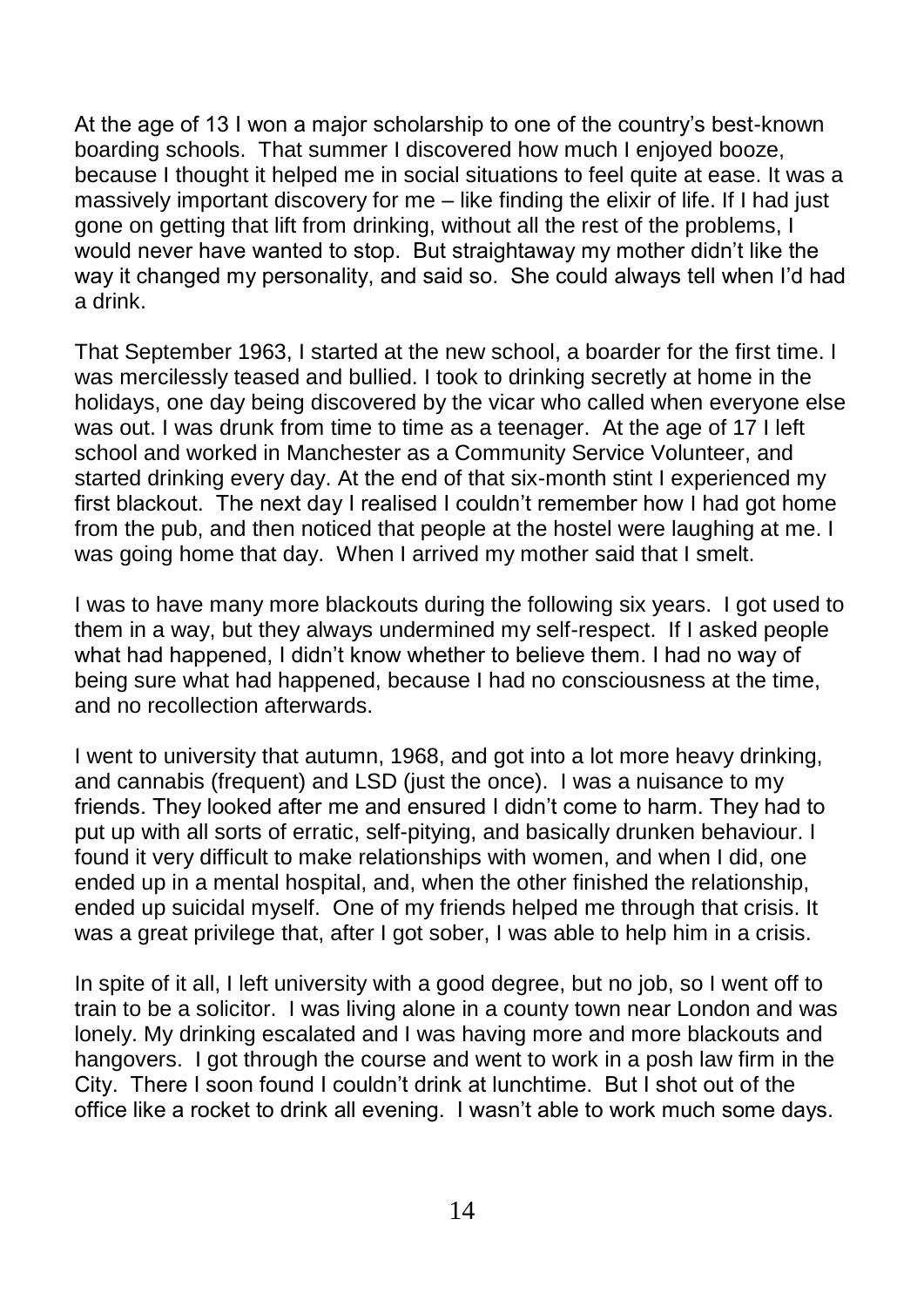Next May 1974, I came round (rather than woke up) one Sunday after blackout drinking and felt just as though someone had beaten me up. I got in these states every so often when I couldn't face a drink for a few days. I hated not being able to drink, and found it very difficult to get through a day without thinking that at some stage I could have a drink. This time I was still on the wagon on the Thursday, and found myself in a pub with my drinking friend. He told me how he'd passed out a party. I told him how I was feeling – bloody awful. In the course of talking to him I had the idea of phoning AA. I don't know where the idea came from. I told my friend, and it was a bit like asking his permission. He didn't think it was a good idea, but I went and phoned anyway. I was very impressed by the AA member I spoke to. She talked about her drinking in a way quite new to me. She sounded detached and happy about it, as it was clearly something that was over. I was always ashamed about my drinking and tried to make jokes about it. Not everyone thought it was funny. I think "pathetic" is the right word.

So, that evening, I went to my first meeting on 9<sup>th</sup> May 1974, in Wilberforce Road, Finsbury Park. I haven't had a drink since. I wasn't sure what to wear, but in the end I got there. But if the man who was twelfth-stepping me hadn't been waiting for me outside the church hall, I'm not sure I'd have had the courage to go in, so I am deeply grateful to him. I'm ashamed to say I cannot now remember his name and have not seen him for about 29 years. I arrived at the meeting during the last half-hour, and the members were kind enough to give me the newcomer stuff. I told them I knew alcoholism was an illness, which I did. I had no idea what kind of illness it was; as all I knew about it was that my drinking was out of control. I didn't know it had to do with how warped and narrow my life had become, and how full of hatred I was. After the meeting we continued talking in my car. He gave me two priceless gifts – identification, and practical advice. He told me how he had been sacked out of the police force for not being able to get it together to give his evidence in court the day after drinking. I knew what that was like. And he suggested that if I wanted a drink to phone him or somebody in AA first.

I had been given a starter pack at my first meeting. I was very attracted by reading in one of the leaflets that I would be able to take whatever life dished out, without a drink. I knew that, whatever life dished out, I always had to have a drink.

Ten days later, I wound up at a meeting closer to the place where I now lived, Muswell Hill. I told the secretary, Dorrie, that I had just moved into the area (true), that I wasn't an alcoholic (false) but that I did want to meet people (true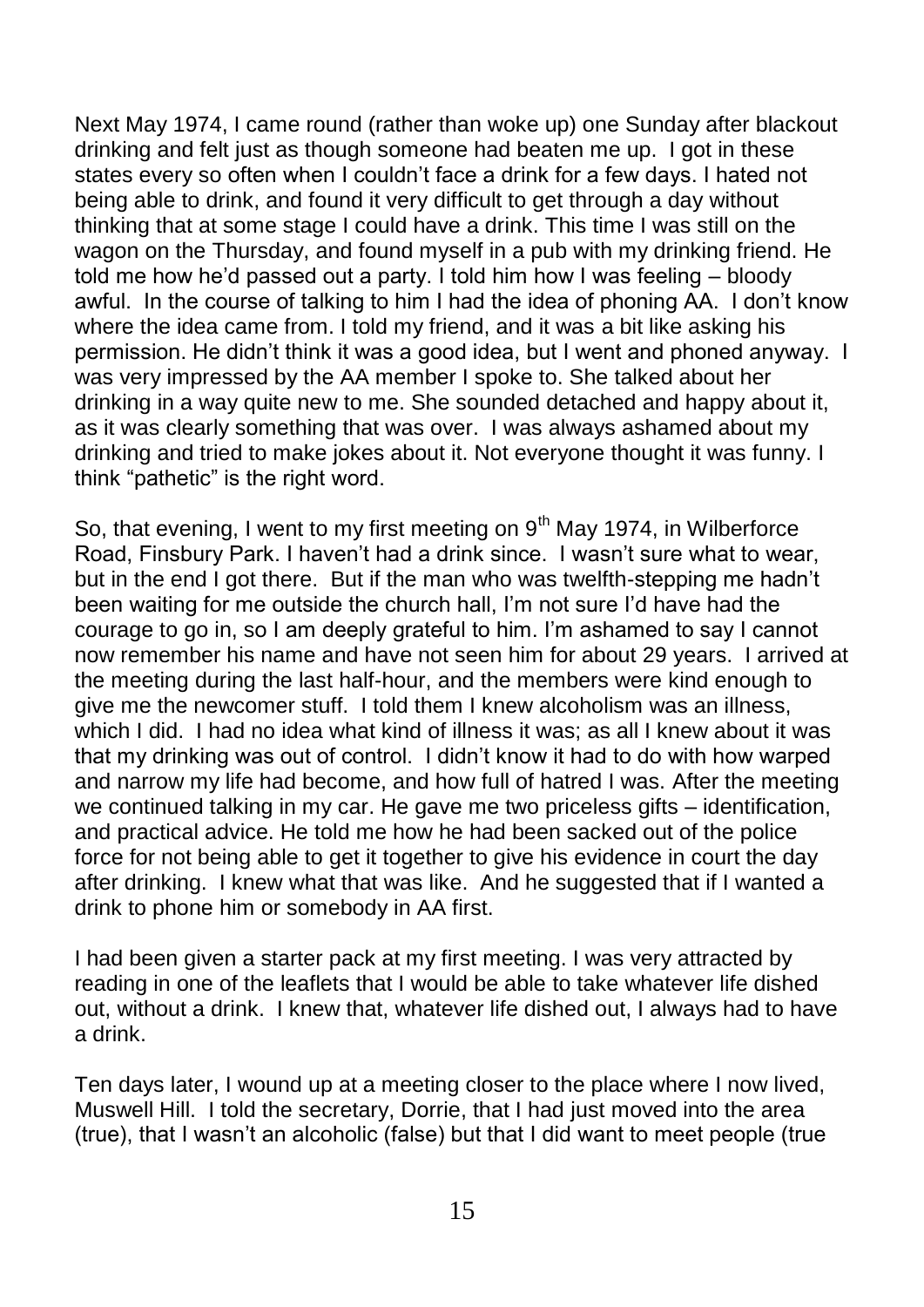but pathetic). She just looked through me and gave me a cup of tea. The speaker was a young man with a story not unlike my own, but I couldn't understand why he made such a fuss about his drinking. I went to the meeting every week for about a month without really communicating with anyone. Then one Friday I felt lousy and didn't go to work, and later that morning rang AA. The person who answered suggested I get to a meeting that evening, and gave me the address of one in Notting Hill. That was quite an adventure, and I had a puncture, but I got there. Henry R, a member there, chatted to me and suggested I meet him at his house the next day and go to another meeting where Blind Charlie would be speaking. The experience was remarkable, for two reasons: it was the first time I had seen the inside of an AA member's home, and Blind Charlie was truly inspiring. I began to feel a whole lot better. I started getting involved more in meetings, and gave my first chair at Muswell Hill. I got to know Cathy and Robert, and my near contemporary Margaret S, and the Swiss Cottage "visitors" who were always there, Mike C, Pat Q and Joan R, and Roy and Jo, and many others. Later I was, with Tottenham John, to help to found the Archway Wednesday meeting at Whittington Hospital, where I took Stephen H to his first meeting, and still later I became a member of the East Finchley Friday meeting.

In those first six months I was very dismissive of the slogans, particularly the one about ''a day a time''. But early in November 1974 I found how much I needed to stay sober, just one minute at a time, hanging on till the next meeting, with the help of AA. That day I accepted my alcoholism and the AA programme of recovery. I found myself a sponsor ( Bruce McC) who was extremely helpful and supportive, talked to me a lot about my concerns, and the steps, and I eventually did a Step Five with him.

In those early days I didn't find it easy to read books other than AA literature. I found ''AA Comes of Age'' quite fascinating. I went to lunchtime meetings in the City and had the privilege of working with Leslie C (whom I miss a lot) on what was then Central London Intergroup. Later I was to get involved with London Region, as conference delegate and as chairman.

I had serious difficulties in 1976 when my mother nearly succeeded in a suicide attempt, and again in 1983, when my father died very suddenly. I took his death very badly. I didn't think of taking a drink, but I did need to start working again on the programme, and had a lot of help from Ian T.

My attention to the programme has varied a lot, and no doubt it would have been better for me, and others, if I had been ''fearless and thorough from the very start''. But I have learnt that the programme is about trying to be an adult.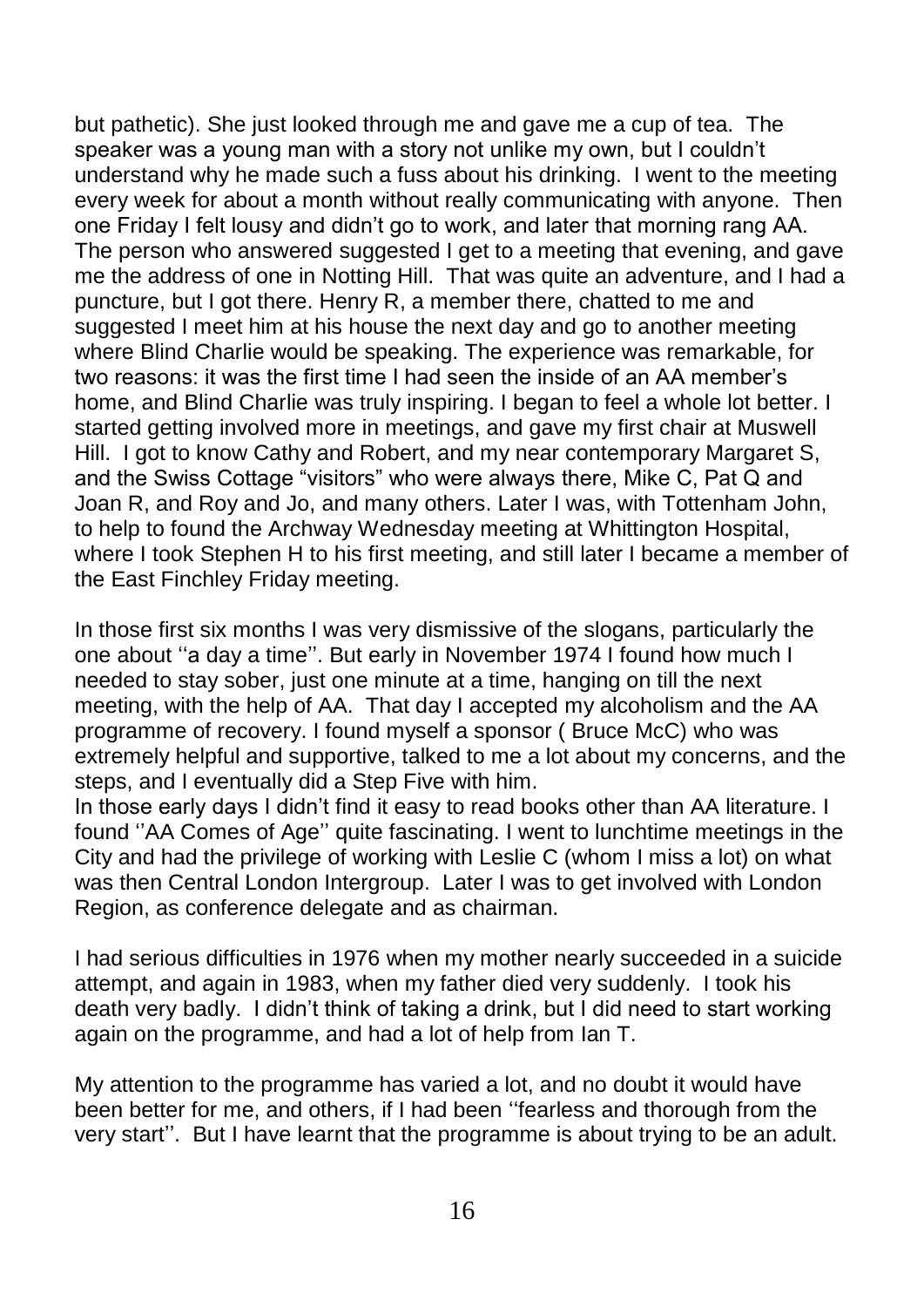That includes living with the results of my imperfect following of the programme in earlier years. I now feel that my recovery today is very much a matter of ''a day at a time'' and keeping close to the principles and members of AA.

I have been very privileged by having a wonderful loving wife and being able to retire from the City at the age of 48, in 1998, and I now live in a beautiful old house in the Welsh border country. I am able to attend excellent meetings and have great support from a local sponsor.

I don't think AA has changed very much since I joined, except that people say "Hi" or even "Hey" to each other at meetings and tend to hold hands for the Serenity Prayer at the end. I have always, from my second meeting, been very impressed by the Serenity Prayer, and have used it on many, many occasions to find peace at moments of confusion. I am extremely grateful to AA for my sobriety, my sanity, and my life.

John

#### **5. Drinking was always a problem- Roger C**

Drinking was always a problem. From the first I had little control and any that I might have had quickly disappeared. For 14 years I tried to control and enjoy my drinking (the obsession of every abnormal drinker). That's a long time to keep repeating an experiment that goes wrong every time!

I had a promising career and was making rapid progress through the ranks. To the outside world all was well and most would have said, "There goes a young man with a future." Before long everything was in tatters. Not only was my promising career over but I was unemployed and unemployable living like a tramp in my own flat (which was up for sale). Abandoned by friends and family alike, I finally admitted my problem to a consultant psychiatrist. I expected this expert to delve into the innermost recesses of my mind and somehow cure me of my affliction. In fact he listened to my tale of woe and said, "There is nothing I can do for you, good afternoon." This was my rock bottom. King Alcohol was my master and I knew it. I conceded defeat and went to the pub to 'think things through'. I had no idea that there was a way out. I had been given six months to live if I didn't quit. I accepted my fate and my only sadness was that I might live another six months. I was 32 years of age.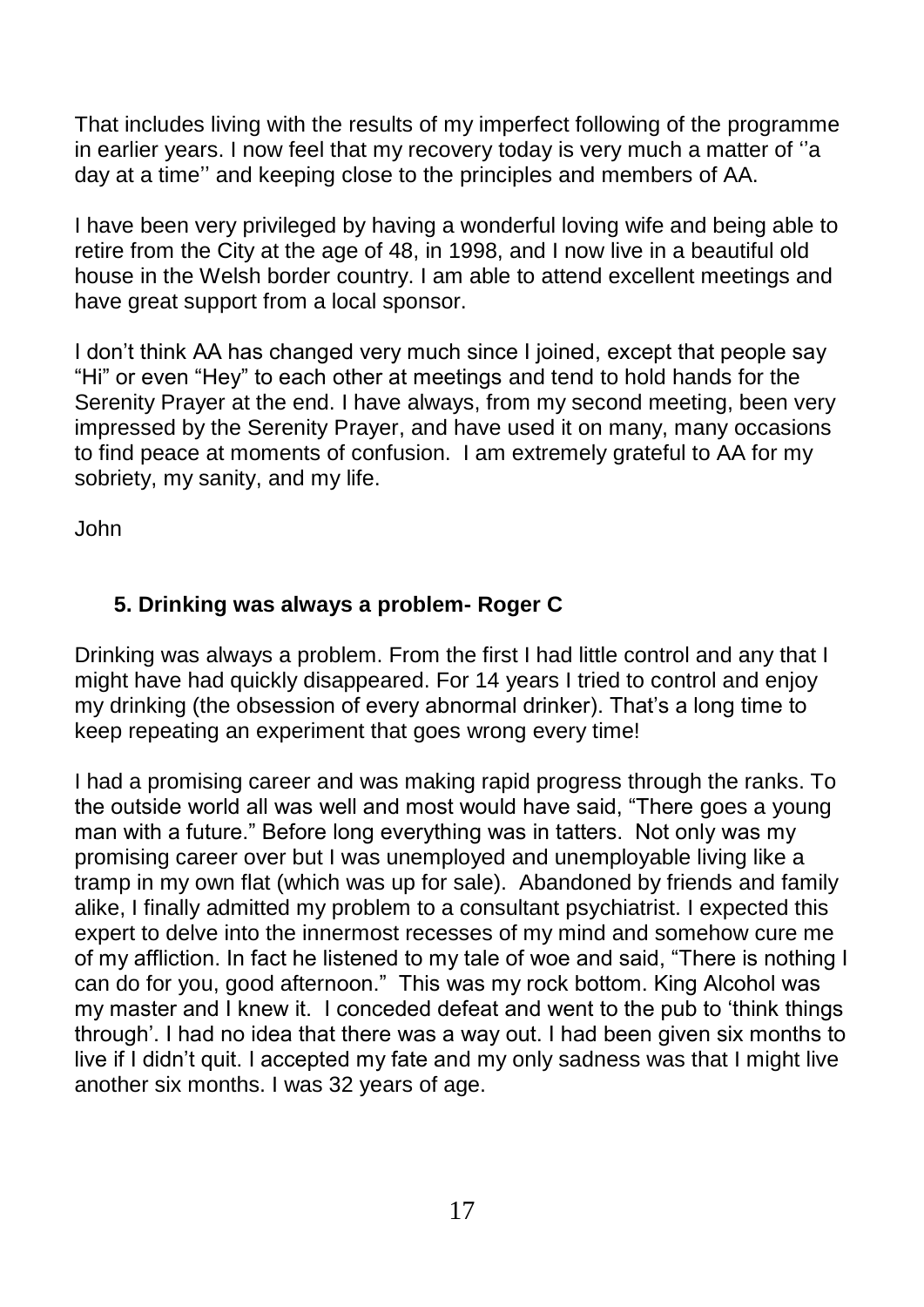I knew of A.A. but knew nothing about it or how it worked. I was introduced to the idea of recovery by my twin brother (who had made one last ditch effort to help me and without whom I would surely have died). I agreed to see a member of A.A. and it was arranged that Bobby G. would come to see me.

On the 4<sup>th</sup> March 1981 Bobby G. arrived on my doorstep. I was drunk although I wouldn't have admitted to that at the time. However I was reasonably coherent and Bobby told me his story.

For the first time in my life I felt that someone understood me and remember asking him, "Why do I drink like this?" Bobby smiled a knowing smile and explained to me that alcoholism is a two-fold illness. He explained that I had a physical allergy to alcohol combined with a mental obsession that was so powerful that no amount of will power could break it. The allergy meant that when I took a drink I experienced the phenomenon of craving. This sets me apart from the social drinker who 'can take it or leave it'. He added that this combination would kill me and I knew that to be the truth. He offered to take me to a meeting the next night at Arnos Grove and asked me to try to stay away from the first drink.

On the 5<sup>th</sup> March 1981 I attended my first meeting. Sober now I was in withdrawals and should have had medical assistance (the DTs were not far off). I managed to get into the meeting room, which in those days was at the top of a flight of stairs. I sat next to an old lady who advised me to sit on my hands. Someone gave me half a cup to warm tea. I could hardly see because my vision was blurred by the withdrawal. The first speaker I ever heard was Sadie from Chingford. She told her story and although her life-style had been very different from mine, I listened avidly to the way she drank, her hiding of bottles, her obsession, her feelings and her torturous experience. I identified. For the duration of her share all withdrawals left me and I was able to listen as only the dying can. As she finished speaking I felt the return of withdrawal symptoms and was expecting a nightmarish scenario ahead. I cannot fully explain this but I actually experienced relatively mild withdrawal. I was able to eat a full meal the next day and the gift of sleep returned almost immediately. The A.A. members of that time explained to me that I had had a very deep spiritual experience. On reflection I believe this to be true. The desire to drink was lifted out of me on that night and it has not been necessary for me to take a drink of alcohol since that day. I now know that alcohol had humiliated me to the point where I had sufficient humility to receive the Grace of God. This is why I nearly always share that I am sober today ONLY by the Grace of God. ''Of myself I am nothing, the Father doeth the works''.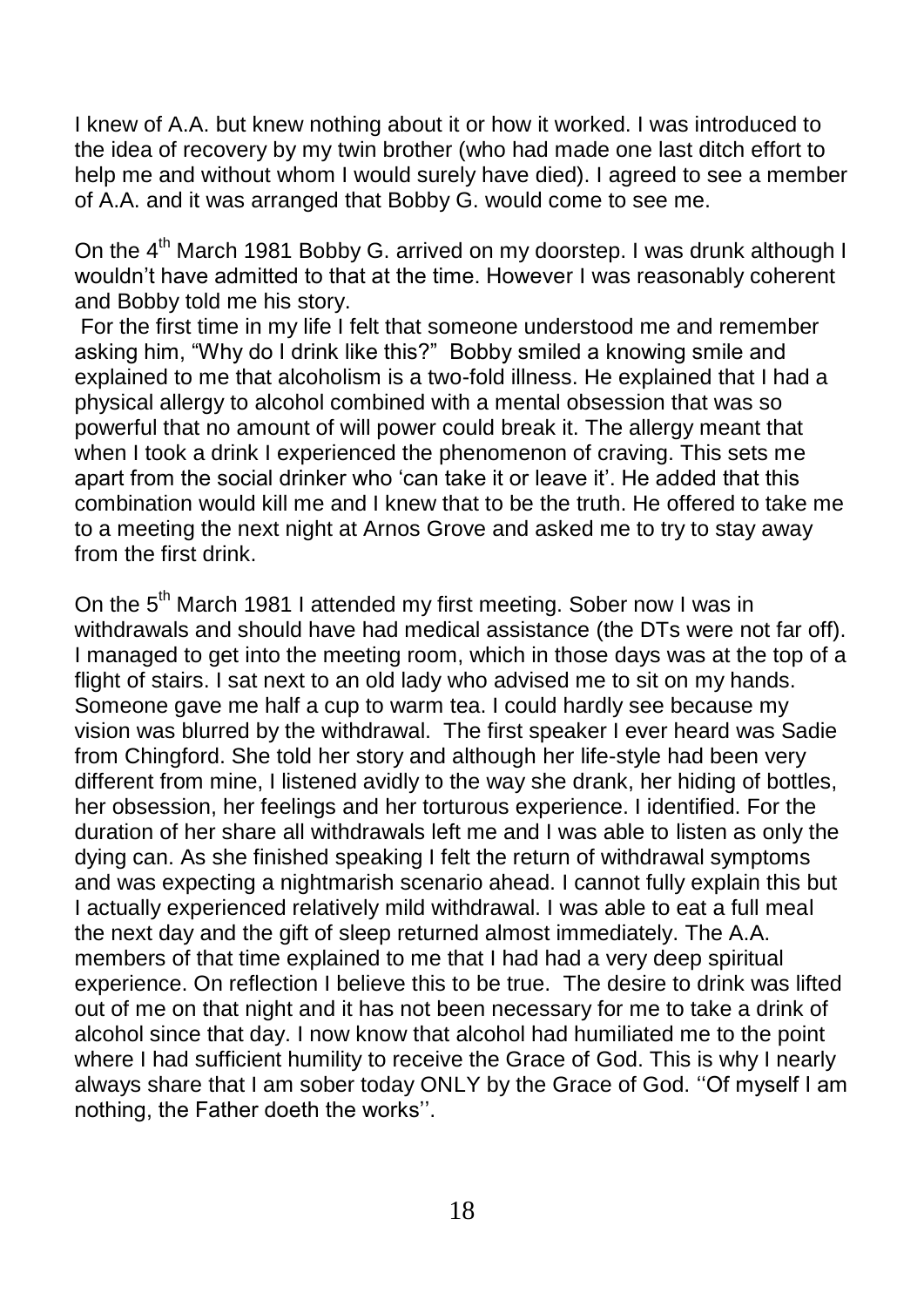My first meeting came to an end and I had hope. People say that the only instant thing in meetings is the coffee. I don't agree. I received instant hope at my first meeting and with it a desire to get well that has always stayed with me.

It had been suggested to me that I should attend further meetings and I was happy to do just that. Actually when I look back I had little choice in the matter! Every night for the next 3 weeks two of the guys (Bernie and Simon) called at my flat to pick me up. These guys were around my age (30ish) and we became great friends. In those days there were only a few young people in the old North London Region and we pretty much well knew each other. There was a bond between us, which we felt to be important but even so we looked for our inspiration to the old timers. Back then I attended the Friday Enfield group, Saturday Finchley, Sunday Cheshunt (no longer there), Monday Friern Barnet Hospital (now closed), Tuesday North Middlesex Hospital (different room), Wednesday Wood Green (then held in a local school hall), Thursday Arnos Grove (now moved to a different location). These were my regular meetings for quite some time and I attended a meeting every night of the week. After a while I ventured out to the Hampstead Step meeting. There were no step meetings in North London in those days (except for one a month at Arnos Grove). Sometimes I attended Golders Green meeting on Monday night about which a whole book could be written. As a matter of record Golders Green seemed to spawn more characters and incidents than any other meeting I have ever known. Occasionally 'Second Hand Dave' would take me up to the Tottenham meeting in the Friends Meeting House. Those Quakers sure know how to rough it. I remember well the pain I endured sitting on those hard wooden benches.

After a while Bernie and Simon decided that I was well enough to get to meetings on my own. I remember very well the first time I did so. I got a bus to the old Wood Green meeting and felt ecstatic at my achievement, so much so that I could barely restrain myself from telling my fellow passengers all about it. Thankfully I kept quiet and turned up at the meeting unaccompanied.

By this time 'Train Dave' had become a close friend and encouraged me to get to know other members. He persuaded me to make the tea at the Friern Barnet Hospital meeting, a place that initially terrified me. This was a Victorian Mental Hospital with corridors at least half a mile long. The tea was actually made for us in the canteen and the only thing necessary was to collect it and take it to the meeting room on a tray. I was assisted in this by 'Spiritual Jim', a man who would be my constant inspiration over the next few years. Jim had the kind of faith that I think most of us would envy. Some years later when he was dying from inoperable cancer we met up at an A.A. social evening. He hugged me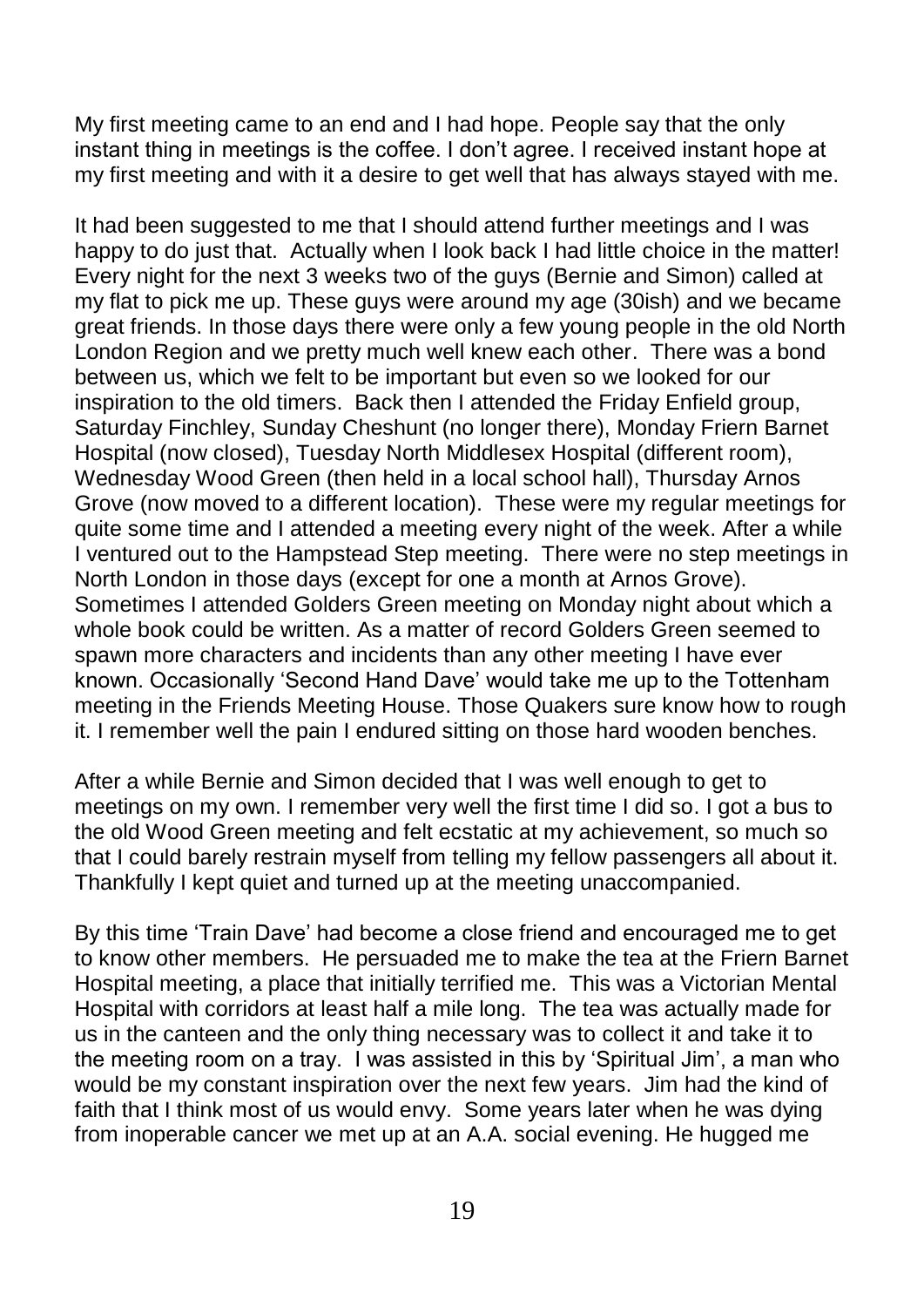and explained that he had approx. 6 months to live. I must have looked horrified because he smiled and said, ''you know Roger; it's a day at time. You might die before me''.

I was beginning to feel comfortable in the rooms but was puzzled by the number of 'Johns' I encountered. This was taking anonymity too far! Back then they were a 'dime a dozen' and each had his very own nickname. Two great friends were Belfast John and Tottenham John (both stalwarts of the Monday night meeting in Tottenham). I haven't seen either of them for many vears now but occasionally I have heard news of them. Then there was 'Evil John' who would counsel us all in the following manner, ''When you get up in the morning, smile, get it over with". Actor John became, for a while, my closest friend. I remember the excitement we both felt when the Joe & Charlie tapes first came out over here (probably around 1985). We sat up all night in his kitchen listening avidly, a Big Book in front of each of us. From the time we met we became co-sponsors. There was 'Bishop John' and so many others that I have forgotten now but all played their part in helping me.

As the 'fog' cleared it was obviously clear to me that not everyone was called John. As those first weeks, months and years rolled by I came to value the presence of the many regulars who attended the meetings then. Many have passed into A.A. folklore and some are still quoted to this day; such men as 'Fishing Charlie' who would recount tales of motor torpedo boat missions in World War II whilst under the influence of alcohol. "This programme will work for anyone'', he would say, ''but you got to want it and sometimes you have got to want to want''. Charlie was a venerable old man who brought comfort, compassion, reassurance and love to many, many A.A. members. His consistent presence at meetings helped countless members to get sober and stay sober.

''Under the affluence of incohol'' was the catch phrase of 'Joe E.' who maintained that back in the 50's, an A.A. public meeting had been held at some considerable expense and that he was the only thing the members had got out of it. Joe was an A.A. pioneer in this country and would tell of the days when members would drive miles to get to a meeting. There were something like 3 groups in London when Joe got sober!

Another pioneer was 'Pat Q.' about whom I have never heard a bad word. Pat's compassion and humour has often sustained me and his experience of living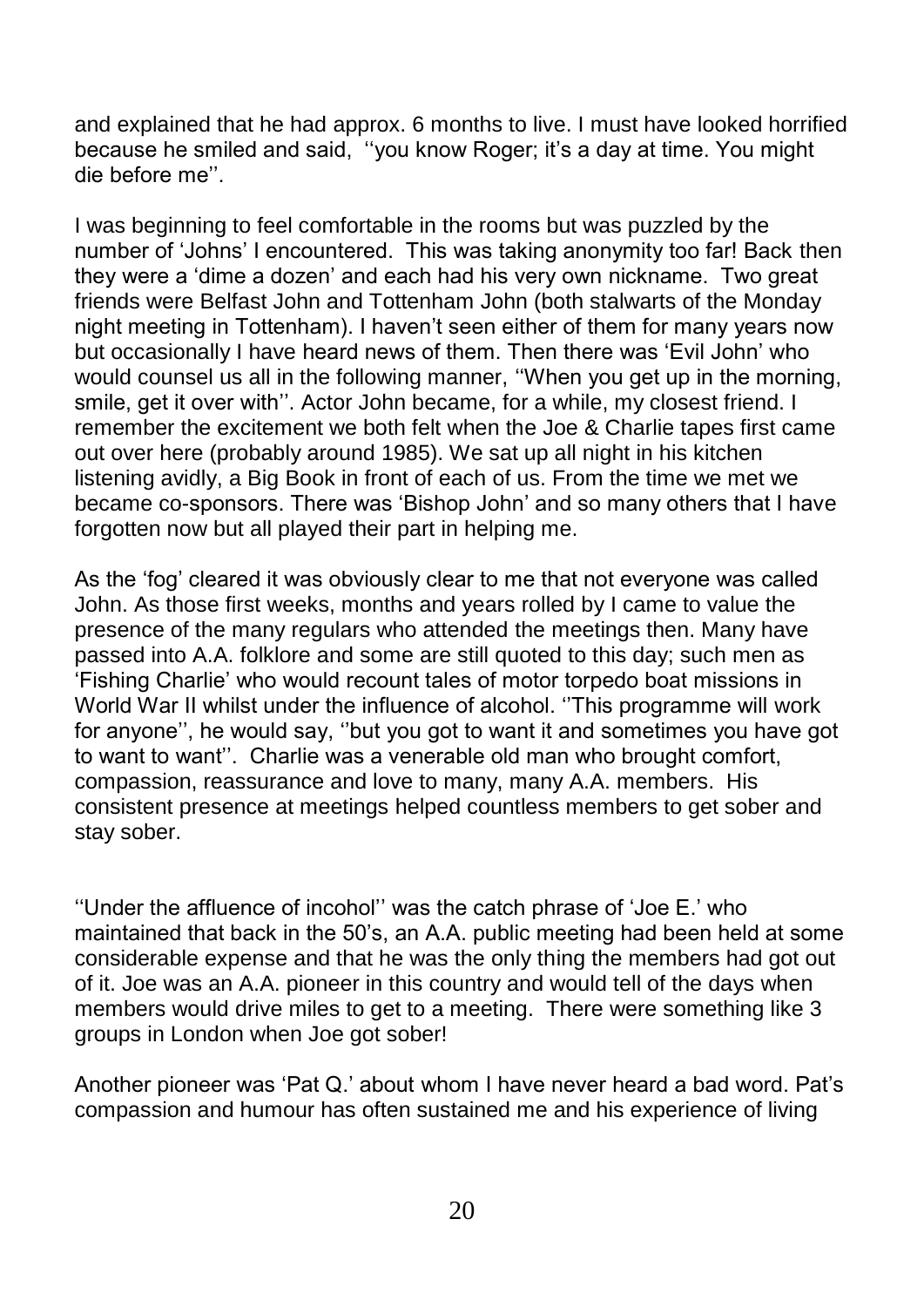sober for over 50 years inspires me to this day. Pat still attends meetings and is now in his eighties.

Ivor was a champion 12 stepper. To be truthful he and I didn't really see eye to eye but I can tell you that I was once at a meeting where every single person there (except me of course) had been 12 stepped by Ivor. This man had an astonishing reputation as probably North London's most prolific 12 stepper. Ivor was much loved and was a constant presence at the old Arnos Grove meeting along with 'Fishing Charlie', Pat Q and many other old timers. In those days there were a considerable number of old-timers (20 years +) who frequented both the Muswell Hill Group and Arnos Grove. I can remember that 'us youngsters' often felt intimidated by their presence and were often too shy to share (not what they wanted of course!). Cathy was Chairman of the old Intergroup in those days and was married to a fellow member, Robert, a seafarer who would return from his voyages full of tales to tell.

Martin was secretary of the Arnos Grove group when I first came around. At that time 'Blind Richard' was a regular member and had obtained all of A.A.'s literature in Braille. Unfortunately Richard returned to drinking along with so many others I once knew. I haven't heard of him in over 20 years. People often share that the doors of A.A. swing both ways but you know often they don't.

It's difficult to remember all the names of the secretaries of the other groups I've mentioned. 'Irish Dennis' was the secretary of Wood Green and is sober to this day but most of the others escape me now. Gay was secretary of the old Friern Barnet Group (which passed to me a year later) but I can't remember the others now. Gay passed away quite recently after many years of sobriety. Of course many of the old timers of those days have passed away now. They leave behind a wonderful legacy of love and service, a great example to me of the unconditional love found in A.A. rooms all around the world. They gave of themselves that others might live and I'm grateful to them one and all.

Having completed my 90 meetings in 90 days (very fashionable in those days) I wasn't too sure of my next move. My first sponsor wasn't too keen on working through the steps and my first year passed in something of a state of confusion. As now, there was a great deal of confusion regarding our  $3^{rd}$  Step. Everyone was advising everyone else to 'hand it over'. This advice is prevalent to this day and yet I have never found any reference to it in our Big Book or the Twelve and Twelve. We are not asked to hand over our lives or anything else for that matter to anyone or anything. We are asked to make a decision to turn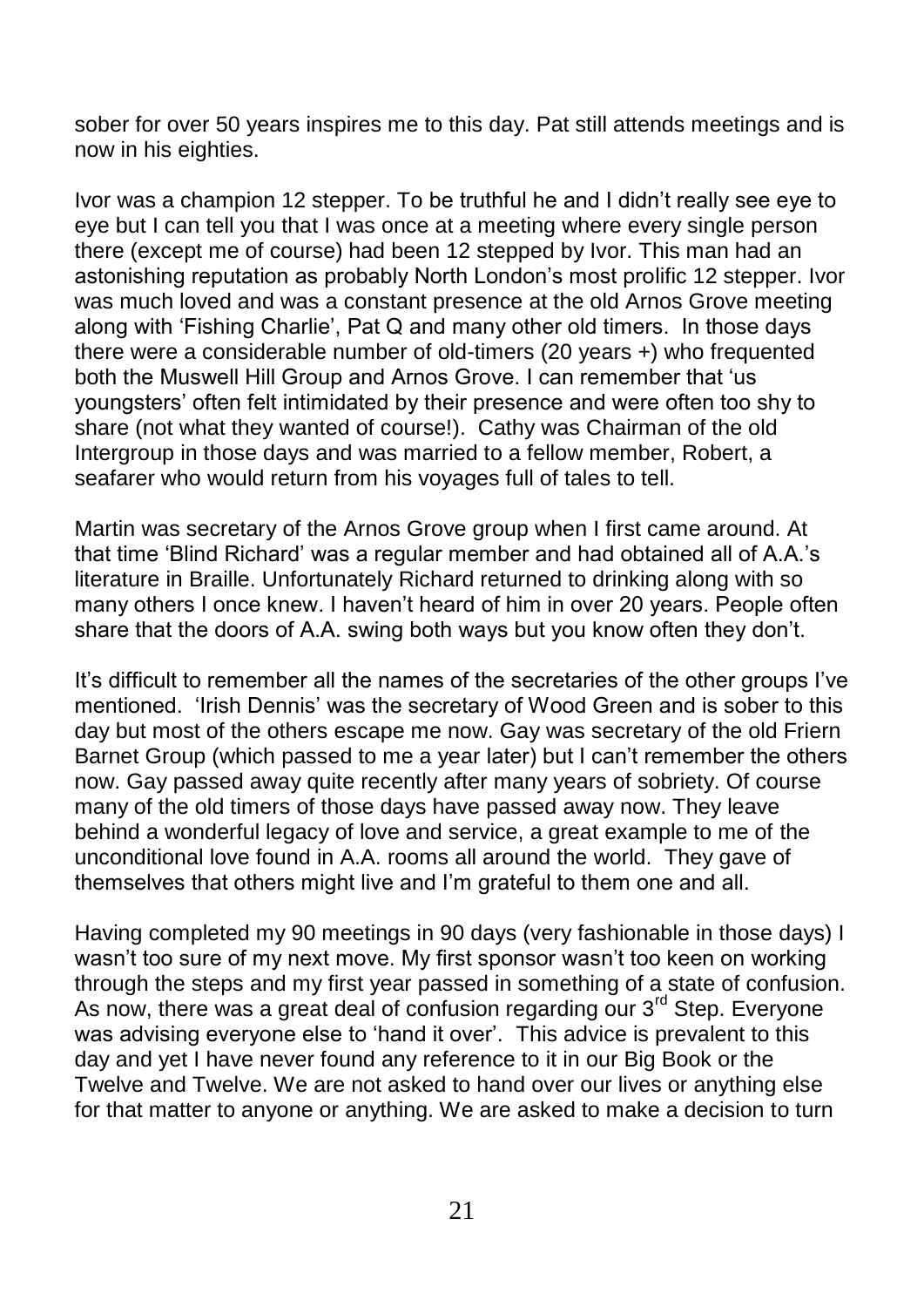away from self-will towards God's will and ask for His care and protection. This is a very different proposition. A life run on self-will can hardly be a success.

In those days most speakers did not refer to our recovery programme even at Step Meetings! The format was generally a drunkalogue followed by how things had improved at home and work. Needless to say most of those boys are no longer with us. Bill W. stresses the point, ''We must change or we die''. A pretty emphatic statement if ever there was one!

There were notable exceptions. 'Mick the Tick' was a great speaker who addressed the problem of self every time he shared. He acquired his nickname because he wore a number of wristwatches along his arms. He was quite happy to sell you one too! Although I never met 'Ironing Board Arthur' he was, nonetheless, a legend in A.A. circles.

Stopping drinking amounts to abstinence from the symptom of my disease. And that is all it is. It takes care of the physical allergy. In reality drinking was not my problem! Actor John used to have a sign on his shaving mirror, which read, ''You are now looking at the problem''. The problem of alcoholism centres in the mind and A.A.'s 12 Steps are designed to bring about a fundamental physic change. When we straighten out spiritually we straighten out mentally and physically.

Eventually I was fortunate to meet Dave D. who showed me the way forward through our recovery programme. This, together with co-sponsorship, was a true revelation and a great blessing. I was reborn to a life of emotional sobriety.

Our programme is a simple one. It was designed as a way of life. It is to be lived on a daily basis in all our affairs. The book 'As Bill Sees It' was formerly titled 'The A.A. Way of Life' and our Big Book, 'Alcoholics Anonymous', contains a set of instructions and directions on how to recover from alcoholism. John C. will tell you that we need meetings because the Big Book doesn't have any pictures!

It may be simple but it isn't always easy to use this programme every day. Certainly not to any level of perfection. In my experience it does get easier. There used to be a TV ad for a certain brand of beer in which a lady asks some road workmen how to get to Carnegie Hall. Their reply was, ''Lady, you gotta practice''.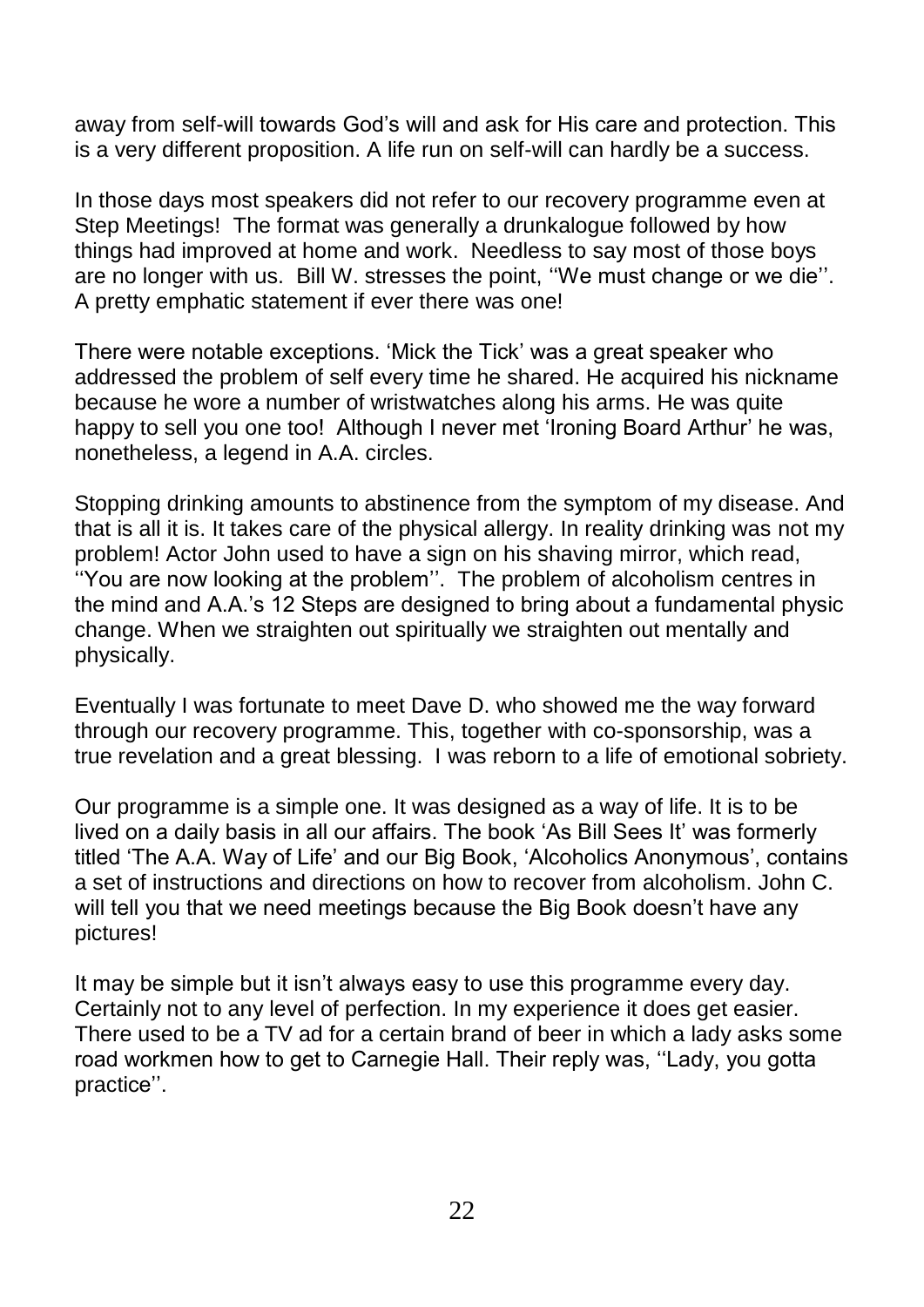In 1981 Chapter Five of the Big Book was read out at every meeting and the Step 9 promises were certainly not in use at the end of meetings. At the beginning it was customary for the Secretary to ask for a ''few moments silence to collect our thoughts''. In those days no one would have' dared tell the group what to think about and yet at every meeting these days I'm asked to "spare a thought for the alcoholic who still suffers both inside and outside the rooms''. Fashions change but the basic format of meetings remains unchanged. Another fashion, imported from the USA, is to answer each speaker with 'Hi' and then their name. This is a sign of the times and is of little consequence but probably worth noting. Another big difference is that all meetings, or nearly all, were smoking venues. I particularly recall the dense fog that descended Saturday evenings at the tiny venue on Gravel Hill, Finchley. A.A. did not change this; it couldn't for A.A. is non-restrictive. The change came because the hirers of venues imposed new rules following changes to their insurance policies. There is a continuing trend for A.A. members to quit smoking too and many have done so using our 12 Step Programme.

The biggest change in A.A. came about in the mid 80's when most members were exposed to Big Book study groups and the undeniable work of Joe & Charlie whose influence, in my opinion, cannot be underestimated. In their wake came a multitude of 12 Step speakers carrying A.A.'s message of recovery. Many of these well-meaning souls have been criticised as being nothing more than inferior clones but I would ask that you don't shoot the messengers.

There has always been controversy in the Fellowship from those who insist that we follow 'their God' (at one time there was a group of members who insisted God is a woman). My sponsor who vehemently insisted that Intergroup was totally unnecessary was not always the most popular of men!

In my experience the Fellowship and all that it stands for is bigger than any of these ideas and indeed the splinter groups and gurus that occasionally emerge. The 12 Traditions ensure our continued survival. The splinter groups and gurus never do.

The only word that has been changed in the Big Book since it's first publication is in Chapter 5. Originally the 12<sup>th</sup> Step referred to a "spiritual experience" and this was changed to ''awakening'' because the majority of members do not share Bill W's overwhelming experience, which he describes in his own story. Incidentally there is a stylistic shift in the writing of Chapter 5. This is the only chapter to be edited by the Akron Group and the New York Group. Can you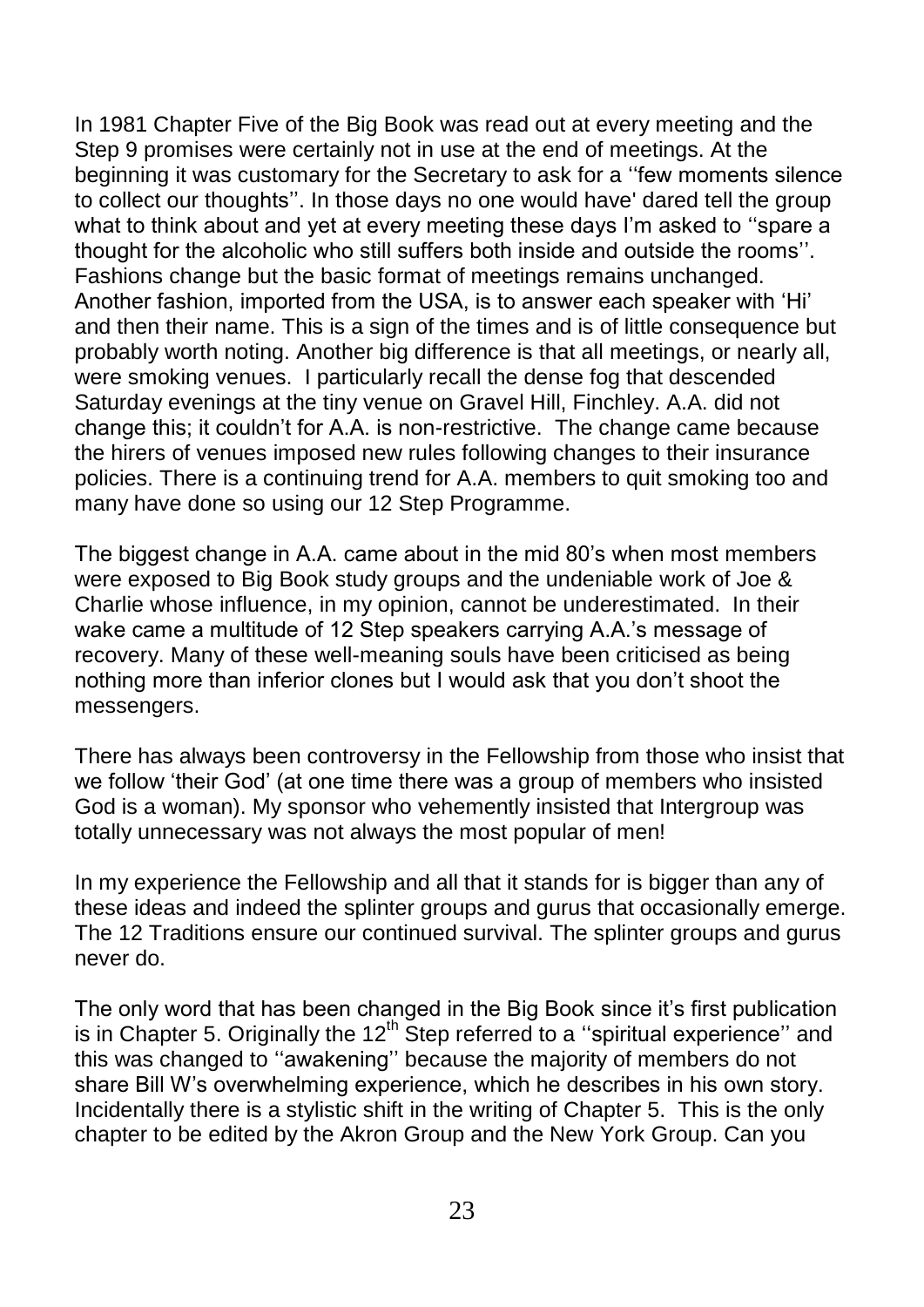imagine Bill's torment as each group debated his writing and put forward their suggestions for amendments and emendations? I can only imagine that many prayers were offered up during the process and Bill stated he would not complete the rest of the book unless he was allowed total freedom from editorial hindrance.

As I said, I had completed my 90-day stint and continued to be amazed by member's experiences. Many had experienced imprisonment and long stays in mental institutions. At that time frontal lobotomy was considered by the medical profession as a cure for alcoholism. This led to the saying; ''I'd rather have a full bottle in front of me than a full frontal lobotomy''. These poor souls didn't stand a chance of recovery and the practice was dropped along with other quack procedures.

I have mentioned a few changes in meeting formats and recalled some of the old members. It isn't easy to remember all those who have gone before. If you are reading this and wondering why your name isn't mentioned please don't be offended. Just remember that each and every one of you has been my teacher.

I have tried to give an idea of the way things used to be and have a mentioned some of the characters that used to grace the rooms. In reality I suppose nothing has changed too much.

I still regularly attend meetings and I love to carry A.A.'s message at every opportunity. The past 25 years has been quite amazing. A.A. promises a life beyond our wildest dreams. Think about it. It does not promise us our wildest dreams it promises us something beyond that! Wow!

Looking back I have achieved so many ambitions. I would never have dreamed it possible that I could gain a university education to postgraduate level. I would not have believed it possible that I could enter a new profession – one that I'm passionate about. Nor would I have believed that I could love so many and be loved in return.

My A.A. journey has been amazing. I have had the pleasure and privilege to watch many a newcomer get well. This is probably the most exciting and inspiring thing I will ever see. If you are new and reading this then I can tell you that the best years of your existence do indeed lie ahead. This is a journey you must not miss. I hope to meet some of you and to share with you the joy of living. Always there will be rainy days and sunny days for that is life. But deep down I know that everything will be all right.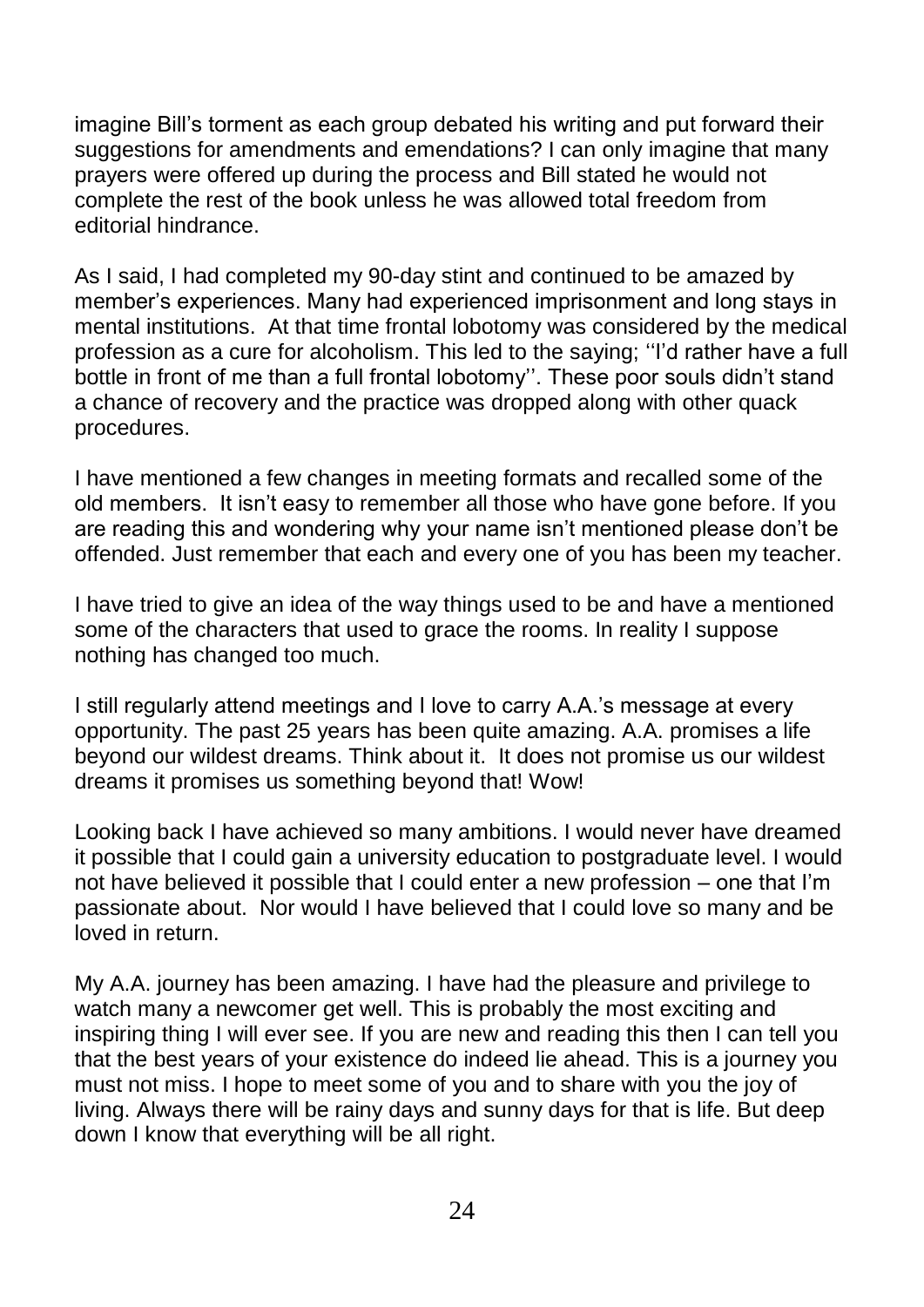Those who have gone before always continue to inspire me. I am so grateful to all of them and to all of you. As I have said before, ''of myself I am nothing.''

God bless you one and all.

Roger C.

#### **6.From Herts to Kent and back again - Golfer Roger**

I was born in Barnet just before the War; we moved to Kent about six months later. Thinking back, I had a great childhood and was a happy child. My parents were well off and I was sent to public school as a border. I was not particularly academic but was good at sport so was quickly accepted into the life of the school.

Until a couple of years ago, I would have said there was no alcoholic background in my family; however, I recently found out that my maternal grandfather was dismissed from the police force for being drunk on duty for the fourth time but who knows, who cares... I won't go into any long war stories which anyone can hear when I do a chair – I will just tell you how it all started. I still remember the first time I got drunk; the next day, I thought I was dying and I said to myself, *never again*. What a load of rubbish. Two weeks later, it happened again but this time I didn't feel so bad and the seed was sown.

Soon after that, I was called up for two years National Service; there I learned to drink like a man. Everybody got p\*\*\*\*\*d but I managed to stay the course, got paid on a Friday, broke on the Monday. I got charged nine times, eight for being drunk – being one of the lads. I look back now and I was the only one who ever got charged, the ringleader they called me. I still have my demob record and it says *honest, sober young man*, makes me laugh now!

On demob I joined the family jewellery firm. By this time, I had achieved a lot on the rugby field and was well known. When you are on top of the pile, you get free drinks all night; so the 1960s for me were party time, booze, girls and everything that went with it. I was very fit, training mid-week and with weekends games, and could sweat it off. I was the leader in everything we didnot bad for a very shy young man but I had no fear playing in front of large crowds. Afterwards, the lads had tea or orange in the dressing room but for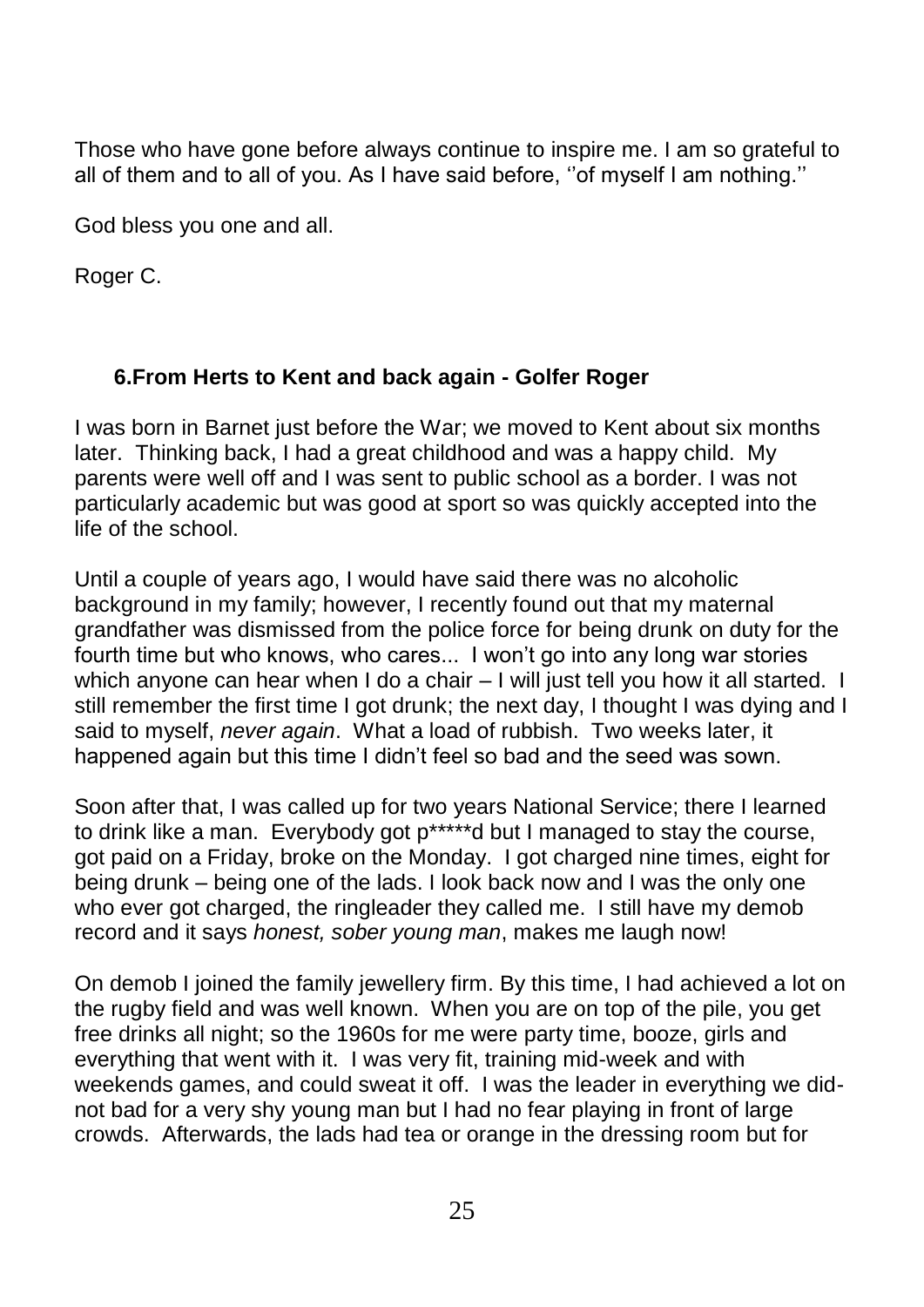me, there were always a couple of beers by my peg. In the 1970s, I was starting to lose the star role and that is when I think my drinking took off. I missed the buzz and adulation and drank to make up for it.

I was 30 when I met my first wife and we got married within the year. We had two great kids- a girl and a boy- but I was still married to the bottle and still acted like a bachelor I didn't drink every day but I had found a local pub and soon met people who drank like me, fast and furious- even the publican. He died of booze at 45.

In 1981, my divorce papers came through, I wasn't shocked- just sad. I decided to go to AA to try to save my marriage. My first meeting was in Bromley where I immediately saw two people from my old rugby club; all they said was "nice to see you, Roger". I think I said I was doing some research on drinking; looking back, ''what an idiot''- as if they didn't know. I thought,'' I can't go back there again'' so the next night I went to Beckenham. They were there as well. I thought someone must have got them to follow me so I never went again. As I was working in London, I went to St. Vedas at lunchtime on Tuesdays and Thursdays. I made the tea, shared rubbish and thought to myself, I am nothing like these people. I left after seven months without a drink, which was no problem for me as I could go months on end without a drink (pure denial).

If I had stayed in the Fellowship, I would not have met my lovely Irish wife Pat; we were made for each other although I didn't realise it at the time. I was up to my old tricks: she had a flat, a good job and a cabinet full of booze. Anyway, nothing had changed; I was still living my old life. We got married, went on honeymoon for two weeks to Spain. I didn't touch a drop; we went back to the same place the following year and I rewarded myself for being sober the previous year.

Things started to go downhill and I thought to myself, "If you don't do something about your drinking, Rodge, that is it". It was then I realised that I really was an alcoholic. I started going to Barnet Wednesday meetings. Over the last 16 years, I have not taken a drink – but it is a day at a time. I waited a year before I found a sponsor; he took a lot of time with me, taught me self worth and how I could live a good life without booze. Ray is still my sponsor today although he has moved to Ireland - I can honestly say he is my best friend. We have helped each other along the way and it works both ways now. I remember David, Ray's sponsor (another Irishman), and Ray, asking me why I always drove to Europe. I replied, ''No way can I fly''.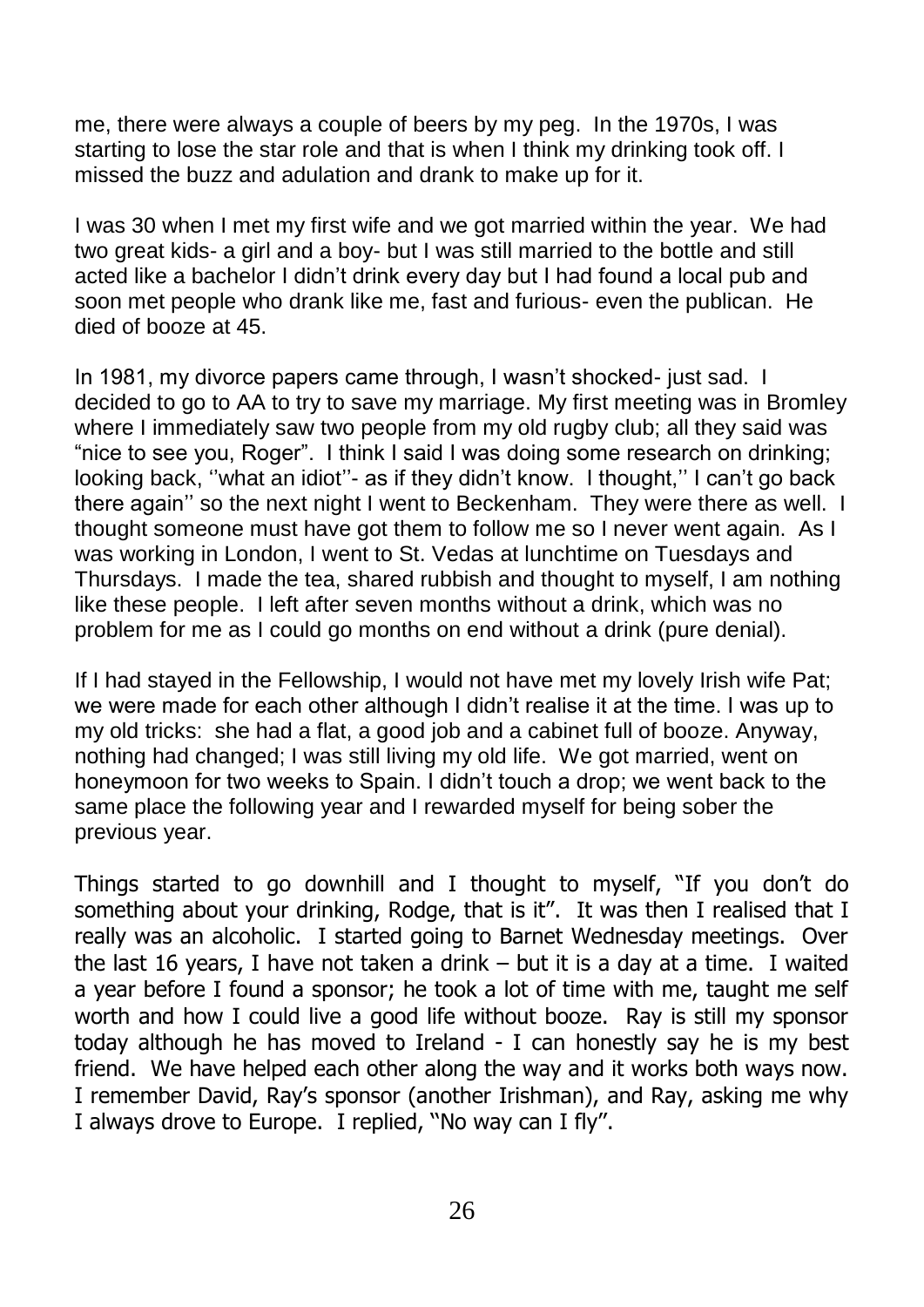However, a short time later, David said, "How about coming to Co. Clare with Ray and me, we'll go to an AA convention and play some golf". I said ''count me in''. A few days, later I was told it was all booked. I asked, ''where are we taking boat from?'' They both laughed and said ''Heathrow!'' I said, ''you b\*\*\*\*\*\*s!'' At the airport, I went straight to the loo and prayed for courage. I would not let fear get the better of me. I managed, by the grace of my Higher Power

On arrival, David said ''how do you feel?'' I said, fantastic, to which he replied ''Don't forget you have to fly back!'' School of hard knocks really. Now I fly anywhere; I don't enjoy it but I can do it on orangeade. I have been to many places and AA has paid for that with the money I saved by not drinking. It was under £1 for a pint when I came in. I have no idea how much it costs now. The hardest thing for me was to re-court my lovely wife who stayed through the bad times and we are still so very close and she is my rock. I have made my amends to my ex-wife, and my son and daughter, and friends. So life is good. A day at a time. Do service and give something back for regaining your sanity.

Remember*, "Mind your head". Live, love and laugh…*

Thanks to you all, take care. Golfer Roger.

#### **7.Experiences of AA in the Early 1980's – Steve H**

I knew nothing AA prior to my first meeting other than what the letters stood for and if you had asked me for an opinion (of which I had many) I would only have been too happy to inflict myself on you with 'my view' for as long as you could listen.

I assumed AA was something between a housing project for the homeless and a tambourine bashing group of 'Do Gooders' trying their best to help the world's waifs and strays to see the light. Those who attended would most likely tramps and 'winos' unlike myself. Thus I am still surprised that I did contact the fellowship, on two counts; the first being my view of the 'target audience' (down and outs), the second, that I was in the process of dealing a crushing blow to my addiction, which today I believe only an act of providence could have made possible.

The initial phone call triggered, in essence, a completely new way of life for me. Today I am still reaping the benefits of that initial call.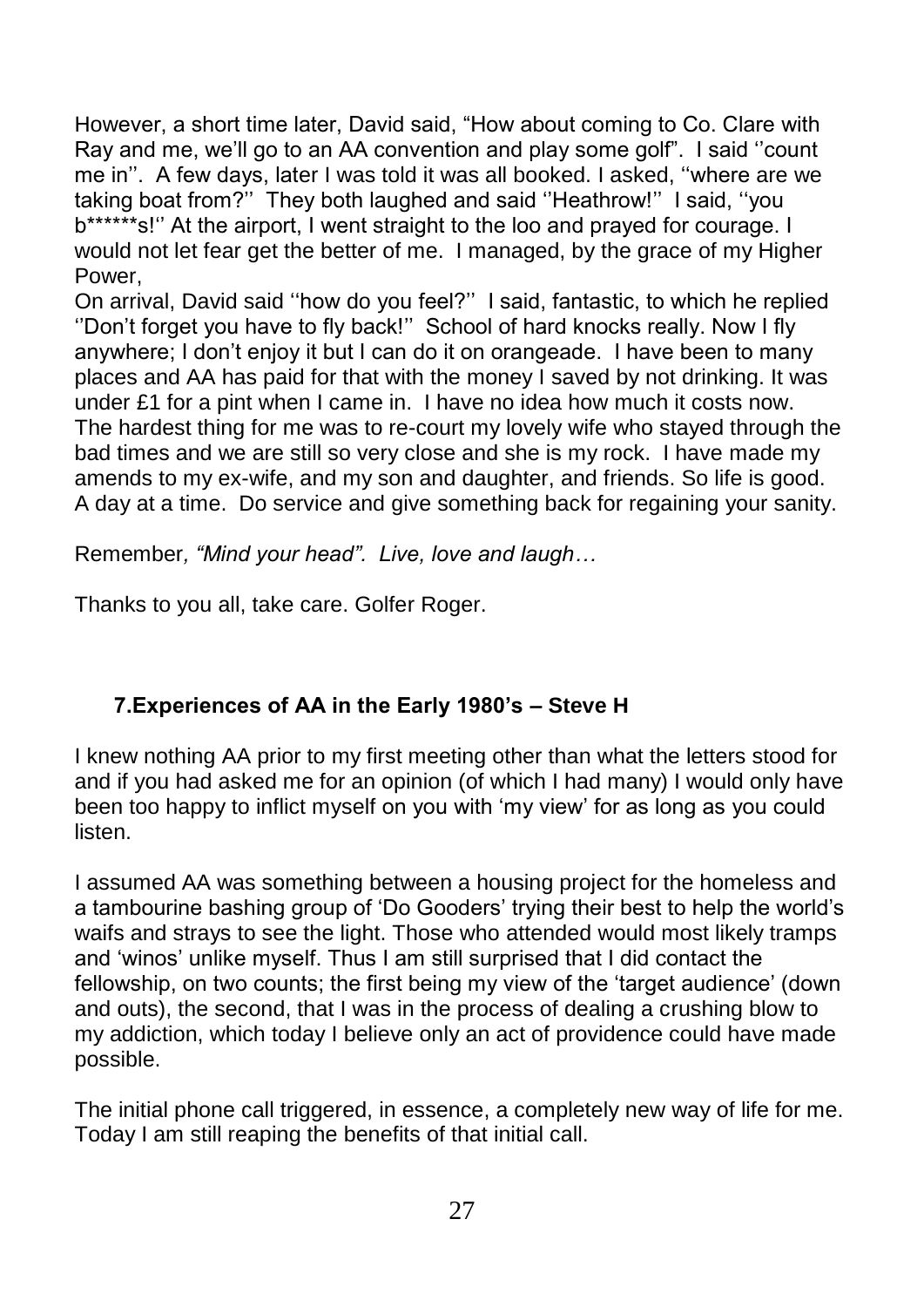All meetings I attended permitted smoking and members seem to continually be offering each other cigarettes. A visit to Finchley Saturday in winter would result in you getting well and truly 'kippered', as it was a small room with little ventilation and packed full of what appeared to be chain smokers (self included).

Muswell Hill Tuesday was the areas' super sober meeting (I avoided it like the plague)- full of super sober people (who also smoked profusely), with their many years. I felt somewhat fearful and also somewhat in awe of these members (many of which have now passed away from natural causes)

Whilst the Steps were talked about, many of the 'chairs' and much of the focus seemed for me to be on the physical aspects (the on-going 'ism'- something to sort out with you sponsor). One member was almost evangelical about the importance of eating chocolate -in particular Mars Bars. Tottenham John, as he was known, would share of his experiences of the Spike (a notorious 'doss house'). I do remember he was very kind and although he had lived on the streets, I knew we had many similarities and shared a common illness. Another former street drunk, Big Ian, was one of the first people to home in on getting the basics right in recovery (I guess he could see through my façade), which were eating properly, sleeping and getting to meetings every day. His suggestions were life saving.

During the early 80's, the charter clinics were opening up in London, and the word 'addict' started to appear, as did addicts themselves. There was tremendous controversy around this. After 9 months of sobriety, I was made secretary of a group in an area where there was such a clinic and young people were being bussed out to meetings. The appearance of addicts seemed to bring out the worst (righteous indignation) and best in some members. After one meeting, I felt totally battered by the members who had laid in to me as though it was down to me (my fault) but also felt supported by the fewer members who were supportive. There seemed to be little understanding of the group conscience and the application of traditions. Looking back the fellowship has really progressed in this area. I frequently hear at meetings in North London 'group consciences' being called. I learned the lesson about surviving AA and 'principles before personalities', Big Ian shared about how resentment took him back out for 6 years returning as a down and out, I vowed not to do the same

Service always was taken very seriously in those days; it was one of the cornerstones of recovery. Many members will have found an easy way into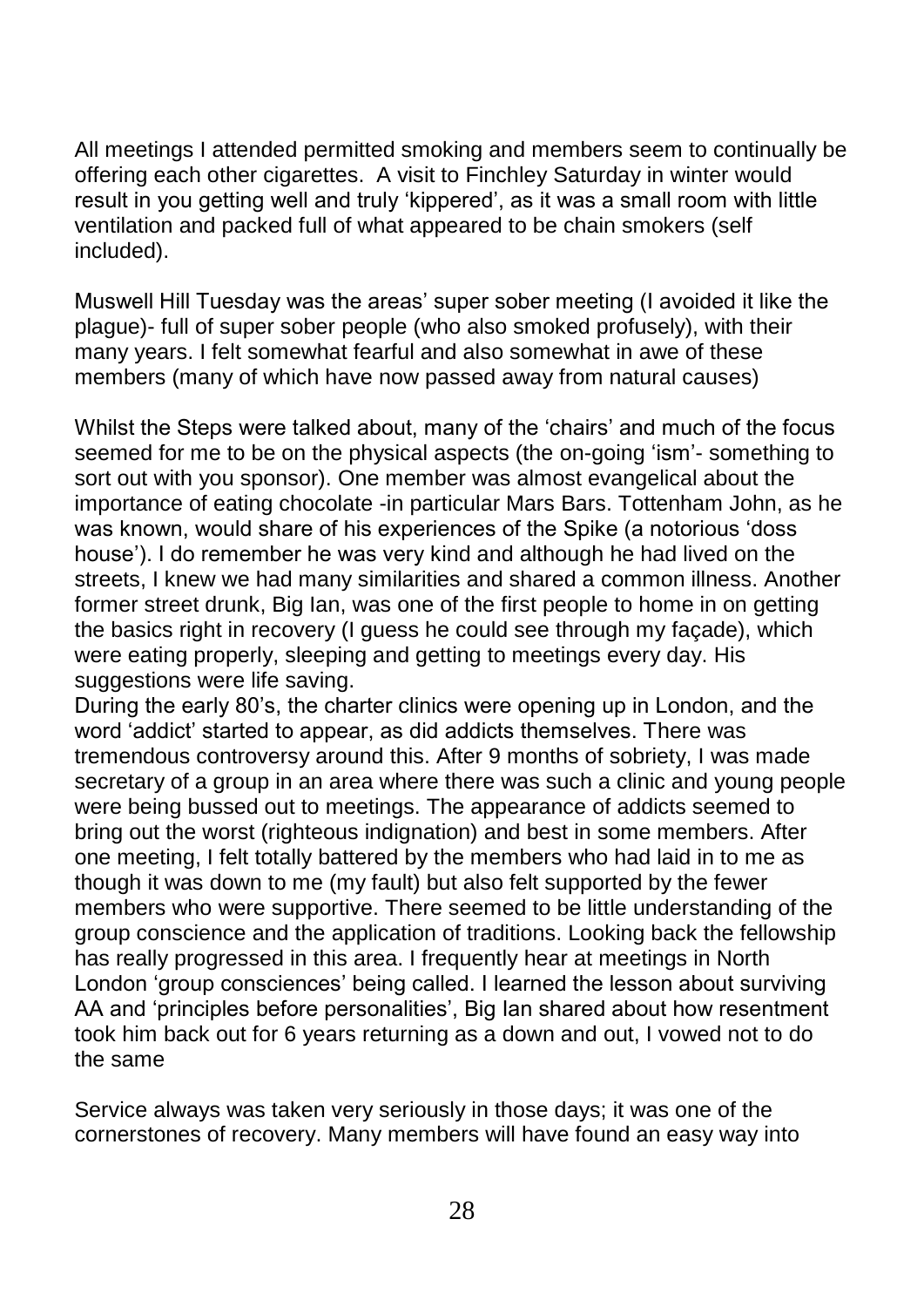service via the more basic tasks, one of which was essentially an ashtray commitment -now redundant (clearing up the ash trays and cigarette ends after a meeting). Being a secretary meant taking on and sticking with a one-year commitment. A personal view is that there were less groups- North London Intergroup covered from Kings Cross to Potters Bar but they were stronger. The concept of twelve stepping people into service was often applied and worked well.

Many of the Service Tasks did not have any training- you just turned up and did it, learning from older members. My first telephone duty session was a little nerve wracking. It was case of bowling up at the telephone office and starting (the subsequent introduction of a workshop was another good idea).

Many meetings opened up and folded such as the 'feelings' meeting in Enfield (possibly this was in the 90's?).

The early 80's were a bit of a crazy time for me, a big event had occurred the year I came in and I did not know about it (Britain had gone to war with Argentina over the Falklands), and I had somehow missed it (a reflection of the narrowness of my world). If anything, there were many characters in the fellowship. Many are no longer here, having passed away with good sobriety and borne a variety of illnesses with courage and good humour.

Members had (and still have) great, simple answers to all sorts of problems (such as Danny the builder who learnt to fly and cured a member of his fear of flying by taking him up in his plane). There was Ivor who would have looked at home in a World War II Hurricane Bomber with his handlebar moustache, who prompted me to start sharing when he said if you don't share you will drink, and that facing fear was the death of fear itself. When I didn't understand or feel I was fitting in, I would remember 'bring the body and the head will come along'.

I never did get to meet the tambourine bashing group saving the world and hosting meetings attended by down and outs. Instead I met bunch of fairly respectable and often generous hearted people, willing to go out of their way to help me identify my illness and a way forward, dealing with life one day at a time, demonstrating they had a 'daily reprieve' from alcoholism and could enjoy sobriety.

By Steve H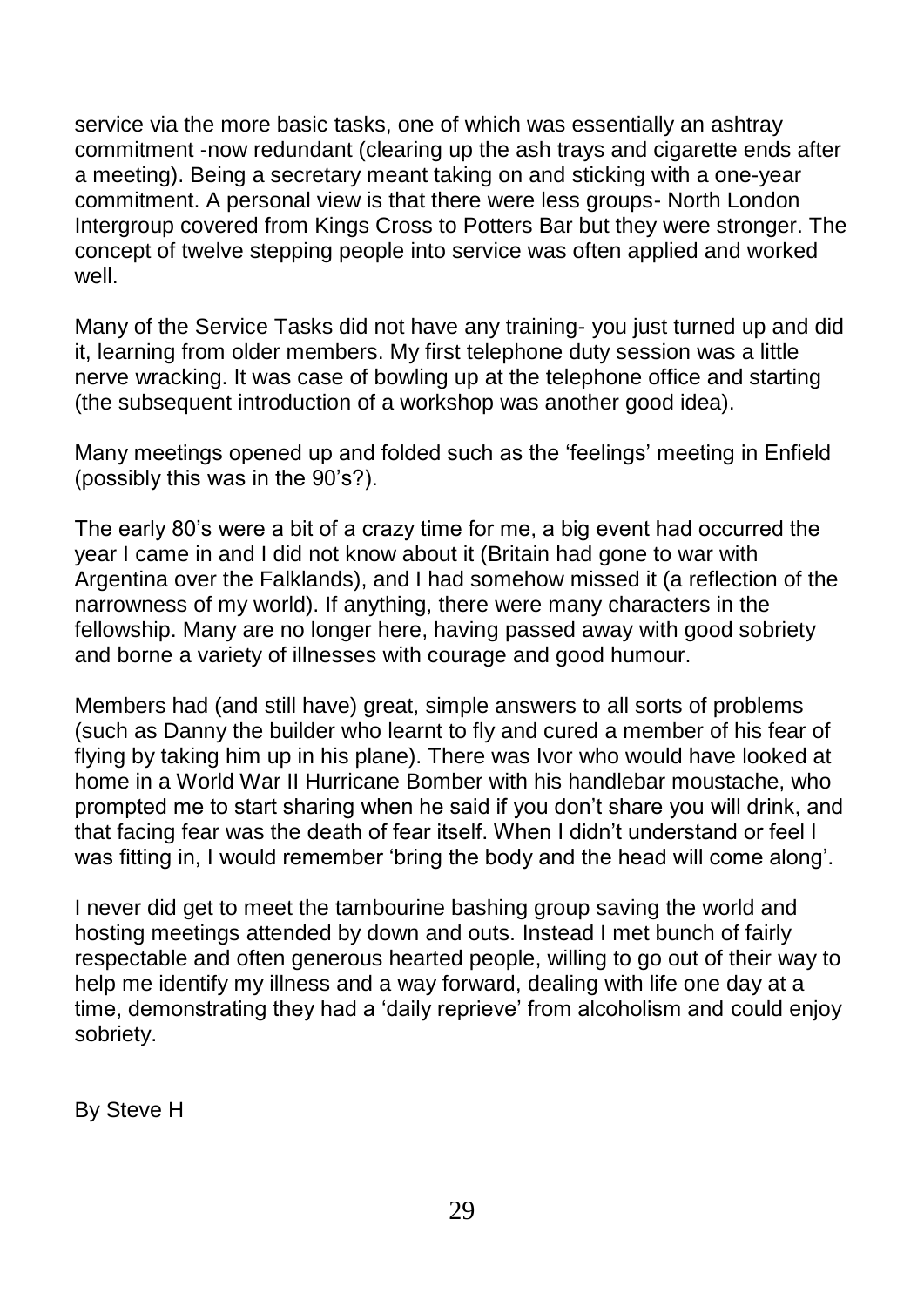#### **8.''Listen George, It's not working out''- Geoff**

My name is Geoff and I'm an alcoholic. I want to try to say the same thing, roughly, as I would if I did a chair. June  $2^{nd}$  2006 marked my fifteenth year sober. It's not fifteen years at a time though; it's a day at a time. I want to try and tell the truth without being too melodramatic.

I was born in 1962 in Wanstead in the suburbs of East London. I've got two older brothers and come from a fairly stable middle class family. There was nothing particularly unusual about my childhood.

I remember when I was young- four or five- my elder brothers used to fight each other. Not all the time, but when they did, I used to run next door to my Auntie Pat. I think of my childhood as being quite happy. I think I was pretty shy as a kid. My eldest brother had a few problems later on in his teenage years- when he was about eighteen or nineteen. He found God in a big way and became what could loosely be described as a 'religious nut' at this time. He was obsessed by religion. At one point he used to see angels and demons in his room. I was about fourteen when that happened.

I went to a small junior school where I knew everyone. There were only a couple of hundred kids in the whole school, and I moved to a large comprehensive school where I knew no one. This was a scary moment for me. I started drinking when I was thirteen. The first drink I can remember having was cider. I went round in a small group of mates at this time. It was my job when we went to the off-licence, to go in and buy the booze.

One of the only places that would serve us was the "Bottle and Basket" in South Woodford. I would go in and stand on tiptoe when I got to the counter. When I came out I would keep the change from the money my friends had given me as "danger money". With hindsight I can see that there was a deviousness about my drinking from the word go.

I honestly cannot remember drinking socially. I loved the effect of alcohol. It seemed to give me this huge energy. I found something that fitted me like a glove. I drank to get drunk from the word go. Friday nights became very important. At school I was doing okay. I tried to be good at everything. I think a lot of kids experiment with alcohol at this age. I assumed that everyone else at my school drank the same way as me. Looking back I don't think this was true.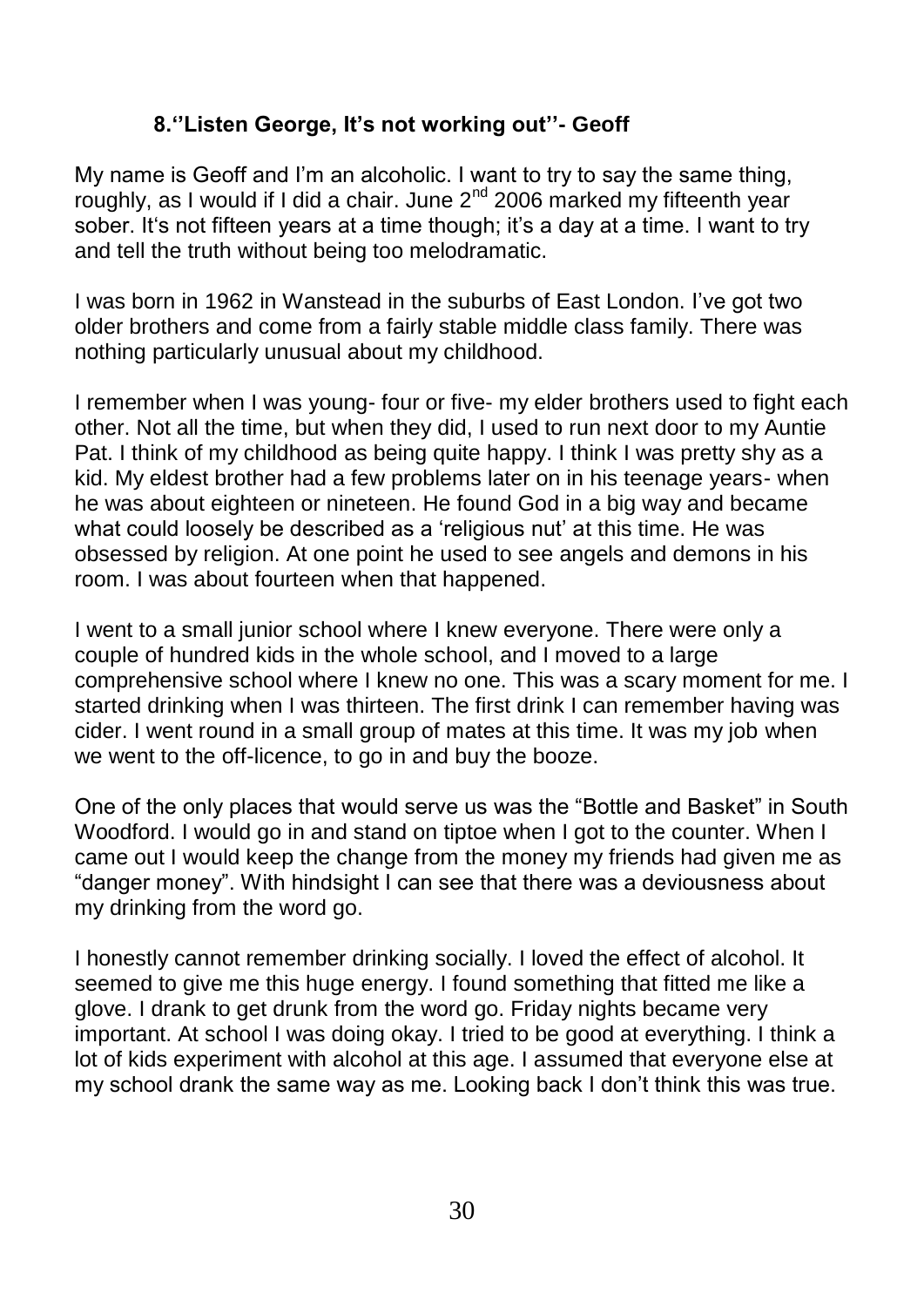Like most people, I wanted acceptance- to fit in. It was cool to be good at football; I was good at art and long distance running. When I was about fifteen I took my mock exams. I got bad results in all my subjects and thought that I was a failure. I wanted to keep up with my brothers who were both fairly academic. When it came to the real exams, I was entered in for CSE's and passed all of them. I went from thinking I was a failure to thinking I was Albert Einstein. I was drinking quite a lot at this point, mostly with people who were much older and bigger than me. I drank whenever I had the money, whenever I had the opportunity. Friday nights just couldn't come round quick enough. I drank in pubs when I was pretty young, The George, The Cuckfield and The British Queen. The Cuckfield was a very dingy place at this time so no one could see how old you were.

I realised I might be able to go to university. I had to choose A level subjects. I chose Art, English Literature, and Psychology. What this would qualify me for I have no idea. I had notions of going to study psychology at university. The headmistress of the school told us that these were not the sort of exams that you could work on in the last few weeks and pass. I thought I would prove her wrong on that one. I did quite a lot of drinking in the Sixth Form. I took my Art exam a year early and they told my father they thought they had "another genius on their hands". I weighed nine stone at this time and would sometimes drink nine pints in the course of the evening. I was still doing a bit of long distance running, but soon I would chose between sport and living the 'bohemian lifestyle'. I did a bit of work in the last few weeks of my exams and just passed with two 'E's in Psychology and Literature and a 'C' in Art. I decided to go to Art School.

I was about seventeen. At that time (in the early 80's) lots of kids were going on Interail tickets and going round Europe. I went to Paris where I got very pissed and then on the train to Amsterdam, where I did much the same plus soft drugs and ended having a psychiatric assessment. I had had a mental breakdown. Soon after, I started a foundation course in Art and Design. I drank whenever I could during this time and used alcohol as an anaesthetic. I had interviews for different Art Schools but got a place doing Time Based Media (T.B.M). I made short films and videos at Maidstone College of Art. At this point, I drank whenever I could get money or someone would buy me a drink. I craved alcohol or thought about it a lot of the time. I remember the other students at College but I wasn't to develop many real friendships or relationships. I was there from the age of nineteen till I was about 22. At one point during the second year, I fell in love. She was the most beautiful girl in the college. We went to Paris on holiday together. We talked about getting married by the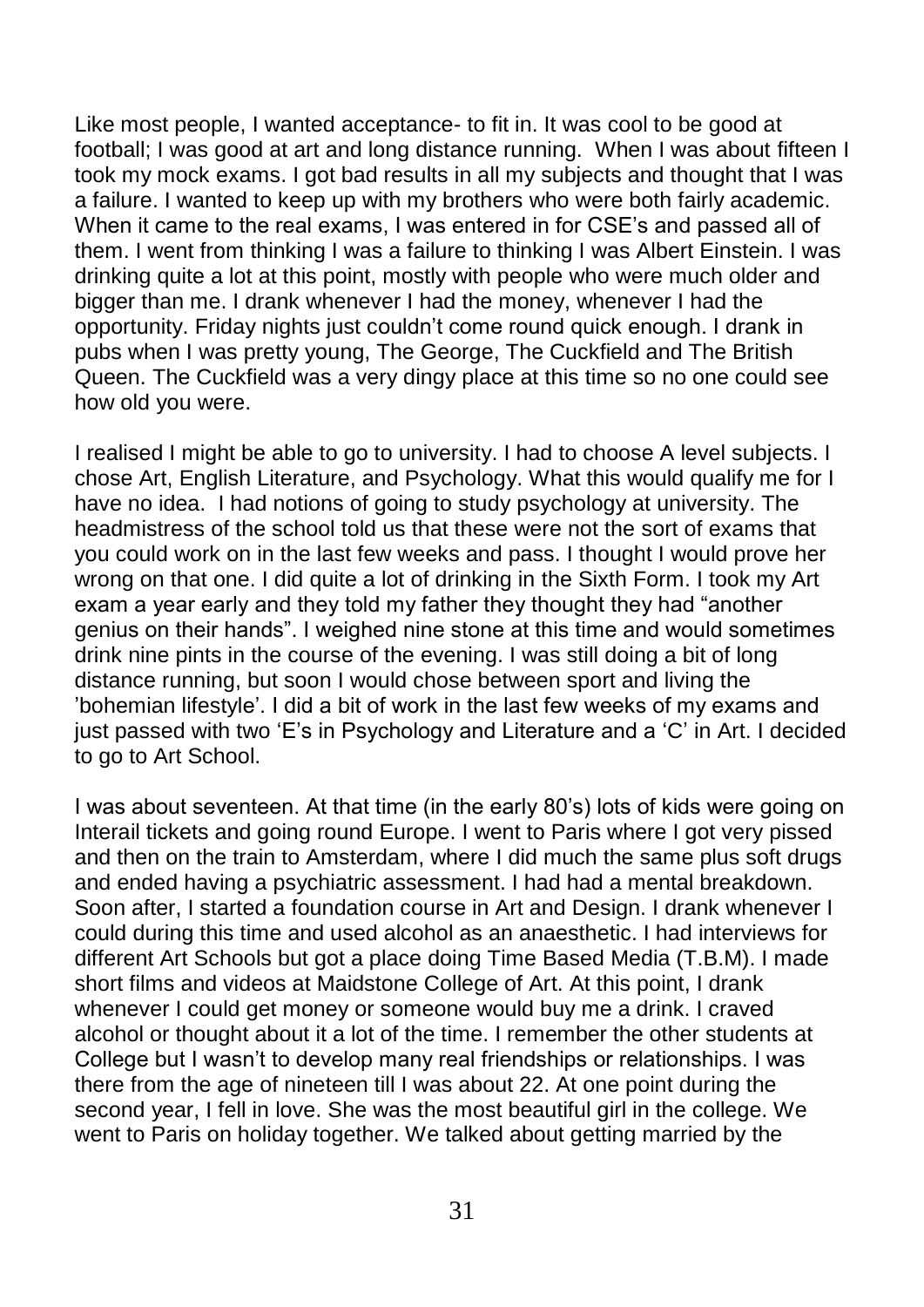Captain of the ship. Perhaps we would go to Paris and get married afterwards. That's the plot I had written in my head. What happened was we went to Paris and we split up. I drank a lot in Paris: well, I was a bohemian. The penny didn't drop straight away. When it did, I said "It looks like I'm drinking for two now". I drank on the break-up for ages.

Not long after this I had my first contact with AA by telephone. I remember crying on the phone and talking to a woman called Maria who told me about driving her car drunk in the fog. My first AA meeting was on a Tuesday night at St Mary Abbots in Kensington. I didn't want to see any of my next-door neighbours. I wanted the posh cure. I went out to the pub across the road and a man called Ian followed me over there. This planted a seed but I wasn't ready for AA at this point. I went to Hinde Street about this time as well.

While I was at Art School, I used to drink on buses and trains to kill the time. I was drinking a bottle of Southern Comfort one time when someone asked me if it was my birthday. On another I was drinking a small bottle of whiskey on a country bus when someone gave me the number of AA. I couldn't honestly understand why they had given me this number, as I was deep in denial. I thought I was too young to be an alcoholic. I was about twenty-one at this point. I didn't come back to AA for a couple of years. I only just finished College. I actually left for a couple of days and went to see my uncle and asked him what I thought I should do. He said to me ''if you don't complete it you'll always wonder what you could have achieved". I was very unhappy during college and had suicidal thoughts. I completed college, and the girl I'd been in love with left a year before me. The last year wasn't too bad; I remember swimming in the river. At about this point my drinking was at its peak. It was 1985. I had what I later found out blackouts were - I lost a whole week once.

I think I knew that my problem had a spiritual dimension. When I was drinking in the West End when I ended up in the Hari Krishna Centre heckling someone who was talking about the meaning of life. I went into churches and sat there and prayed for help. I tried drinking in different places because I thought that might be part of the problem. On one occasion I went to Harrods- there used to be a cocktail lounge in there on, I think, the third or fourth floor. Another time I drank in the Hilton and did a runner without paying, jumped on a bus that brought me right back to the place I was trying to get away from.

After College, I was on the dole. I landed on my feet a little. I had an affair with a French girl called Aline. I got a tax rebate about this time, which was enough to get me out of England for a couple of weeks. Her family lived in the South of France and her dad had a vineyard. I thought I had arrived. I drank red wine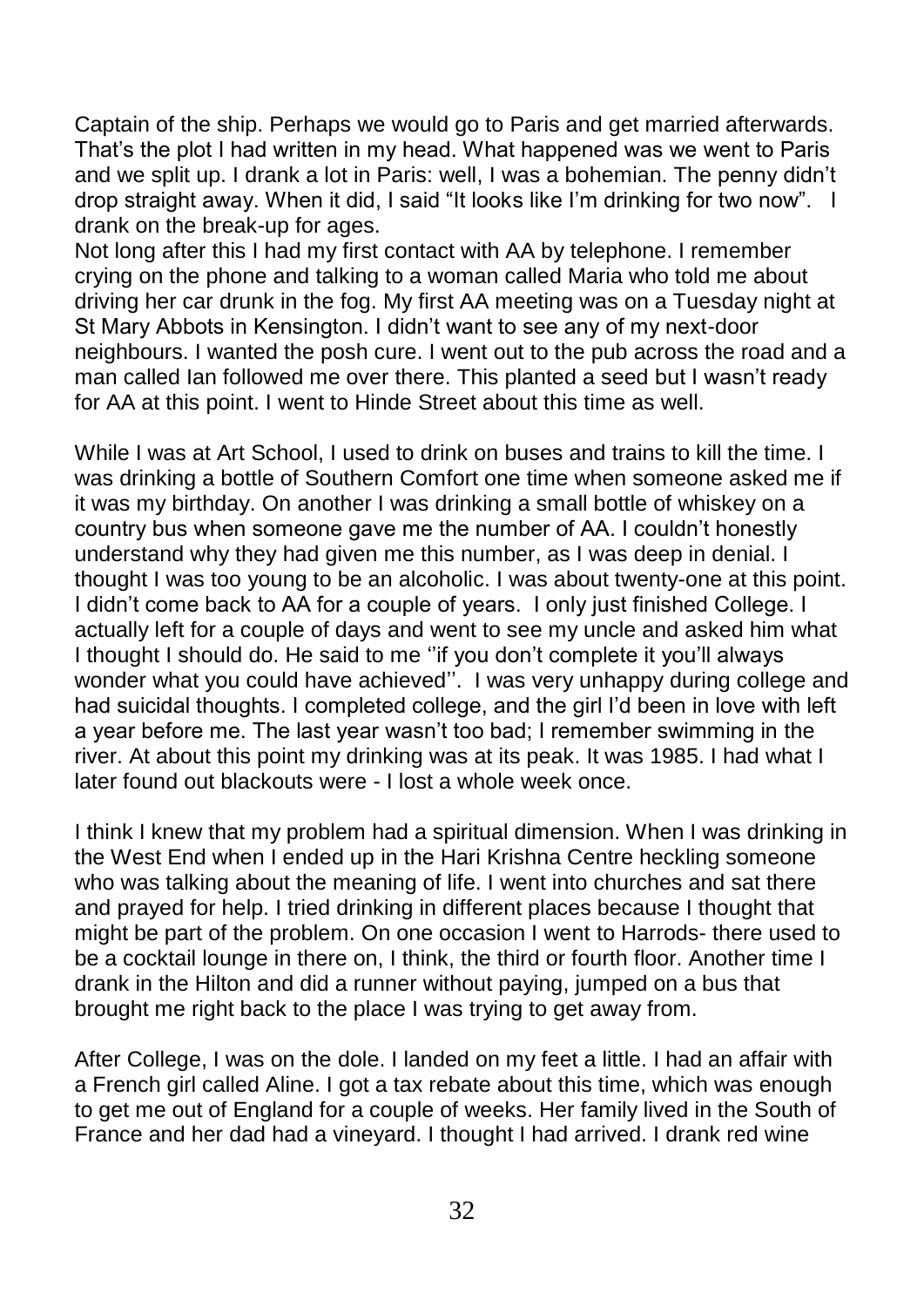with breakfast, dinner, and tea. I used to drive her moped into town and risk my life and others coming home on whatever side seemed appropriate at the time. At the end of a couple of weeks, her mother had to lend me the coach fare home. The first job I got on returning home was a job called a 'Twilight Assistant' - shelf stacking in the supermarket. I drank whisky on the way to work and after work.

I didn't drink all the time. Sometimes I would feel so ill, I'd stop for a bit. I lived in my parent's house and would steal bottles of vodka from the Fine Fare in the High Street. I'd have a long grey overcoat in the summer and pocket a large bottle of vodka. I never got caught fortunately but got chased round the aisle a few times when I was trying to put it back. I used to like listening to two of the worst sorts of music going at this time- Country and Western. Thankfully in sobriety, I have given these up as well. I would drink in my room to sad music or, if I had some money, in a pub somewhere. I had a series of boring jobs, including doing the figure work for the National Grid and compiling the Great Britain Handbook as well as Satellite Systems Procurement. They were all temp clerical assistant jobs- as dull as ditch water. When I worked for the CEGB doing figure work I was drinking Carly, Special Brews. At lunchtime I would sit on the bench just outside the offices. I started to have a series of accidents falling downstairs, falling out of trees, falling out of windows. One of the blokes at work noticed. Most people had pictures of their family around their computers. Most people had either fluffy gonks or pictures of boyfriends, girlfriends, husbands' wives or family. This bloke had a picture of a power station.

I bumped into a friend of mine from Art School. Her name was Karen. She was having a dinner party in her house. It was on a Tuesday night. I went along and got pretty pissed. I needed another drink- it was about one o'clock in the morning. There was a place nearby that had a late licence. She lent me her keys and I came back at three in the morning. The next day I spent some time with her. She was a stylist for music videos. She knew what my drinking was like as we'd lived in the same house at college and I'd caused her a few problems then. A girlfriend of mine had drawn in crayon all round her bedroom walls. She told me she went to Al Anon. She went to the one on a Thursday night at the Piazza in Chelsea. I followed her along there because I fancied her. She went along to her meeting and she said she thought I needed something a bit stronger "You should try that door there". I went along to the meeting for a while just to keep her happy. I was about twenty-five at this time. I had three years of having one foot inside AA and one foot outside.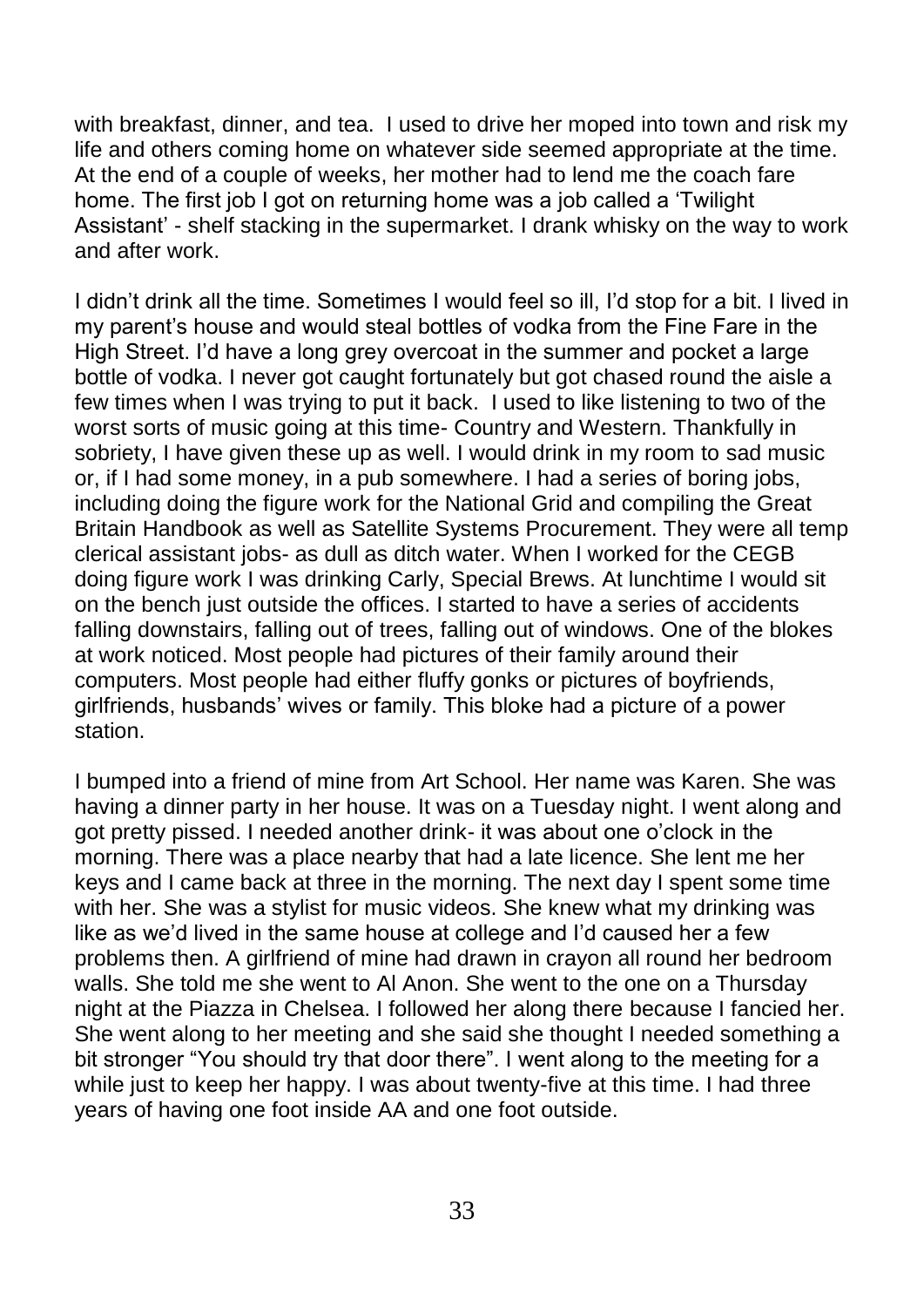It was the worst place to be. The things I related to were not so much what people said as what people did. I needed a sponsor. I wanted a really good one -someone who had been all the way through the card. I got wrapped up with someone who I shall call "Ben". I was to find out later that he had a few problems himself, apart from alcoholism, including being a compulsive liar. He told me he was dying of cancer, so for about a year, I did his shopping for him. I paid for him to go on holiday and nearly bought a car for him on another occasion. (It was only forty quid, but still).

One day I said to a friend of mine called Christine; "Do you believe everything that "Ben" says?" and she just started laughing. I realised that I'd been down the same route as a lot of others. He told all sorts of lies about himself to get sympathy to get attention. He'd tell people that he'd lost his children in a fire. He was a sick puppy. He wasn't all bad- he helped me a bit as well. I got a new sponsor as soon as I could. I didn't stop coming to AA though.

I didn't think I was the same as the people in AA that I met. I thought that I was worse or better but not the same. In those three years I would be sober for a few weeks, sometimes months, and then I'd go back to drinking. It was like being on elastic and as people told me, it got worse. I got stopped by the police after jumping out of the window of a restaurant because I didn't want to pay the bill. I was staggering along the road. My closest friends wouldn't drink with me. It felt very lonely at this point. I felt rejected by my friends and that I didn't belong in AA either.

On June 1<sup>st</sup> 1991 I had my last drink. On that day I stole some wine from a shop in the High Street. I drove my dad's car drunk, out to the coast. I smashed a shop window with a lump of concrete, stole a rowing boat, and then tried to steal a yacht moored at Leigh-on-Sea in Essex. The next day I woke up and remembered bits and pieces of what I'd done. All that I could decide for sure was that I was not a social drinker like my mum, for example, who would have a glass of sherry at Christmas and that's it. Whatever was going on with me, I felt safer and happier going to AA. My first meeting sober was Dagenham Sunday Night June 2<sup>nd</sup> 1991.

Something clicked; I'd been fighting it for years. My sobriety felt paper-thin sometimes. Early on, it felt I could go either way. There was a small group of us who knocked around the same meetings. The people who helped me early on, were people like Phil G, Sally and Gary M, Ron F, Sharon, Malcolm. Wednesday nights in Forest Gate became a highlight of the week. Service was good for me. I was literature secretary at one meeting, tea maker at another. I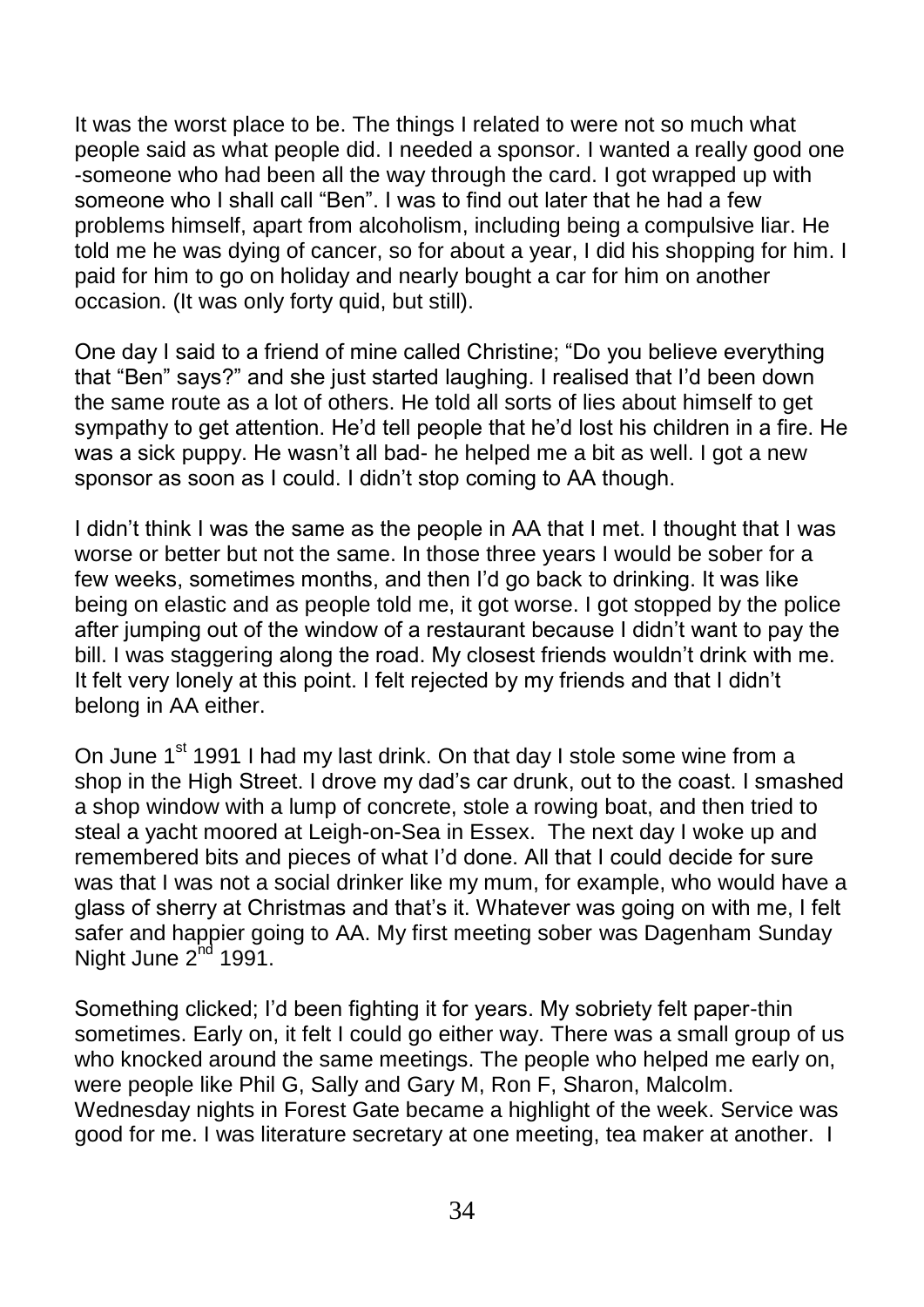couldn't take a lot of ideas on board. All I could remember were things like H.A.L.T- don't get too Hungry, Angry, Lonely or Tired as these were things that could lead you back to drink. I had a tendency to isolate sometimes. Early on I would hardly say a word to anyone. Making this first mistake with my sponsor brought me close to Christine and Harris. Harris became my new sponsor. They were both of great help to me. The thing I remember was that they invited me to their flat and gave me sausages and beans. They gave me their time. They had both been sober quite long periods of time and led 'normal' lives. Early sobriety meant going to lots of meetings, sometimes three in one day. I took up commitments for different meetings and made a commitment to staying sober. I went to a meeting pretty much every night of the week. I went to ninety meetings in ninety days. My new sponsor had a few similarities to me. He was someone who earned his living as a mechanic but was trying to break into the arts. I was someone who worked in the arts but needed to have a more practical way to earn a living as well. I went to meetings all over the place; South London, North London, Harlow, Epping, Upshire. I went to AA dances in Chelsea hoping to find a girlfriend. I ended up spending most of the time dancing round a pillar. There were times when I had trouble staying sober for twenty minutes at a time. I remember phoning a friend of mine one night- it was about 10.30. I told her I really fancied a drink and she spoke to me for twenty minutes. It went past 11 o'clock at night. I felt safe again. My sponsor said stuff to me like ''don't make any major changes in the first two years''. It was very fortunate for me. I think that I wasn't in relationship in the first two years despite my efforts to the contrary.

With hindsight I know I couldn't have handled a relationship at that time. What I wanted and what I needed were two very different things. There was a psychological barrier for me of a year. I thought a year, a whole year that would be an achievement. If I could do that I might be able to stay sober.

It's a day at a time of course, but I'm trying to describe my own particular thoughts at this point in my recovery. Months rolled by and I stayed within the bubble of AA. I did a bit of work here and there. When it got to my first AA Birthday, I knew that some meetings gave out birthday cakes as well as chips. Before I'd got to a year, I thought it was a lot of American, Happy Clappy rubbish to have chips and cakes. But when I got to a year, I wanted mine. I actually went to two different meetings and got two chips and two lots of cake. Well you know what alcoholics are like; one's never enough.

Emotionally there were a lot of ups and downs. It could be something quite small like someone hadn't given me back a couple of quid they owed me, but if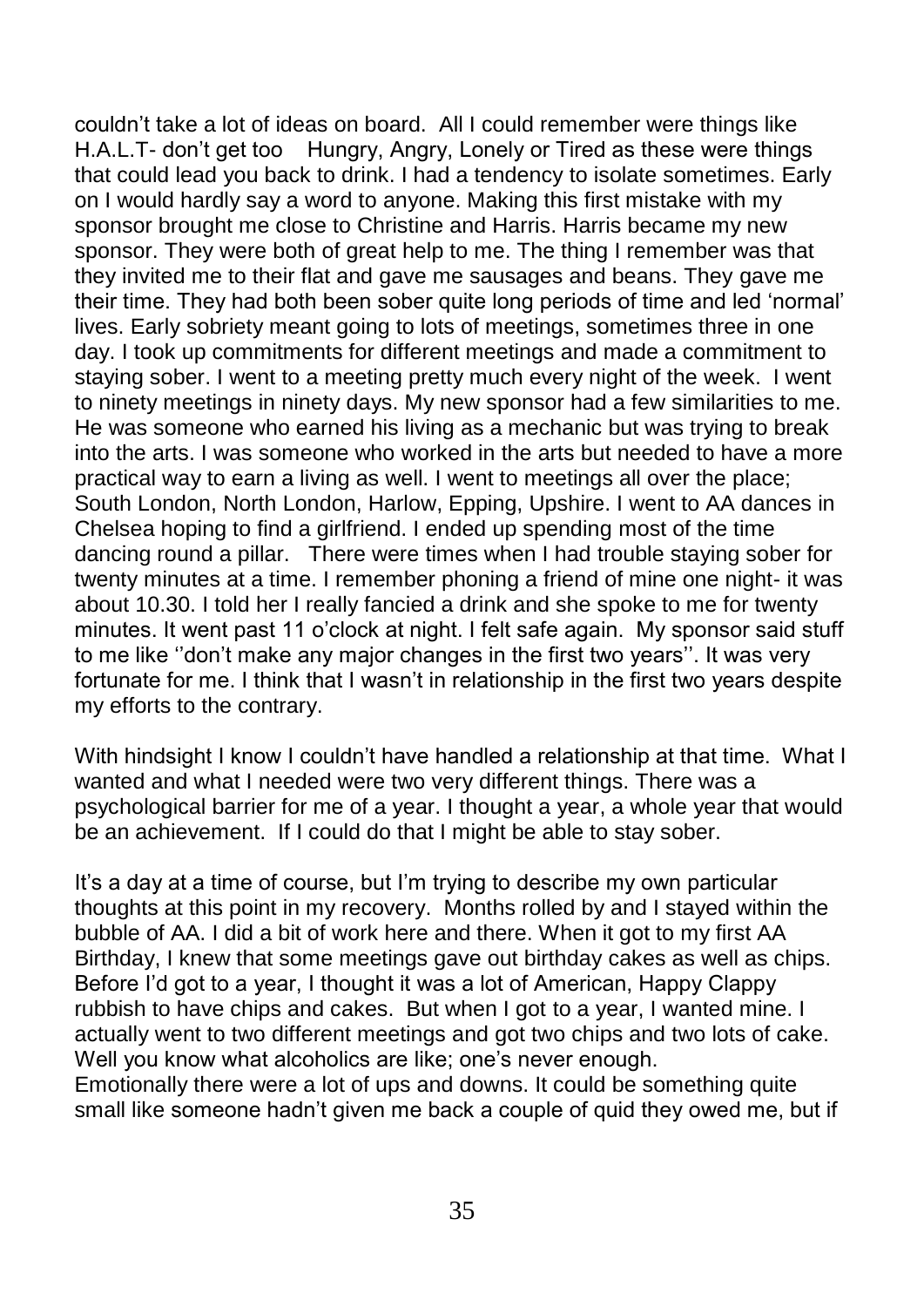it bothered me it bothered me. One of the first things to come back for me was sleep.

I realised that I hadn't slept properly for years. I wanted to do something apart from being in AA so I started to study outside. I did a GCE in French. On a day-to-day basis all sorts of things could cause me problems. One week, something would seem like the biggest problem in the world -a job application had not arrived and the next week, I couldn't remember what that problem was. It was difficult to see things in perspective; molehills could become mountains. After two years or so I retrained in a different profession, which I am still involved with today. I went to a college in Central London mixing with lots of new people. It was difficult at times. I felt 'buzzed out' by new people. These were good days. I worked as a recycling officer part-time and also started working a little bit in my new profession.

In 1994 locally to where I lived, there was a large road building construction under way. I got involved in the local protest group- at first on the fringes and then right in the middle of it. It was the protest against the building of the M11 link Road. Anyway, I got arrested with four others for climbing up the top of an eighty-foot crane and stopping the work on the site for the day.

We were charged with causing fifty thousand pounds of damage to concrete. We became known as the "Concrete Four". Whatever your view on road building, this was the most stressful time in my sobriety to date. I was just finishing college at the time and had been going out with a girl called Christiana. I thought it would be happy ever after with her. But one night in the kitchen of her flat she said, "Listen George, it's not working out" I said "My name's Geoff". Anyway we split up. I thought this was a disaster. She came to court at the tail end of our relationship to see what the magistrates were gong to do with the "concrete four". It was completely dismissed. This day was a Monday. In the morning I was in court and with a possibility of going to prison and in the evening I went out with a Hungarian girl called Andrea who was cast as my wife in a play. It felt like Christmas- after months of stress good stuff was happening again. Andrea and I got together. We lived together in London for a while- then we shared a flat in Budapest.

Being with Andrea for those two years was one of the happiest times in my sobriety; going to the seaside, going on holiday. In Budapest I went to English speaking meetings on Tuesday and Thursday evenings. I've always stayed pretty close to meetings. When things aren't going well, AA is always there.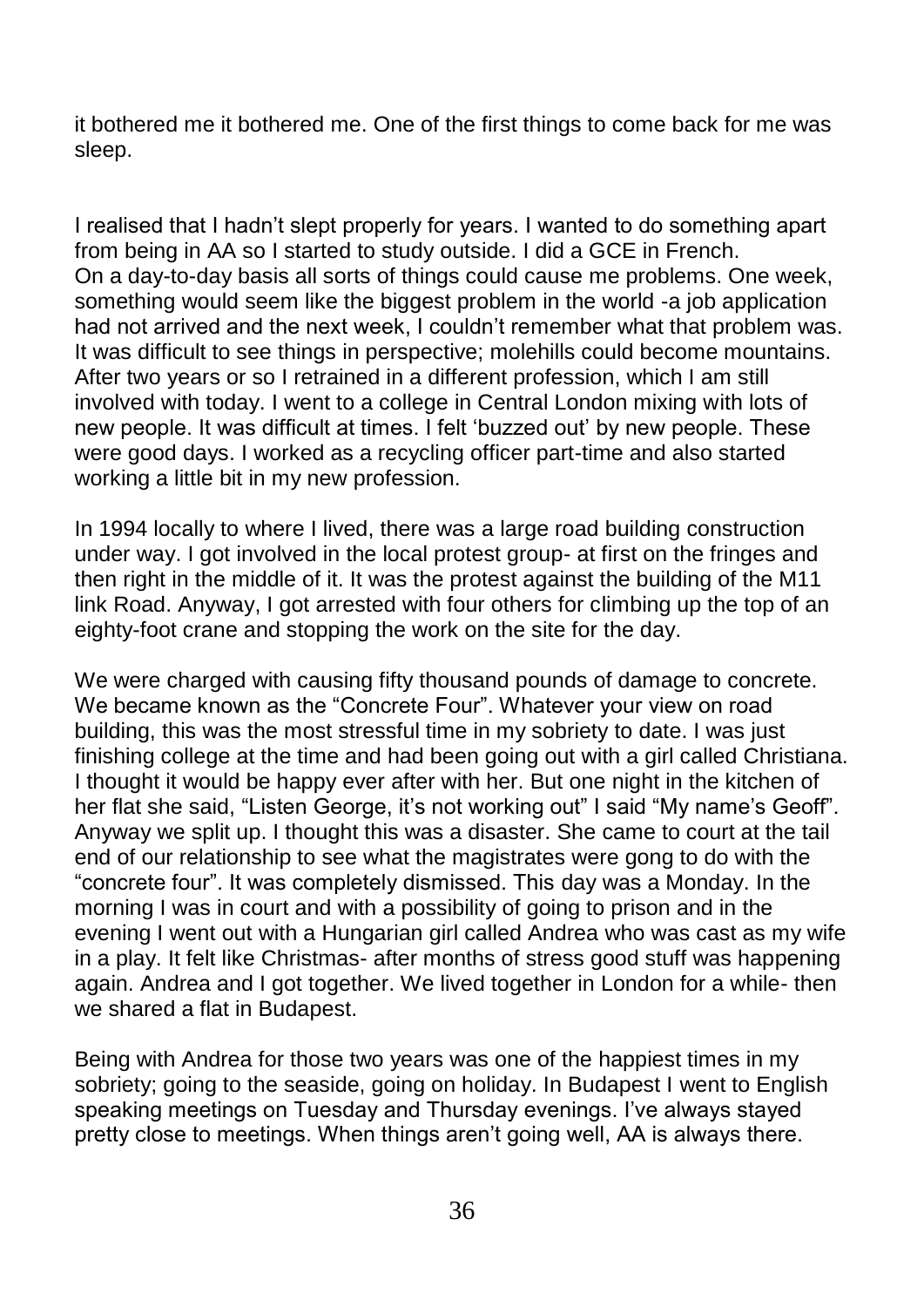With Andrea this was the first proper relationship I'd had sober so there were lots of ups and downs, which were all new to me. I tried to get different sorts of work over there with some degree of success. Andrea and I split up after two years and instead of returning home, I got a flat on my own in Budapest. Once or twice when things were bad, I phoned friends back into London. All these experiences were good for my sobriety because I was taking part in life. I had a normal life. I was living an interesting life – I was growing up.

I came back from Budapest and joined a touring theatre company. We toured in Edinburgh, Glasgow and Dorset. I did a showcase and got an agent. I had a little bit of work here and there. I had had bits and pieces of acting work but needed another way to earn money instead of signing on the dole. I did a CELTA (Certificate of English Language Teaching to Adults). I didn't use the qualification straight away. In 1999 I moved to Barnet through being in a show with a friend from AA

I lived in a room at the end of Barnet High Street for four years. While I lived there I did a bit of building work, a bit of teaching and sometimes a bit of acting. I used to go to Potters Bar on a Tuesday, Barnet Hospital on a Wednesday. After a while I got to know people. I did lots of normal stuff like washing, shopping, paying bills. One time I was so broke that I had to look down the sofa for enough money to buy an onion. I was doing creative stuff, writing plays, putting an Art Exhibition together with my brother; selling a few pictures. I went to an Art class one Friday and one of the other students there told me about a teaching agency. I got a little bit of work and gradually moved from being a builder of sorts to being a part-time teacher. I taught people individually and then worked in Summer Schools. I then got work in colleges and then got work in better colleges, -which is what I do to this day. During this time, I also got a bit of work doing an advert on telly. I went up for loads of auditions- most of them I didn't get. This one though, they put as first choice-advertising lager during the last World Cup. I said to my agent I can't drink alcohol, and they said okay. On the day, they washed out a tin of beer and I was paid quite a lot of money for drinking lucozade.

While in Barnet, I hadn't been in a relationship for a couple of years. There were a couple of women who were friends, but no dates. One day I met Anne through a mutual friend. She was just a friend at first. She was French and a couple of years younger than me. She lived at the bottom of the hill and I lived at the top. She was only an 84 bus ride away. She then moved and lived around the corner from me. Not long later we moved in together in a flat in New Barnet. I told her early on that I was in AA. The flat we found was quite cheap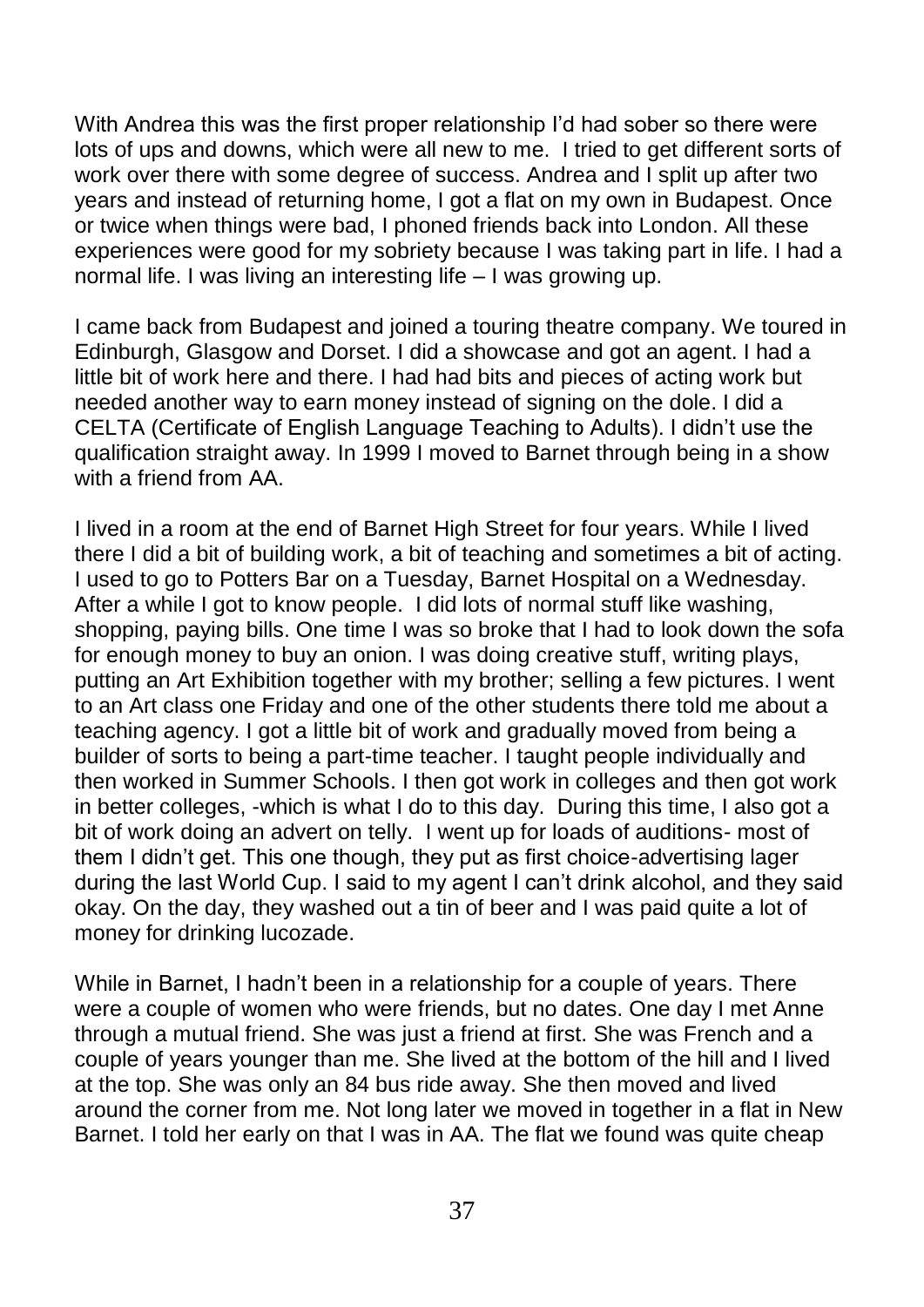for the area. It was a nice place to live. We looked after each other, we went on holidays together, we talked about getting married and having babies- not necessarily in that order. We lived together for three years. In the last few months there were problems. Should we have a trial separation? We agreed to spilt at the beginning of this year. My dad was very ill at about the same time. He had a severe heart attack. At one time the doctor gave him a five percent chance of regaining consciousness. My mum and dad were returning home after seeing something I'd written that was shown at the Hampstead Theatre. I felt guilty about having invited them. The truth of it was if he hadn't had his heart attack on the tube he probably would've died at home. He was very lucky that a member of the public, who knew first aid, happened to be sitting next to him.

This was a stressful time for me and my family. Christmas of this year was the most difficult time I've had recently- my dad was ill, I was splitting from my girlfriend and I had to move home. I went to lots of meetings. The heating in the flat where I was living even broke down at Christmas. The car broke down .You know what it's like: it never rains but it pours.

I've just recently had my  $15<sup>th</sup>$  AA Birthday and I'm living on my own which is ok. I'm writing again and going to art class. I don't like change sometimes.

It's possible to live sober and have good times and bad times and just stay sober. I'm still pursuing my dreams and enjoying my life. I'm looking forward to a holiday. It's all only possible with AA and the people who have helped me, and by me putting time in to help others.

Geoff.

#### **9.People who enriched my life- Anon 1**

I first contacted AA in 1968. 18 months later I put down the drink. It was then I stated to meet some wonderful characters that helped me stay sober.

Ilford was my home group with great gents such as 'Shetland John', Charles, 'Bob the Chemist', Eric the Jeweller', 'Smiler Bill' and Stuart whom all became my friends up until the day they died-people who enriched my life.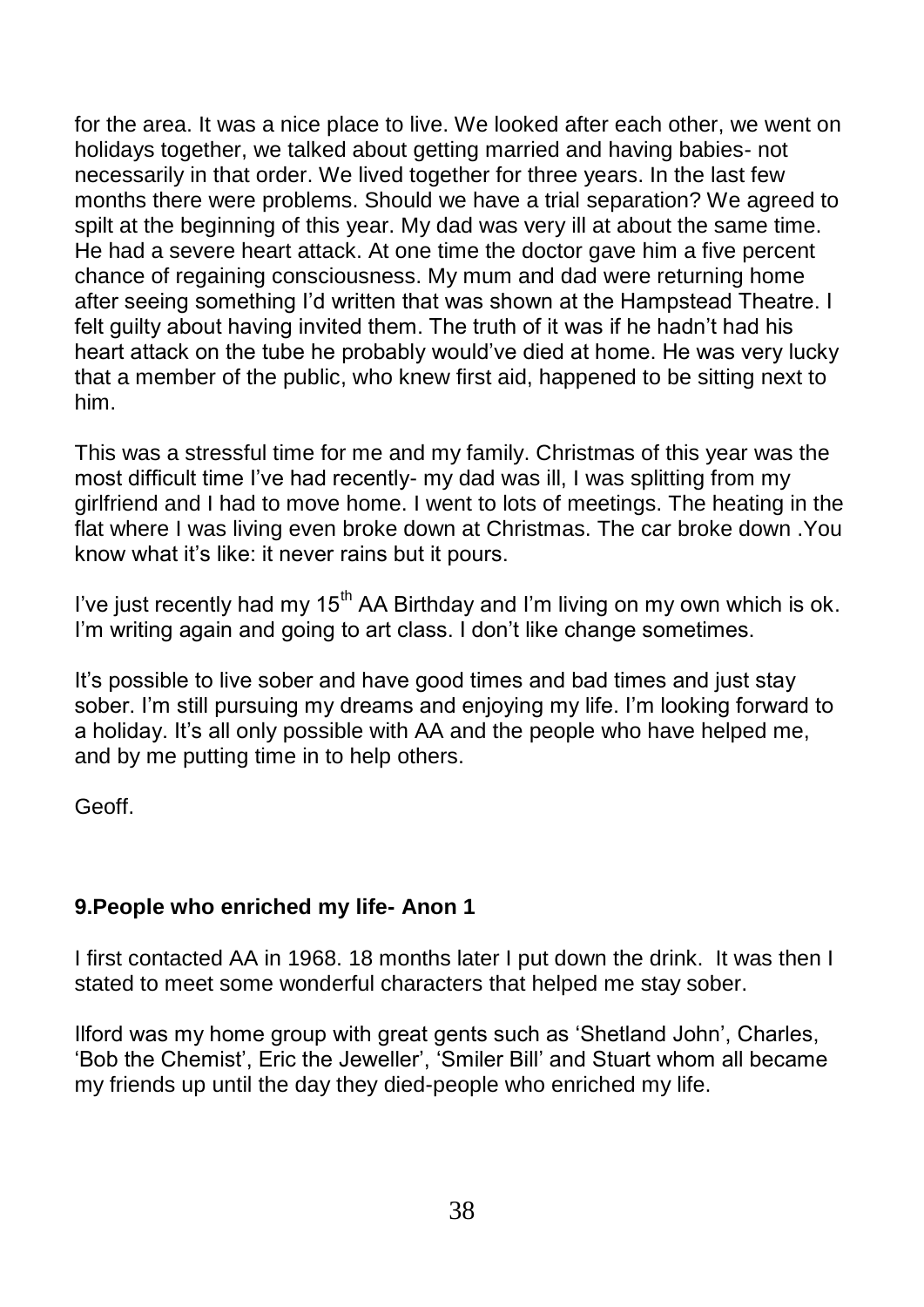My second meeting was Toynbee Hall with the most colourful of characters; there was 'Mick the Tick' who sold watches, 'Mick the Van' who collected drunks to save their souls, 'Paddy C' who made good in the world since finding AA and who helped to rehouse many a poor unfortunate who was trying to work the programme. Paddy was never one to tell anyone about his help. Then there was Joe E, who, sold ladies knickers. 'Plaistow Bill' sold cassette tapes and the two Peter's- young one and old one- both still going strong in the fellowship. Then there was Rolly, a lovely gent whose brother's business in Covent Garden was the first AA phone number in this country. 'Plaistow Bill' and 'Young Peter' are still on my list today as two of my very best friends.

Chingford Thursday was another of my early meetings. There I was to meet a lady called Emily who ran an Off Licence. Her story was that her husband and son used to plan what to do with her when she died. They decided they would have her stuffed with a Guinness in her hand. She was guaranteed to make a meeting very light hearted.

A few short years after, I was to meet a lady named Vi and a chap named Mac who married in AA -both now sadly passed away.

Anon 1

#### **10. If drink costs you more than money -South African Bill**

I was a steward in the Merchant Navy and we docked in Wellington- it was in 1950 and I was 20 years old. I was drinking ashore one day and that evening we sailed around the coast to Auckland. I think I had depression before I drank. That night at sea I attempted suicide by throwing myself over the railings on one of the upper decks and the reason I am still here is I kept hold of the rail and managed to get back on the ship. If I had not been drinking I doubt if I would have made the attempt. An old timer here in London coined the phrase ''If drink costs you more than money it could be a problem'' so really it almost cost me my life then. I did see a psychiatrist when I got back to London, told him all I thought was wrong with me and he told me there was nothing wrong with me, to socialise by going dancing, find myself a girlfriend, get married and don't drink. I did not get married but carried on drinking and I lived and worked in London staying with sisters and brothers, mostly drinking beer at weekends.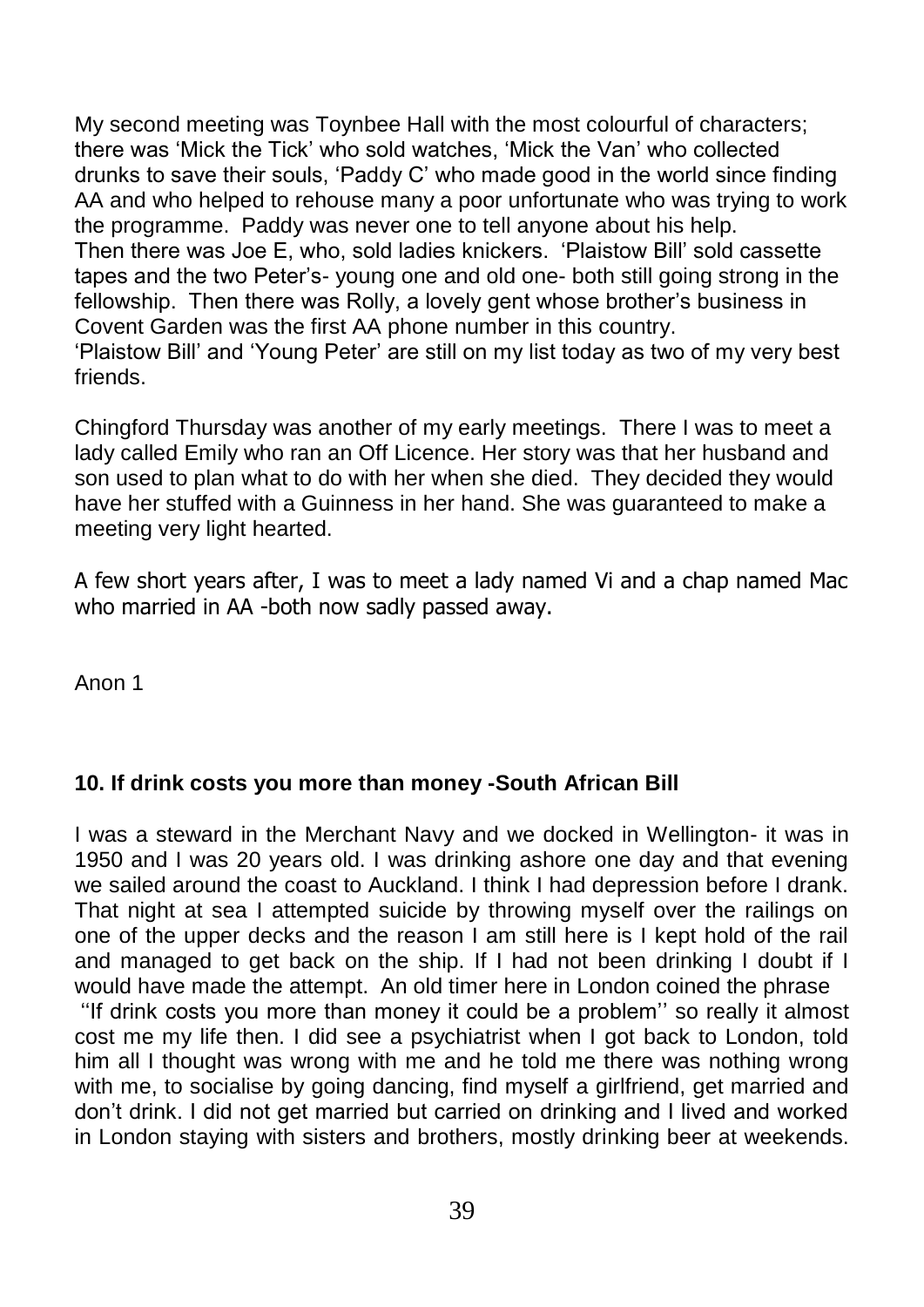In 1961 I made a 'geographical' to South Africa and in no time I was drinking daily and got on to brandy. After a couple of years I knew I drank too much as I was finding it difficult to hold down a job. I tried stopping myself but could not manage. I did meet a man in the somewhat boozy hotel I was staying in and he told me he had not had a drink for ten months and was going to Alcoholics Anonymous. In fact we were in the residents tea lounge and the reason I was there was that I was trying not to drink and it did not dawn on me that AA could help me, so really I was not with it. By now I was suffering blackouts, wetting the bed, and one night I came out of a blackout and found myself driving around in a field. There was a Higher Power, which I now call God, looking after me as I drove under the influence of alcohol many times. It was the manager where I worked in a cardboard-box factory that tackled me about my drinking. The outcome of that was that I was put on Antibuse and told if I drank on top of that I would become violently ill. I now found myself not drinking and being able to get up in the mornings and get to work. I moved into a boarding house (no bars) and I was there some three weeks when the man who told me about AA also moved in and I asked him what AA was about. He told me it was meetings and I asked him if he would take me and he took me to my first meeting, which was in Johannesburg in 1964. I remember the person in the chair saying it was "staying away from the first drink one day at a time" and I thought 'that is something I could do" as by now I had not drunk for a month as I was on Antibuse. I did drink a couple of months later and it was a disaster. I finished up with no job, homeless and little money. I ended up in Durban, which was the premier resort of the country but I was on no holiday. I did get into a home for destitute men, which was open because a wealthy woman left a legacy for that purpose. I did manage to get a room in a house, do some work, get back to AA meetings and, with great help from members, had my last drink in March 1966. In my first year I did service in the group and some twelve-step work. One of them was a married man. He and his wife had three young children and she was expecting another. They were living in one room and he was not working. I got a car and this was a Godsend as there was very little public transport at night and one night I went around to pick him up for a meeting and when I was there his wife had birth pains, so I found myself driving her to the hospital and praying the baby did not come in the car. Thank God it was a false alarm and she had the baby a week later and they named him William after me. He did stop drinking and an AA friend got him a job in a rope factory and they managed to move into a small house. I mention this case as it illustrates the power of AA as in those days there was no social security and very little help elsewhere. When I achieved a year sobriety I had a 'Spiritual Awakening' in that I was an alcoholic and belonged somewhere- that is in AA and in fact AA was my family.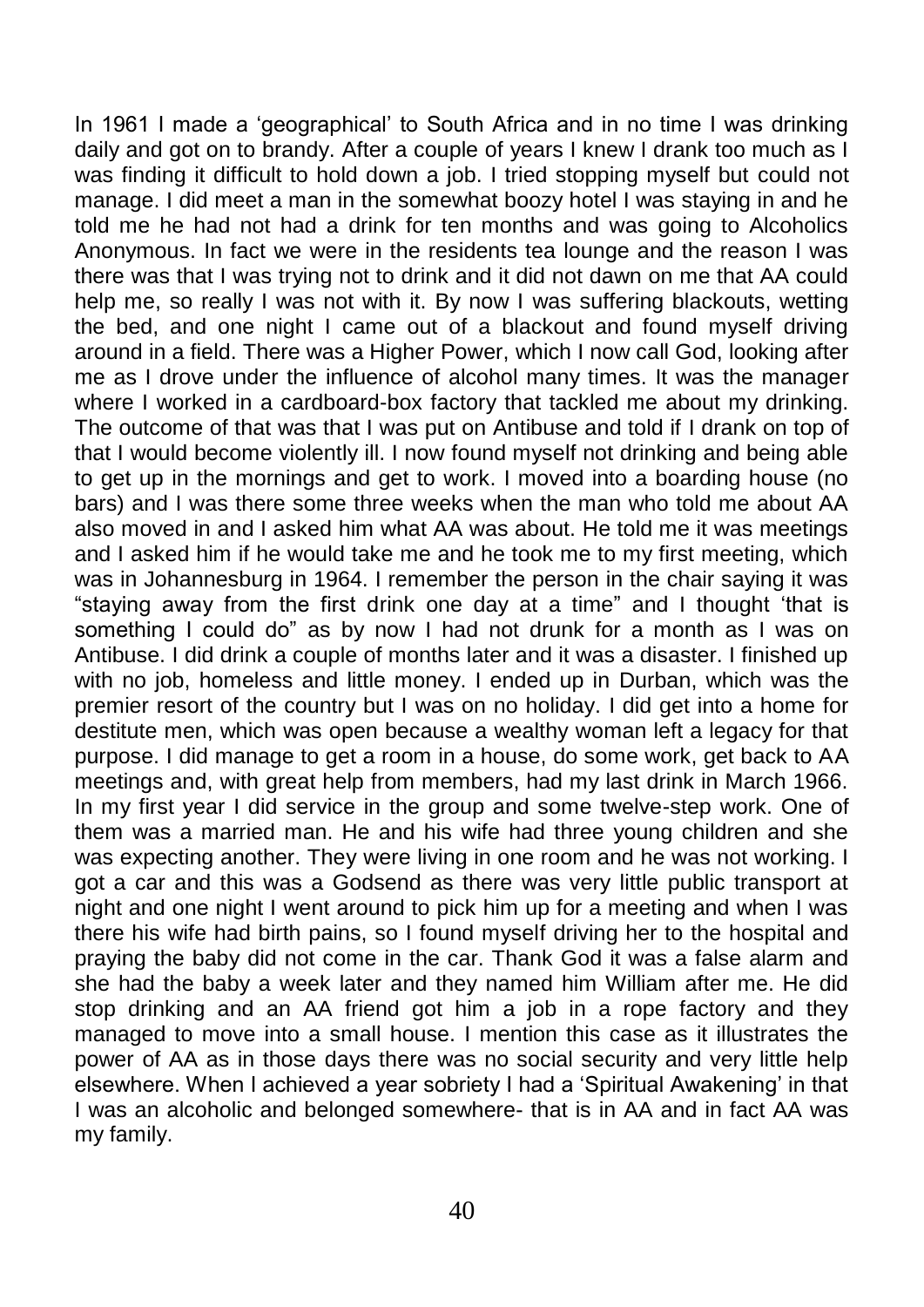I came back to home here to London in 1968 and the first day I was back, I went to a meeting that night in Great Chapel Street, off Oxford Street, where I met some 40/50 women/fellow members. It was down in the basement of the building with no fire exit and almost everyone smoking. After a couple of years we had to move out of that basement, as it was a potential fire hazard. The meetings in the City, also First London, were run by largely by atheist members and I recall American visitors would share on the Steps, spiritual aspect of the programme and they would be verbally attacked and they were somewhat shocked. An American woman Mary who lived in London went to the City meeting one day and shared like the visitors and she was taken aside at the end of the meeting and was told if she wanted to share on the Spiritual aspect of the programme to open a meeting elsewhere. The only literature at those meetings was the "Where to Finds". Mary and another, Mary B, opened up meetings called the Akron groups and in 1974 the first Step meeting opened up in the Methodist Church, Hinde Street, West End. Mary B. was 5ft. 2ins. She had been to America and knew something about the Steps, Sponsorship and the Programme. She actually sponsored men. One I remember- Monty, 6ft 2ins, an ex-RAF sergeant and there were others. They in turn, sponsored newcomers. From 60 meetings in 1968 there are now 600 meetings in London. There was a man called Mick the Tick and he is still mentioned at meetings (he died in 1983) and some asked recently why he was called that. I was actually at a meeting way back with him and after the meeting he took off his coat and there he had all watches strapped around his arms ticking away nicely and ready for any buyers. There was Christie R. who thought a P45 was a colt revolver. Mind you, there were a few around that had not had a regular job for years- among them a good friend of mine Paddy O'C and he went on to build up a business as a market trader employing a couple of people. In 1968 there was a one-day event, Saturday at the Grosvenor House hotel in Park Lane and I recall in the afternoon having tea and it was served up on a silver tray silver teapot etc. and it cost then half a crown which was two and six pence. In the evening there was a dinner and dance in the ballroom and tickets were one pound. At the top table were Sackville from Dublin and Richard P and others I cannot recall. Mind you, I think some member had some connection there, as it is a very posh place and a far cry from some of our meeting rooms then. The General Service Office was at 11 Redcliffe Gardens, Chelsea and also the London telephone office was there. I did some telephone duty on my own, mostly at weekends and there were empty slots some times and the service was put on answer phone. I found my self at times spending the whole Saturday or Sunday there. There were meetings Tuesday and Friday nights and once when I was at the meeting, I popped my head into the telephone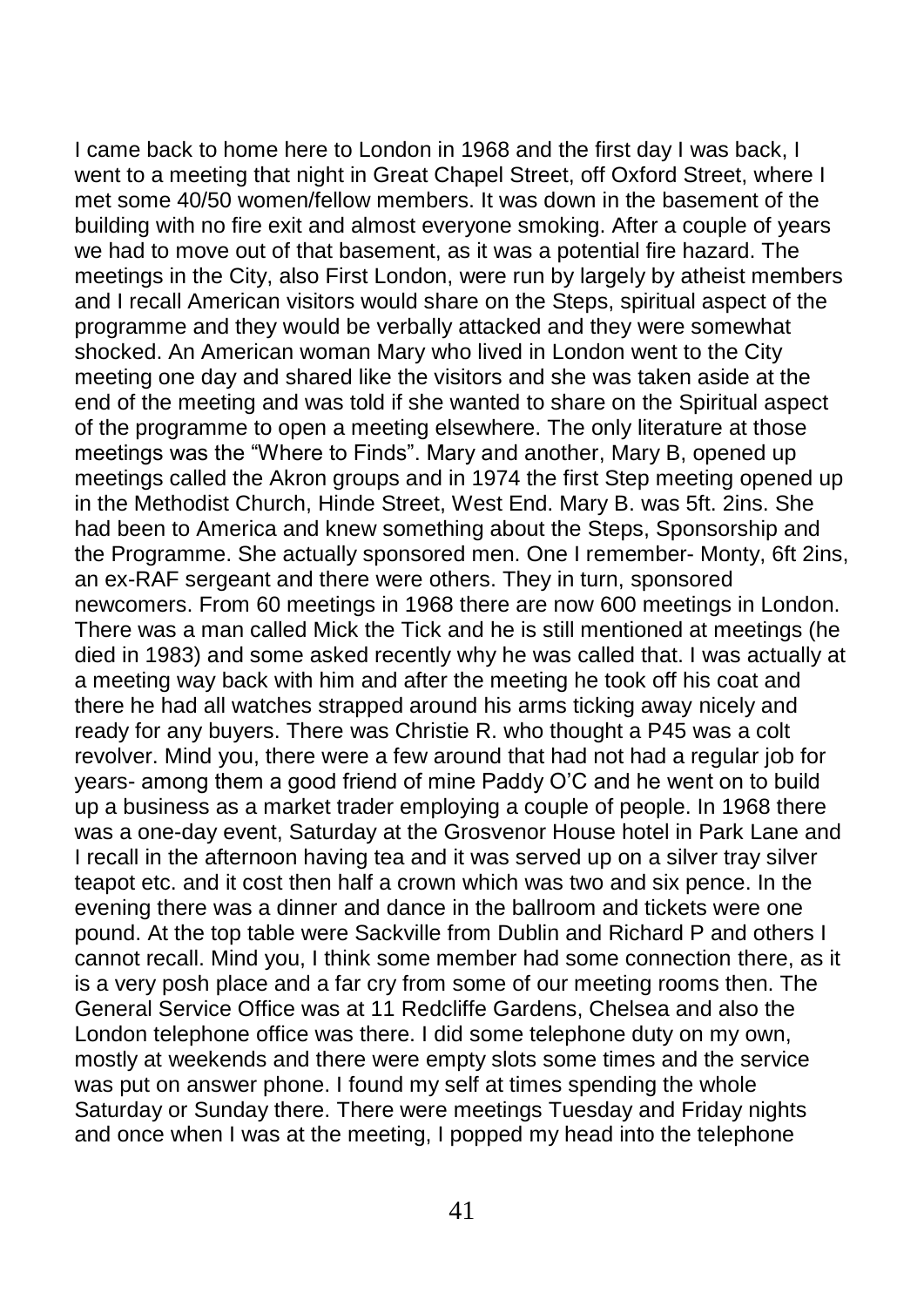room afterwards to say "Hi" to the people on duty and they said they had a Twelve Step for me. Lo and behold! it was for a Marie who lived nearby and I took another member, Butcher Bill, with me to visit her. (There were few women to Twelve Step way back then). He went the next day with his wife and took the Twelve Step over as I was living in North London and working there. Marie got sober and she got very involved with the telephone service, became the manageress and got it streamlined as it is to day. In 1968 I was living in Hornsey and I would go to the Tottenham meeting on Monday night started by Jewish Joe who had a business nearby and he lived in Ilford. On Tuesday night it was to Friern Barnet Hospital and a woman doctor would take what patients she thought would benefit from AA to the meeting and sit by the door to ensure none of them absconded. I did hear some of the group were at odds over with the doctor and rather than offend her, moved the meeting to Tetherdown Hall Muswell Hill. I recall Cathy, her husband Robert and Dorrie there. The Wednesday meeting was in the primary school in Wood Green and we sat on small children's chairs and there was a man Bill and Elaine I remember. A meeting started up in Chingford and I met Stan and later, Baker Bob there. A meeting started in Arnos Grove on Thursday, which I recall was a Step meeting, and a man, Ivor, who was a very dedicated member and a great person doing twelve step works. There were not too many women to twelve step women then and they also often did not have transport. He had a passion for big American cars, Cadillac's etc. and it was not uncommon to see him drive into the Arnos Grove meeting full of women and men he had collected, so I would imagine their first impression of AA was of grandeur. I have relatives in Potters Bar and sometimes I was out there visiting on Saturdays. If I wanted a meeting that night, I would have to go right into central London, the crypt St. Martin in the Field Church, Trafalgar Square. A man from Potters Bar did start a meeting in St. Albans at the weeknight and that was in the 70's. I went to Enfield Friday night and Michael H, I believe, was involved there. I did go to meetings in central London and there was only one Intergroup then and, I believe, some fiery discussions so I never ventured to it. South London decided to have their own Intergroup, which they did. I went to the meeting in the Lambeth Mission when North London formed their Intergroup and it was a nice orderly affair. I wish I could remember the members present then but, alas, my memory is not so good. By the end of the meeting, all positions were filled. If my memory serves me right, a man Raja was elected chairman. In the early 70's there was a weekend convention in the Bloomsbury Hotel central London and I dropped by for a couple hours as I was working that night. The committee were expecting a large crowd on the Sunday and hired Sadler Wells and there was an entrance charge of five shillings and that caused a lot furore and controversy at the time.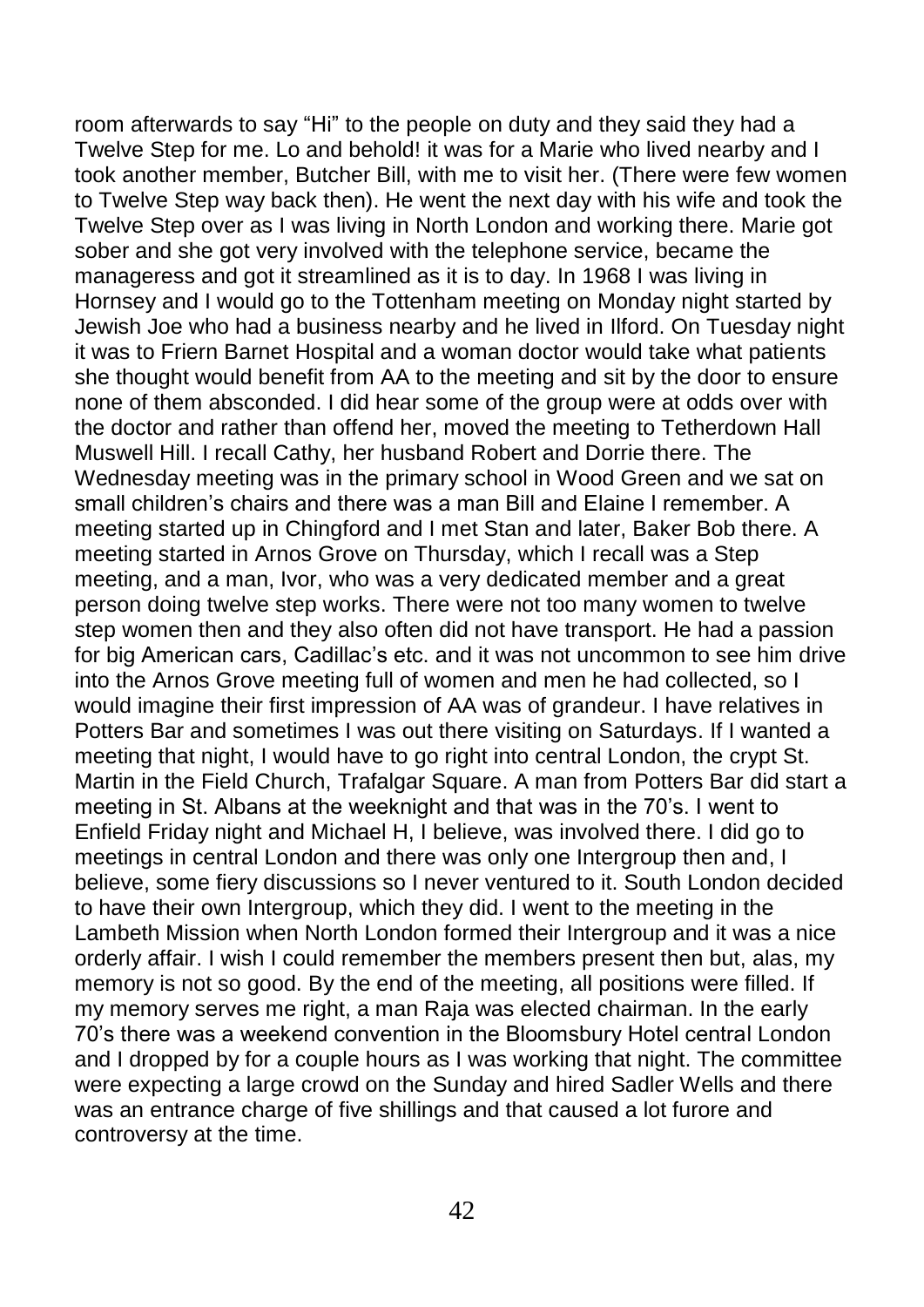In 1971 I was in emotional turmoil and I sought out this older member, Robert, who was an actor and I confided in him all that was bothering me. He did a lot of telephone duty during the day and was a sound member. He told me to write to the consultant psychiatrist of the alcoholic unit, Pinel House Warlingham Park, Surrey.

The outcome of that I was invited into the unit and I knew they wrote out a life story and read it out in the group. Although I was not drinking, I decided go in and I viewed it as I could do a fourth and fifth step and the group was my sponsor. There was a chaplain and a senior nurse, Mr Thomas, also there and I did Steps 2/3 while I was there. A coach was laid on three times a week to take the patients to AA meetings- which one had to go to. Also there was an AA meeting in the unit Sunday 6p.m. One could go back home at the weekends but you had to be back for that meeting. When I left, I lived in Purley for a year and moved back to North London in 1973.

But in 1977 to 1983, I eased up on meetings. I did nearly drink and the reason was I stopped being concerned about another alcoholic and not doing service. I then started getting back in proper to AA and doing the steps again and also my first service was doing the teas at First London. I saw the people I had been friends with before and they were well and enjoying life. I met my friend Paddy O'C and he got me going down to the Bristol Reunion and then after, continued to go to Big Book study groups, Step meetings and did another 4/5 step and also going to retreats. Paddy had been to the 1980 World Convention in New Orleans and talked a lot about it. Through him talking, it dawned on me I could go to one of them and I went to the 1985 World Convention in Montreal and Paddy came as well. It was a wonderful experience in that Lois, 90 years of age (Bill, our co-founder's wife) spoke for thirty minutes at the opening meeting in the Olympic attended by 55,000 alcoholics. Also Al-anon held the first world convention and some 12,000 attended that. Lois founded Al-anon. In 1990 I went with a Glasgow fellow member, Bill, to Vancouver. He was visiting his sister, brother-in-law and niece (who is in AA). Her partner was also in AA and his nephew. We went down to Seattle where the world convention was being held and there was a meeting on the Saturday afternoon. The theme was 'Pioneering in AA'. Doctor Bob's daughter, Ann, and son, John, spoke at the meeting and recalled when as teenagers, Bill (our co founder), stayed in their home for months. I spoke with them after the meeting- a very powerful, emotional and happy occasion. In the 80's and 90's I did Twelve Step work and got one for the posh area in Hampstead. It was a very large house and I thought I got a millionaire at last. It turned out it had been a residential home for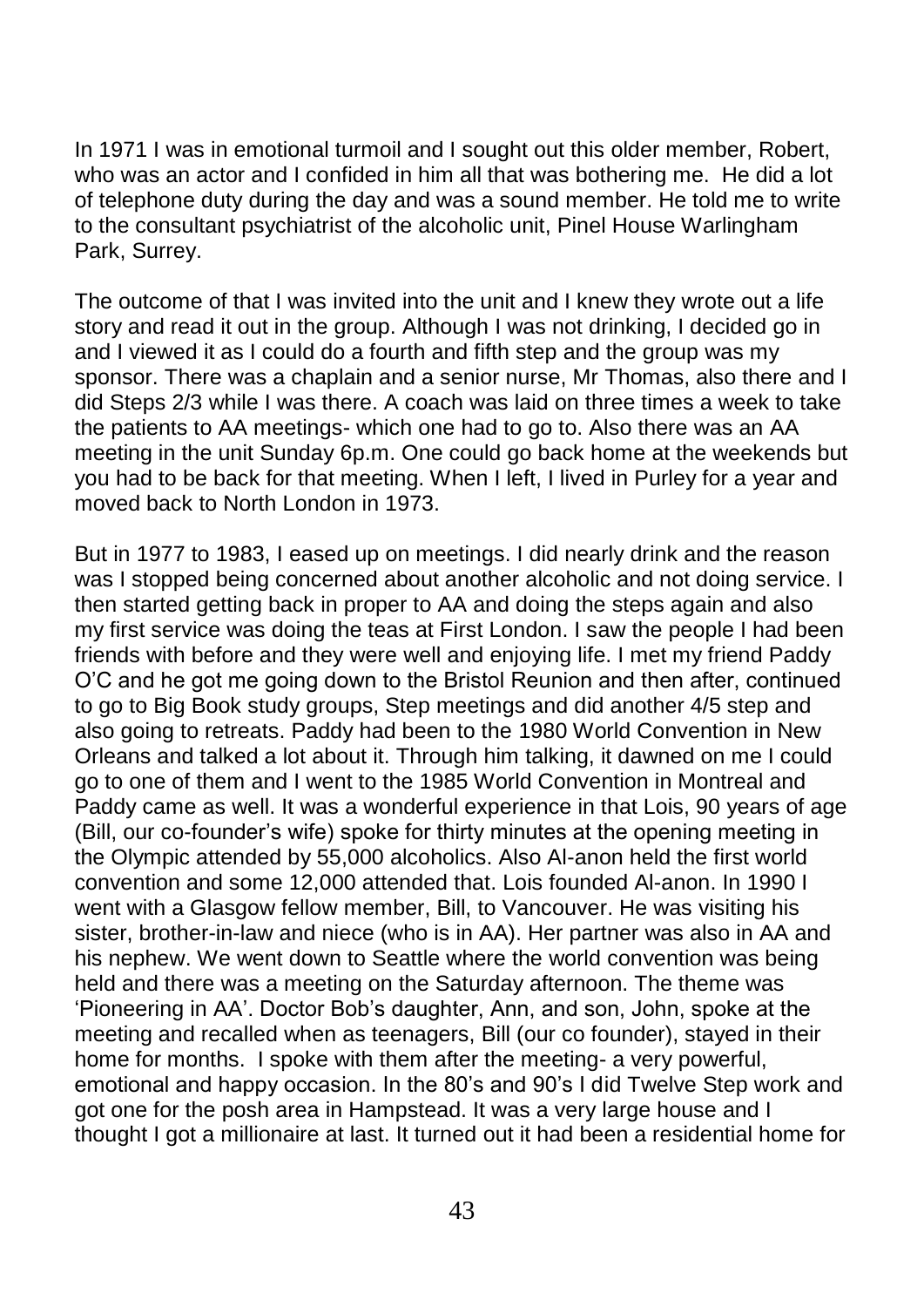the elderly and because it had no lift, it closed down and now was rehousing the homeless. A dishevelled man with a long beard answered the door and he came to the meetings for a couple of months and left the home to go down south.

AA has become much larger over the years but the message is the same and where I live in Inner London, I see newcomers come in and get sober. It is great to see even in the first year they get involved in all levels of service and some of these are women with young children and some groups would not have carried on without them. One meeting I was at in the 1980's was held in the crypt of a church up from Kings Cross and a man who been drinking was asked to stay quiet or leave and he left. After the meeting when we went to leave, the big wooden oak door was locked. Somebody had left the big open padlock on the door and when the man left he just locked it shut behind him. There were no mobiles then and there was a graveyard and park outside and we did not even have a loo inside. It took two strong young men a half hour to batter it open with their shoulders. A lot of people I have mentioned have passed on and I miss them very much. There was another friend Paddy, who was a Cork man, who died a few years ago. He was here in London going to meetings in the latter 1960's and he married and went back to Ireland where he and his wife brought up a family. He was very successful in business and remained a very humble man. The people he knew back all those years were always welcomed to visit him and stay with him and his family. He attended some 40 Southern England conventions and once he told me, when I appeared in AA in London, that I was viewed with suspicion as I appeared out of nowhere and was two years sober and they did not know what to make of that. Another good friend John is retired and gone back to Ireland to live and he was involved with the Friern Barnet Hospital meeting a long time and used to go to the conventions in Camber Sands Kent, Bournemouth, Eastbourne and a whole gang of us from North London went.

I learned how to play golf in the early 80's When I retired in 1994, this was useful as I would play golf one day and go swimming another day, doing service at a couple of meetings and on the twelve step list and the Promises had come true for me and it was great for some years. Unfortunately some nine years ago I got influenza and was left with secondary depression and I was thankful I was right in AA and had service commitments, as I have been given the strength to live with it. Three years ago, I stopped playing golf but I had eighteen years of playing, met many interesting people and some good fun. Mind you, at times, I could hardly hit the ball. On the good days I would hit the ball straight down the fairway and then look up to the skies and thank my Higher Power for that and being out in the open with nature. The saying goes is that when one door closes another one opens and near where I live they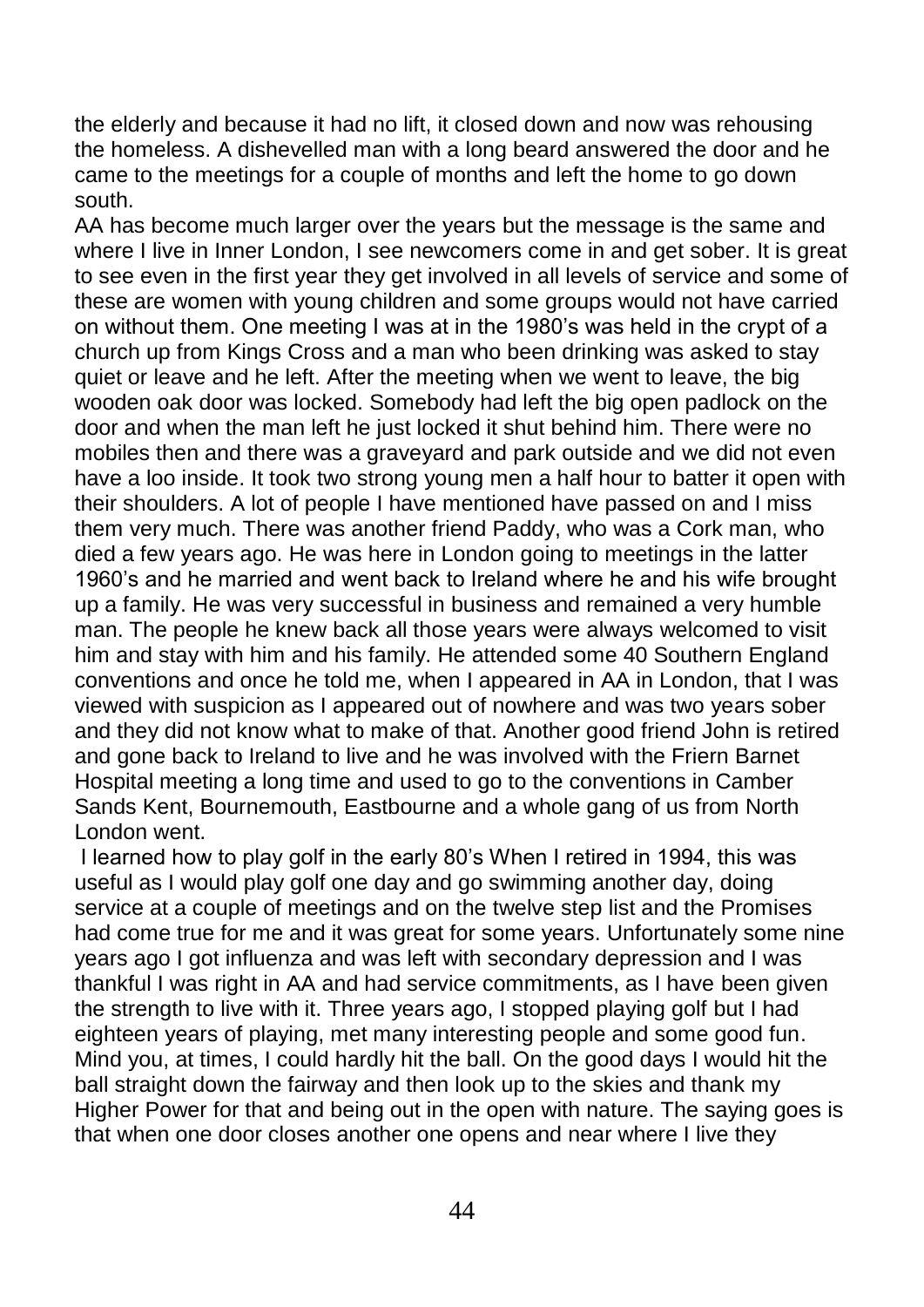opened up a computer centre. They had an open week and I went to see what was what and I was sat in front of a computer, given headphones and the voice of Carol Voderman took me through various stages. One exercise I could not manage and I had the bright idea to skip that one and when I did, the voice of Carol came back with "you are a plonker" so I have a resentment with the said lady. I did get a CLAIT word certificate and got to learn e-mails and I can come to the centre during the week and spend time doing various tasks. I still go to 4/5 meetings a week and have service positions in two meetings. I did do the literature at the Hinde St Monday lunchtime and through that, met Peter from Copenhagen. In the last six years when he comes to London, we meet up go to meetings and also we have been to conventions in Blackpool, Birmingham, and looking forward to Brighton in January. So really AA is a great fellowship and Sobriety is a great gift. I have been indeed fortunate to have met all these people on this journey and continue to meet the present members and the new members coming in. For some time I toyed around the idea I would write something. Now I have learnt to use the computer but alas I am a great procrastinator and I am very grateful to the North London Archives Committee for the invitation to be part of the project and giving me the impetus to do this article.

I THANK YOU.

South African Bill

# **11.REFLECTIONS - Cyril**

My first experience of AA was a few days short of my 30th Birthday, when I found myself at the North Middlesex Tuesday night meeting with Chingford Dennis, who twelve stepped me. Cyril was the strongest influence on my recovery till he died in sobriety after many years of unstinting and selfless service to the Fellowship, and to many, many members like myself. The North Middlesex has been my home group ever since, and I have brought all my problems, big and small, good and bad, funny and tragic to my friends in the group, and always felt better for doing so. Not immediately, it must be said, but reflection has shown the value of sharing everything, if I am to stay well. At that first meeting I was totally preoccupied with the problems that had forced me to contact AA at the time. Yet I still remember very clearly the unconditional love that was tangible in the Room- the sense of hope I recognized for the first time and the amazing honesty I heard from everyone.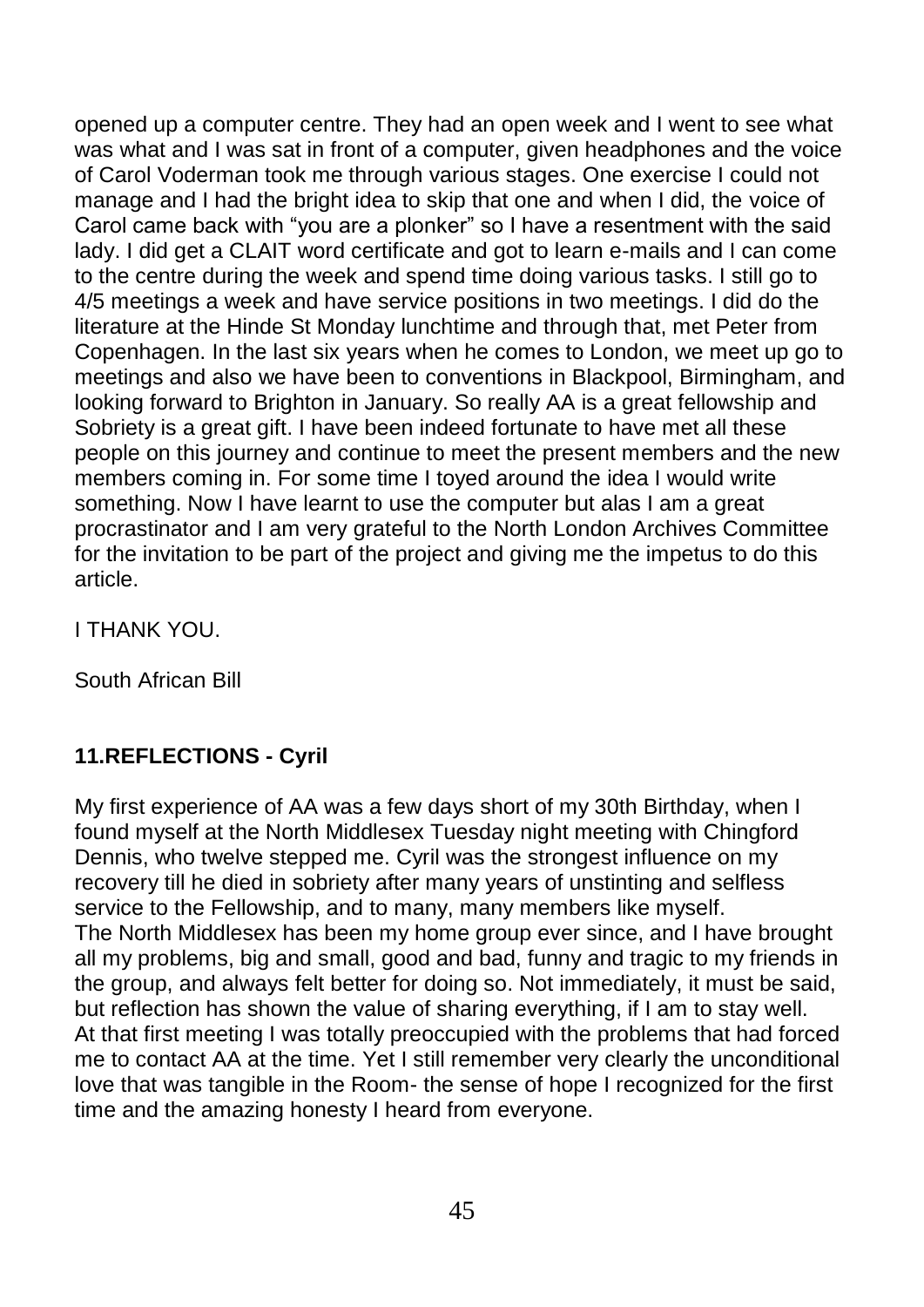I felt I had all the best reasons not to be in AA -I was too young, too bright, and my job involved counselling clients with drink and drugs problems, so I thought I knew the theory, thanks very much.

I was to learn you have to walk the walk not talk the talk, and you have to feelright to the core of your heart- what it means to accept being an alcoholic, one day at a time, for life.

So, early sobriety meant putting on hold my ego, my habit of wanting to take control of every organization I've ever been involved with -taking things on trust, and doing what was suggested.

From being an organizer and someone who spent my life advising people what to do, I learnt that I had to "listen to learn and learn to listen" -and it was a lot harder than it sounds!

Over time, I learnt the full power of living life one day at a time, although in the early days it was more of a case of one hour at a time, and one problem at a time,

But that's the great joy of AA. If you practice doing the right things, then, amazingly, the right things happen. Despite myself, I realised that if you stop adding to the pile of problems we come in with, then, one day at a time, they resolve themselves.

Like so much of AA philosophy, these simple universal truths about the human condition revealed themselves, and taught me more about life than years of academic study!

So, I went to meetings every day as Dennis suggested, and a new world opened up. I was particularly fond of a couple of other meetings.

One was Monday night at Claybury Psychiatric Hospital (since closed down to make way for luxury flats. It still distresses me to pass the place ten years on!). I did ward visits there for many years, and people would often swop between being inpatients or members of the group, or both. I found it a revelation to see the illness at such close quarters and of course realise, none of us is immune to what may happen if we fail to arrest this illness, one day at a time.

The other meeting that had a big effect on me was Sunday Morning Upshire Discussion group. We used to drive through Epping Forest to reach this meeting, and it was as though I was properly observing nature, and the beauty of the natural world, for the first time. This was like a spiritual experience for me, and indeed, sowed the seeds of a life-time interest I have now developed in gardening and being privileged to be able to visit many exotic locations round the world to see rare plants etc. It seems lots of AA' s get in to gardening in sobriety, and I thoroughly recommend it! It taught me about everything having its own season, and the rhythm of Nature. If you plant a seed, you need to wait to see it develop in its own time. You won't see a tree develop, or a flower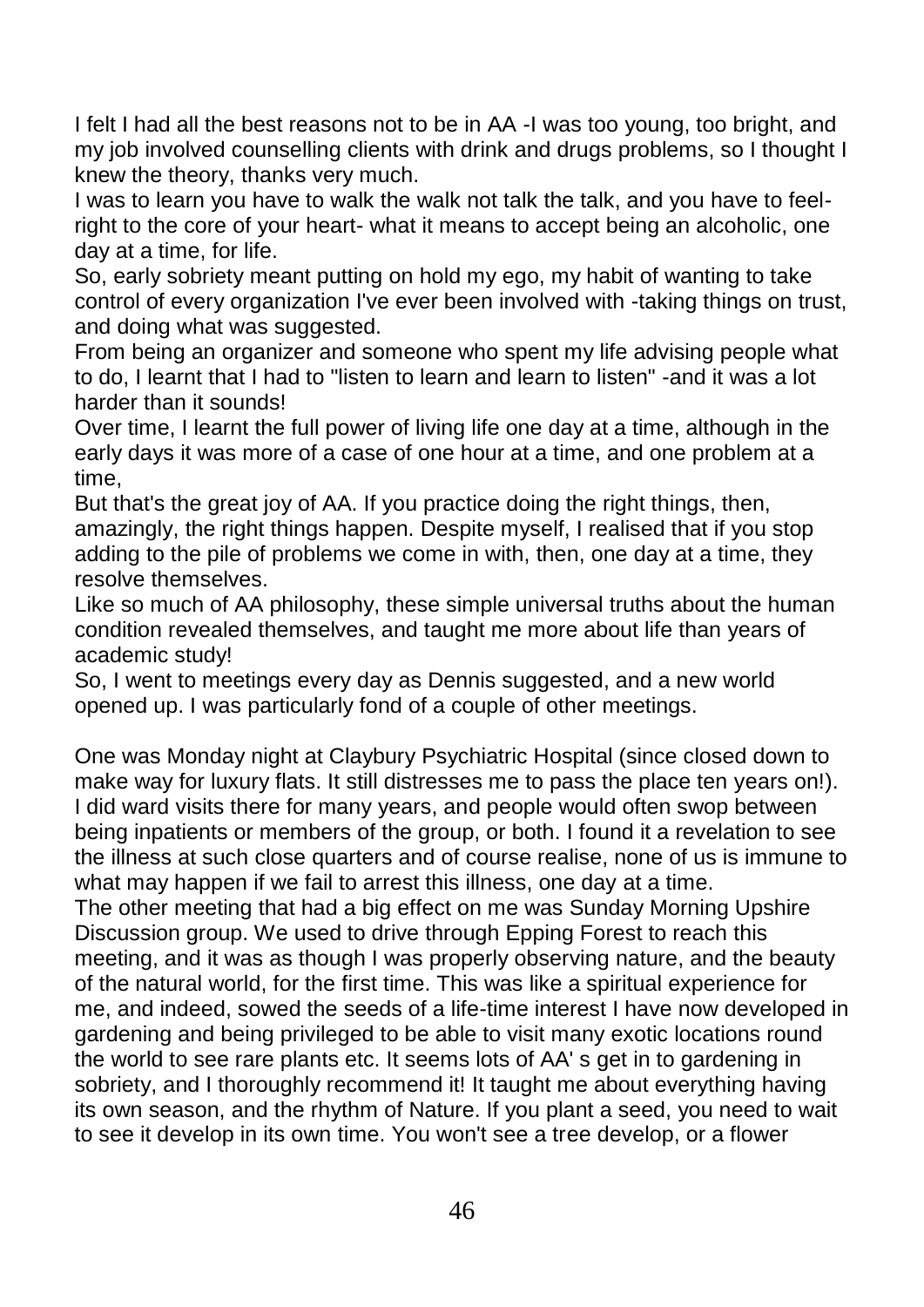bloom often till a long time later. The best expression I know of in AA to describe this is;

'The only thing that's instant in AA is the coffee! '

The other great thing about Upshire Discussion was that it was the first meeting I attended where we went round the room, so you were encouraged to speak even, or especially, when you didn't want to. Although this was often uncomfortable at the time, these were usually the times when I was most honest, as, despite ourselves, the experience of sharing in an AA meeting makes us speak the truth about how we feel, and this, of course, was to be an essential part of recovery.

I also recall some of the amazing characters you find in AA -people who would not normally mix -but AA is the most egalitarian group I have ever encountered in this respect. We're all the same, here for the same reason, sharing each other's experience, and learning about life and ourselves.

One person who stands out for me was Tower Bridge Len.

Len was a street drinker from the Embankment, who was incredibly supportive to me through my early years, and hopefully we were able to offer different things to each other through recovery.

Our lives could not have been more different, yet the common bond of alcoholism brought us together, and made us good and loyal fiends. I can think of no other setting in which that could have happened with such mutual respect and concern for each other.

For over 20 years now, I have been a strong and happy member of AA, and a strong and happy atheist. Its important for me to mention this, because, as an atheist, I struggled a lot with AA in my early sobriety, and, naturally, it gave me an excuse not to stay.

It is important to state that AA is a spiritual programme, not a religious one, but I cannot ignore the fact that the language we use is often perceived as Christian, because it is, and it takes a lot of trust on behalf of the newcomer, as it did in my case, to stay around long enough to appreciate this distinction.

So, over the years, I have come to believe there is a power greater than me in the universe, but, as an atheist, I choose not to refer to it in the first person as God, as the majority of members do. I believe AA affords my view the same degree of respect and tolerance as I afford those with a more mainstream understanding, and I think this is one of the virtues that give AA such universal appeal.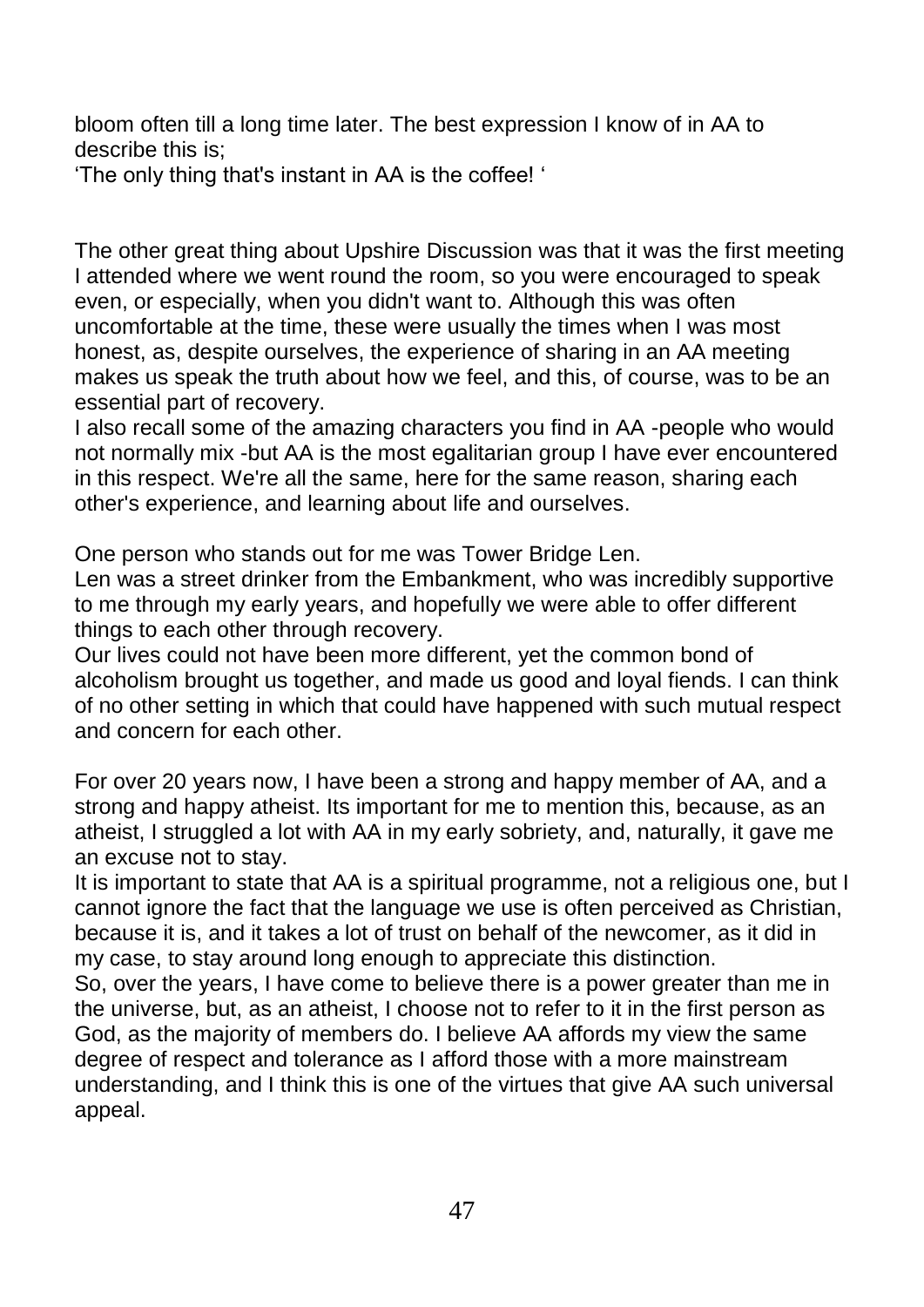However, working in the professional counselling word as I do, I regret there is still a lot of misunderstanding amongst professionals and the outside non-AA world on this point, and explains why many organizations do not refer alcoholics to AA as they should.

It is my wish, in the years ahead, that the fellowship comes to acknowledge this point (as up till now I've felt it somewhat disloyal to speak in these terms), Language is of critical importance, and times and circumstances move on. I believe that the language used 60 years ago when compiling the Big Book of course suited that time and place, but does not comprehensively do so today. Attending meetings in London as I do, it still distresses me that AA is not yet attracting alcoholics in sufficient numbers from other communities, cultures and faiths, as I know they are as much in desperate need of AA as we are. I put this marker down for the future, as I passionately believe in our Steps and Traditions- none more so than:

'*Our primary purpose is to stay sober, and help other alcoholics to achieve sobriety*'

Yours in Fellowship **Cyril** North Middlesex Hospital Group November 2006

# **12. I'd got to do something about it- Pauline**

It was the 9<sup>th</sup> October 1986 that I first came to Alcoholics Anonymous. That was after having a last (what I would call emotional) drink the night before. I had been called by one of my residents to sort out a security mishap- myself being the resident warden of the sheltered accommodation. I can always remember thinking to myself that ''if I go down now they'll find out I'm drinking'', and of course I had been drinking. I'd been drinking for the last 16 years. However, I did go and do the security check and of course, what happened was that I must have gone into a blackout because the next thing I realised, it was 8 o'clock the next morning which was Friday. I saw all my underclothes folded neatly and realised that either they did find out that I'd been drinking or they didn't.

Whichever the way was, I had been drinking, gone into a blackout and here I was on Friday morning the 9<sup>th</sup> October 1996 knowing that I'd got to do something about it. It was my first real spiritual awakening. I've had spiritual awakenings before- before I came into AA. Such as the time when I knew that my 28 year marriage was over and that I needed to do something about getting rid of this man- parting from this man who didn't care two hoots about how much I drank as long as I didn't interfere with his life and womanising. Also I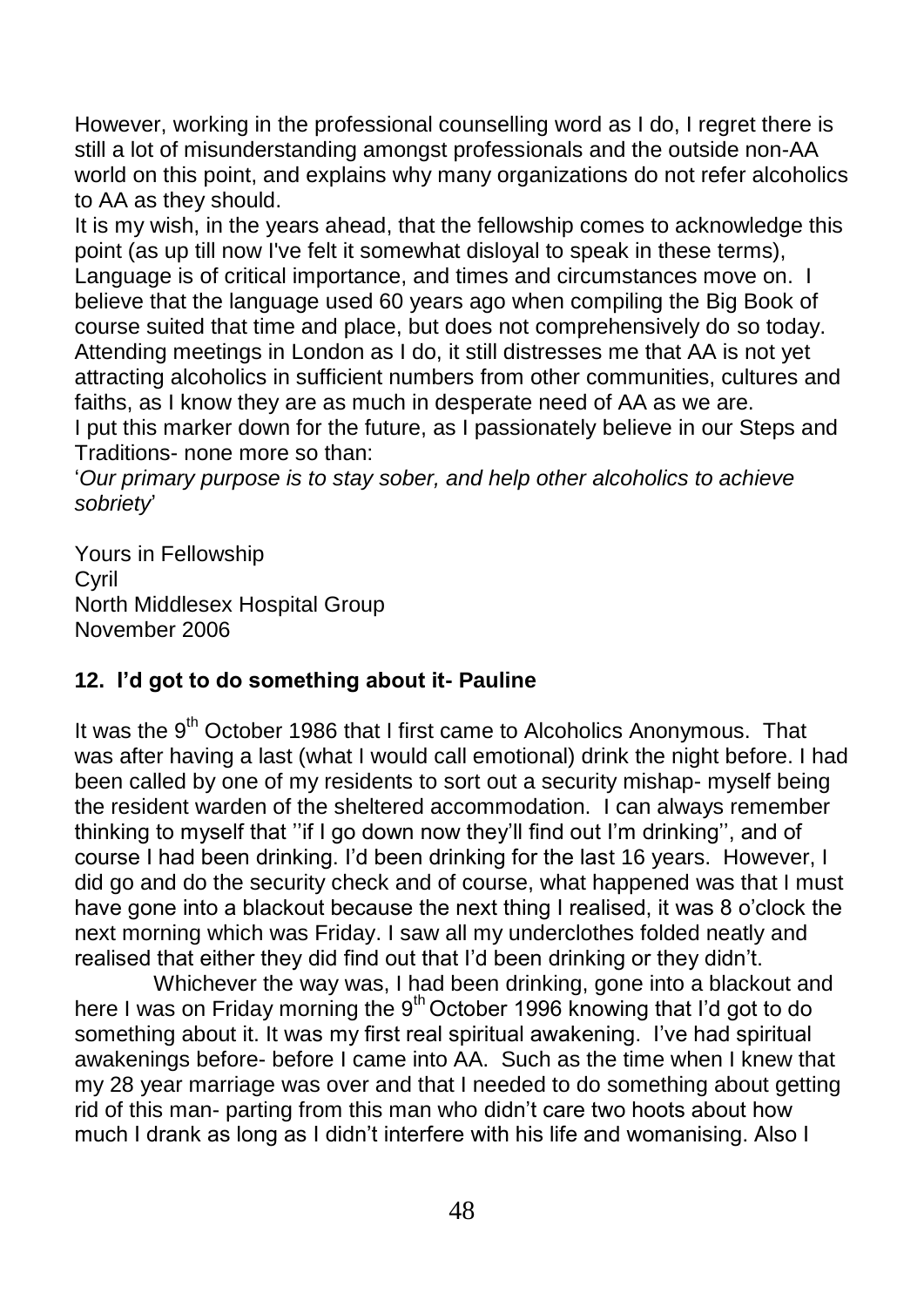had three daughters- two at that particular time, who were just 13 and 15 when I chucked their father out and that was in 1980. This spiritual awakening was a deep, deep spiritual awakening from God telling me that I needed to do something about my drinking and saying ''Do you want to lose this job?'' and ''Do you want to lose this home?''- because that was exactly what had happened in 1980.

 Oh yes, I chucked the man out, but for 16 months I drank on that- a real 16-month bender which in effect was the result of me losing my job and slowly, slowly getting into debt. The bank did write a letter to me after those 16 months to inform me that I was overdrawn and asking had I sold my home? etc., etc. which of course I hadn't, because of course I had been so busy drinking to shut out the fact that I was now on my own with two young teenage girls. And what I did do after that 16 months? When I came to my senses and realised in that moment of sanity that I had to do something about it- so I went and gave a party.

It was my  $50<sup>th</sup>$  birthday and I decided to give a party to the divorced and separated club that I joined around about that time. One young woman said ''what a lovely party and what a beautiful place you've got and you do this so well'' and I found myself saying ''Yes but I'm in so much debt, I don't know which way to turn" and she (this young woman) being very down to earth and practical (as we woman can be when we're sober) she said ''well, don't you think you should get your house in order financially before you give any more parties'' and that again was another little reminder that God was watching over me, another mini spiritual awakening saying ''hang on a minute you're going in the wrong direction''.

I was born into a working class family and had good parents and a happy child life. My mother was a very Victorian, strict woman but she had values, principles, morals and personal integrity. There was no way that I needed to be an alcoholic, although both of my grandfathers were heavy drinkers and my father was also a heavy drinker. I often used to hear my mother say, "Tom, do you have to keep on drinking?" but by the same token I don't think that had anything to do with me being an alcoholic. I did not pick up my first drink until I was at least 39 years of age. I had drinks offered to me and I have had a brandy and orange in front of me over the years but nothing that I wanted to drink- I was just being sociable. I got married at 21 because I was pregnant – I didn't drink on that. I got married, had the baby and had a little hairdressing shop. That went down the drain to a certain extent because I had another baby which was stillborn and that was my first taste of tranquillizers but I didn't drink on that. The third time I was pregnant (and this was when I was just 31 years of age), I thought ''well this time, I've got to come out of business'' and I had to go ahead with selling my part of the business and buying some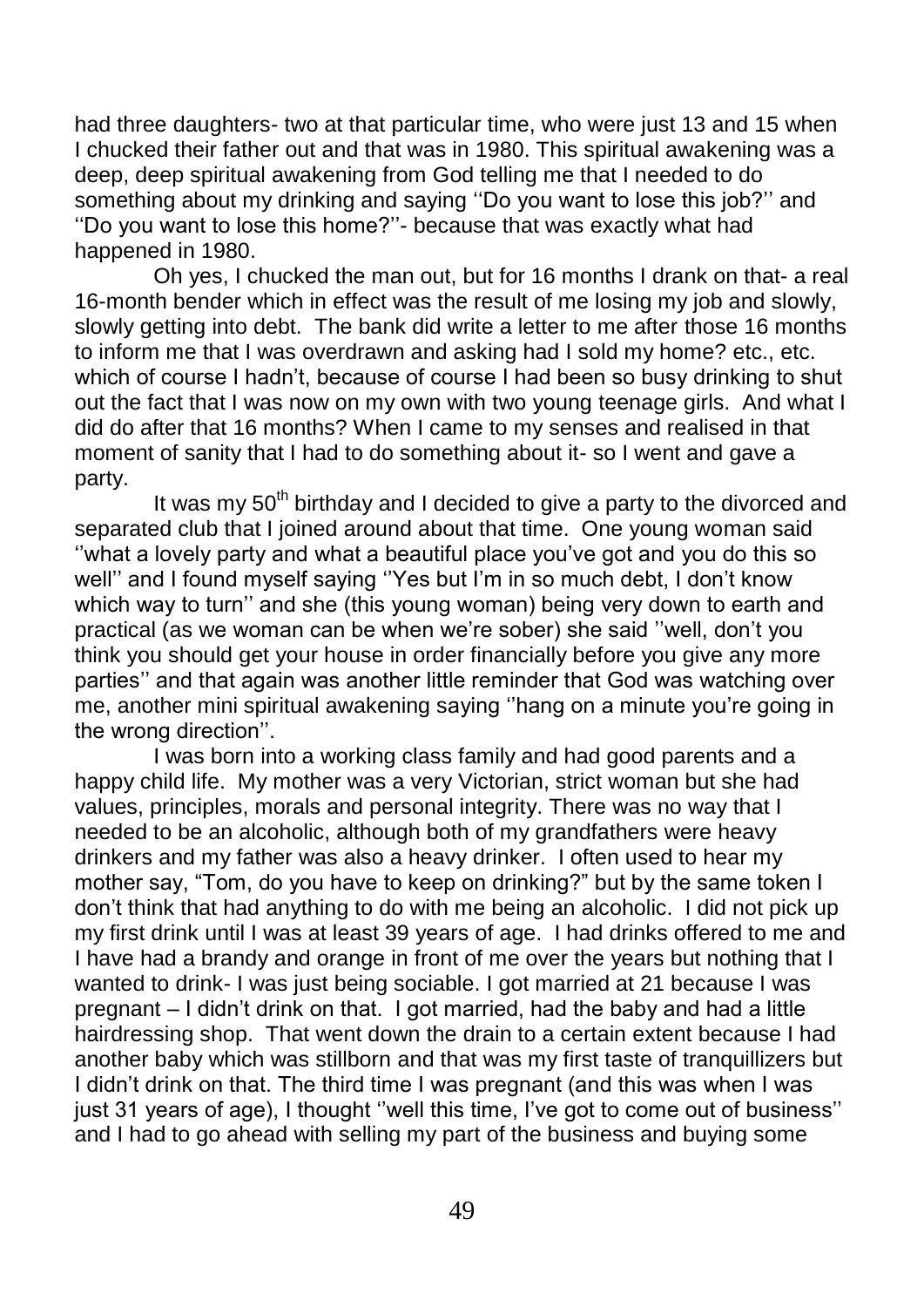sort of a house. Well that's neither here nor there because none of this was during the time that I was drinking, so by the time I had my fourth daughter, I had more or less got my life sorted out.

I had a brand new semi-detached house in Essex and got rid of the expensive car and we drove an old car. We were paying our way. In those days salaries were like £2,000 a year and houses were £3,300 and new cars were £600 but it still didn't make a lot of difference- one still had to budget because the wages were so much different to what they are today. In 1965 we emigrated to Canada – my marriage was in a very sorry state- it was not a good marriage. My husband worked for his father- he was the boss's son. I was from a working-class family, tying to match everything and be accepted in this middle-class family and to win their approval. I tried to do it for 28 years and all they did on me in the end was die on me, broke and both alcoholics- so there you go.

So what I'm saying is in 1965 we emigrated to Canada – I didn't want to go but I felt that I had to go. My husband didn't want to get a job after his father died. The factory was sold – the factory had gone broke. I wouldn't go on the DHSS, which was very silly because, had I done that, we probably wouldn't have had to emigrate. I had a 5-month old baby, a 2-year-old little girl and a 12-year-old girl and that's exactly how I landed in Canada with these three daughters- and not wanting to be there.

All I did for the next 8 years was wish I was back home in Britain, in London. Although I'm a Brummie, I wanted to go back to live in London. By the time I'd been in Canada for 2 or 3 years I was on Valium: by the time I'd been there 4 years I was a chronic alcoholic. I don't know how that happened. I picked up a drink and it seemed to work for me and allowed me to sleep 8 or 9 hours. I had no knowledge about alcoholics apart from the fact that my in-laws were both alcoholics but I didn't associate with them. I was an alcoholic and because of my closeness to my father and the fact that he was dying of cancer, in 1973 I came back and watched him die. I went back to Canada and there again was God saying to me ''if you want to get out of here, if you want to change all this- you've got to do it now''. Within 6 weeks we had all our furniture on a container and left our house to be sold by a solicitor. I can honestly say that that big house- which was one of 28 round a man-made lake and three cars in the driveway- did not do a thing for me. Belonging to the golf club did nothing for me. I would spend most of my Sunday afternoons with a bottle of scotch or a bottle of brandy down at the local Laundromat (even though I had a laundry in the basement of my house), so that I could speak to the Englishwoman who ran it and I could drown myself in my brandy- we had to drink the best.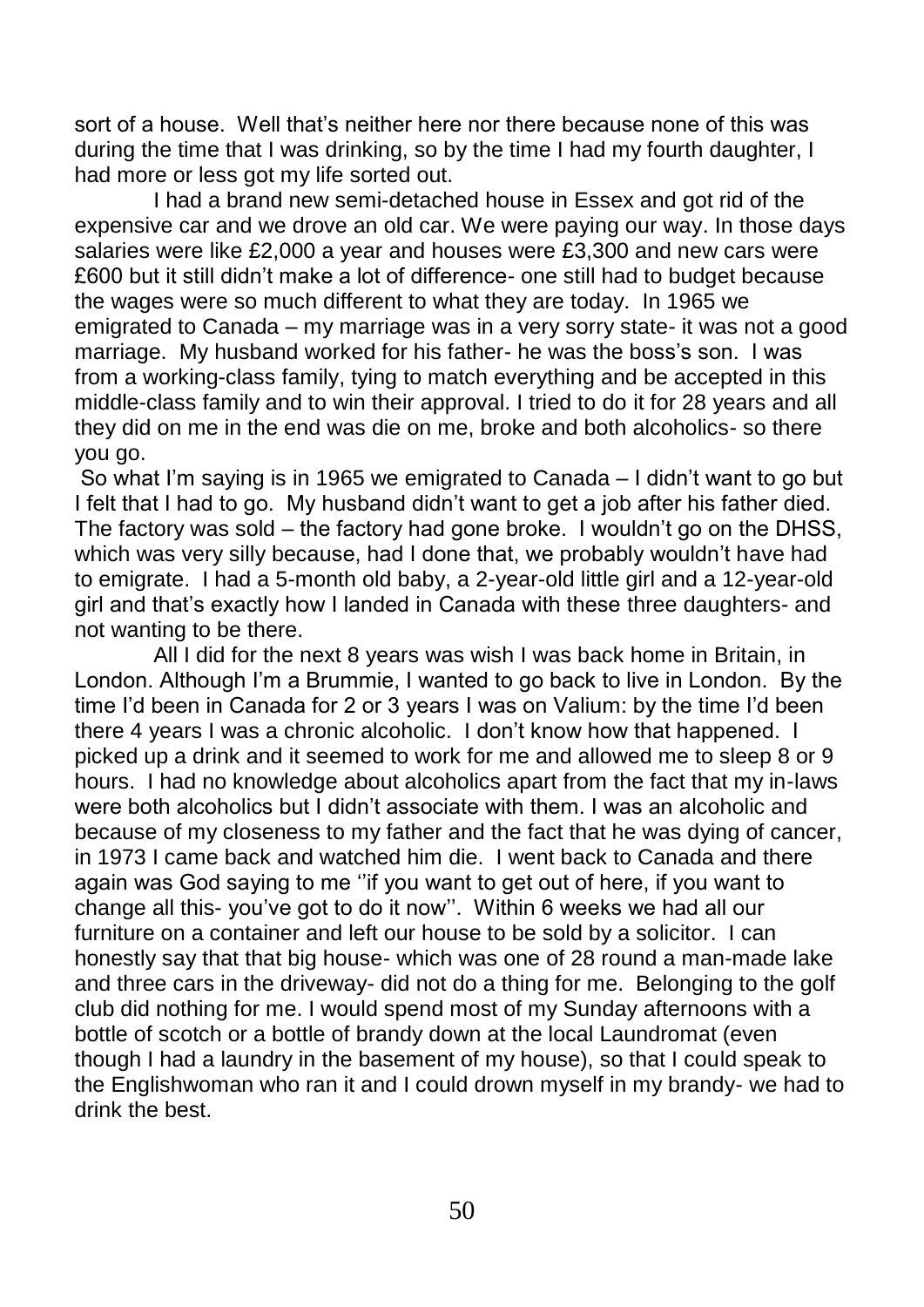In 1973 I came back and in 1980 I chucked the bastard out and all I can say is that the best thing I ever did was join AA. The first thing that happened was I went to the Enfield meeting. Cathy B 12th Stepped me, and she also gave me most of her cigarettes and in that first 2 or 3 months she tried to help me. Over the first 6 or 7 months, three different people tried to 12 th Step me and tried to stand as a sponsor, including Sheila who lived out in Essex and Susan who lived in Chingford- but it didn't work. I had too much to say for myself and I was too quick to tell them how to 12th Step me. They all got fed up with me and of course today, after 20 years in the fellowship (on October  $9<sup>th</sup>$ 2006), I realise that they had to protect themselves. Their quality of sobriety came first; their sobriety came first because that's how I feel today. My sobriety comes first. Nothing and nobody comes before it, because without my sobriety, I have nothing. Arthur from North London gave me the 24-hour book and I have read that on a daily basis for last 10 years. Initially I would read it occasionally, as I would occasionally think that I should do something about the Steps but I didn't. It took me 6 or 7 years in the fellowship to realise just where I was- that this arrogant, argumentative and rude person that I was, was getting nowhere. I was really more concerned with what I was wearing, how my hair looked, whether people were looking at me, what they thought of me, rather than listening to the chair and doing whatever I should be doing or what was suggested. So I suffered.

There's nothing worse than the pain of an alcoholic who's joined AA and has stopped drinking but has not got on the programme. I mean ''programme, what programme, what steps?'' My arrogance was such that on one occasion I went along to Claybury on a Monday night and I had lost my way because I didn't bother to study how to get there. I just thought I knew the way there. It should have been 17 miles but I had done 44 miles before I had actually reached there, the way I had gone around losing my way. I was late, too scared to go into the meeting and I had to stop by the door and be my old nasty self and compose myself and say 'I'm sorry you had to start the meeting without me'. Of course everybody roared with laughter and I thought, what's the matter with that lot? They should be so lucky that I'm gracing their rooms with my presence! This was my attitude. As I went on, I got involved in the first three years trying to do the right thing for the right reasons and I did service as Secretary 5 or 6 times- all to show you lot how clever I was. I arranged six or seven AA dances over a period of years- just to let you lot know how well I can organise anything. A couple of Christmas Breakfast's at Upshire -and all of this was just to show you lot what a clever little girl I was. And that's what I was- a silly little girl.

Having said all this, I did acquire a sponsor -Big Vick, and he was very good. The first thing he said to me, because he knew that I was going to ask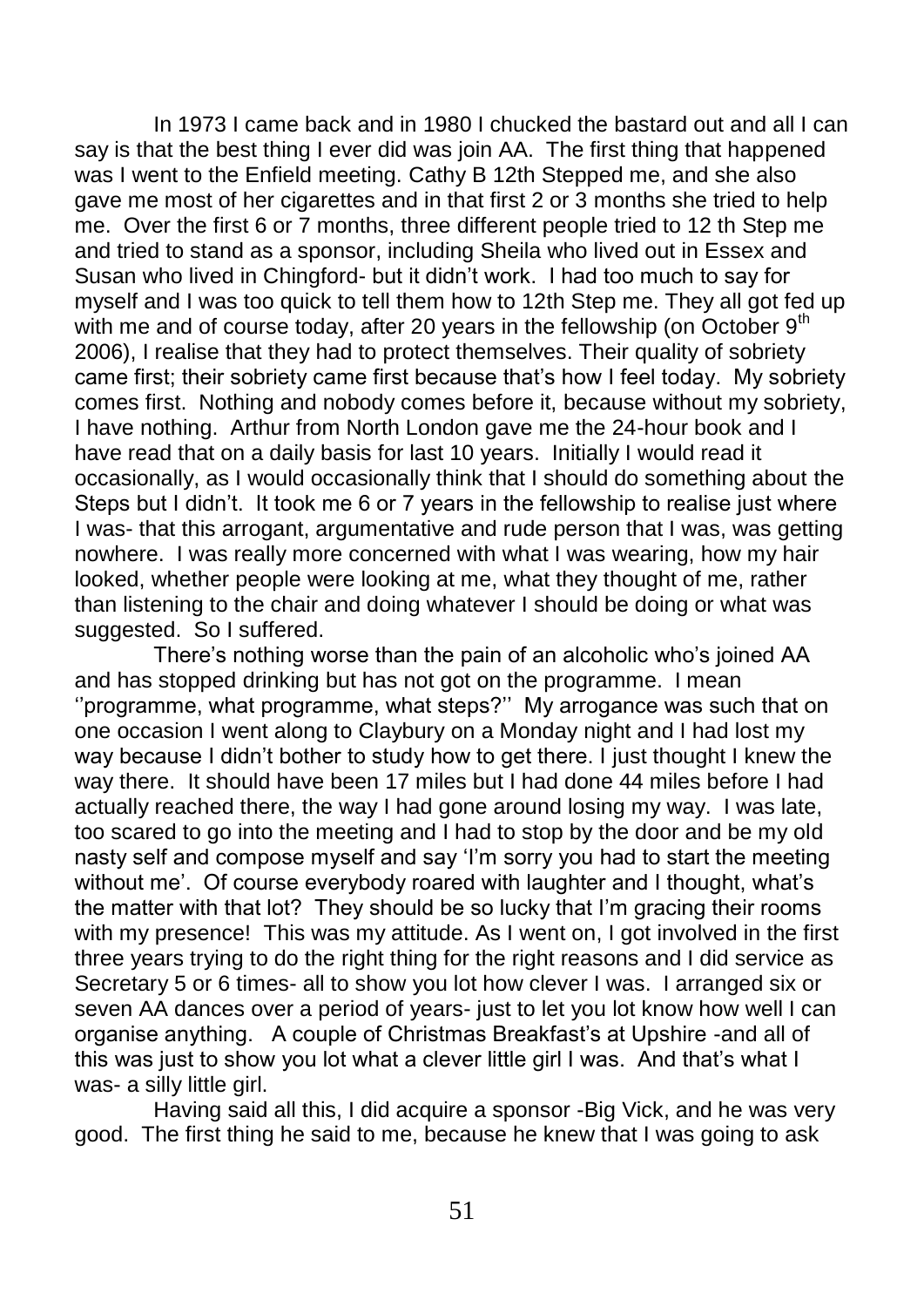him to be my sponsor, having spoken to Janice- he just said to me as I approached him; "Ring me every day for a month and don't give me any shit". Well I tell you. Talk about ''what you see is what you get'', which is how I am. What you see is what you get- straight down the middle. If you can't be honest with yourself, you can't be honest with anyone else. Until Vick died, he was my sponsor and he told it as it was. It took me a long, long time to get rid of that arrogance and to think of changing my ways and to think of doing things for the right reasons. I was so full of myself and so afraid that you lot would find that I was afraid, and I didn't want you to know that I was afraid. I used to go abroad every time I had a few pounds to spare, due to the fact that I felt I was entitled to it. I forgot that I had to take myself abroad, and every time I went abroad and I came back, I used to think ''well what was that all about?''

As much as I have been well-travelled both in and out of booze, I realise that I have to feel comfortable with where I am and who I am and with myself and to like myself. Today I do. Today I am happy with myself. I do like myself and I'm quite happy with myself. I have to struggle at times because the 'old me' will occasionally come up. I have things in my life that I'm not coping with very well – my health has deteriorated, I've had lots of tests and at my age, (I'm just coming up to 75), I find myself struggling not exactly with acceptance of the age but with acceptance of the fact that I can't prance all over the place like I used to, because the body's not that willing. The mind is, but the body isn't.

I did have an obsession in my third year with an old-timer who should never have got involved with me and I should never have got involved with him but we both learnt. He dumped me after six weeks and I stalked him for about 8 months. Then I got a bit of an obsession with a newcomer and that went on and off, on and off for nearly 12 years. On my 12<sup>th</sup> AA birthday I did a chair in Enfield because I'd been to Jim's wedding and he asked me to 12 th Step a young woman and by the time I'd finished 12th Stepping, the wedding was over and the meal was over. That was again God saying to me ''don't you think you should do something about the quality of your sobriety? You are in so much pain, you are so unhappy. It's your 12<sup>th</sup> birthday in AA, you haven't drunk for 12 years but you're not really happy''. That night I went back to Enfield and Larry was the secretary and I asked him could I do the chair. I bared my soul to the whole group and told them exactly how I felt and where I was and where I was coming from and the fact that I'd got to do something about it and that I needed some help. It was one big uphill struggle. I had to get myself a 'one to one' if not a sponsor, which Cathy has been. Cathy's been my 'one to one' for the last ten years and we discuss things and we exchange opinions.

I have to say that although it wasn't a happy event when Drew picked up a drink after 12 years and phoned me and asked me to help him. The fact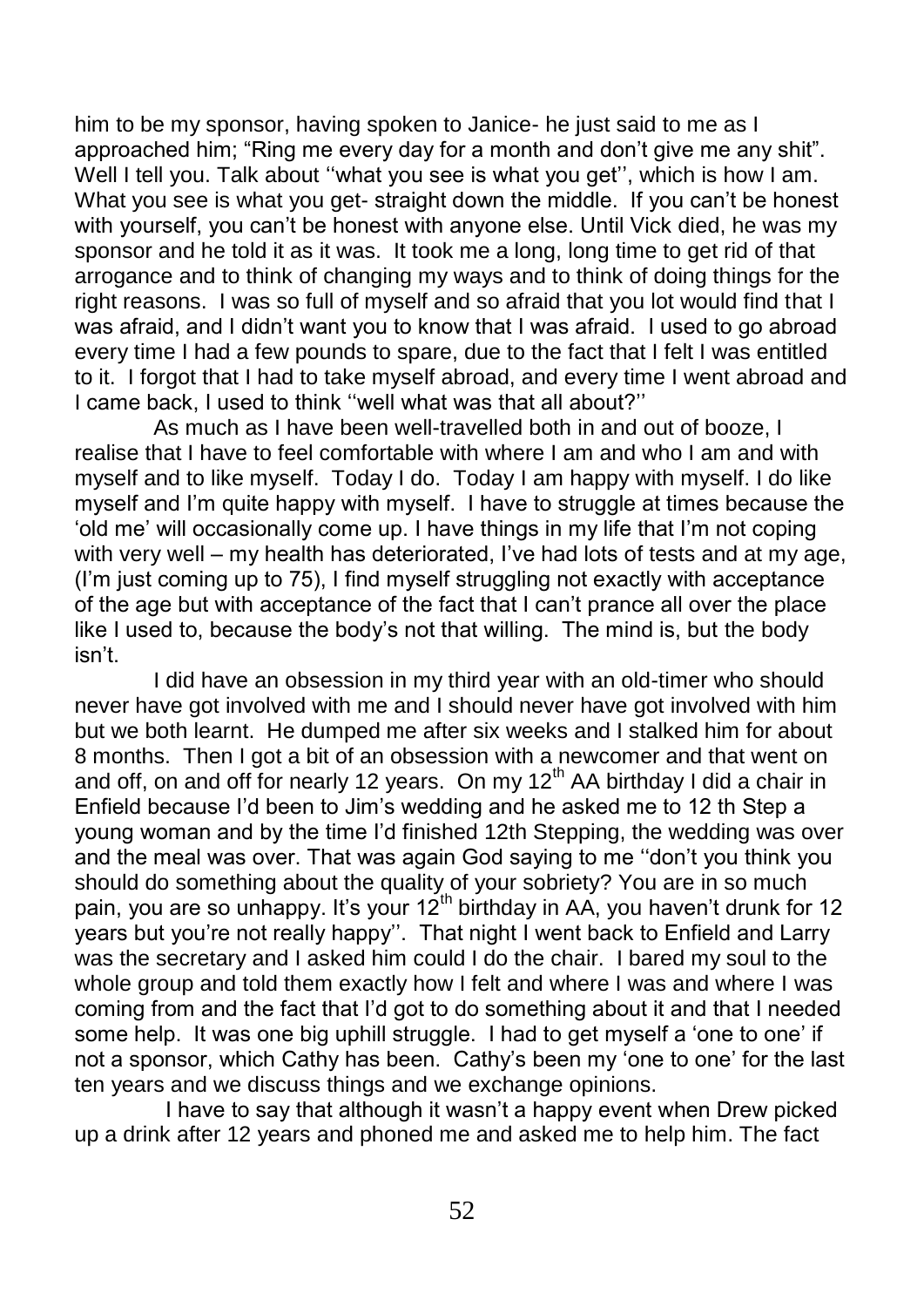that I did was because I wanted to, because we'd had this 'on and off' relationship during that 12 years and I used to pray to God that we'd be together and we could do some  $12<sup>th</sup>$  Step work together. Well you have to be careful what you pray for because for two and a half years, I nursed him. For two and a half years he couldn't put the booze down and when Drew asked me to marry him, on Valentine's Day in 2004, I didn't have to give it too much thought. At first I thought ''why do I need to be married, I've been on my own for 22 years? '' Then I thought, ''well I'm not going anywhere, I've lived on my own for 22 years, Why not?'' I knew that it was a situation where he really wasn't sober and I was emotionally involved but I did pray about it. We got married; my grandchildren were part of the wedding. My granddaughters were the flower girls and my grandsons were involved. One gave me away, one was best man (at the age of 14) and the other two grandsons were the ushers. It was a very happy occasion. We were married at the beautiful West Lodge Hotel set in 132 acres. 38 recovering alcoholics came to the celebration and it was a wonderful day from 9am till 12 midnight.

I have an on-going saga at the moment with the people in the first floor flat above me. I have the ground floor flat that I bought 18 years ago. . They bought the lease from a builder who is in the fellowship and he got rid of the freehold for £1. They didn't even bother to go into the ins and outs and dug up the front garden when I was on holiday. It ended with me going to a solicitor and now we've been to court and we go back to the appeal court. That is causing me a lot of upset in my heart. Every single day I have to get up and read my 24-hour book and I have to pray like mad that God helps me through the day. I do not want to pick up a drink and the self -discipline and God's hand in all this, is helping me live in the moment and live in the day. Every time I see this couple upstairs, I just feel like I could smash their faces in which is not good thinking for a recovering alcoholic.

Here we are today. Jerry has asked me to tell my story - he's a dear friend from the Chase Farm Hospital meeting. I've got many, many friends in AA -good sincere friends. I don't have too many friends outside of AA. I have managed to let go of my two daughters who, for some unknown reason, could never forgive me for my drinking. For the last two years I haven't really had much to do with them but I am in touch with my eldest daughter who's now 53. I see my six grandchildren from time to time. Drew and I are getting on very well considering that we have to keep it in the day, keep it in the moment. We both have to learn something on a daily basis- it's a learning process. My gratitude is such that, by the grace of God and the power of this fellowship and the people in it, I haven't picked up a drink today. If I keep it in the day, this is how it should be. Pauline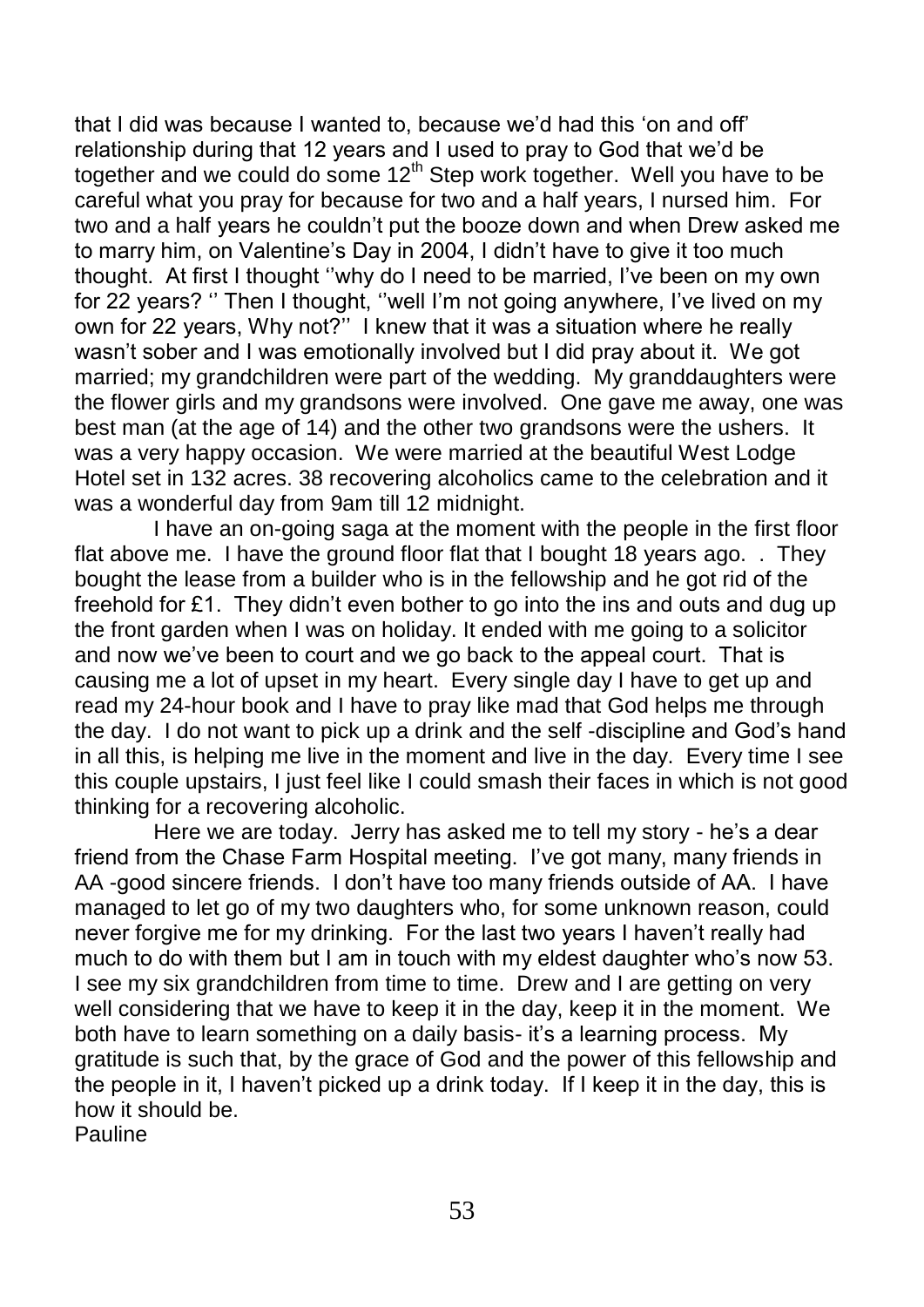#### **13. Sobriety at last- Alan W**

My introduction to AA was on the phone. I was at work or should I say, trying to work. I was on my 2nd half-bottle of scotch and my brain just couldn't concentrate. I didn't know what to do. I was alone in the house where I was working and I needed help and advice. I don't know where the idea came from, but something told me to ring AA. I got the number from a phone book. A lady answered and asked how she could help. I poured out my story to her and she asked if I had any drink left and I told her ''Yes''. She advised me to pour it down the sink but I told her that I needed it. Her advice to me was that I should lock up and leave the place I was in and go home. She told me about a meeting that night at Wood Green in a school and asked if I would like to attend it? She said she could arrange for someone to take me, but I said that I could find my own way. For the first time in my life, I did as was suggested.

I got to the meeting, not knowing what to expect and very shaky. I was met by Fisherman Charlie who soon put me at my ease and said, "Is it your first meeting? " Yes", I replied. He gave me a cup of tea and said to take a seat and listen to what people have to say. After the meeting I got talking to some of the boys and I found one lived not far from me so I gave him a lift home in my van. He invited me in for tea and I went in and he explained basically what AA was all about and he asked if I would like to go to another meeting the following night. I said I would and that was the start of a three-month introduction to the fellowship. We went to meetings together and it was the start of a good friendship.

That was way back in 1986. It's funny that in the meetings then you would hear people talk about old timers. I never though I would become one and be proud to be called one. In those days there seemed to be more characters about. I remember one bloke who lived in a car. Another man lived in a garage- Peter was his name. He complained to the G.P.O. that he wasn't having his mail delivered and they told him to install a letterbox! Everybody knew the 'man in black' (no, not Johnny Cash), his name was Austen and he's not forgotten in Wood Green. The secretary 'Plumber Sam' was also very instrumental in my recovery and a good friend. 'Old Arthur' was also a well-known face around the Edmonton area and many, many more. I think people are younger when they come into AA these days, or maybe I'm just getting older? Also I think they stay around longer, giving AA more of a chance to work. Myself, I went back out to try drinking again- much to my regret. There followed visits to detox centres and counselling. I look upon this now as part of my growing up process.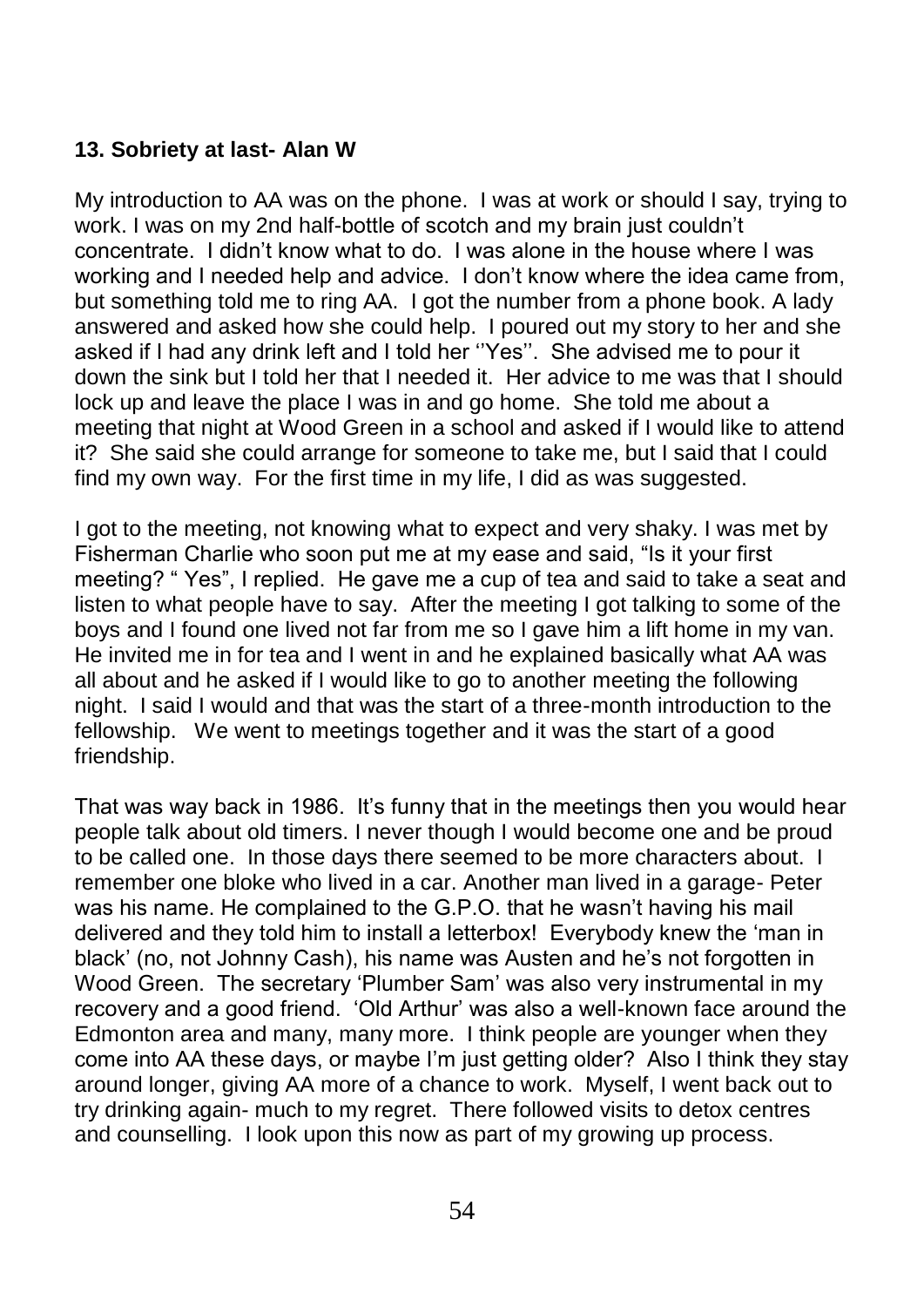I have done some service in AA. I made the tea at Enfield with the help of my friend Charlie and I was also teamaker at Chase Farm. I was also secretary at Chase Farm too for quite a time. I must say that tea making at Enfield was very enjoyable because of all the people I would meet and chat to. The Friday night meeting at Enfield was a big meeting in those days. There were some good solid AA members there plus some honest sharing and plenty of laughter. Laughter is very important (we should never lose our sense of humour). Some of the things members shared would be unbelievable to an outsider but we know they really happened.

My own drinking had spanned 30 years, and on reflection it had been out of control for quite a few years. I was sinking further and further into the mire. My wife and four children didn't know what to do to stop me and I didn't either. I tried cutting down and stopping but to no avail. My wages went on drink; I was doing two jobs but it was never enough. I was getting more and more in debt but more importantly my health was suffering. By this time I needed a drink in the morning. I was topping up during the day at work and after work it was the pub. Then I needed to make sure I had a drink for when I woke up during the night and some for the morning – it was a nightmare! I didn't want to wake up in the morning to have the nightmare start all over again. I just lived for the next drink and oblivion. It was no life for my family or me. I'm one of the lucky ones as my family stuck by me (so many lose everything) and for this I have to thank the AA fellowship.

Where would I be today if I hadn't picked up that phone and rung AA? There are many people who are not around today. Some returned to the bottle and a lot died sober thanks to the fellowship. It is my hope that I too die sober - but hopefully not for about 30 years or more! When I hear a newcomer say they are about 3 months sober I think back to how proud I was when I achieved three months sobriety. I was proud to think I had managed to be without a drink for such a long time. The months have now turned into years but I still believe to wake up and not think of a drink is a miracle – today the 'Tennent's Super' is replaced by a coffee!

In the morning I like to have a chat with my Higher Power and if I have a problem he usually gets me over it. I remember one day not wanting to go home (it was in my early days of sobriety). Anyway, I did go home, and as I opened the front door a voice shouted "Granddad", it was my granddaughter. She ran across the room into my arms and I wondered why I had ever been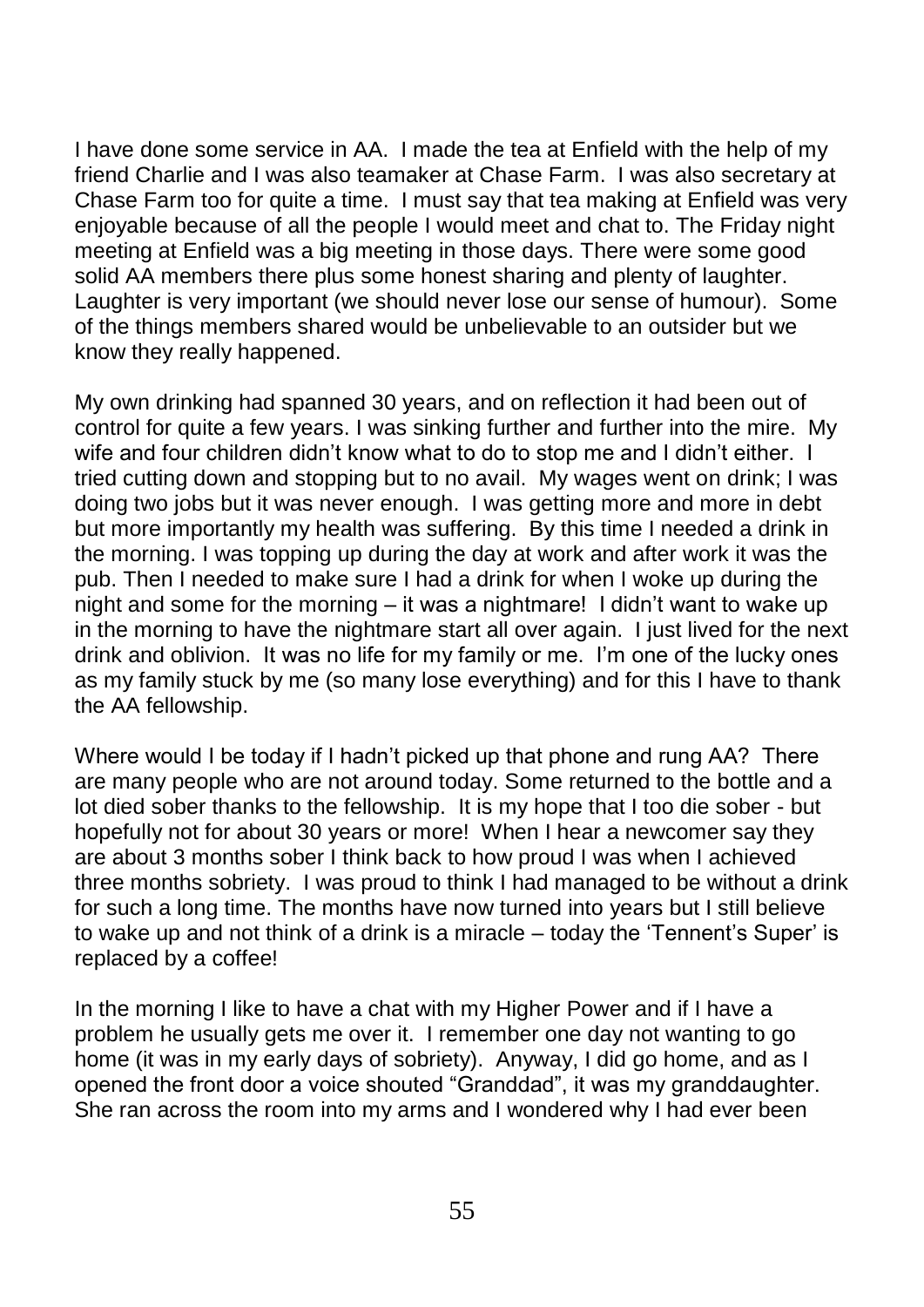worried about going home. When you go home sober, little things mean so much more.

I recall another example of my Higher Power helping me in my early days. A new man had moved into the yard next to mine and we got talking. I asked him round for tea, as his yard had no electric. We chatted easily and eventually the talk got onto the subject of drink. He told me that he hadn't had a drink for 10 years, so I asked him how he had managed it. He said he went to AA. I told him that I too was in the fellowship and every day after that we had our own little meeting. He helped me so much. Whenever the head started going, I would go round and have a chat with John. We became very close friends and I believe he was sent to help me keep sober.

At the end of a meeting when they read out the promises, I think to myself that in my case, they are an understatement. Today I have two daughters and two sons, eight granddaughters and one grandson and a loving wife who has always stuck by me. This year my eldest daughter split with her partner and I was able to help her in her hour of need. When my youngest daughter had a new baby girl I got the job of picking up my grandson from school. If I was still drinking I wouldn't have been able to do any of these things.

I have a house in Cyprus and the Larnaca AA group is my home group when I am out there. It's always amusing when someone comes to the meeting from England and says "I haven't seen you at so and so meeting?" It's a small world.

Words cannot express the depth of gratitude I owe to the AA fellowship. Where would we be today without it? The answer is unthinkable.

Alan W (Chase Farm)

#### **14. On a hot July day - Anon 2**

On a hot July day in 1969 I went to my doctor in North London for yet another sick certificate because I was unable to work due to my drinking. My sobriety dates from this time as I made contact with AA in the next few days. At thirty-one years old my drinking had spread over the previous twelve years and had been a problem from the start. I had always found other members of the human race difficult and had only one serious ambition as a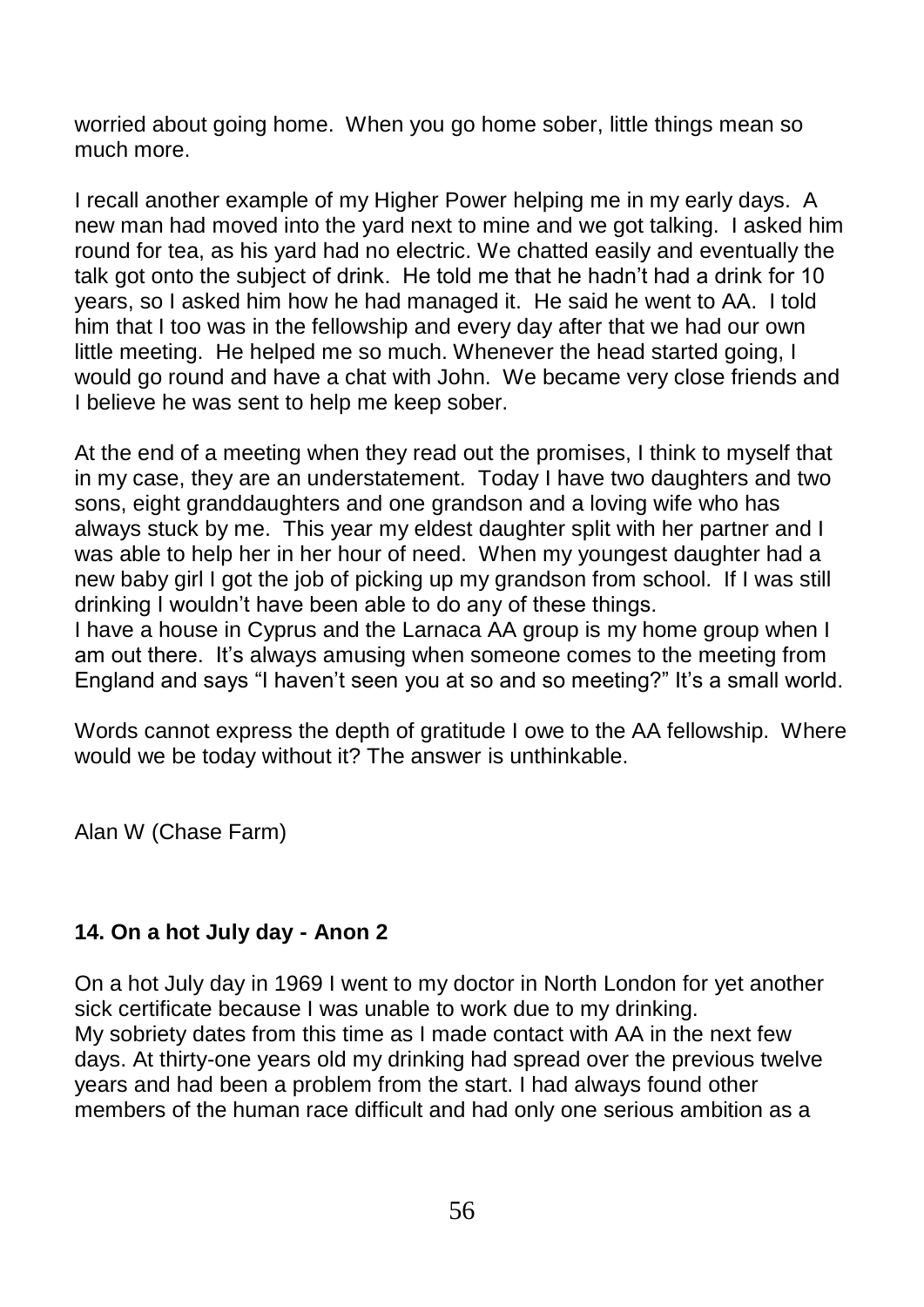boy and that was to be a lighthouse keeper. The attraction was the possibility of being on my own and reading books all day.

The advent of drinking fulfilled my need for a lighthouse as one could isolate in the middle of a city and the drink helped to keep other people at bay. During a drinking session in Dublin somebody informed us that he had been to an AA meeting and somebody had shared about drinking three and a half bottles of gin every day and had now quit. The other local drunk and I looked at each other in amazement. We would like to have been in the position of affording three and a half bottles of gin and stopping would not have been a priority. Nevertheless I remembered this conversation ten years later in London when the time came for me to stop.

My drinking took place in three different countries and two continents. There was nothing heroic, romantic or sexy about it. The drink made life a little more bearable. The time came when life was as bad with the drink as without. I telephoned the old telephone office in Redcliffe gardens and spoke to Joe M. who informed that there was a meeting at Wood Green the following night. Having replied that I could not go because the Arsenal were playing he said, "You can suit your bloody self'. I did make it to Wood Green and heard the most important thing piece of information anybody has said to me "stay away from one drink one day at a time and come to meetings"

The early years were difficult as the little boy, who wanted the lighthouse, emerged when no drink or drugs were being ingested. I should add that one of the first pieces of advice somebody gave me nearly killed me. He advised me to throw away all the tablets the doctor had prescribed. I did so and went into withdrawal fits and had to be hospitalised. The lesson from this is that I am not in AA to give other people advice but to share my experience, strength and hope. My first two sponsors stopped coming to AA but neither drank. When we met up we had little in common so we lost contact with each other.

Some deep-seated problems emerged in my emotional and mental life as time went by. Living in London made it possible to access different forms of therapy, for which I was grateful. I felt repressed that I could not do a fourth and fifth Step in the usual manner. I engaged in psychoanalysis, which lasted for sixteen years. At first I felt guilt that I could not do the Steps in the usual way but later realised that not drinking and having a meaningful life is what matters. I am happy with the fact that I am not a fundamentalist in or out of AA. I am also happy with the reality that I would have no meaningful life without attending AA meetings. When confronted with a situation or obsession that I cannot handle it would be easier to go into the back room and tell my pussycat about it but this does not work for me. I must come to my meeting and share it. It is not for advice but to hear myself sharing out loud in front of the group, in a safe place.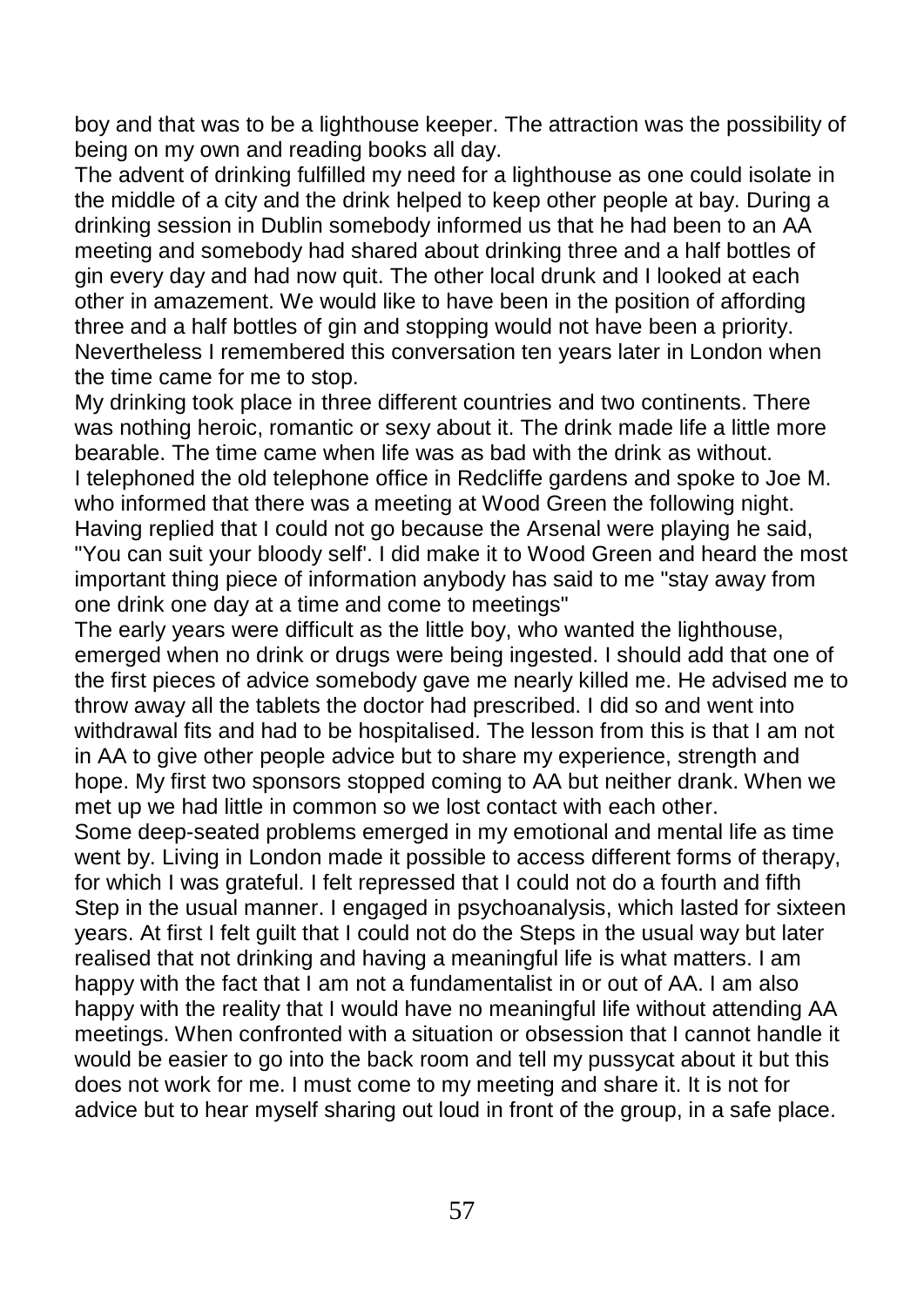AA has changed in my time but for the better. New people come with new ideas but the basic message is the same. I am as powerless now about drink and many other areas of my life as when I came and the need for the higher power and fellowship is as strong as ever.

At nearly seventy years of age my life is better now than at any previous time but new coping mechanisms for ageing have to be learned. Going to meetings regularly and still doing service is still the way to go. The hardest lesson to learn was that I am unable to change by using some mental skill. The only answer is to attempt to hand over and let the higher power help. It is easy to say but hard to do for a control freak. Even the bad times, and there still are some, are an opportunity for learning.

I owe my life to AA and am happy with that fact. May your God go with you.

Anon 2

### **15. AA in North London - Old Timers**

As an "old-timer" I am amazed that I actually fit in to this category, but I do in AA terms. I was told 15 years continuous sobriety qualifies me. I can in fact claim a longer period but am ever mindful it's a day at a time.

My first experience of the fellowship was in Ilford when I had admitted to having problems with drink and it was suggested I try AA. I had a pre-conceived idea of AA, which proved not to be as I had imagined. There were one or two people who were to have a lasting impression on me. In particular Shetland John, a man who had lived south of the border for many years and died peacefully in his sleep having achieved some 27 years sobriety. I must point out however that I was one who looked for the differences and after a short while thought I wasn't a real alcoholic so I dropped away. When I finally returned having gone through a number of "yets", I was to find the same people who had remained on the programme and consequently kept sober. John approached me and said "laddie, you can have the years of sobriety I never had". He didn't get to AA until he was in his 50's.

Fate brought me to Enfield and I have lived there for 18 years now and my home group is Enfield Friday Evening at St Andrews Church Hall. As with Ilford, I have met some very fine people in Enfield and a few that are also old-timers. Chingford Dennis sadly left this world a few years ago but was a good stalwart and is greatly missed. Another, whom I first met at Ilford, was Spanish Tony; he too has since passed away and also very much remembered.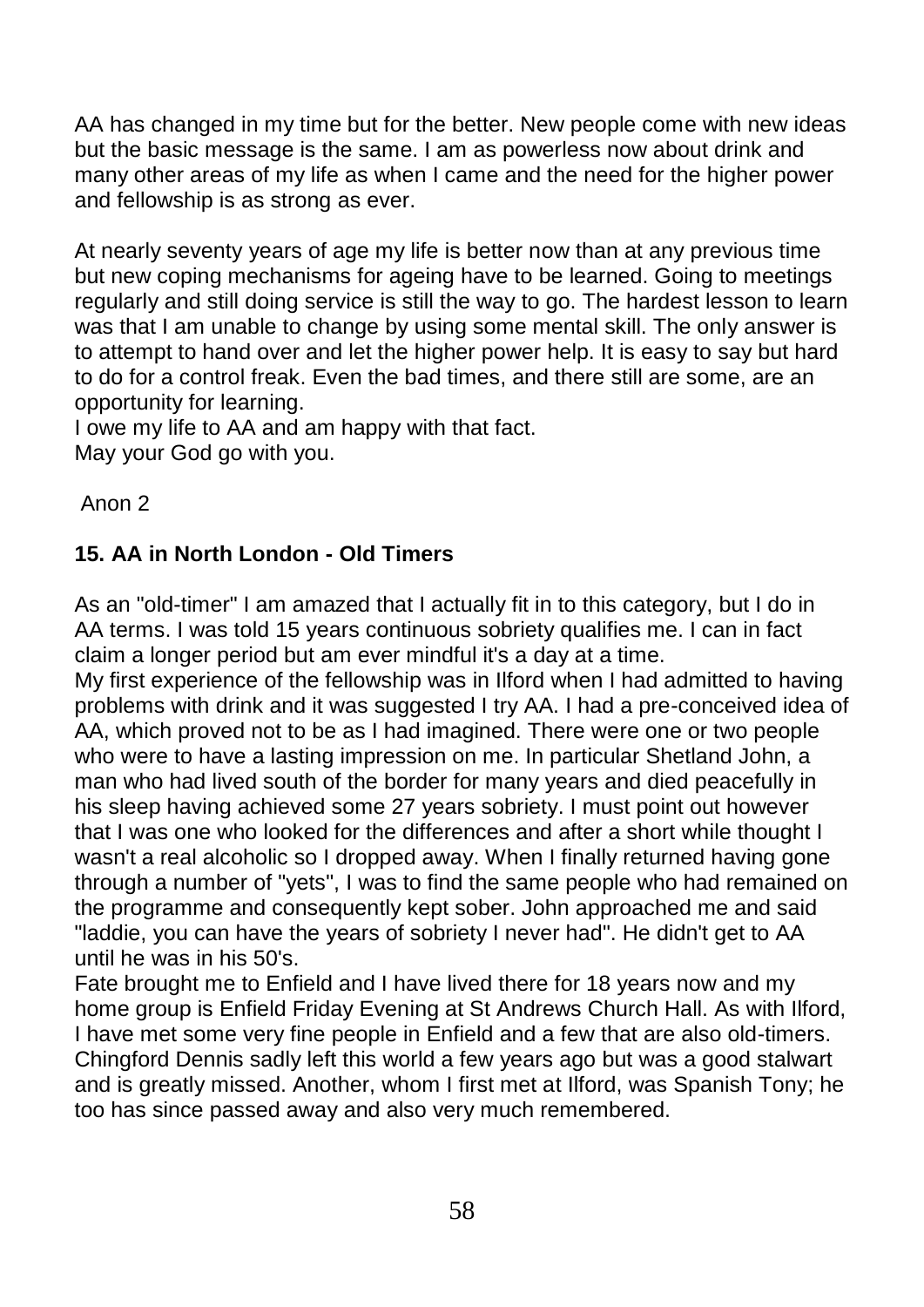One of the members who was at my first meeting in Ilford is Moyra. She lives quite a distance away now but sometimes comes and pays us a visit and it's always lovely to see her. Another, whom I remember from my early days, is Michael who, like Moyra, moved away but still keeps in touch and sometimes comes to Enfield.

Golden oldies! Patrick K, Enfield

# **16. SOBRIETY IS A HEALTHY FOOD- Mick the Chef**

My name is Mick and I am an alcoholic. I first recognised that I had a problem with drink in 1974 when I went to my doctor about it who recommended a Dr Glatt in Paddington Day Centre. He suggested either St Bernard's Addiction Unit in Southall or to try AA.

I then contacted AA on Tuesday night by phone and spoke to Belfast Archie, who to my knowledge is still around today. He contacted Eddie who Twelfth Stepped me and I met him at my first meeting in Mayfair on a Saturday afternoon. This was the first Twelve Step Group in London and from that meeting I went to many meetings for about 15 months. Although I did not drink, I did not change – especially my attitudes. I then chose to drink and believe me, this is a progressive disease. It was so much worse. I lost my job, wife and house in a space of 3 months and landed in St Bernard's where slowly, a day at a time, I started to change and recover. I am in my 31st year.

After that I moved to Canterbury- to a halfway house where I believe I was loved back to life- I returned to Neasden, London in the summer. Fortunately for me, a near neighbour was Mick the Tick who became my sponsor and we went to many meetings and started working the Steps.

In my early days in Golders Green and NW London, I met some wonderful people such as Paddy O, Scotch Peter, Michael C, Michael H, Dirty Jimmy and Guardsman John. Some have gone to the big meeting upstairs and others like me are still around.

How my life is like today! After 18 years of sobriety, I met Bridget, a fellow member of the fellowship and we married at Brentwood Town Hall. At the reception- held at my old working place ('The Green Man'), it was 50/50 AAs and non-AAs, so we were toasted in water and champagne. It was so different to my first marriage. It was full of love and a mutual understanding and a special bond.

AA to me today is still basically the same as it was but there are some things such as standing and holding hands that I find not what I was used to, but I go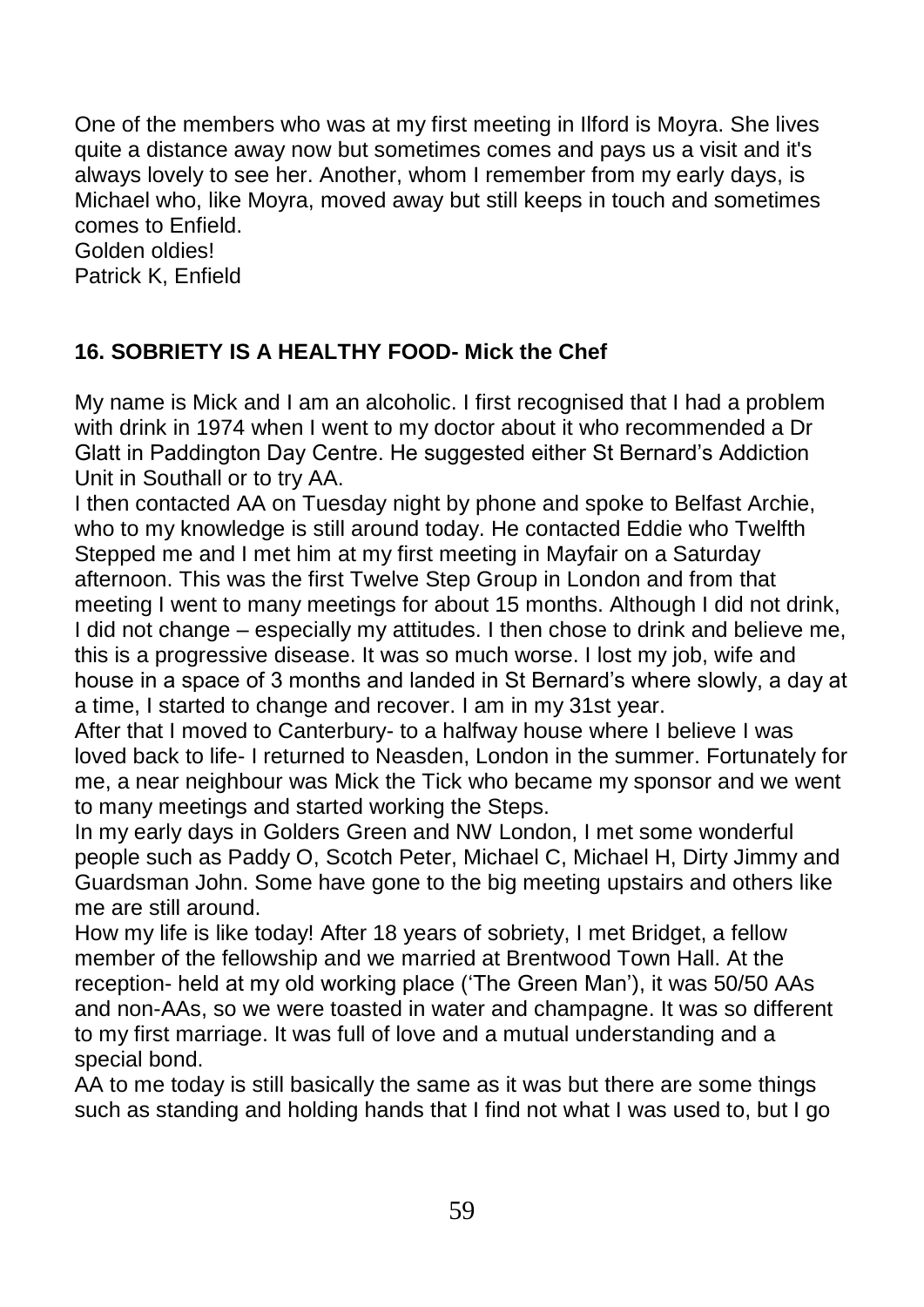with the flow, accepting life on life's terms. Regarding literature, my examples and learning is at meetings, which I find relevant to me.

Involvement in AA is a 'must'. Bridget and myself have just stepped down from being Joint Secretary and who knows where we will be involved next in service. To me it is a must in order to keep sober. One has to give back to the fellowship.

I occasionally see some of the Old Timers such as Michael H, South African Bill and my first sponsor, Eddie F. It shows this programme works if you want it to. My life has its ups and downs. Life happens. It goes on and although I will always have this illness, if I don't drink, I won't die from it.

Today I have a life beyond my wildest dreams. There is peace and contentment that I did not think possible, but it is possible for anyone and all because of a small price to pay. What more can I say but to thank God for AA, and to thank God for the life I have today.

Love in the Fellowship Mick the Chef -London Colney

# **17.On the Sober Road to Contentment- Bridget**

My name is Bridget and I am an alcoholic. Looking back now I can see my drinking was always a problem. I drank to change the way I felt. My first blackout was at 15 when I had been to a party, got drunk and fell down a flight of stone steps. This was the first of many blackouts throughout my drinking. There were problems and crises throughout all my drinking. I had several admissions to psychiatric hospitals-on three occasions under the Mental Health Act as being a danger to myself. Doctors told me on several occasions that I was an alcoholic. I was introduced to AA for the first time at 23 and in hospital and again when I was 24. I attended an AA meeting on each occasion. I liked the people, found them friendly and welcoming but I did not want to give up drinking.

A few years later, after several more hospital admissions and suicide attempts I contacted AA. I was, as I have heard said many times, ''sick and tired of being sick and tired ''. I was 34 and felt really old- as if I had lived several lifetimes. I phoned AA on a Sunday in November 1982 and Jerry came round to 12<sup>th</sup> Step me and take me to a meeting. I lived on the 16<sup>th</sup> Floor of a tower block in West London. My first meeting was in Kensington on that Sunday evening. I had had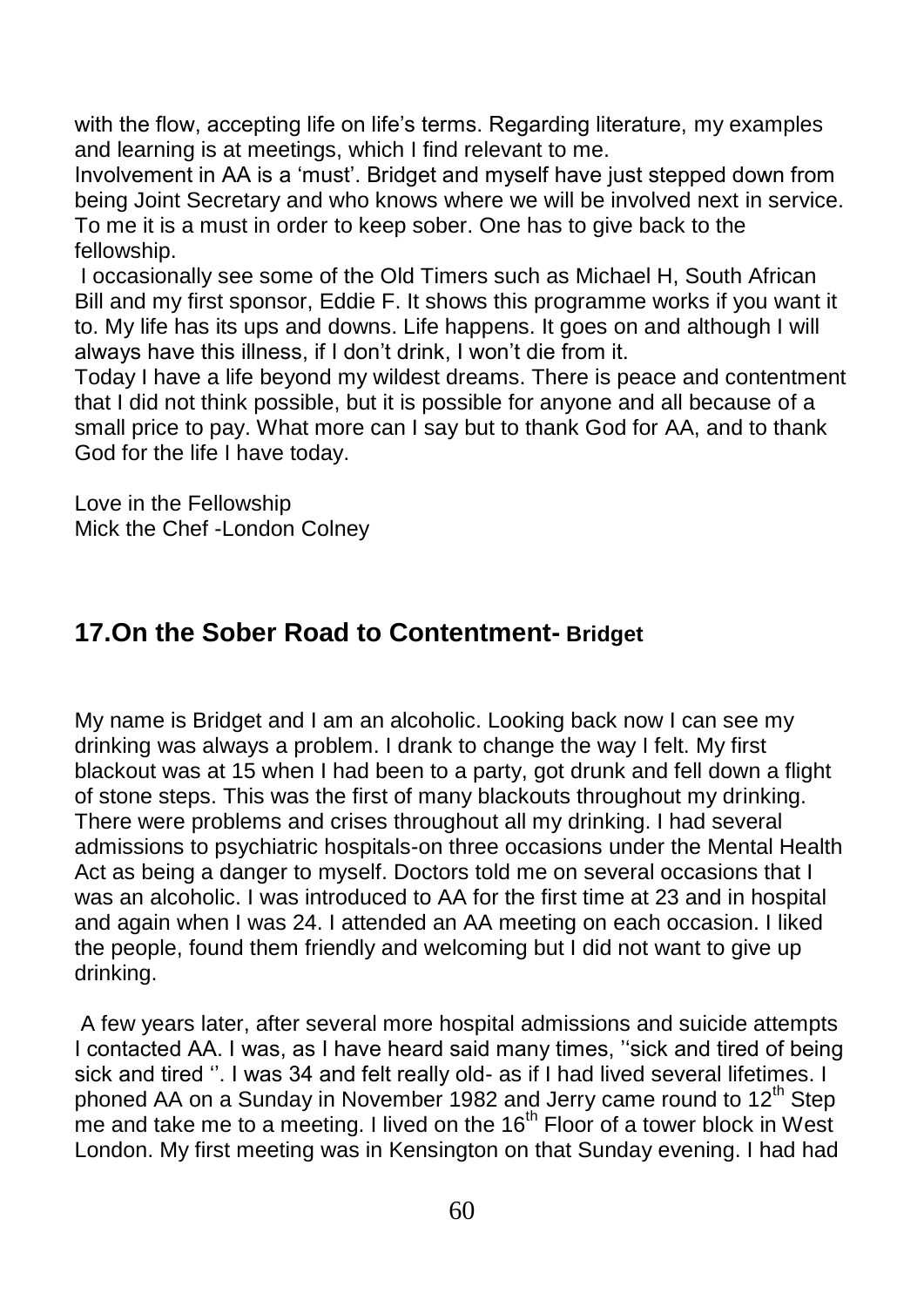a drink that day but by the evening, felt just jittery. I got a lot of hope from that meeting. I found that people were talking about the things that bothered me- the feelings of despair and the hopelessness of drinking. Jerry, who had taken me to the meeting was very encouraging, introducing me to other women and marking off in my 'Where To Find', meetings that I could get to in my area. I had about 5 months of going to meetings, wanting what was in the room and wanting to drink until 'the penny dropped' and I had my last drink up until today. It was 16<sup>th</sup> April 1983. I went to meetings in London. St Mary of the Angels in Notting Hill was one of my regulars as well as St Mary's Hospital in Paddington, Ladbroke Grove and Hammersmith.

I went around to as many meetings in London as I could. I went to many meetings with my husband and he got to know what AA was all about. I remember the 'old timers ' from my early days- Paddy O'C, Scotch Peter, Mick the Tick. I found there were more men 'old timers' than lady 'old timers ' at the meetings I went to.

I was 3 years in AA without a drink when I first got a sponsor. She was a lady about a year longer around than me who had worked the Steps and who I knew from my early meetings in Hammersmith on a Saturday night. She took me through the Steps. By this time I was willing to work them and I felt great benefit from having a sponsor. A few years later I found a different sponsor and did further work on the Steps.

I got involved in AA very early on, making the teas at a Sunday afternoon meeting before I had completely stopped drinking. I have remained involved since, at all levels, both in the group and for a few years at NW London Intergroup- variously as chairman, secretary and member of the social committee. The later was great fun. We would meet at each other's houses to plan events. We arranged many workshops, dances etc.

I feel that AA has changed in its format over the years. When I came in and people said their name and that they were alcoholic, there was no come backthat started a few years later. Also we never stood up and held hands when we said the Serenity Prayer. There is more talk these days of treatment centres and other addictions. At most meetings, however, the AA message is still strong.

I knew many long-time members of AA who have died sober and are sadly missed.

My recovery today is that I continue to go to meetings. I am now married to 'Mick the Chef' for the last 12 years. We often go to meetings together. I remain involved in service. Mick and I have just finished as year as joint secretaries of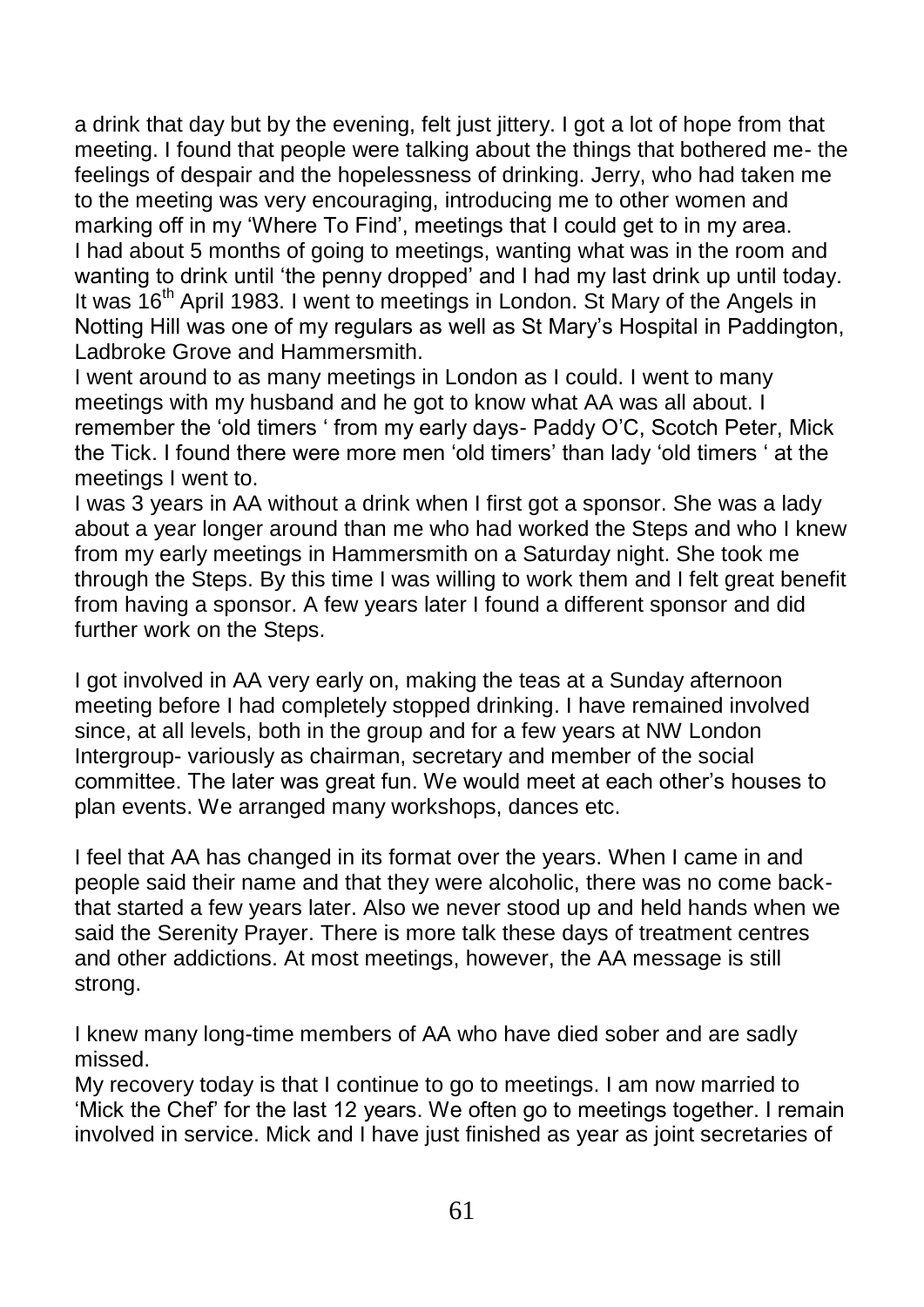a Steps meeting. I have had the privilege of sponsoring many people over the years and continue to do so. I have made a good life today; hold down a responsible job where I am well thought of and am able to be there for people family and friends. By going to AA, being involved and doing what was suggested I have a contented useful life today.

Bridget – London Colney

# **18. Peace at last after a 180° turn- Larry B**

I am now back in butchering after a 15-year gap. I work with six grown men with extreme personalities and I could not be happier. I really believe this job was sent by God and for a non-believer that is a bold statement. You see, I was mini-cabbing for 15 years and I hated it. I'm not ungrateful as it paid the bills. But, 10 months ago, my car broke down yet again and this job was in the local paper- just at the right time: fate? I am still with my wife of 26 years. She is not 26- we've been married 26 years. You see, I even have a sense of humour; some would say. This is all such growth for me. We live with our two sons, who are a credit to my wife and me. They are both working and single. I was born in Kings Cross -a very rough area. I was a mixed up, skinny boy - the youngest of 3, having 2 older sisters. My dad was from Clacton-upon-Sea and found London a very hostile place. Mum was born in London. She was not very sympathetic. If anybody was ill or feeling down, she would say ''get off your arse and get on with it.'' I was confused because my mum was hard and my dad was soft. This of course did not make me alcoholic but it did add to my make-up as an adult in my opinion. They are both deceased now and I made my amends to them before they died with the help and support of an AA member, Nurse Ann. I stood up in front of all my relatives and said how much I loved them both. I am so grateful to AA.

I did not come into AA to go on exotic holidays but becoming sober has allowed me to do many things. Travelling and enjoying holidays with family and friends is one of them. I will not go through all of them but a safari in Kenya and the pyramids in Egypt were unforgettable. I am also off on my second cruise soon, to include going through the Panama Canal and I could not forget to mention Graceland. You see I'm not even frightened to admit to being an Elvis fan. I have made many friends over the years inside and outside AA. One of my close AA friends Canadian Brian, introduced me to Ceroc which is modern jive dancing which I love and it was such an achievement for me to learn sober, as I am a very shy nervous person. But this has improved immensely. I am also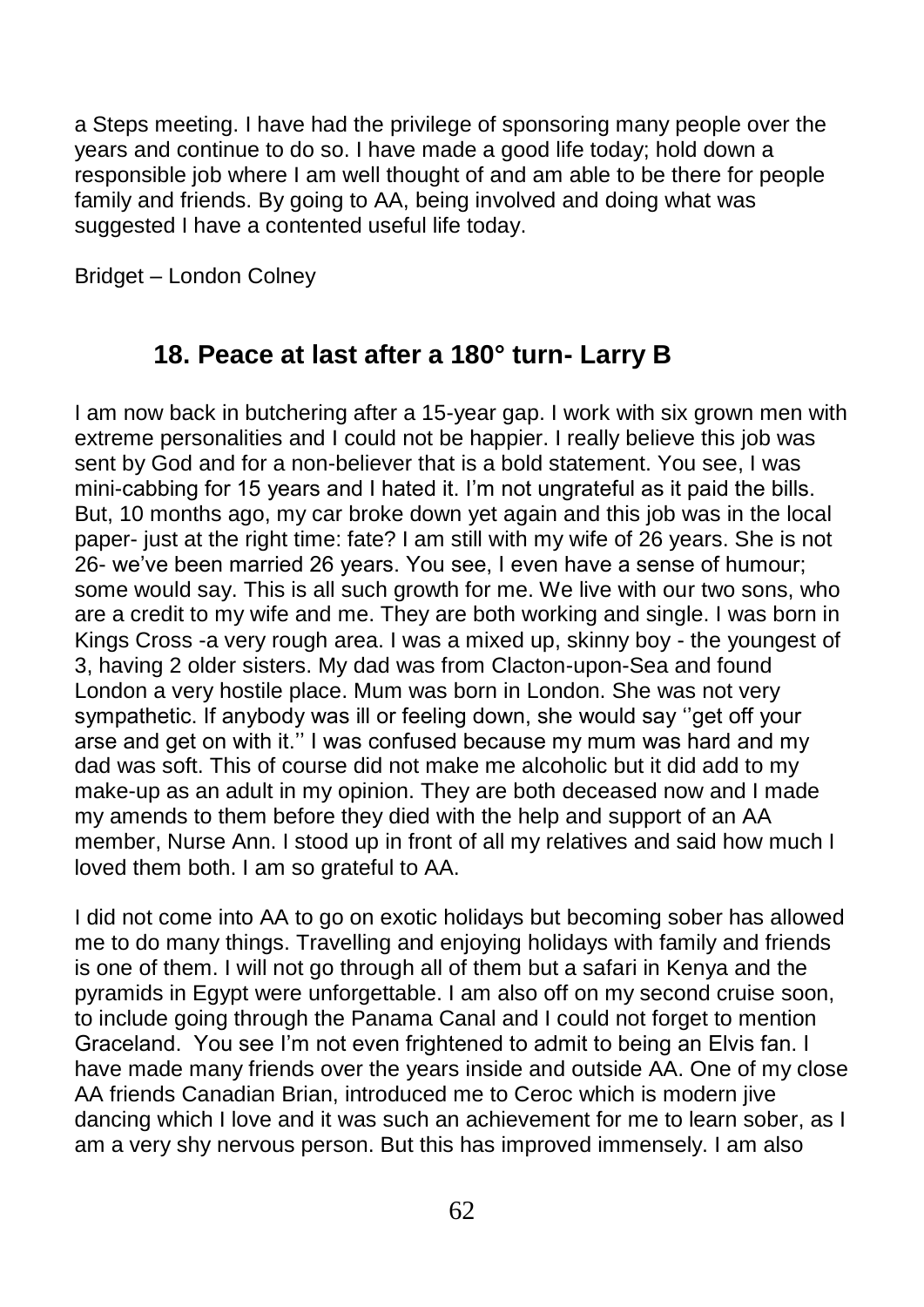prone to depression but the gym and dancing bring me out of it. People from dancing also come on the cruise; it's so nice to be with people that want to be with you.

I of course feel at home in AA and it is only by going to meetings, getting a sponsor and working the Steps, that I have the life I have. I know if I had not found AA, I would be dead; there is no doubt in my mind about that. There were not many Step meetings when I came around, so it took me a while to get going on the Steps. In hindsight I can see I was working the Steps from day one. My sponsor, Tony, pointed that out.

STEP 1. *We admitted that we were powerless over alcohol and our lives had become unmanageable*. When I made my first call to AA, I admitted there and then that my life was unmanageable and that I was addicted to alcohol (but it did take a while to believe it in my gut).

STEP 2. *Come to believe that a power greater than ourselves can restore us to sanity*. When I started attending regular meetings and speaking to my sponsor, I had come to believe that a higher power would restore me to sanity. (I; I came; I came to; I came to believe).

STEP 3. *Made a decision to turn our will and our lives over to the care of God, as we understood him*. This was more tricky, as my belief in God was not good, but I did try to look in the mirror every morning and tell myself I loved me, as I was told to do by Big Mick- one of my sponsors. He also said; if I could not love myself first, then how could I love anybody else unconditionally? It is a selfish program and we come first- we are no good to anybody drunk. This was not easy. I repeated ''I TURN MY WILL AND MY LIFE OVER TO THE CARE OF GOD'' (a higher power of my understanding). Often I would take it back during the day, but at least I was trying to live a more spiritual, sober life. I always have a better day when I'm not in charge. Manchester Mick explained Step 3 to me by using a coin and said by turning our life over, it was like turning the cointurning over a new leaf. We were sick and we became well; unloving became loving; uncaring became caring; angry became peaceful etc. Me, Mick and Lyn organized a weekend AA retreat together and while I was there, we all went to the chapel at this point in the Step and turned our will over to God. It was a very moving experience.

STEP 4. I wrote out my life story (this was how *I made a searching and fearless moral inventory* of myself). I felt at peace with that, except I have a fear about my writing, as my spelling and English grammar is not that good. I had a bad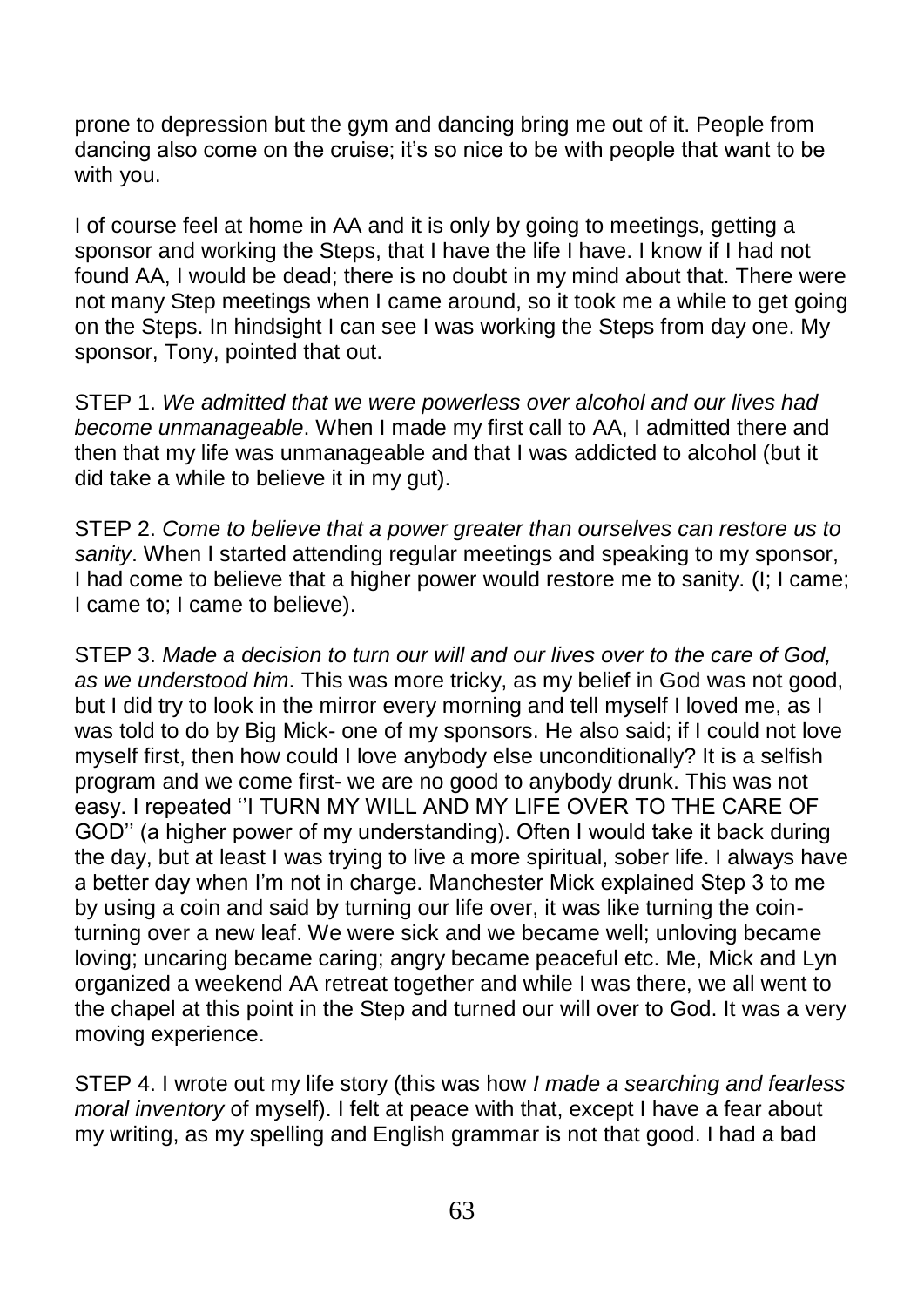experience at the telephone office; Spanish Tony suggested I go with him early on in my sobriety and one day he was not there. Nobody wanted to be team leader but one of my good points has always been that I will have ago at anything. So I volunteered. You have to log all telephone calls to the office; this entails a lot of writing, which I found difficult. After coping with my insecurities and with God's help, it gave me so much confidence. I carried on as team leader for years. Writing this Step was such a release, to get all that crap of my chest. I had never told anybody what was going on in my mind- they would think I was mad and there was nobody there to help me, not even my parents but I trusted Tony my sponsor and AA. I also met old Tottenham Mary at telephone duty- what a character she was! She would talk all the time. It was all good advice like ''keep coming back- it gets better''.

STEP 5. When I read my story to Tony I was *admitting to God, to myself and to another human being, the exact nature of my wrongs*. It was a good job I did, because my opinion of my defects were; I drank too much; smoked too much; swore too much and spat too much. (Well, I still swear a bit). He had already read it, but could not understand it all, so I read it to him. There was a lot of resentment against authority; I don't like being told what to do. I blamed my parents for everything, and I was very envious of other people (which worked to it's advantage in AA because I wanted to be 10 years sober like other people) Now I am more than that a day at a time, by the grace of God. Also, I was a control freak but apart from that I was  $F \perp N$  E -(F. ked up, Insecure, Nauseous, and Emotional).

STEP 6. I was *entirely ready to have God remove all my defects of character*. I learnt from going through my life story, with Tony my sponsor, that fear was crippling me. FEAR ( F..k;, Everything, And, Run). So I started Facing , Everything, And, Recovering, with God's help.

STEP 7. I became humble but not a doormat. By *humbly asking him to remove my shortcomings* I became aware of who I really was and that God was healing me in his own special way. I started seeing God and good in others.

STEP 8. I *made a list of all the persons I had harmed and became willing to make amends to them all.* Again, with my sponsor's help, I tackled this Step. He told me I was the most important person on my list and I must make amends to myself first, which I was doing by working the Steps and making amends to others. My wife and boys were at the top and by staying sober, I was making amends to them. My Mum, Dad and sisters were all there, friends and work colleagues, even old bosses and ex-girlfriends. The list was long.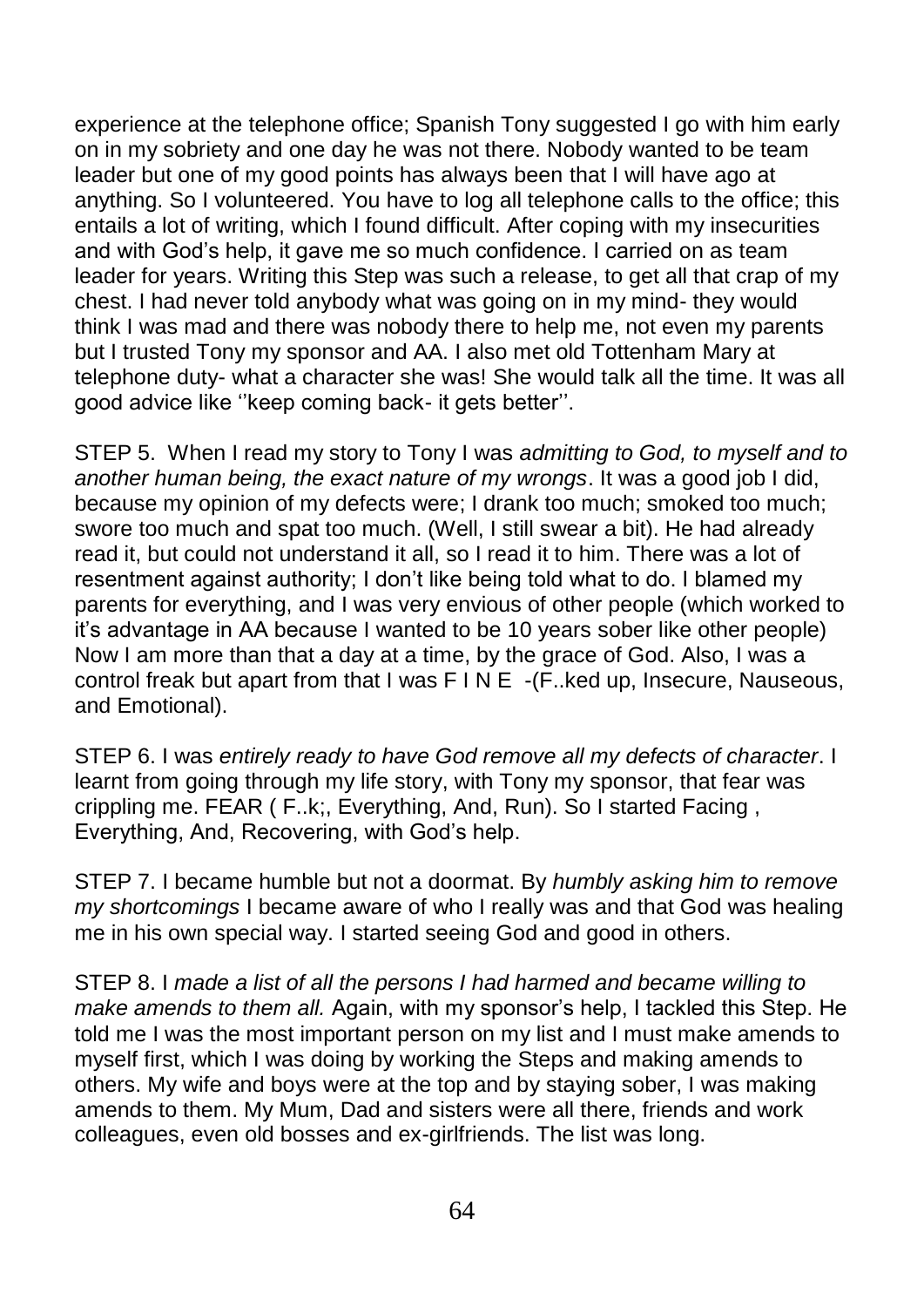STEP 9. I was *making direct amends to such people wherever possible, except when to do so would injure them or others*. I returned money I had stolen and I tried to repair relationships and property I had broken. Sometimes my apologies were not accepted but I had tried and I could do no more than carry on doing what I was doing- working the Steps. I am a great believer of the Steps. They are there to help us and you do them in your own time. It is not a race, but when the pain becomes bad enough- that is the time to take action. DON'T DELAY. Pain is the keystone, At least try to make amends, even if it is only in our minds. It can kill us. Resentment has no place for the alcoholic.

STEP 10. I *continue to take personal inventory and when wrong promptly admit it.* Well I am100 % better than I used to be. It's much easier to say sorry and mean it straight away, than to let it fester. At the end of the day, I lie in bed and think about what sort of day I have had and if I feel at ease with myself. Then you can safely say:'' I have not offended anybody and I have not misjudged anybody else's comments or remarks''. Of course, sometimes other people are in the wrong and then we have to pray for them. If we are in the wrong, then we have to make amends as soon as possible. This is where the serenity prayer (*God, grant me serenity to accept the things I cannot change, courage to change the things I can and wisdom to know the difference)* is helpful*.* 

STEP 11. *Sought through prayer and mediation to improve our conscious contact with God as we understand him, praying only for knowledge of his will for us to carry that out*. I love to meditate. I lie in my bath, light some candles, put on some nice classical music and repeat a mantra (affirmation), which can be the serenity prayer or even Saint Francis of Assisi's prayer, ''*God make me your channel…*'' or whatever you feel comfortable with. This is a very personal time- just for you and your higher power. (I was not and am still not very good at getting on my knees and no one says you have to. I would be embarrassed if my wife or boys- who are now men- found me praying). I've still a long way to go. That's me personally. All I say is my own opinion and not what AA says. I just try to follow what I read and what AA members (including my sponsor) suggest to me. Anyway, Ironing Board Fred said that his sponsor suggested to him to kick his slippers under the bed and in the morning and when he was on his knees, looking for them, to pray to God (or your Higher Power), that he would not take a drink that day (keep it simple). There is something about being on your knees that makes you fell humble. But be careful what you pray for- it might just happen.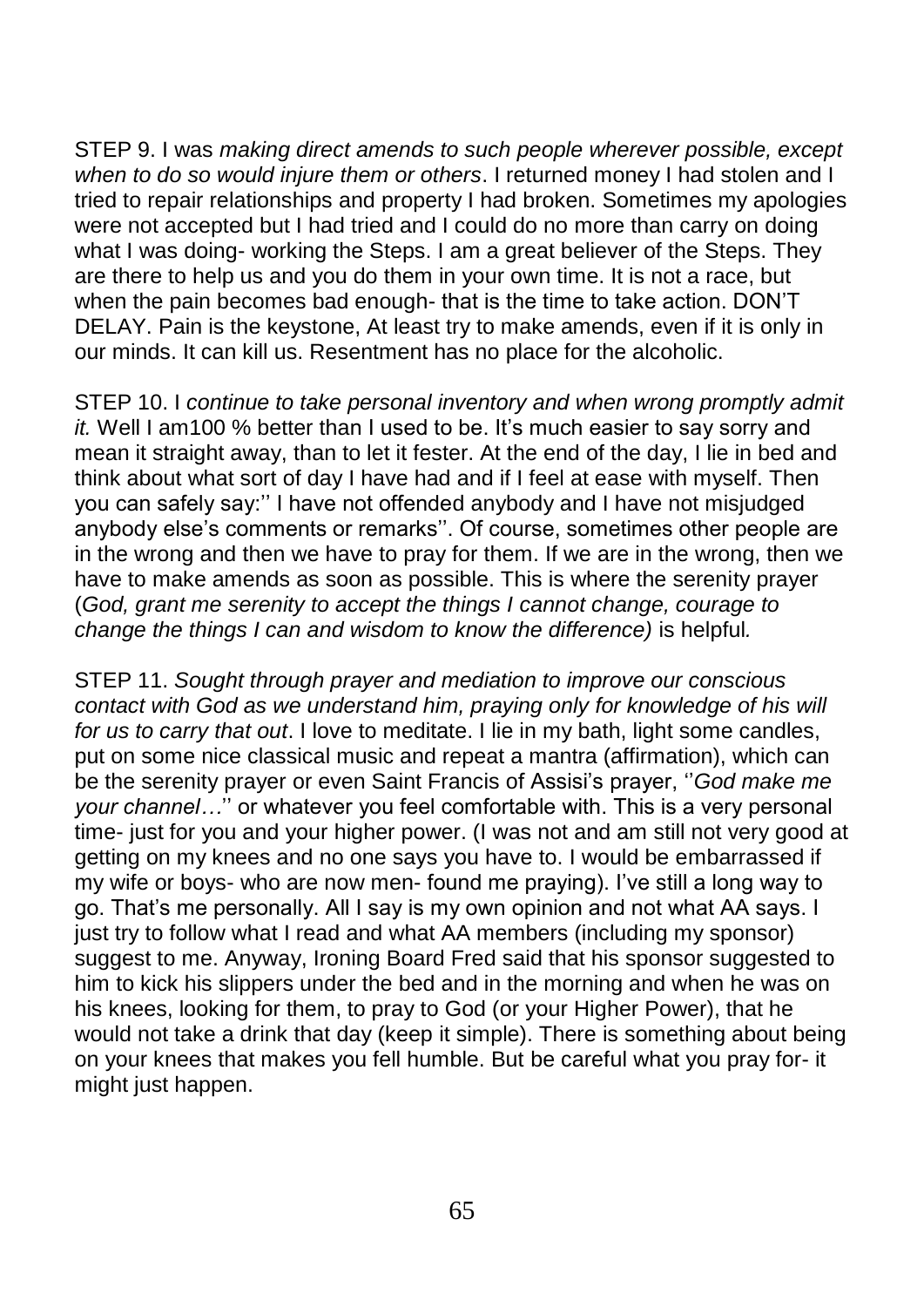STEP 12. I feel that I have *had a spiritual awakening as the results of working these Steps.* However it's not really for me to say. I let other's attitudes towards me tell me. If I am getting on with people (and them, with me) then I must be doing something right. I feel different inside; I can love myself and others. I try my best and I live a day at time. (When I first come round the *Just For Today* card was my bible. I still try and do something for others and not get found out. Doing something for 12 hours that you don't want to do, is good for the soul. So is *being as happy as you make your mind up to be*. Most important, just for today I will not take the first drink. Also *Living Sober* helped to keep me sober. It has questions and answers. Like Q, "What is a sponsor?" A. "Someone you find you can confide in and trust to take you through the 12 Step programme''. Q. ''What is a home group?'' A. ''A meeting you attend regularly where all the members know you; when you look low they can help you through it."

I *try to carry this message to other alcoholics and to practice these principles in all my affairs*. I have been involved in all types of service, starting with putting out chairs and cleaning ashtrays, making tea (very good for getting used to talking to people), secretary at Friday night Enfield for 3 years in a 9 year period, shared with Cliff J and Pauline (whose wedding I attended to another AA member, Drew). I have also been secretary to other meetings, GSR for Thursday Step and Friday Hoddeson. It was there that I found out how important the AA guidelines are because the position of GSR came up and members from other groups were interested in trying to take on the position so they could vote on a delicate matter at Intergroup. Being new, I wasn't sure what to do. I phoned my sponsor and he said look at the Guidelines and it stated they had to have been a regular member of the meeting so that was that. I have done telephone duty, including team leader and helped out with conferences and AA dances. I am now on the  $12<sup>th</sup>$  step list and have been for years as well as call out rep. But my most challenging position was that of Probation Liaison Officer. It brought me a lot conflict over the chit system. I had to do a presentation in front of 10 Probation Officers who I considered to be a lot more intelligent than me but at the end, they thanked me for a very professional insight into AA. I mention all this, not to boast, but to show that by just following a simple program, you can go from being a useless drunk to being a useful human being. It is a simple programme for complicated people.

I started drinking at a very young age. When I do a Chair, I have often said I was about ten or eleven but in hindsight I don't really remember. I had all these thoughts going round in my head. I know I felt very uncomfortable as a child. I just did not feel relaxed with people- whether it was my own age or older. As a teenager, I was scared stiff of girls. I often say, if it were not for alcohol I would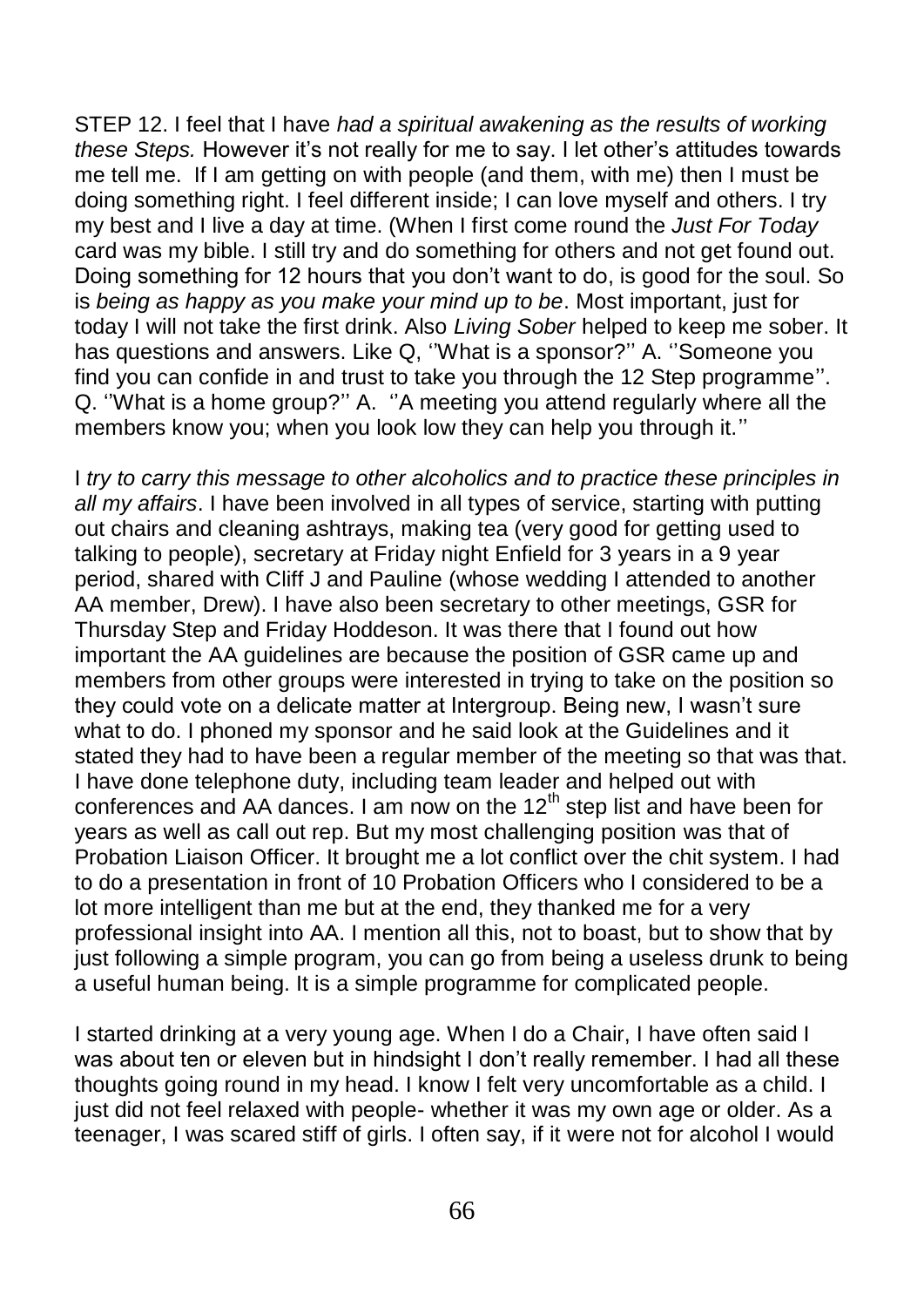have had a mental breakdown (which I ended up having at the age of 32 any way due to drink)- but I will go into that later. I remember hiding under the table and nicking drinks from the table and the warm glow it gave me inside and a feeling of acceptance, which I had never felt before at my tender age. I did not know at the time that was the start of my alcoholism. It was followed by many years of experimenting with all different drinks, starting with cider in youth clubs to brandy and pilsner in pubs, with every beer and spirit in between. I got into fights and arguments especially with my wife, who I love. I crashed cars, lost jobs and friends but worst of all, I was losing my spirit and mind. Even though I struggle with a God. I do believe that my higher power kept me alive through those troubled times and that he kept me alive for a reason- to be a good husband and father and to help others as he helped me.

I first phoned AA on 29 December 1989. To my knowledge no one had told me about AA and only my wife had mentioned that I was becoming an alcoholic. I did not know what an alcoholic was but I thought I knew I wasn't one, which I told her in no uncertain terms. Anyway, I had drunk for two weeks solid, which I did not normally do. I would normally stop on Sunday and Monday. I owned my own butchers shop and could do what I liked- which suited me. No one at this time would employ me, although I was good at my job. It was the drink and my attitude that got in the way. Once I took the first drink, I could not stop. I would drink until I passed out. It doesn't matter how much you drink or how often, it's what it does to you. But I would normally drink at least 12 cans of Pilsner lager and half a bottle of Brandy. My dream was always to own my own shop and this was my second shop. Anyway, I returned from work with the jitters. I could not even hold a knife without shaking. My wife cooked me macaroni cheese five minutes too late. By the time she had cooked it, I felt sick. I shouted and swore at her and blamed her. She took my sons aged 2 and 4 and left. I ended up crawling to where the drinks were. It was Christmas and there was plenty of alcohol in the house. I looked at the beer and knew that if I drank one I was not going to stop and she would leave me forever. At the time the fear of this was bigger than the fear of stopping drinking but I was like Jekyll and Hyde and the good in me knew I needed help fast. I phoned the Samaritans, who I had never phoned before. I had never asked anybody for help, not even my parents. (I should mention at this point my Dad was a manic-depressive and hypochondriac and cried a lot. I, at the time, hated him and did not want to be like him. I saw him as being very weak and not standing up for himself. He was also very unhappy, so I decided at a very young age not to be like him. The trouble was I realise now, that I was like him and needed the alcohol to combat the fear and insecurities). I accept now that I can be weak and sensitive and I can be strong and secure. They are all part of my make-up. I am not afraid to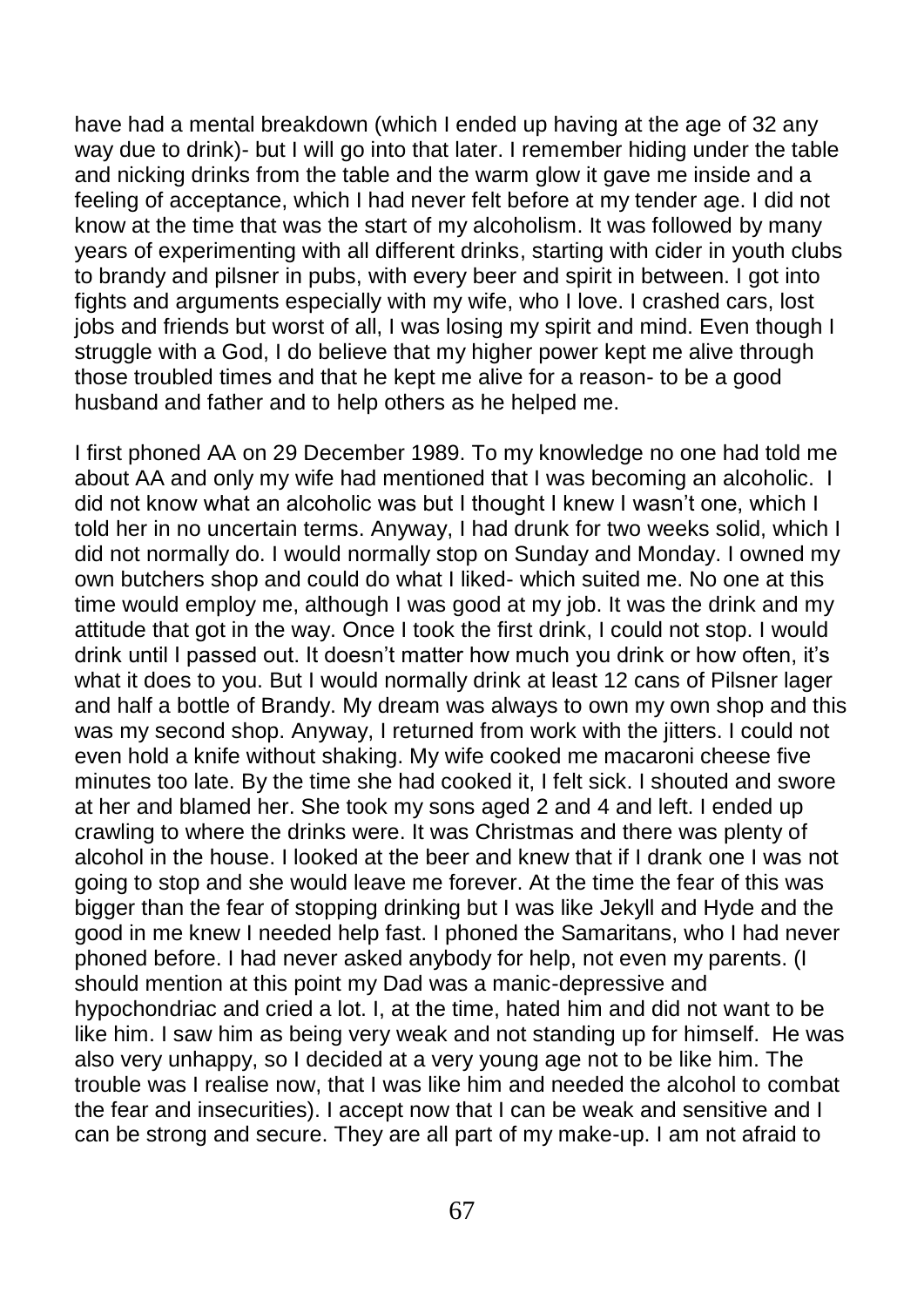cry and show my feelings, I used to think men don't cry, but I realize now it is a good way to release your anger.

As I was phoning the Samaritans, I suddenly had this thought of what I needed – AA. I don't know where it came from but I believe this was a spiritual premonition. I spoke to Jock. I tried to convince him I had alcoholic poisoning and if I stopped for a day or so I would be all right. Unfortunately, I have never met him. After listening to me he suggested that maybe my problem was worse than I thought. We spoke for hours. I think he was just trying to keep me away from the drink (this is one of the reasons I did telephone duty for nine years non-stop). As I was talking to him, my wife had returned without my sons. She had tried ringing but could not get me and she was worried how I was. She heard me admitting that I had a problem with alcohol and she cried with relief. I cried. I said good-bye to Jock and thanked him. He had told me it would take 24 hours for the alcohol to leave my system- so I sat in front of a clock with no clothes on watching the time running out. I should explain that I had told my wife to hide all the alcohol, as suggested by Jock- but the Hyde in me knew where she'd hide it. The Jekyll in me was frightened I would hurt her to get the alcohol, so I told her to get my brother-in-law over (he was bigger than me) to stop me from leaving. To make sure, I also took my clothes off. I wasn't insane, was I?

The 24 hours passed. In the mean time, Spanish Tony had been trying to contact me. I gave my previous phone number by mistake so he came round to my house. I was not good. All I remember him telling me was that he sold oranges (he later told me he did not sell oranges). This is why I have done 12th step work since I was a year sober and I try to do for them what Tony did for me. He became my sponsor until the day he died sober. I owe him my life and love him dearly. Anyway, he took me up the hospital because I could not stand. They said that I should be hospitalised. I had also taken 20 or more Sudafed, which were like uppers. They were for my sinus, but I was taking them like Smarties. I did not realize what they were doing to me. I had dabbled in drugs but was very aware what these could do, even legal drugs like my dad was on. He ended up having electric shock treatment. I was shocked when I was told I had become addicted to alcohol and wanted to know why. I now know whybecause I'm an alcoholic.

After drying out, I thanked Tony and the doctors but said I would be okay and I needed to get back to my butchers shop, I was also a workaholic. So I had no time or need for hospital or AA (I've heard this a lot on my 12<sup>th</sup> step work). My father-in-law had bet me 500 pounds that I could not stop drinking for 3 months,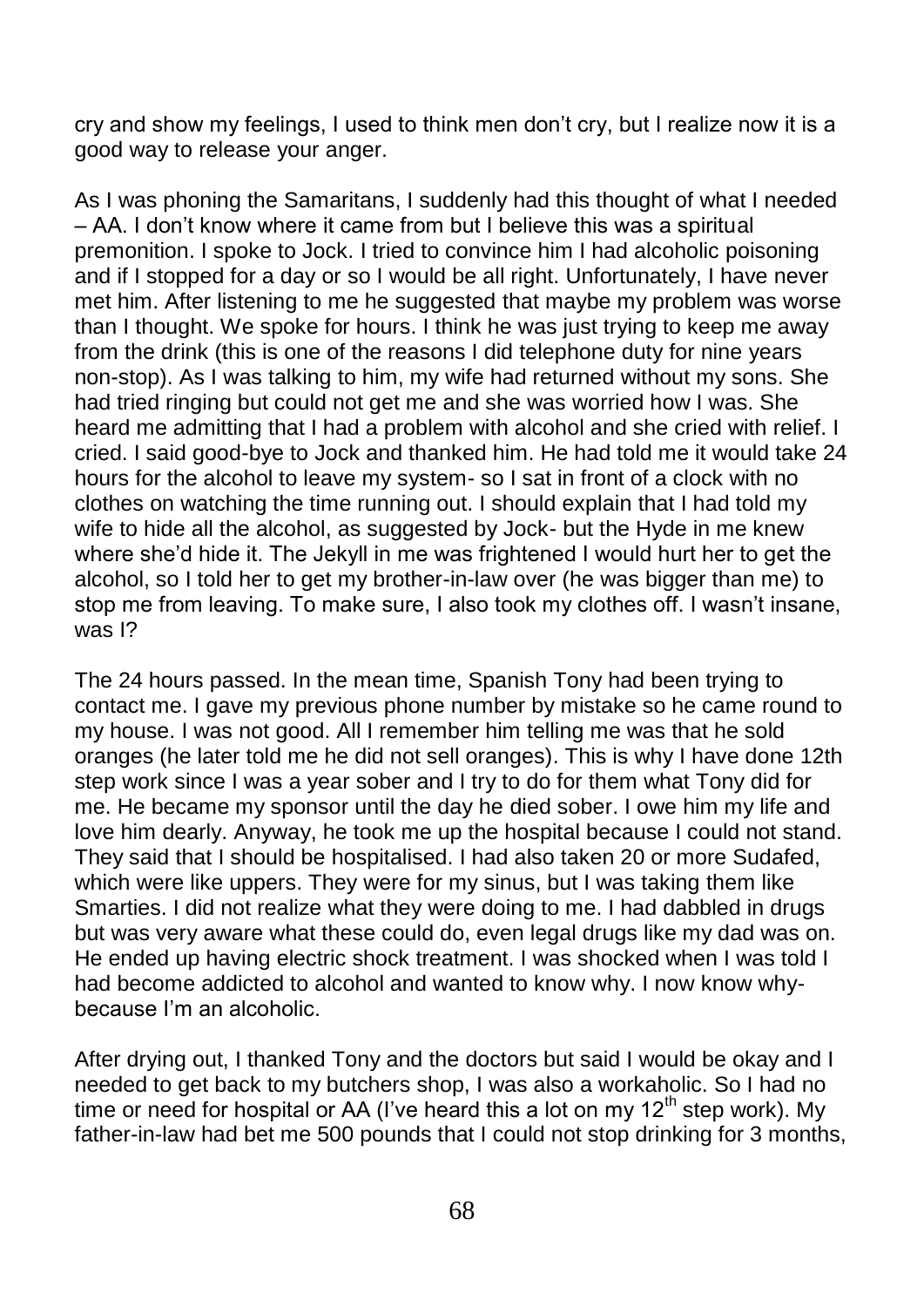so in true alcoholic defiance I took up the challenge. But I got towards the end and I was going even more insane than I already was. I actually won the bet but I never got the 500 pounds. I remember telling big Mick, who was also was my sponsor, that I wasn't insane, so how could God restore me to sanity? In hindsight I can now see I was insane but he said such a clever answer- he said it would be insane to take another drink. I ended up having a breakdown. I was not drinking but I had nothing to replace it with. I was doing it with gritted teeth. I rang Tony. He could not take me to a meeting, but suggested I go to Arnos Grove. It was upstairs then. I was desperate so I went on my own. He told me ask for the secretary and to tell them it was my first meeting. I was sure you would all be wearing raincoats tied with bits of string. As I walked up the steps, my legs were like jelly. I smoked yet another cigarette and opened the door. There was a smoked filled room. It was packed (there wasn't so many meetings in those days -March 1990). Peter was the secretary. He moved out to Ware some years ago. Ivor spoke to me first (he died sober). I said to him ''I'm not sure if I'm an alcoholic'' he said ''you're better off being here not sure if you're an alcoholic, than being out there- being an alcoholic''. He said every time he drank, he came out in spots -London, Paris, New York. I did not laugh -I had no sense of humour, but something told me he was trying to help. He had warmth about him. I did not like the way everybody was so happy. Did they not know I had a serious problem? I asked Pat if he knew Jock and he said there were many people in AA and he wasn't sure. I think he was just trying to be nice (although in those days it was more likely to know most AAs). Ian was there and Big John and after John had spoken, he said he also was called Big Ian but when he came in AA he was on his knees and he wasn't so big. Dan was in the chair and he said'' listen to similarities not the differences''. He said he went from owning 5 pubs to drinking aftershave and sleeping on a park bench. I did not identify. I thought that would never happen to me but he spoke of loneliness and despair, fear and insecurities. This I knew of. I could identify and I have identified ever since. I was told that if I go to enough meetings I will hear my own story. I have but not in one person's chair, but in lots of different chairs because I now know I'm not different. I'm not a special case. I am just another alcoholic-Thank God. Dan gave me a card, which had lot of nice sayings, but the most important one was 'When you're feeling alone, pick up the phone' and there was his phone number. What a lovely man! I owe my life to so many people. All you alcoholics, l thank you.

I could stop here. I feel that I have given a good account of my early days in AA and for me to be able to pat myself on the back is such an achievement. But, there is so much more, so much more kindness, so much more love. Big Mick used to say, 'which are the most important letters in the alphabet?' Of course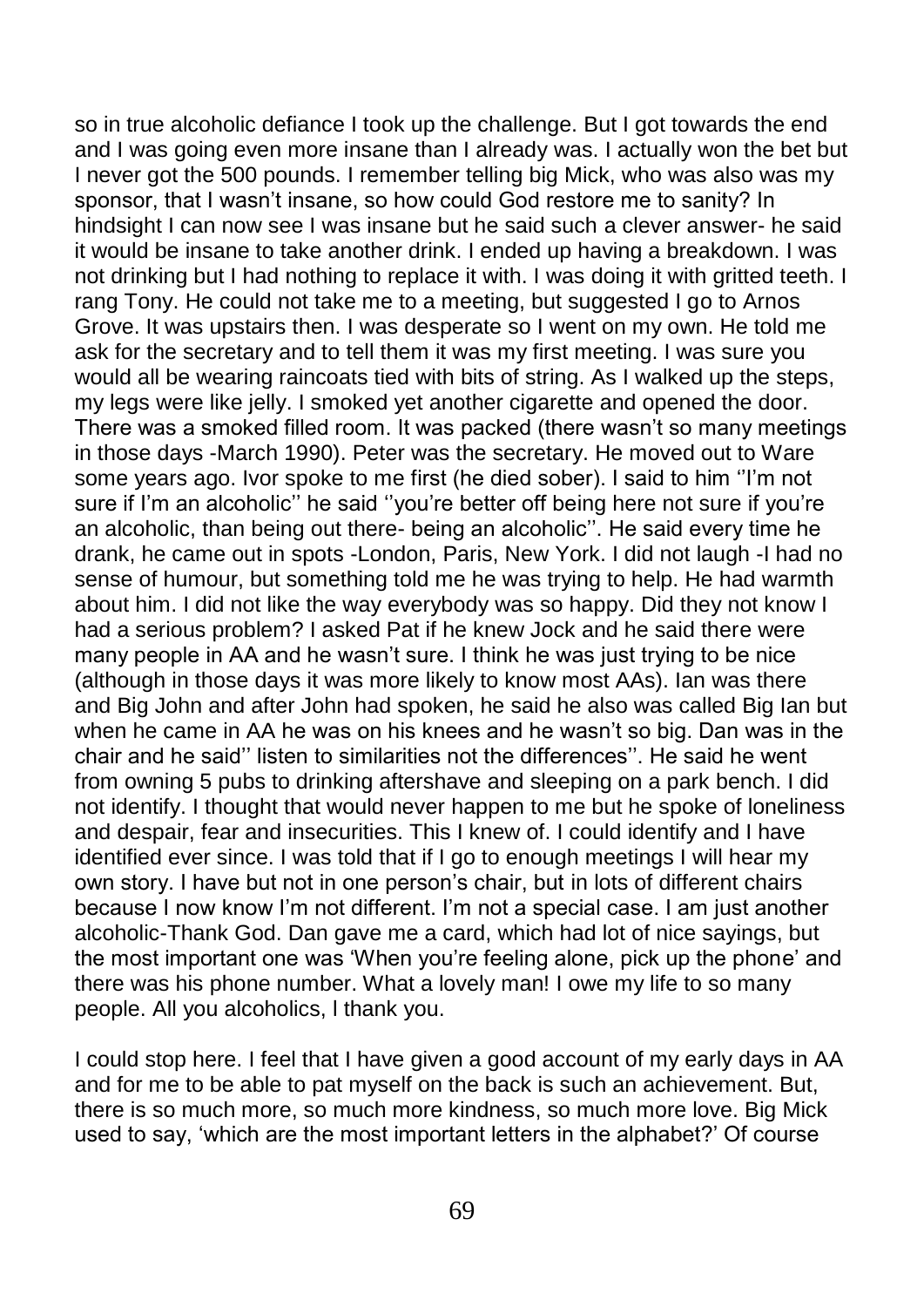the answer is L, O, V, E. AA is full of sayings like that. Fisherman Charlie said the most important book in AA is the 'Where To Find' and of course his favourite saying was ''keep bringing the body and one day your brain will come." Also ''AA works if you don't believe in God, if you do believe in God and even if you think you are God". I cannot remember who said it, but a good one for me is "what are two days in the week you don't have to worry about". I said Saturday and Sunday and of course it is yesterday and tomorrow. We live one day at a time.

There was Sam the Hat. He used to buy a hat every time he got drunk. I did telephone duty with him, and he would always say,'' life's not too bad when you have got a cup of tea". Tesco Dave- first he was Angry Dave but talked so much about Tesco's they renamed him. He could not understand why people did not talk to him after a meeting, but it was probably because when he shared he said his fist had a habit of coming out his pocket and hitting people. He forgot to mention that's only when he was drunk. I had great times with him and Chingford Dennis (died sober) at Camber Sands. Cockney George took me to my first AA dance and I danced for the first time sober. How important they are for a bridge to normal living. Taxi Sam helped me so much with my minicabbing. And young Tottenham Mary is such a good person. She always said she didn't have a lot of friends, but the ones she had were so important. Last, but not least is Big Mick, who I have already mentioned. He would go round to all the conferences and show his Father Martin films. He was greatly missed when he died.

There are just not enough hours in a day and not enough days in a week and when I think back to the days when I phoned Tony and would ask him what am I going to do with all my time.

I have met so many people in AA and 12<sup>th</sup> stepped many and sponsored a few. It's all good for my sobriety. I have changed so much I now know how to love myself. I don't smoke, I eat regular healthy food, I exercise, I don't wet myself anymore and I keep myself clean and tidy.

I would like to thank my wife for helping me with this and Jerry for asking me.

Larry B Thursday Step Enfield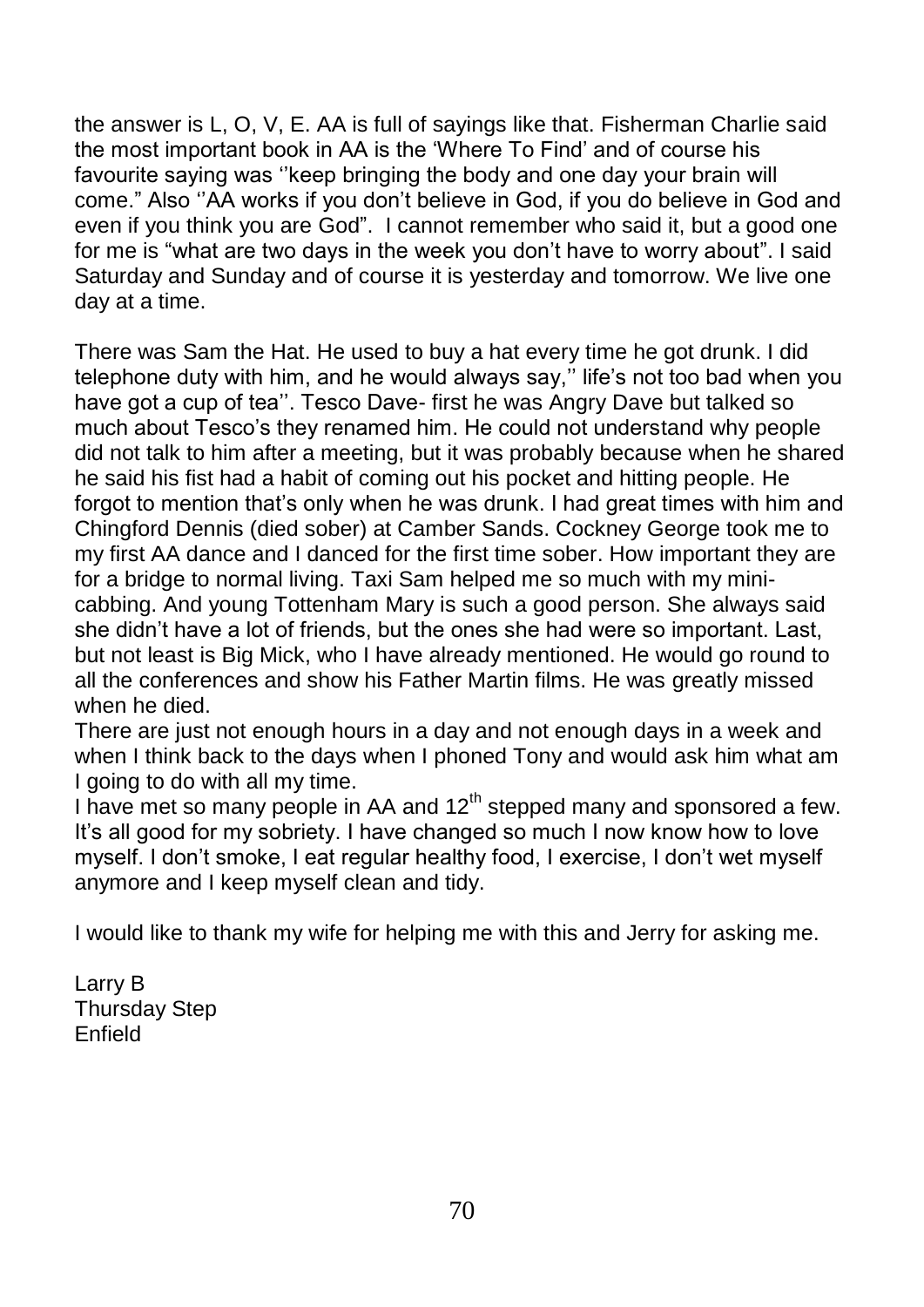### **19 Back to Happy Family Life- Cliff**

My name is Cliff and I am an Alcoholic. My drinking started to become a problem when my career as a professional footballer finished. I was very good at playing football and got a great buzz out of the game. I did drink during my playing career but it never controlled me, football did. But when my career finished, the drink came in and it was a gradual progression into alcoholism, including drinking on my own, hiding drinks around the house so that my wife couldn't find them and driving my car in blackouts-amazingly never losing my licence or being involved in an accident. My wife, family, friends and work colleagues became very concerned about my drinking and matters came to a head at Xmas and the New Year 1984 when my behaviour became unacceptable to everyone.

By this time my wife realised there was very little she could do about my drinking and she had been told about AI-anon and started to go to meetings. She also got in touch with a very good friend of mine who was a recovering alcoholic and he came to see me. He saw all the signs in me and said ''Give AA a try'', which I must admit surprised me. He said "Go with an open mind and see what you think'' so I went to my first meeting in the New Year of 1985 at **Enfield.** 

It took a great deal of courage to come through those doors but what I got from that meeting was a sense of hope - people were sharing how much they had enjoyed Xmas and the New Year in sobriety and I wanted what those people had. But I didn't get it straight away, because I had great difficulty in Acceptance but that was to come on June 29<sup>th</sup> 1985 -my last drink. I had become sick and tired of being sick and tired.

During these 6 months I had met 'Chingford Dennis' who was a great source of help and support for me. He got me involved in service, which he said was the way forward. He would say "to keep your sobriety you have to give it away'' and you will do that by attending meetings on a regular basis and by doing service. And that is what I have done and it WORKS for me. I also remember

"Tottenham Charlie"- a real old timer and I remember him saying to me, ''if you want to get sober read this book'' as he gave me the "Where to Find"- that's keeping it simple. He would also say "This programme works if you believe in God, it works if you don't believe in God, or you think your God'' and he was right. Sadly these two gentlemen have passed away but their presence is still in the rooms passing on the message that this programme works.

When I first came around I got to as many meetings as I could, Monday - Oakwood, Tuesday - Potters Bar, Wednesday - The Priory Southgate,

Thursday - Amos Grove, Friday - Enfield, and Sunday - Cheshunt. The first time I went to Amos Grove I went on the wrong night and when I arrived in the room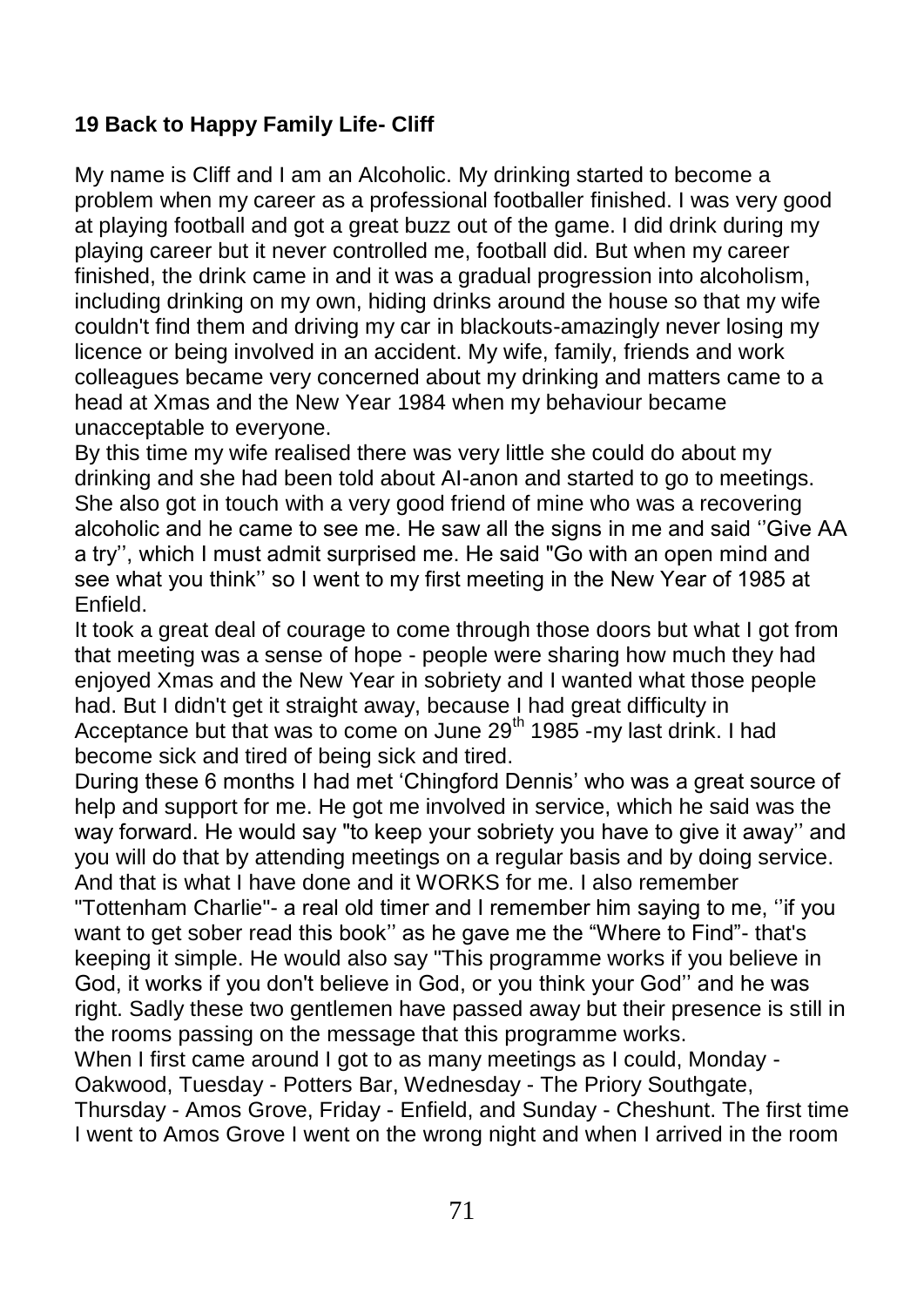there were people sitting around a large table. They all had bibles and at the head of the table was a clergyman. I thought they don't mess about here and when he asked me what meeting I attended I replied Enfield. He then asked me what chapter I was reading from the Bible and it dawned on me that I was in the wrong meeting!. I then asked him if this was the meeting for Alcoholics Anonymous and he said No, this was a Bible Reading class, and he kindly said that I was welcome to stay, which I declined to do. I smile when I think about it now and I always make sure that I get to the correct meetings now. Meetings are very important to me and I know that if I go to meetings on a regular basis, and do service I can cope with most things and be positive about myself. If I stay away I become negative and life gets more difficult, I know this is correct

Cliff, Enfield

# **20. I had my first drink on the hospital ward – Anon 3**

I had my first drink on the hospital ward when I was doing my General Nursing training. It was my first Christmas in England. I was 19 years old. I don't know whether I had one drink or more. I can't remember. I came off duty at 5 pm and on my way to the nurses home I was singing "9 green bottles hanging on the wall'. My bedroom was next door to the assistant matron's and she knocked on my door and asked me to be quiet. I thought ''silly woman, its Christmas evening''. I had no problem with drinking for many years but I did enjoy drinking and being with people who drank.

In 1973 I had found the more seedy clubs. I used to go to the Irish Club in Eaton Square- the only good thing about this was that the men were older, wealthier and could afford to buy the drinks. I could control my drinking then. Next year, after 4 weeks holiday in the USA, I could not control my drinking. That was in April 1974. For the next 9 months, I paid many visits to my doctor, always followed by sick leave. On the last visit to him it was just before Christmas and he thought I would benefit from seeing a psychiatrist and he gave me a letter. I was off sick for a week and on the morning I was going back to work, my senior nursing officer rang me and said she would see me at 2 pm in her office. This was serious and I thought she was going to sack me. She was new to us and I had only met her on two occasions at meetings. She was very nice- Irish and psychiatric trained in nursing. She took me to see a psychiatrist friend of hers- Dr Moran at Chase Farm hospital. She asked me to take his advice and to do what he told me. He asked me about my drinking and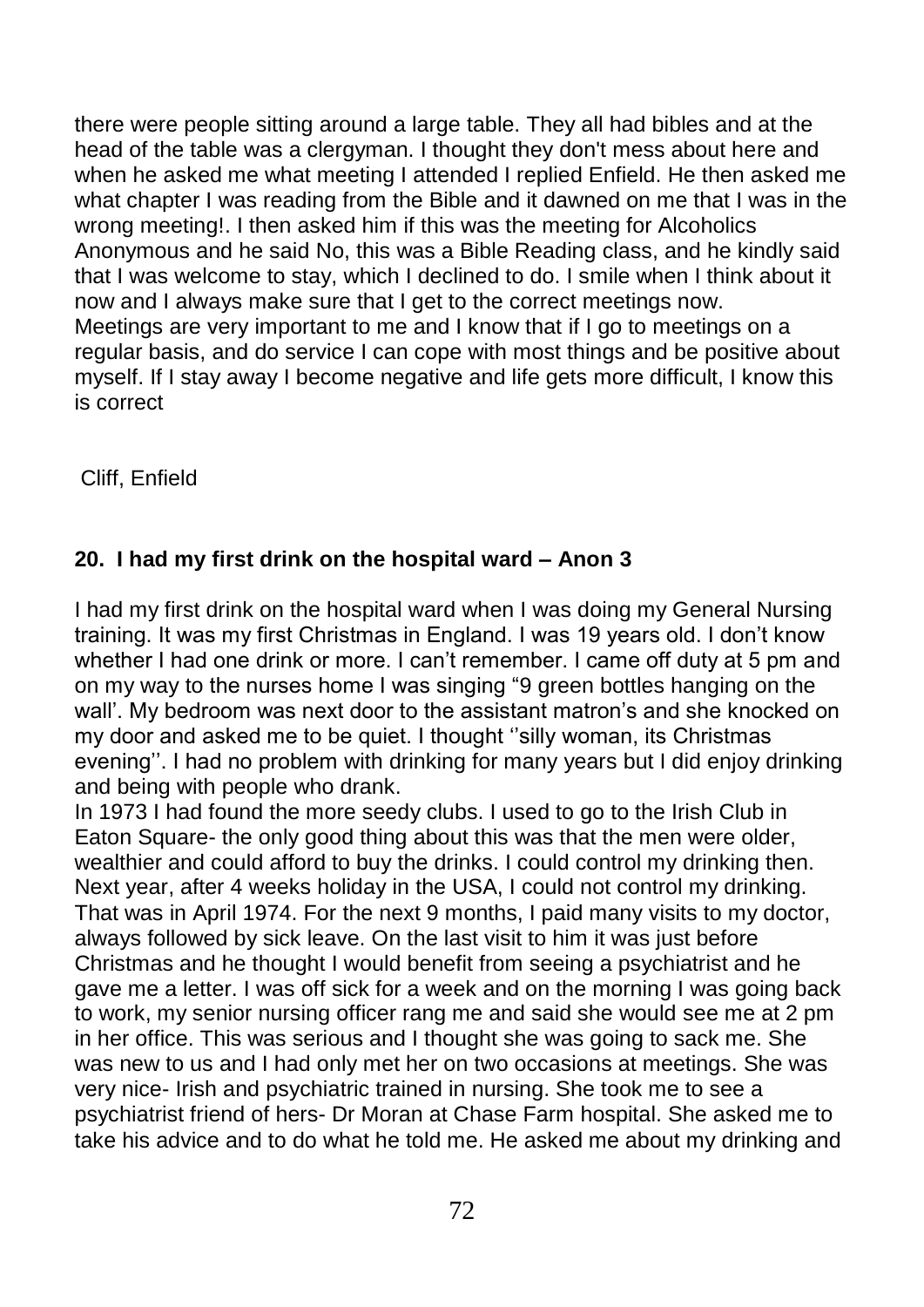I told him that a relationship the previous April in the USA didn't work out and I had been depressed since. It was only an excuse. He asked me to take only a couple of drinks, a couple of times a week and he also gave me medication to take at night. I continued to drink daily and went to see him the following week. He asked me about my drinking and I lied. I said "a couple of times". He offered me two weeks in the psychiatric wing of the North Middlesex Hospital and I said "no thanks".

For the next 3 1/2 years, I tried to control my drinking. The only way I could do it was by not drinking on a daily basis. Once I had the first drink, I could not stop. I had many rock bottoms during this time but my final one was this.

I got home on a Friday evening. I was off for the weekend and as soon as I got in I started to drink and blacked out. The next morning when I got up, I realized I hadn't washed my uniform and polished my shoes. I always did this when I was off for the weekend. Everything became very clear to me and I realized the only problem I had was that I could not stop drinking. I phoned the Samaritans and they told me to phone AA. Before I did, I finished off the whisky and went down the road and bought some cheap sherry. I proceeded to drink. It was 3.30 pm. I blacked out and I don't remember any more until 9.30. Next morning when the phone rang - it was a man from AA. I don't remember phoning AA because I was in a black out. That was my last drink, one day at a time with the help of God and this Fellowship.

I was taken to my first meeting in Cheshunt by two people - a man and a woman. I was able to identify with the drinking and since that meeting, up to today, I haven't had a drink- one day at a time. My last drink was on the 3rd September 1978. I got sober in North London. Ivor and Eileen W who 12 stepped me, both lived in my working area and they both invited me to visit them, which I did frequently. It was known as 'Fireside AA'. My first year in AA was wonderful. I attended meetings almost every night and I used to pick up Eileen and we would go together. It was lovely and I did an awful lot of sharing with her. She was a retired nurse. I was given such a lot of love and support from Eileen and Ivor, RIP. I played golf on Saturday afternoons with Ivor and also with Cynthia. I was wrapped up in the fellowship that first year and I also worked full time.

In response to my phone call to the telephone office on Saturday afternoon, Ivor phoned me and took me to the Cheshunt meeting on Sunday evening with Eileen W. My home groups were Arnos Thursday and later Arnos Sunday (it was opened by Ivor), Friern Barnet and Oakwood Tuesday. Then I used to go to other meetings as well. The people I remember from those early days are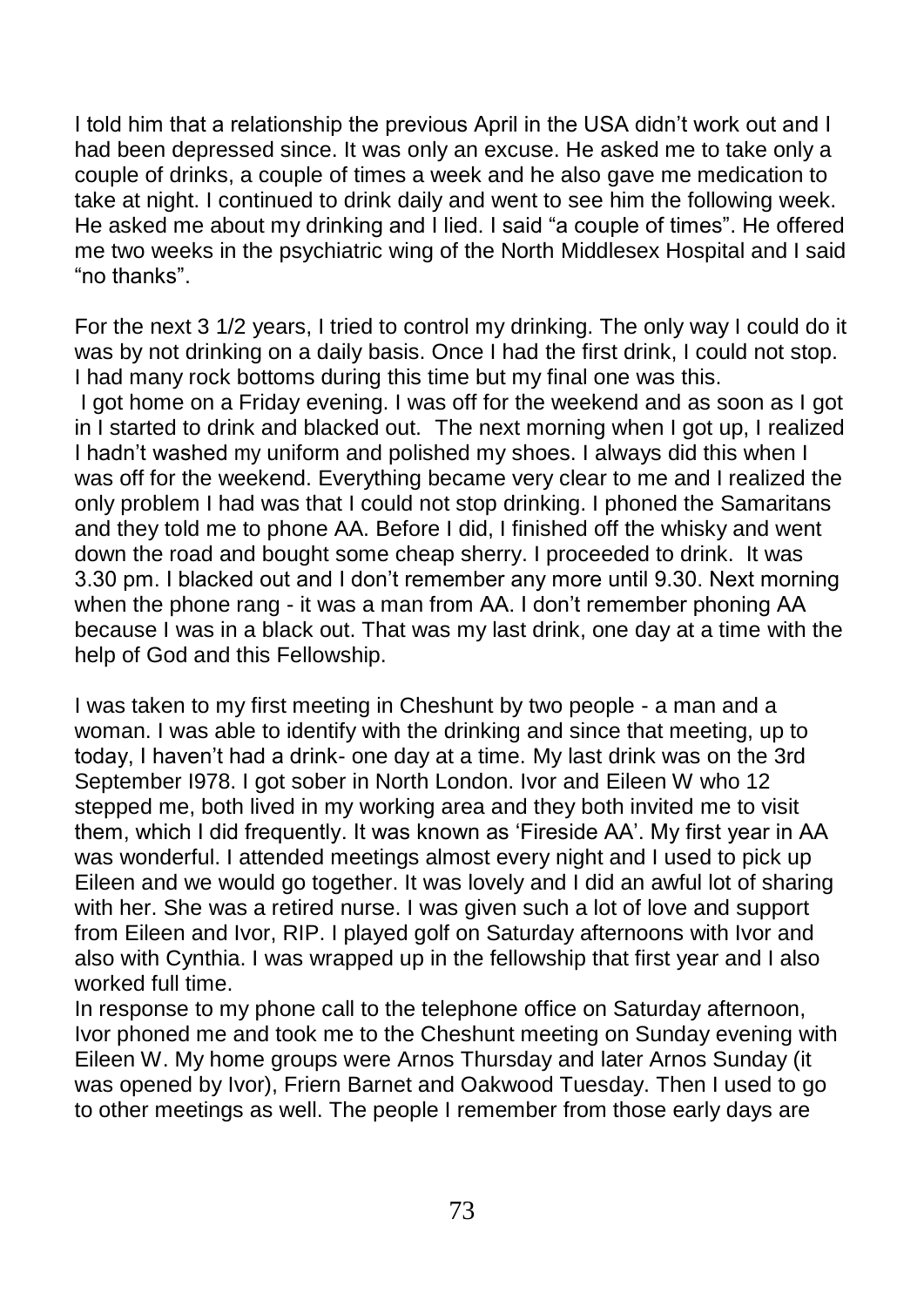Thelma (Finchley), Angela, Pat Q, Cynthia, Monica and Wood Green Kay. She has been my friend since I first came into AA and still is.

When I came around there wasn't any rush to do the programme- just not to take the first drink, one day at a time. I did Step 1with Ivor- *powerless over alcohol and that my life was unmanageable*. I did Step 2 with Cynthia- *came to believe that a power greater than my-self would restore me to sanity*. She explained to me that it was the awful things I did in my drinking that were insane- that made sense to me. Step 3, I did with Ivor. He said ask God to help me to stay away from a drink each morning and that was God's will for me. He also said it was also important to do the rest of the programme. I coasted along very nicely on the first 3 steps and Step 12- *carrying the message to the alcoholic who still suffers and to practice these principles in all my affairs*.

I was around 2 years when I did step 4 and 5- made *a fearless moral inventory of myself and admitted to God, to myself and another human being, the exact nature of my wrongs*. I did Step 4 and 5 because I was going to any lengths to stay sober. I knew that if I didn't do them, I would drink again. I did Step 4 with Ivor's help (he was my sponsor). I did a life story, going back through my life as far back as I could remember. I shared Step 5 with Ivor. I invited God in to help me with sharing step 5. My sponsor said I had done a wonderful step 4 and 5. I did steps 6 through 12 on my own.

About 12 years ago, Grovelands 4.30 meeting opened as a Big Book study. I started going to that meeting and I knew I wanted to be taken through the programme as it is in the book.

My sponsor, who had been taken through the programme as it is in the Big Book, took me through the programme.

I did it using the six columns- whom I resent, cause and part of me affected, whom I harmed, my mistake and part of me affected. I did a fears list and reviewed my sexual conduct. I listed my defects of character. I went back over the years- as far back as I could remember. Then I shared it with my sponsor. That was Steps 4 and 5 completed.

I didn't find it necessary to do Steps 1, 2, 3, as I had being doing them since I came into AA. We just read through them, we said the Step 3 prayer and commenced the rest of the programme. I only found one other amend when I did Step 4.

I *became willing to have God remove all these defects of character* and 7, *humbly asked him to remove my shortcomings*. I said the Step 7 prayer. Steps 6& 7 completed. I had *a list of all people I had harmed* from Step 4. I *made direct amends to such people wherever possible except when to do so would injure them or others*. I was very willing to make amends. Some amends I made just by staying sober. Some people I had lost contact with. I made face-to-face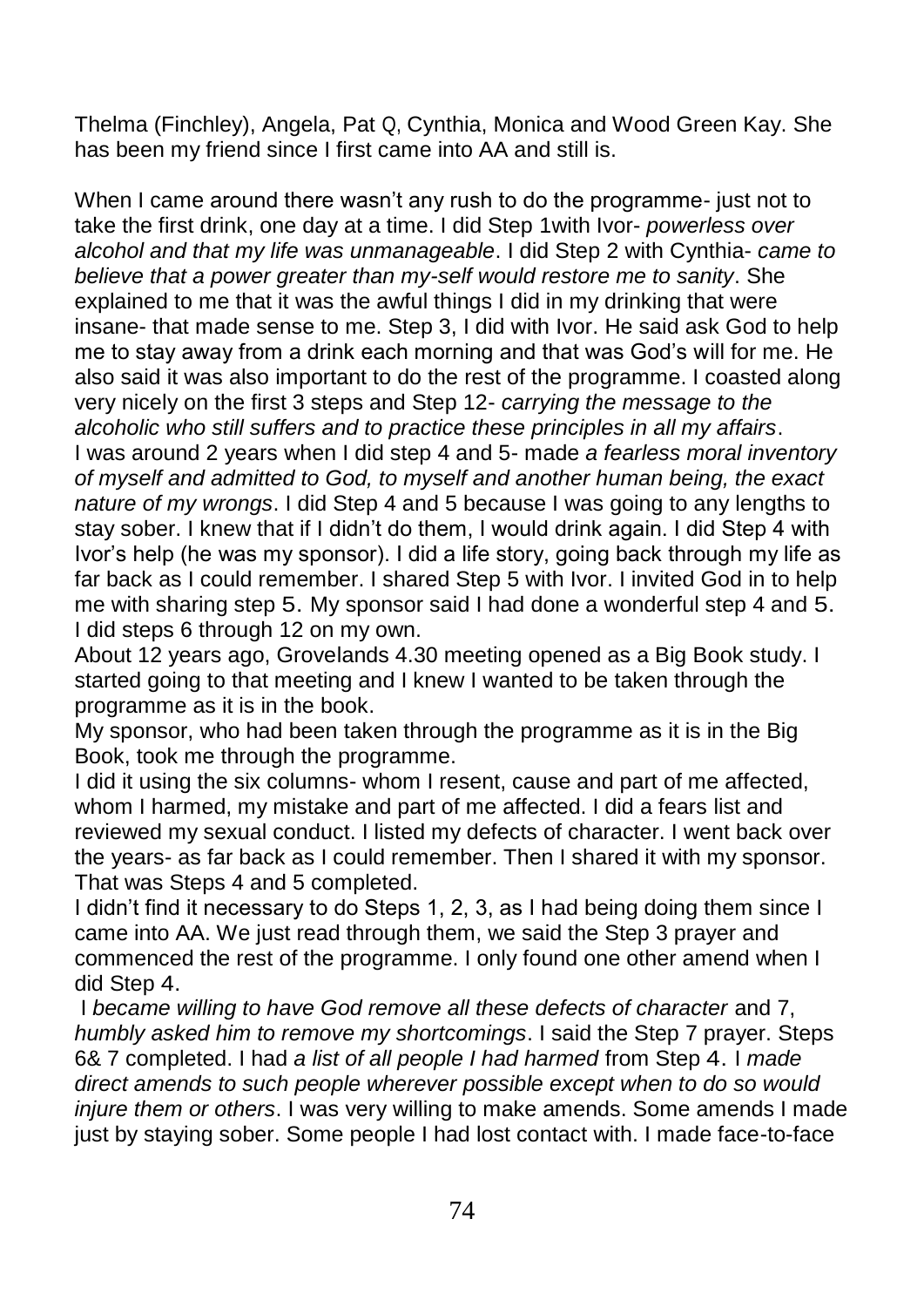amends and I keep my amends open in case I need to make other amends. Step 10 takes care of my day-to-day amends. Step 10. *Continued to take inventory and when wrong promptly admitted it*. I review my day and check to see if I have been resentful, angry, selfish, self-pitying, dishonest or fearful. Do I owe anybody an apology or do I need to share something I have been keeping to my-self? I do a written inventory list daily and a gratitude list. It only takes a few minutes to do it; and it gives me real peace of mind. Step 11. *Sought through prayer and meditation to improve my conscious contact with God, praying only for knowledge of his will for me and the power to carry that out*. I pray and meditate each morning and at night and keep contact with God through the day.

12.*Having had a spiritual awakening as a result of these steps we tried to carry the message to alcoholics and to practice these principles in all our affairs*. After been taken through the programme I became Step 12. Step 10 -12 is my programme.

Right from me first meeting, I have asked my higher power to give me the strength to stay away from a drink on a daily basis and I still do it today. It worked for me then and today. Literature I read in my early days was *Living Sober* and the *12 Steps and 12 Traditions*. Now I find all I need in the *Big Book*. Having been taken through the programme as it is in the *Big Book* has helped me greatly with doing Steps 10-12.

I will be eternally grateful to the people who helped write the book. I thank God that the *Big Book* is the way people are taken through the programme today. Service was much the same when I came around as it is today. My first meeting was Cheshunt and after 6 weeks sober I became tea maker and treasurer. In my 2nd year sober, I became secretary of Hendon Friday and in my fourth year sober, I became secretary of Arnos Grove. That was my home group. I have always done service in AA over the years. It keeps me sober, kept me going to meetings and I am grateful to AA for keeping me sober and able to carry the message to the suffering alcoholic.

AA has changed very little since I came in 27 years ago. The only difference is that newcomers are urged to get a sponsor quickly and to be taken through the programme quickly. Wonderful progress.

I was given tremendous care and love. When I came in, a newcomer was a rare sight in those days. I was helped by Ivor and Eileen W (who twelve stepped me) and later by Oakwood Martin (who came around about the same time), Jack K, Elaine and Barbara. I will always be so grateful to them for their time help, love and friendship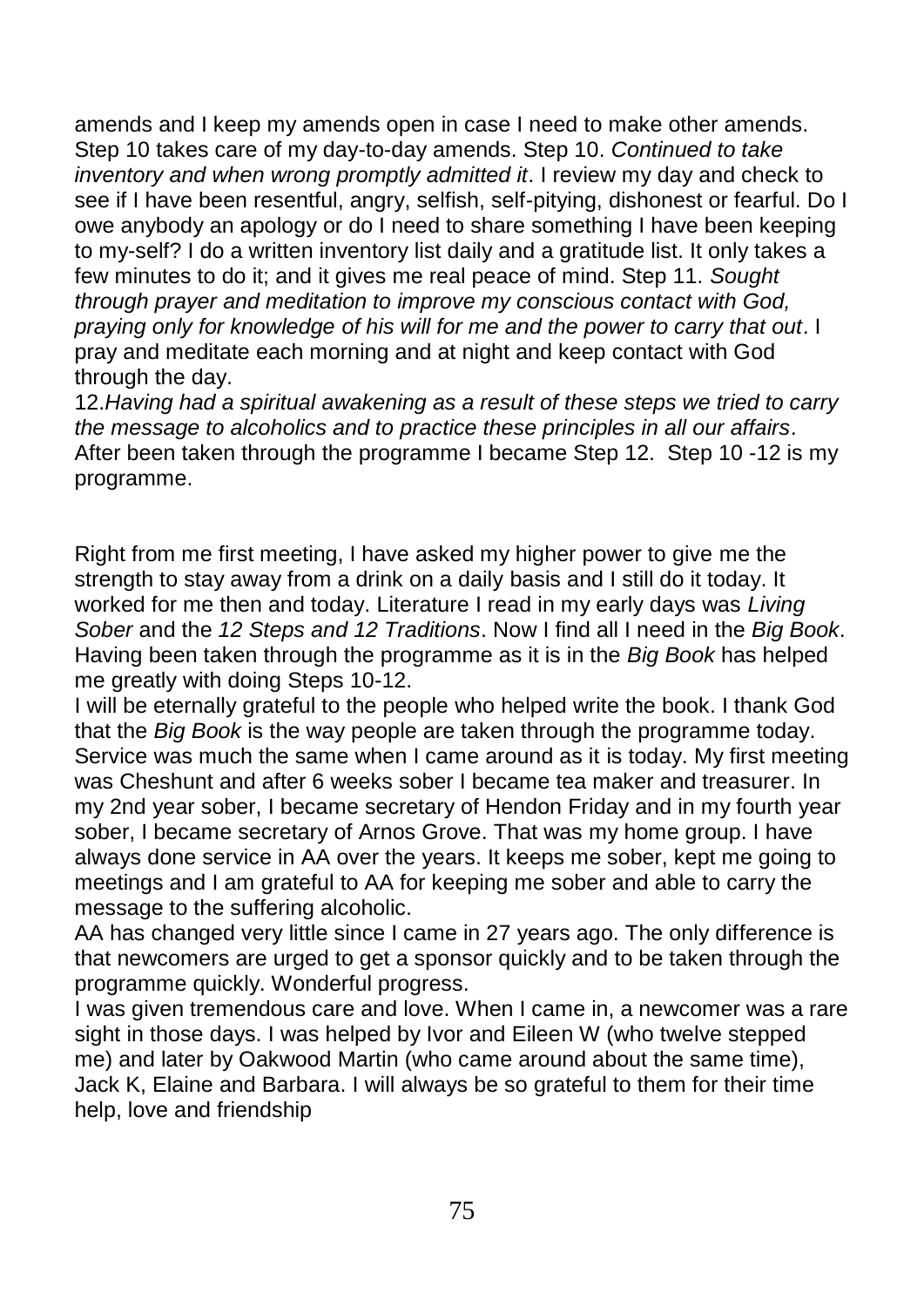My Recovery Today.

I have been sober for 27 years. I have been happily married for 20 years. I have 3 lovely stepchildren and their partners as well as 6 lovely grandchildren. I am well mentally, physically, and spiritually and have real peace of mind. I go to two meetings a week -Grovelands Saturday and Friern Barnet Monday. I also like the newcomers meeting at Grovelands Wednesday. I do service at Grovelands Saturday when needed as it is my home group. I do GSR for Grovelands Saturday and Friern Barnet. I have a Sponsee. I play golf and I also play bridge, which I enjoy. I have lovely friends both in the fellowship and outside the fellowship. We go on nice holidays, which we enjoy. I am only sober with God's help, AA and the AA programme. AA has been the best thing that has ever happened to me. It saved my life. These past 27 years have been the best years of my life. I am a very grateful recovering alcoholic.

Anon 3

## **21. Sobriety with Gratitude- Steve S**

I first became aware alcohol was a problem when I was twelve stepped in 1978 and eventually joined the fellowship in 1979. I slipped twice during that year and regard my normal birthday on 23rd August 1979 as the time I became sober.

It took me a few years to completely embrace the AA programme, mostly by accepting and surrendering and became willing. This happened when I started reaching out after a bad emotional break up. In the old days of drinking I would simply drink on this and find someone else to fill the gap. This made me look at myself, 'warts and all'.

I became aware that the AA programme was not just about drinking, but also about a way of life which I had been looking for all my life. From then onwards I started to alter my attitude slowly, a step at a time. I became aware of the Higher Power (whom I chose to call God) and realised he had been in my life for a long time before.

Before I joined, my life was a mess. I loved booze- it made me feel good in the beginning and I could not understand why it took over my life which became a nightmare due to my drinking and driving, eventually being caught whilst driving under the influence with a three-year ban in place. This was my rock bottom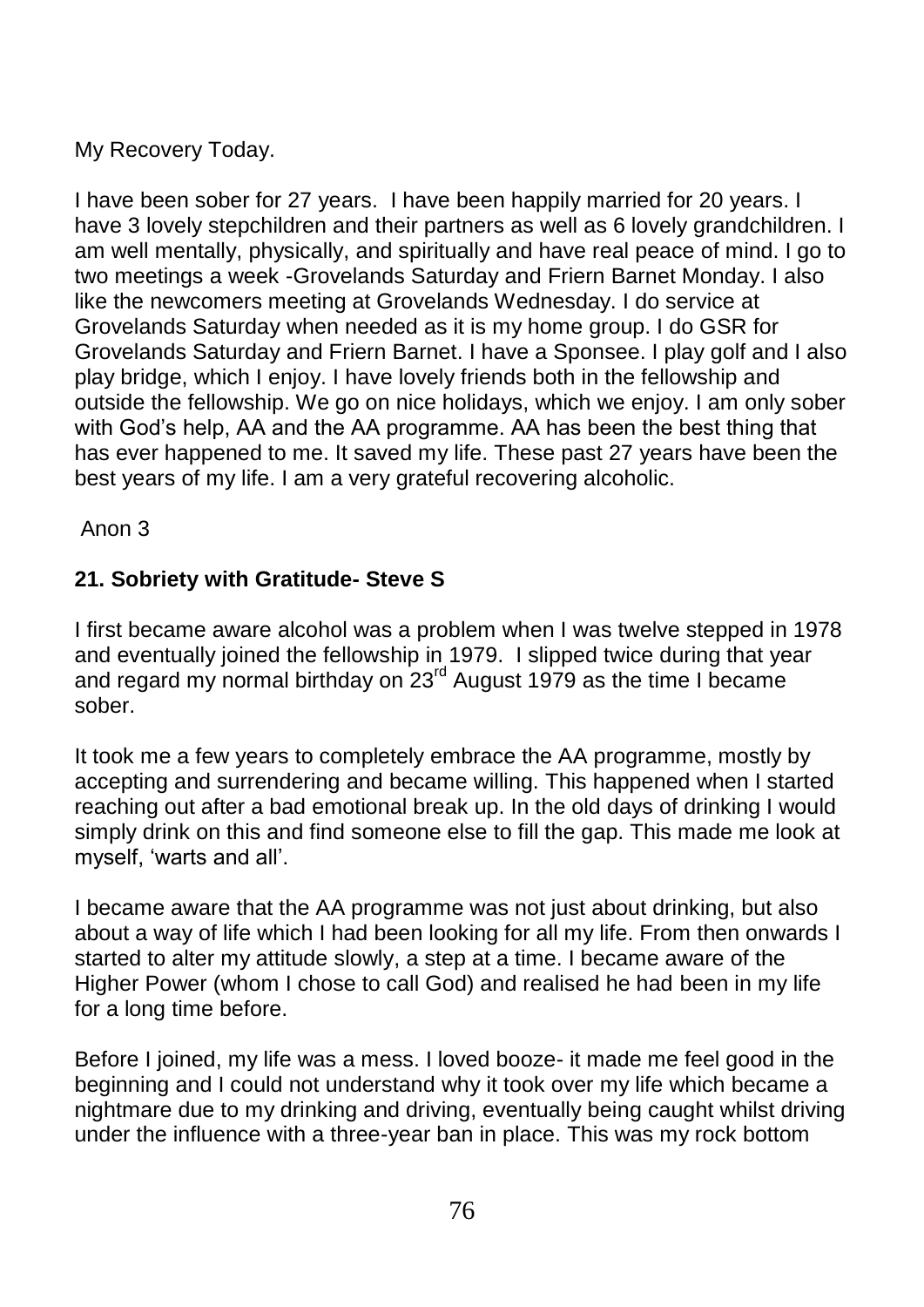and I expected to be jailed, but to my amazement I got off with an extended ban and a heavy fine.

Another aspect of my drinking was the damage I did to my then family i.e. my wife and two daughters. I was a good father materially. They had a good home, travel and a university educations, etc but I was also unfortunately an unpleasant drunk -so much so that I have never been able to make amends to my then family as they refused to talk about it and we eventually became estranged. I have not seen them for many years and had to use the 3rd Step and 'let go' with love and completely detach.

I remember when I surrendered and reached out, there were about 6 people who were always there for me. Their suggestions were always the same- "keep coming to the meetings" and this is what I have been doing since. I remember people like Ivor and Don. Sadly some wonderful people died and some simply drifted out of the fellowship and I lost touch.

When I came in, I bought the *Big Book* and the *12 x 12,* which are wonderful books where I identify with the contents. I bought a lot of literature but found the meetings to be a 'living AA'.

Since I joined the programme I came to understand the importance of service and have had the privilege of being a secretary, treasurer, etc in a number of meetings in the North London area. I am also aware of the importance of sharing and passing on the message, particularly greeting newcomers.

Steve S. St Albans Saturday Afternoon Feelings meeting

### **22. O, for friends and a Higher Power- Jerry M**

A funny thing happened to me on the  $17<sup>th</sup>$  March 1977. I stayed off the drink and went to AA. It was funny because that day was Saint Patrick's Day, Ireland's national holiday, when most Irish have a drink to celebrate. I didn't have one drink, thanks to AA and I'm off it since to this day.

I'm from the west of Ireland but started my drinking in Dublin, where I was working. I was nineteen. My drinking took place in what I thought was normal for a young fellow- in pubs. After a few years I came to live and work in London and continued drinking in the 'normal' way. Eventually I had regular blackouts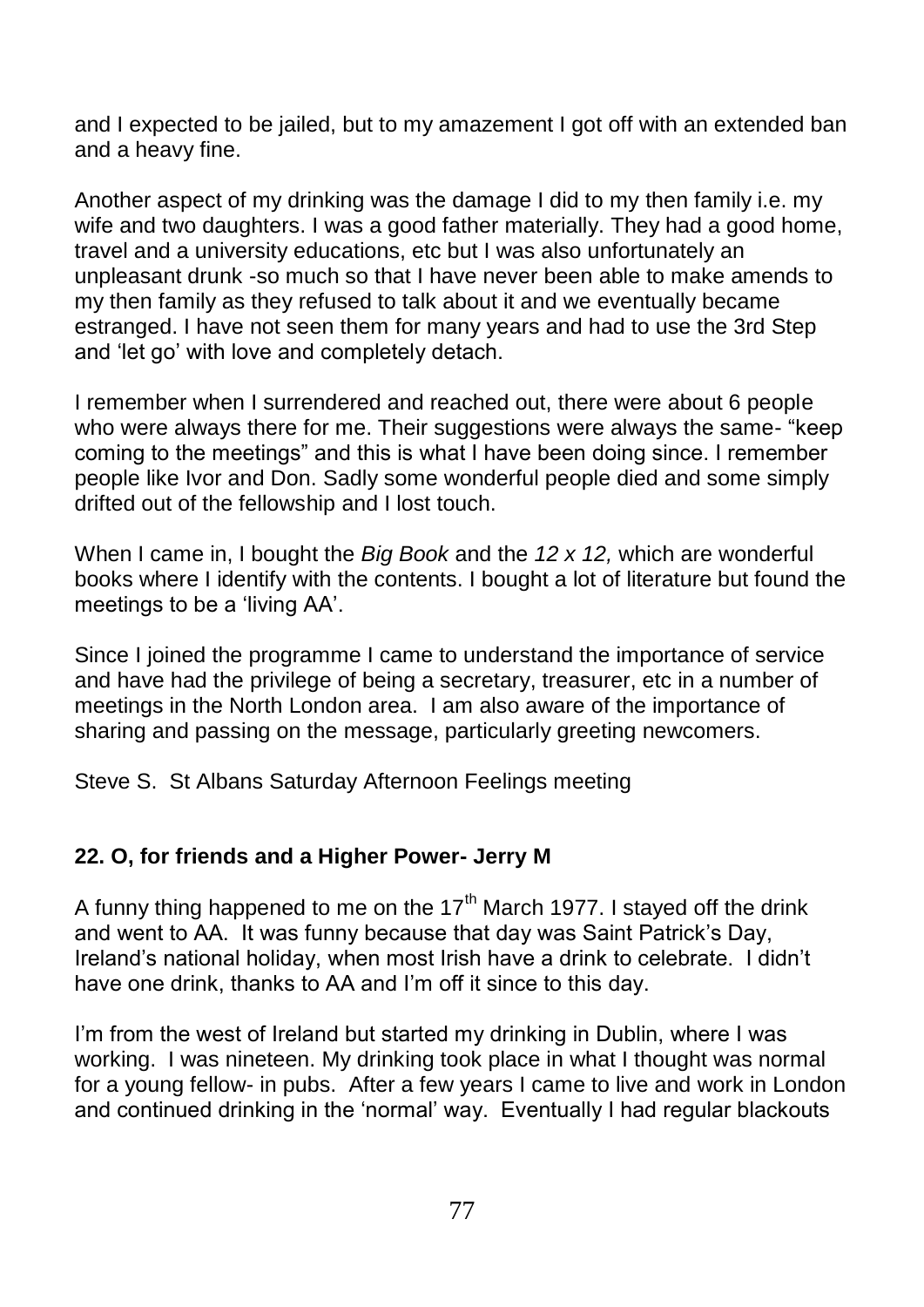and decided to stop drinking after seventeen years of drinking. I found this very difficult and so I went to AA, whom I had heard of.

My first meeting was Kingsbury North London. I eventually did all the Steps with my sponsor, who was Peter, the first person I met in AA. I did my Step 5 with Peter and a priest.

The literature I first found helpful was "*Share Magazine*", "*Living Sober*" and particularly the *Big Bo*ok.

As my first group in AA was very small (four members), I was involved in service of one kind or another from the beginning – particularly literature secretary. I have been involved in service most of the time being treasurer for two years and being secretary on numerous other occasions. I also did a lot at Intergroup as GSR. All this has been very helpful to me.

Some of my stories are funny…. Going home on the tube one evening I ended up in Wembley sidings locked in the tube – the driver eventually got me out. Of course, it was his fault as far as I was concerned.

With my boozing, I ended up in a doss house for a few weeks run by the Guinness Brewery in Dublin.

My first blackout happened in Colwyn Bay, North Wales. I had a blackout at one in the afternoon, after drinking what I was told was 'Red Biddy'. I was nineteen. In my blackout I found an 'underground' betting show where I backed 'Roddy Owen' which won the Cheltenham Gold Cup that day at 5/2. I came out of my blackout in an ice cream parlour at 6pm but couldn't remember where the 'underground' betting show was, to collect my winnings. I'm still wondering where that shop is?

But I think the funniest thing happened to me a month before I came to AA. A man, who had seen me drinking, came over to me and told me to go to AA. He said AA was very good and he went to it. He was drinking a bottle of Guinness at the time. It just goes to show that anyone can carry the message, whether they are drunk or sober. It's 'getting the message' that is most important. I got the message.

AA has changed in some ways since I first joined. There are far more ladies at meetings nowadays- I am not complaining! There are more meetings and there seem to be fewer characters now than when I first came around.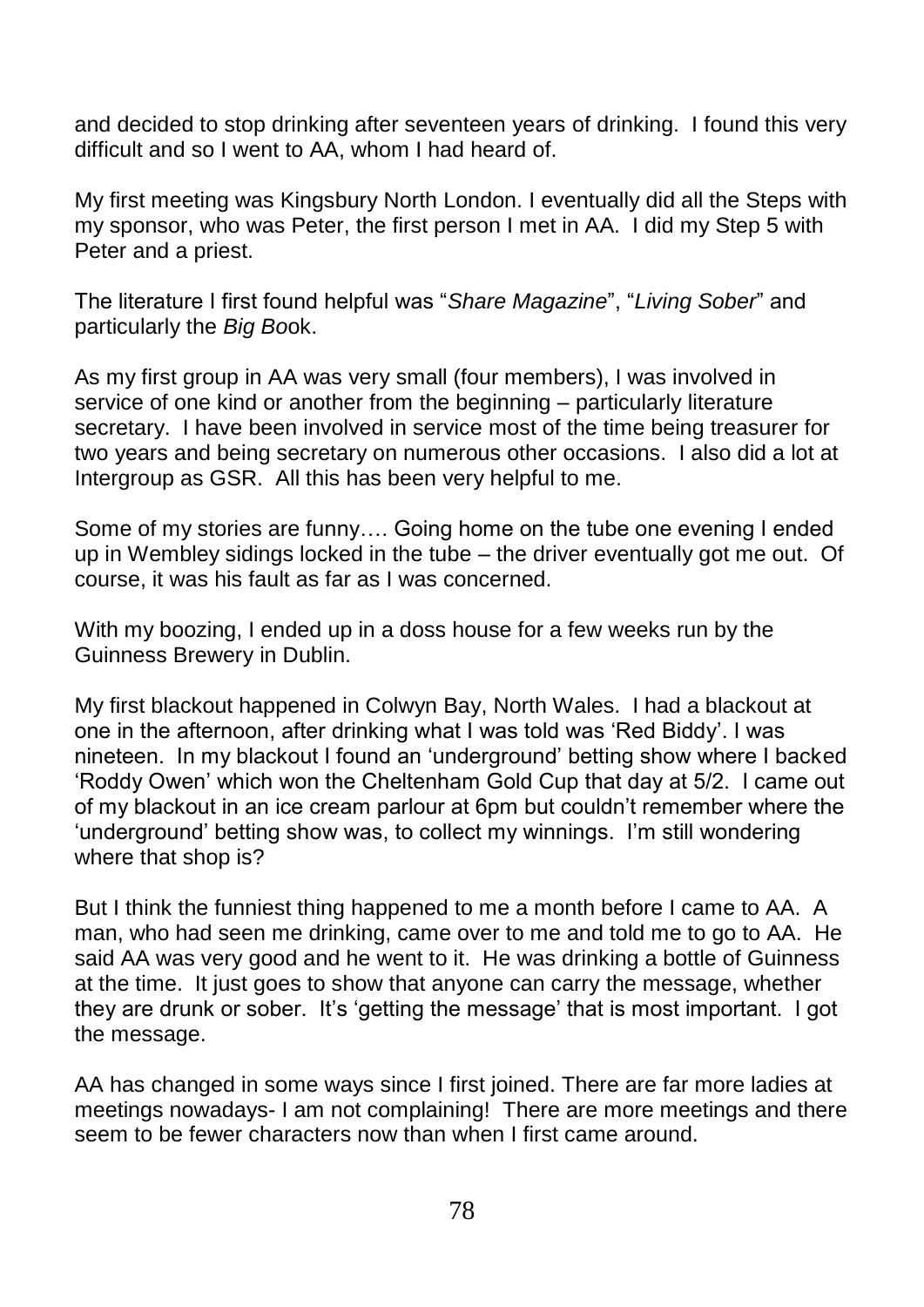I have made many friends and acquaintances and met many characters from day one in AA.

My first meeting, which was Kingsbury Thursday Step, March 1977 had four people as well as me-Peter who was the secretary, Tom, a man from Watford and a man who appeared to have a problem with his dog. They all helped me in the beginning. Then I went to Harrow Friday, South Ruislip Saturday, and Hendon Friday in the Convent. Then a new meeting opened on Wednesday in Hendon Convent for shy sharers like me. I was at many newly opened meetings in North West London in the early days.

People who mad big impressions on me then were Peter and Tom from Kingsbury, Norman, Welsh John, Scots Jack, Bruce and Captain Robert from Hendon, Christine from Harrow, Pip, Bighead Jeff and Thelma.

I did the telephone service – 6pm until 10pm – on my first Christmas Eve in AA 1977 with Norman, Welsh John and Scots Jack. On the next day, Christmas Day, I had my Christmas dinner at Norman's house where I watched the Mike Yarwood Christmas Special on TV with his family.

Other meetings I went to then were Hendon Sunday Morning, West Hampstead Sunday Evening and Gravel Hill as well as Finchley Central on a Saturday evening where I became secretary for a year. At Gravel Hill I met Martin, Ivor and Ram who helped me a lot. I also went to Golders Green meeting Monday night where I heard Freddie the trumpet player (who wrote a book on alcoholism), Michael C and Guardsman John. Phyllis of Gravel Hill used to bring me a bottle of milk for nourishment every week - I needed it!

In those days, my recovery was based on acceptance, 'easy does it', and getting to meetings every evening and I travelled long distances for many of my meetings. I first went to Oakwood from Kingsbury, where I lived in 1977. I was later to live near Oakwood. The meeting was at the Benedictine Monastery when I first went there but later it transferred to St. Thomas's Church, Oakwood.

Another meeting I went to regularly was Frognal on the Finchley Road on a Thursday evening. I went to it first when it was beside Frognal Station in 1977 but it soon moved to opposite Finchley Road Tube station. Scots Peter was a great sharer at that meeting.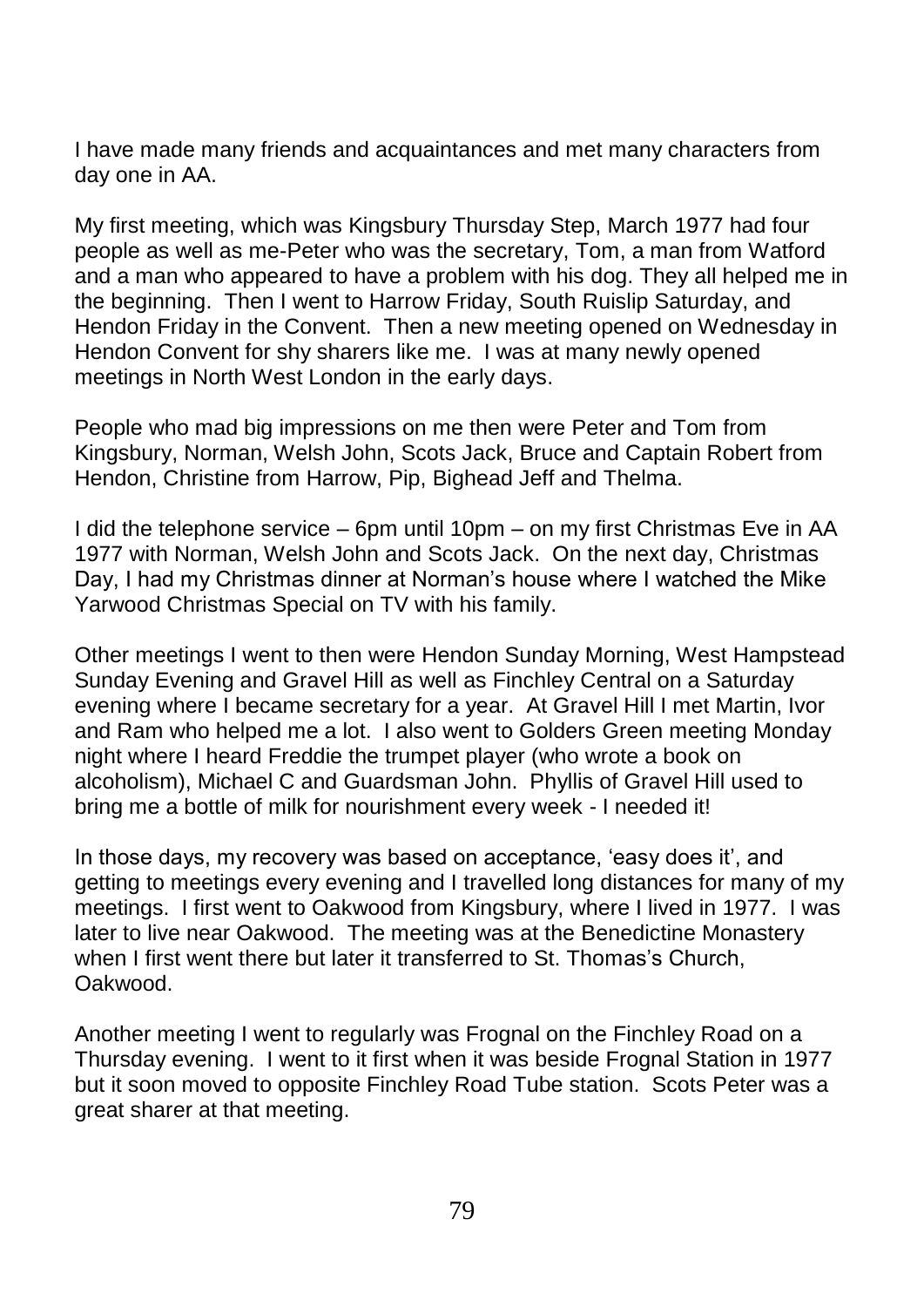I went to live in Ladbroke Grove at the end of 1978. I was soon to take over from Mary O as secretary of St Mary of the Angels Wednesday evening meeting. Vivienne was treasurer. Vivienne, Mary and Rosie from that meeting were friends of mine.

I also met Mick the Tick and Paddy O'C at St. Mary's of the Angels; they were great for me and AA, being characters though and through at that time.

At Abingdon Road on a Sunday night Marie (from the telephone office) and her husband Trevor opened a meeting. It was great and they helped me and many others.

On Friday evening I went to First London in Baker Street where I met Wick who was a regular member there. He was then over thirty years sober in 1978. At this time I also met Andre and Spiritual Jim, who were well known in AA in Central and North London then.

Other meetings I went to regularly included Ladbroke Grove on Friday night and Bridgehouse doss house Latimer Road, Ladbroke Grove where I did many chairs. As I went to so many meetings, which included Central London and Chelsea, my recovery improved a lot.

In 1985 I went to live in Enfield, where I still live today. I now go to four meetings a week, all in Enfield. I met quietly spoken Ivor again here but generally, although I have made many friends in AA in Enfield, the characters of old do not seem to be so prevalent. Still, there are many people who are helping me and I hopefully help them. Just to mention a few I would like to thank Big David of the Enfield Thursday Convent meeting and Debbie of the Chase Farm Hospital meeting.

Many of the before mentioned people had very interesting comments for their sobriety which I'll never forget. Here are a few I can remember: -

Norman: Called his Higher Power "the big fella".

Welsh John: "Without you there wouldn't be me".

Pip: When once asked how she was feeling replied "I am FEELING- that's what it's all about".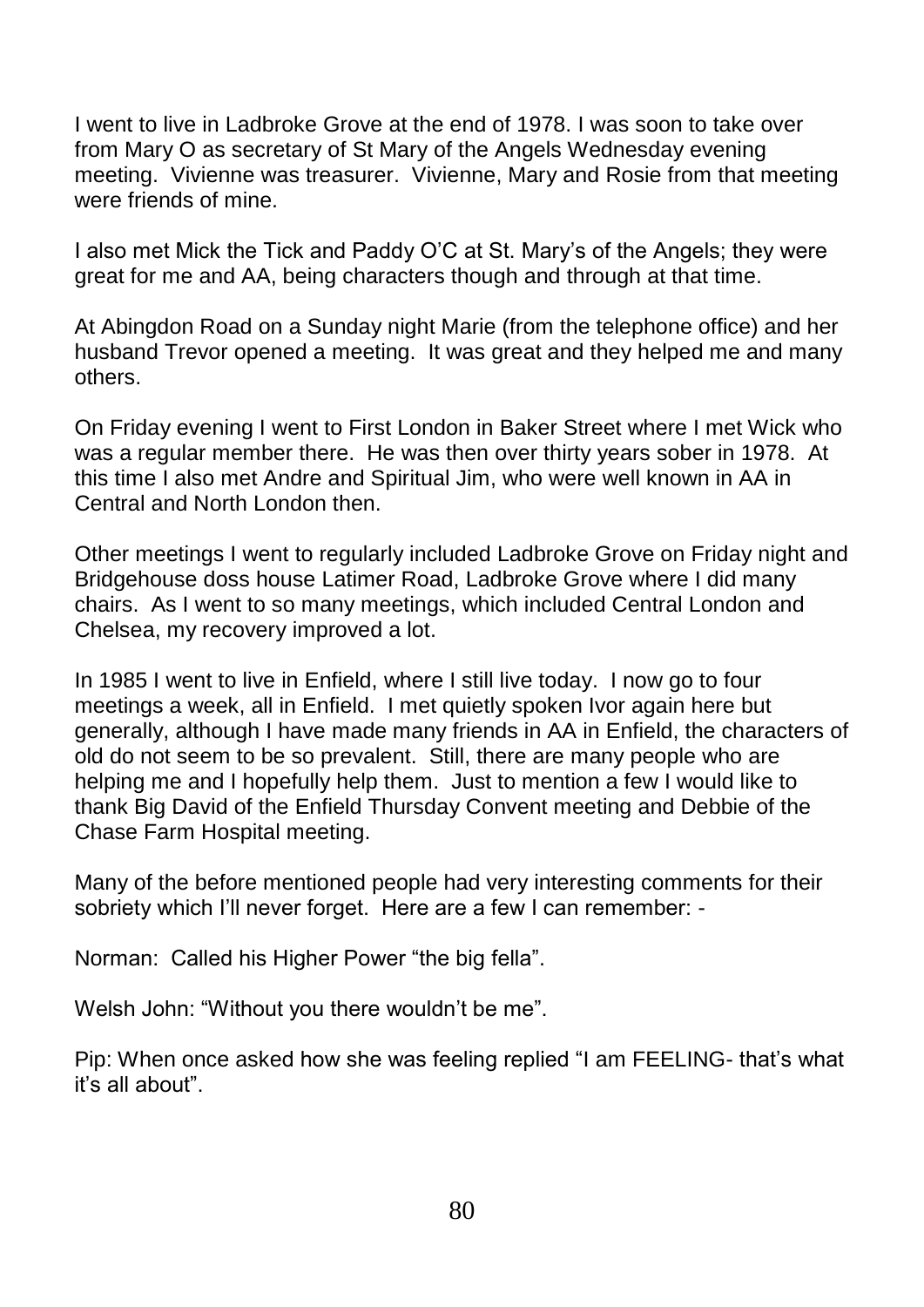Martin: ''We are like a train running out of control. We see the red lights but we don't stop.''

Ram: Stressed that we should be ruthless with our own sobriety, putting sobriety first in life.

Marie (Telephone Office): Pointed out that as well as being a physical, mental and spiritual illness alcoholism was also "an emotional illness".

Mary O: said "you have got to want to want your sobriety".

Mick the Tick: Told me when I pointed out that I didn't feel so good going to work in the morning on the bus "you should smile at everyone no mater how they look at you".

Paddy O'C: Regularly said "You shouldn't see through a person you should ("Norwich for porridge") see them through". He also said when he first came to AA he would rather have a bacon sandwich than the Big Book. He went on to be a great character in AA with his funeral attracting a huge attendance of AA members in Westminster Cathedral in the mid 80's.

Most of the people in my story are still in AA. To my knowledge none of them has had alcohol since they first came to AA. The remainder have died sober R.I.P. It goes to show how effective AA is in the recovery from alcoholism. If you work for your recovery, recovery will work for you.

I have worked hard at my recovery since I came to AA, making sure I went to my meetings every week.

Staying off the first drink, one day at a time was the 'big one' for me. The days went by, and then the weeks and years until today (in 2006), I'm 29 years sober- one day at a time of course.

A great help for me is believing in God, as I understand him. It means I have always someone or God to help me in my recovery-morning, noon and night. Helping others is also on my priority list and also I have some sponsees to help through the Steps.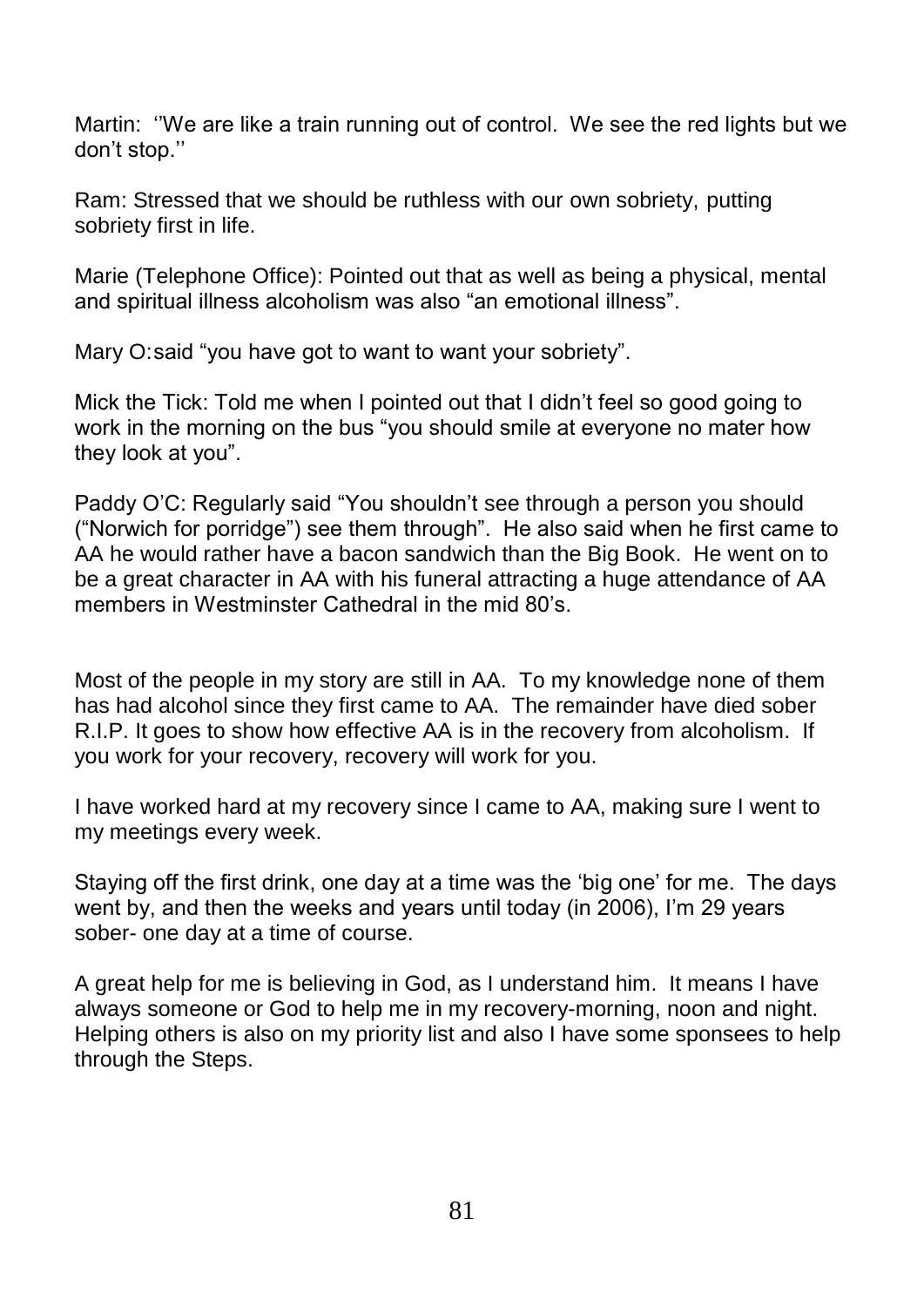With God by my side and having good friends, I can manage my sobriety just fine. I also keep gratitude in mind in my life, "If you're not grateful for what you've got, you'll lose it". I'm grateful for AA

Jerry M

## **23. My name is Tony**.

My name is Tony but I'm known as Big Tony. I first started drinking when I was 14 years old, and it became a problem soon as I started work. I started a job at 15 years old, where I was paid 11 pounds a week in the year of 1967, which meant I was able to go to the pub all week, unlike most of my friends. When I was 26 years old and married, it started to get out of control, so somehow I was introduced to AA. I think my wife heard someone talk about it. I went to one meeting and thought it was a waste of good drinking time, so after 8 weeks went back drinking.

In Sept 1988, I phoned A.A. and was given a meeting  $1<sup>st</sup>$  London in Chilton Street off Marylebone road.

After going to meetings all over London, I went to a convention in Camber Sands and met the man who became my sponsor and so started to go to the meetings in Kentish Town.

My early days was going to meetings in Hinde Street in the afternoons, and going to a meeting at night, sometimes going for coffee after the meeting just so I had no chance of going for a drink. The people I got to know in the fellowship were Joe- he was from Manchester, Big Harry- everybody knows him, Billy the Post, John (snuff box), & (little Irish) Tony from Kentish town The meeting's I went to were Camden Town (Buck Street), Kentish Town (Lady Margaret Street), Tottenham Court Road (American church), Highgate (Holy Jo's), and Wood Green.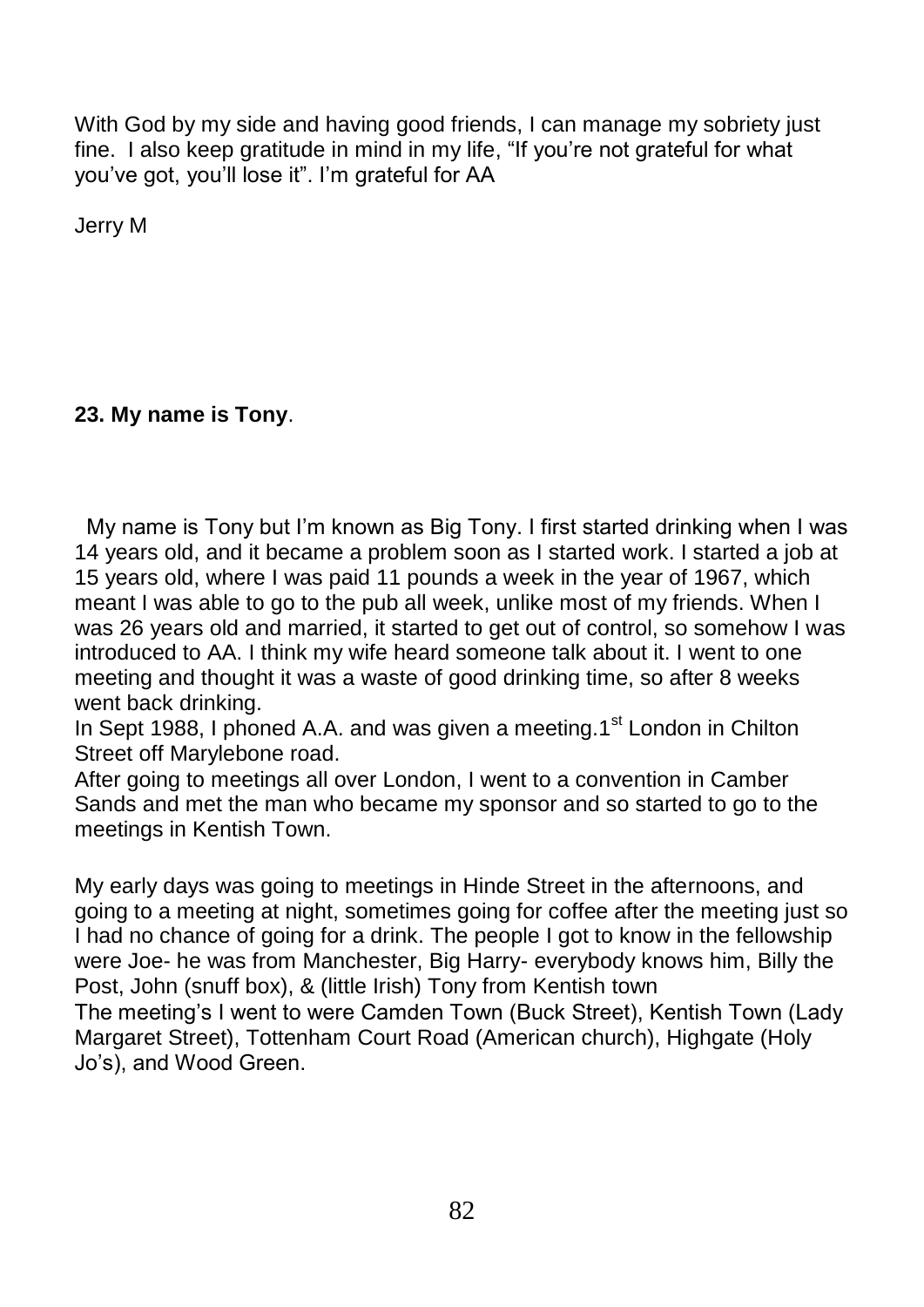The people that I've known over the years included Billy the post who became my sponsor.

I don't do the steps; **I live the last 3 steps,** 

What was it like? That's a hard one. I would get up early in the morning and not know what the day would bring. I would just go to meetings and at the end of the day, go home to my mum- tied and worn-out and just hope for a good nights sleep.

#### *Where To Find* was the best literature and also *As Bill Sees It, Big Book, Living Sober,*

Over the years, some of the most memorable activities have been telephone duty, helping with the A. A. dances and being involved in the 50<sup>TH</sup> Great Britain Convention in Blackpool. And on one of Louis' (Bill W wife) last visits to England, Billy & I were asked to look after her & keep the crowd back, because everyone wanted to touch her and talk to her & she was a frail old lady. I think it was in Birmingham, 1989-1990.

Resentments. Yes I've got one. When I came to A. A., Billy The Post said, because I was not drinking I might get a craving for chocolate, which was ok. But he never told me when to stop- now I am diabetic; it's his fault...Ha! Ha!

When I was going through the  $4^{TH}$  Step something stopped me. Billy would say ''what is the problem?'' After many weeks he said the same again, so I knew that I had to tell him. This is what I said. ''One day when I was at school, I stole a bike and I think it was yours''. He said to me '' if you did, I forgive you-now get on with the Steps''.

Yes A. A. has changed a lot over the years. There are a lot younger people and that is great. Some times it's hard to sit and listen to those who talk about their drug days.

Over the years a lot of friends have passed away. Whenever I think about them, I remember something that they might have said to help me stay sober. What is my life like today? After working at the same job for 42 years I retired. so now I am able to go to afternoon meetings with all the old AA members that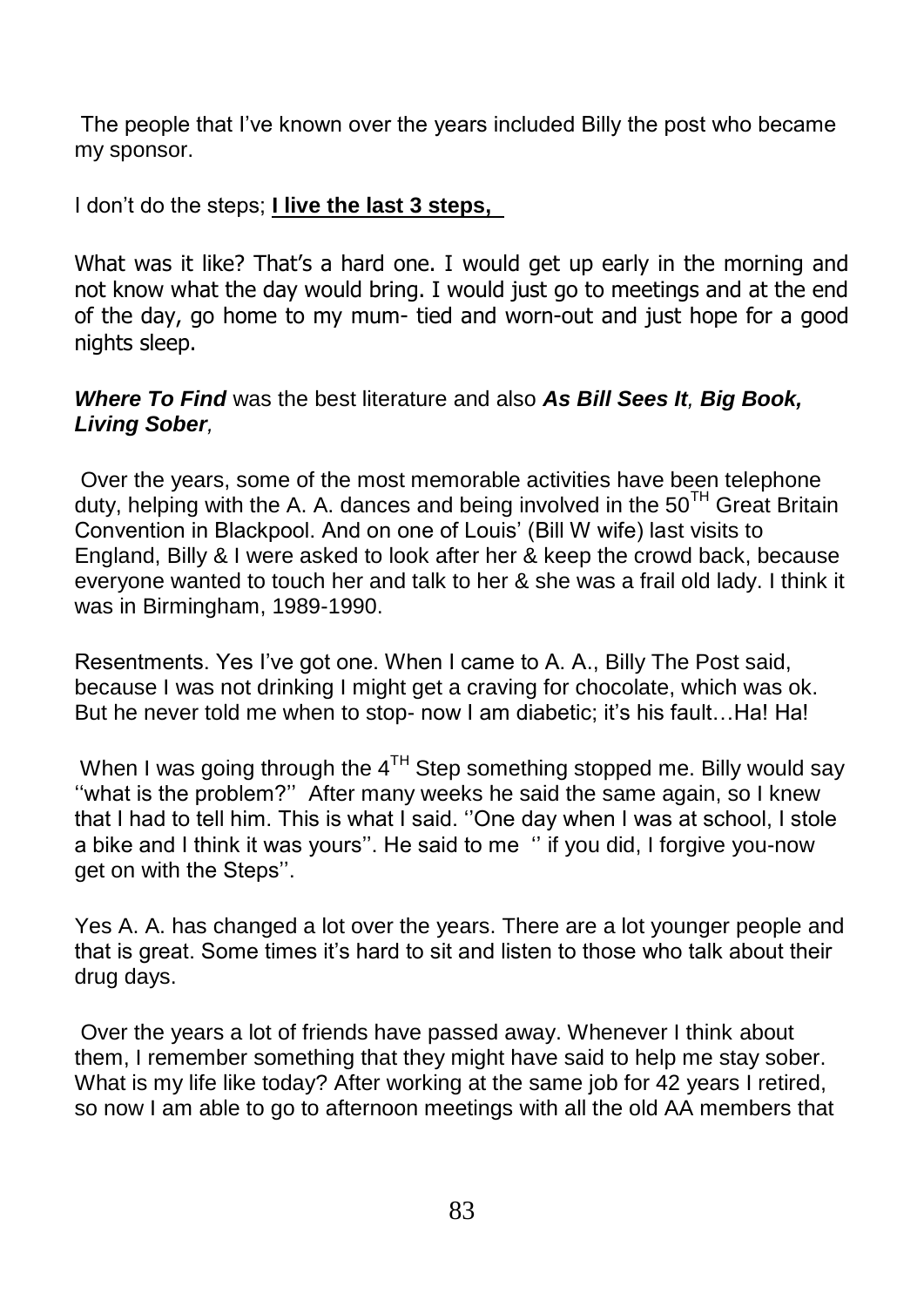are still alive, and work with newcomers and tell them about the good old days. Not bad for someone who was told at 36 that he would not see 40 …

Big Tony

## **24. Not bad but sick- Mary L**

I don't remember where I got to hear about AA nor where I got the number to ring but I did find AA and I did ring. It was the best thing I ever did. My drinking by this stage had got to oblivion drinking. My bottle was the most important thing in my life. I was full of self-hatred, fear, depression and guilt. Oblivion took these feelings away…. for a while. I didn't know anything about alcoholism or even alcoholics. I knew no one like me…. evil!

At the time I came to AA there were many 'old-timers' and I was shown much love and compassion. They seemed to care about me, not 'in spite' of what I was but 'because' of what I was. I didn't understand this. It was all a new experience for me. I was continually told that I was a 'sick' person trying to get well and not a 'bad' person trying to be good. Being full of guilt, I thought this was a cop out. But, I gave time, time and came to accept my illness. This basically formed the basis of my recovery. AA gave me a name for my illness and also gave me a solution- our programme.

My first years in AA are still a bit hazy. But what I **do** remember is love, kindness and generosity. Belfast John, told me in my early days, to look in the mirror and say 'Hello friend!' I did do this but with disgust at what I saw looking back at me. I stuck the poem ''The man in the glass" on my mirror and continued on a daily basis to look at myself and read the poem. I still hated what I saw and believed that I would die with the burden of guilt still with me. I continued doing the programme as best I could and when the time was right I was given the gift of courage to write my  $4<sup>th</sup>$  Step and then the gift of trust to take my  $5<sup>th</sup>$  Step. Over a period of time I began to feel free of my guilt and I was granted the gift of forgiveness. I forgave myself. I began to like what reflected back at me, just a little bit. This grew as the years went by and I realised that in order to love and respect others it had to begin with me.

I remember how petrified I was when I first became secretary at Tottenham and every Monday I felt ill with fear. I said out loud one night how awful I felt. My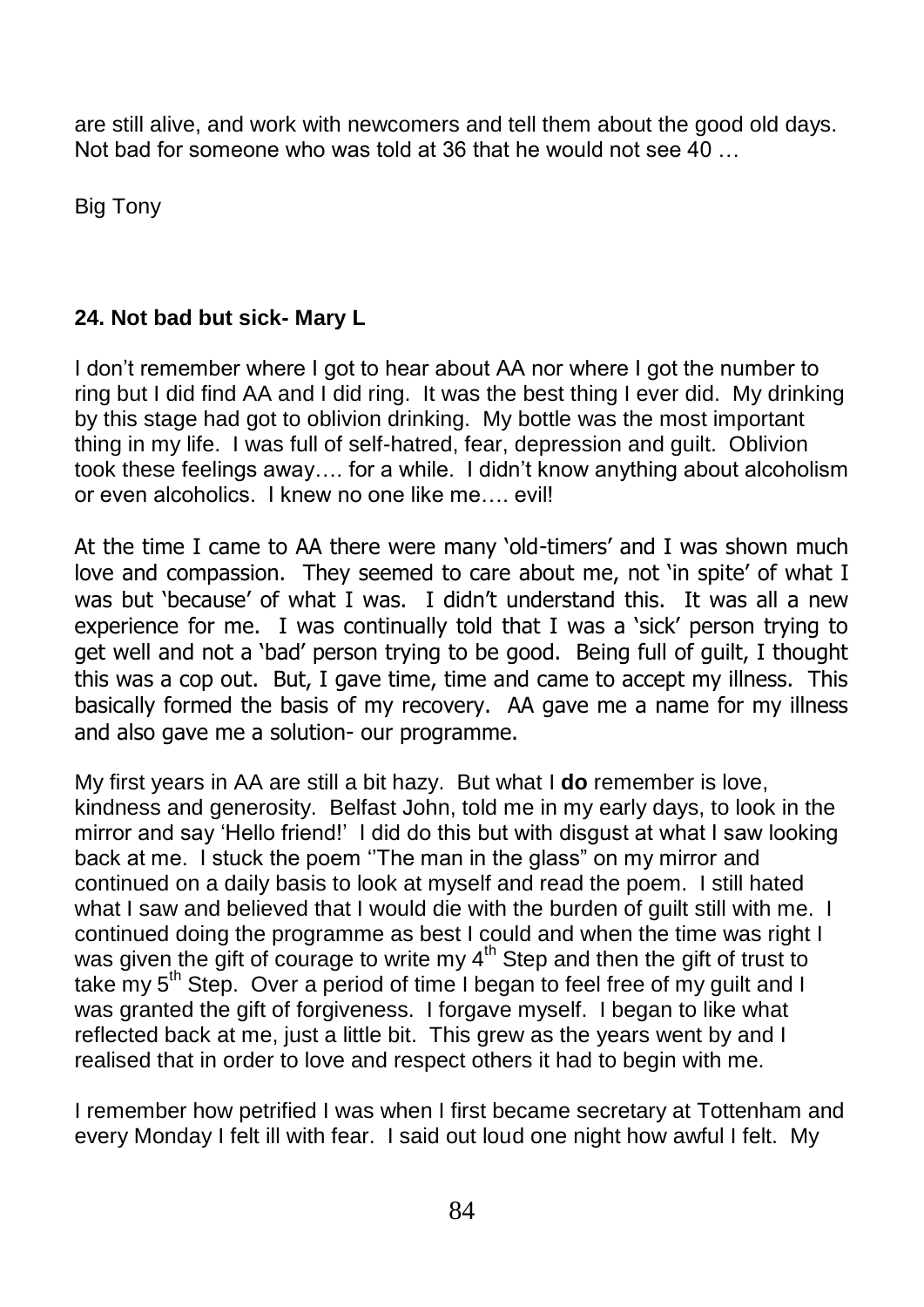friend, Austin, quietly told me that I didn't have to do it. I did have a choice! It's strange but once I realised that I had a choice, the fear started to subside. AA gave me choices for the first time in my life. Just as I chose not to drink the day after my last drunk, I chose to face my fear. This new concept of choice was my full acceptance that I was an alcoholic and the beginning of facing my fears. My dear friend Mary B, took me under her wing, a bit like an AA Mum and it was she who got me involved in  $12^{th}$  Step work. I didn't talk much in my early days so my Twelfth Step visits with her were more a nodding of the head in agreement to what she said. It's very different now; some people would say I talk too much.

Peter B introduced me to call-out duty, which I did for many years. At first, it was difficult for me. I was so introverted. But it did become easier as I didn't have to say much and because I didn't have to face anyone. I even started to  $\frac{1}{2}$  chat a little bit to the  $12<sup>th</sup>$  steppers.

Mary B took me along to Intergroup with her and when North London split and we became North-East London Intergroup I got very much involved in Public Information. There were people out there like me who have never heard of AA and I wanted them to know. I wanted to be part of the hand of AA that reaches out to others. I wanted that responsibility.

Over the years I have often doubted whether I was working the programme 'properly' and questioned whether I was really doing my best. I still do…. sometimes. The difference is now I don't dwell on it. My best varies from day to day, just like everyone else.

For the difference in me, from powerlessness to usefulness, I thank God for sending me Mary B, Alex (my guardian angel), Richard, Johnny, Belfast John, Marion, Alec, Susan, George, Austin and all the others who have held my hand and guided me along my way and given me the faith in myself to reach out and try to pass on what they so freely gave to me. Just to finish: A few years ago I was speaking to Jane, who came to AA around the same time as myself. We were talking about members who were much loved and who had recently died. I remember saying to her "It's not the same without the old-timers". She answered back "but Mary, we are the old-timers now"…. scary or what???

Mary L Tottenham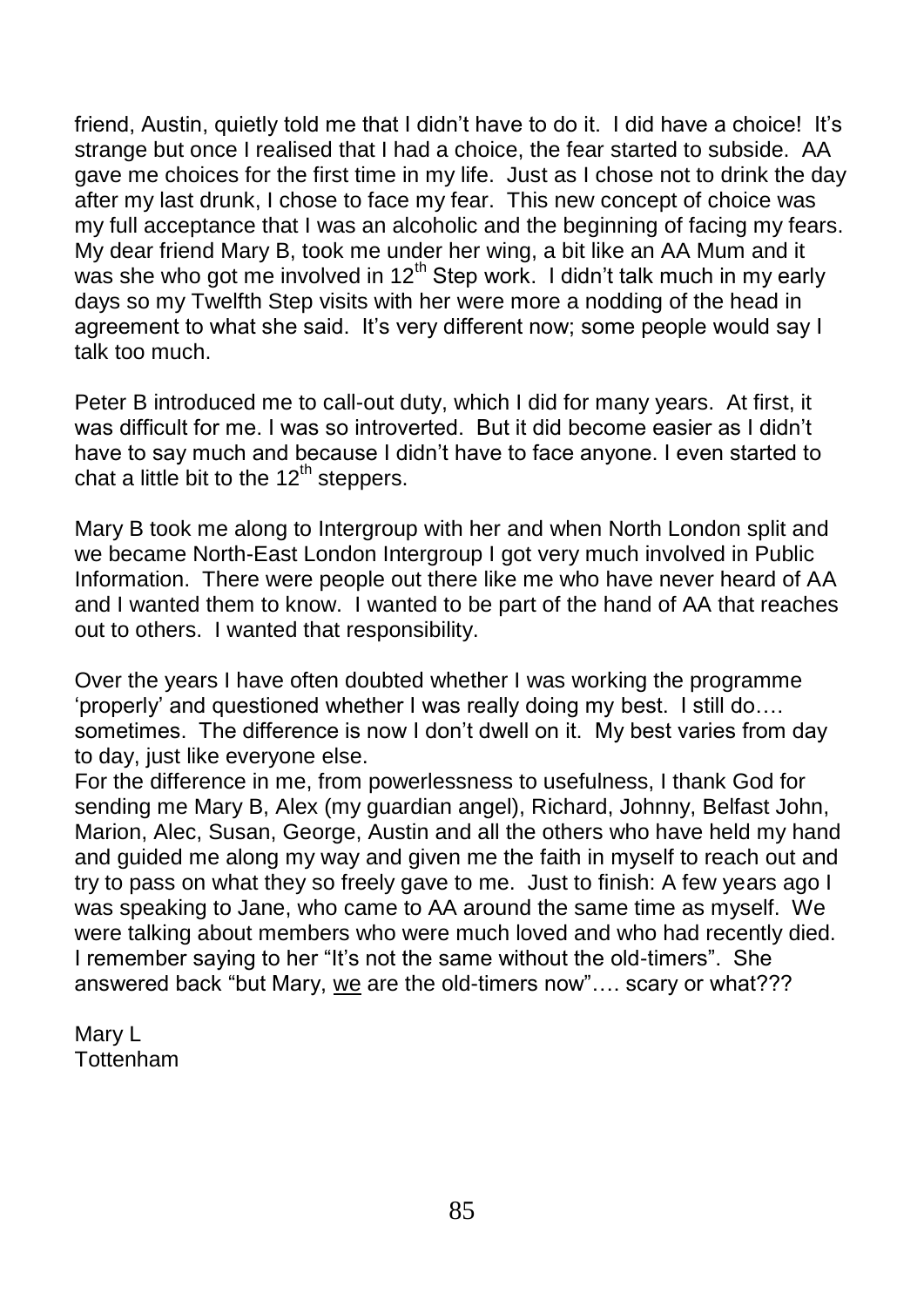### **25. There is no doubt in my mind- John 2**

My name is John and I'm an alcoholic. There's no doubt in my mind, that AA is the best thing that ever happened to me, although when I came in, I didn't think so. I disliked AA and most of the people for such a long time. I thought a lot of people in AA were 'Do Gooders'. My whole attitude was wrong about so many things. I was very ill for years in the fellowship. I felt completely washed up, finished, but that was how it was for me. I went right down to the basement. My drinking was sheer terror in the final years. I ended up lying in a hospital waiting to die. My weight plummeted down to nine stone. I am now a healthy fifteen stones thanks to AA. I didn't want to change. I was full of terrible rage, fear and defiance. I never dreamed in a million years that I would make it. I did everything the wrong way round, and upside down. I was very outspoken at Step meetings, and in general, I'm sure I upset a lot of people. I couldn't stand sponsors, and still can't. I don't believe in a Higher Power, I certainly don't pray. I just follow my instincts. If someone suggests anything to me, I'll always do the complete opposite. You could say I found my own way- the hard way. Change was a long time coming for me and recovery for me was much worse than my drinking. There was nothing to take the edge off. It was very raw indeed, but I didn't quit- I kept coming to meetings, no matter what. I would go to the pub under any circumstances, so I could certainly apply that to my meetings. I have now been sober for eighteen years, a day at a time. I have my 'off' days the same as everyone else but my life is brilliant, compared to what it was when I was drinking. I've achieved so many positive things. I was promised "a life beyond my wildest dreams" and this has happened- I just can't believe it. If I can make it, anyone can. I owe all of this to AA. Without it I am like a man in space without a spacesuit- I will surely die.

John 2

### **26. Alan's story**

## **When and how did your drinking first become a problem?**

When I was a teenager I used to urinate in my sleep when I was drunk. I did it everywhere. My home, at school, my Aunt's house, and later on in hotels. I was so embarrassed by it. But then my problems got bigger and I just learned to live with the 'bed-wetting'.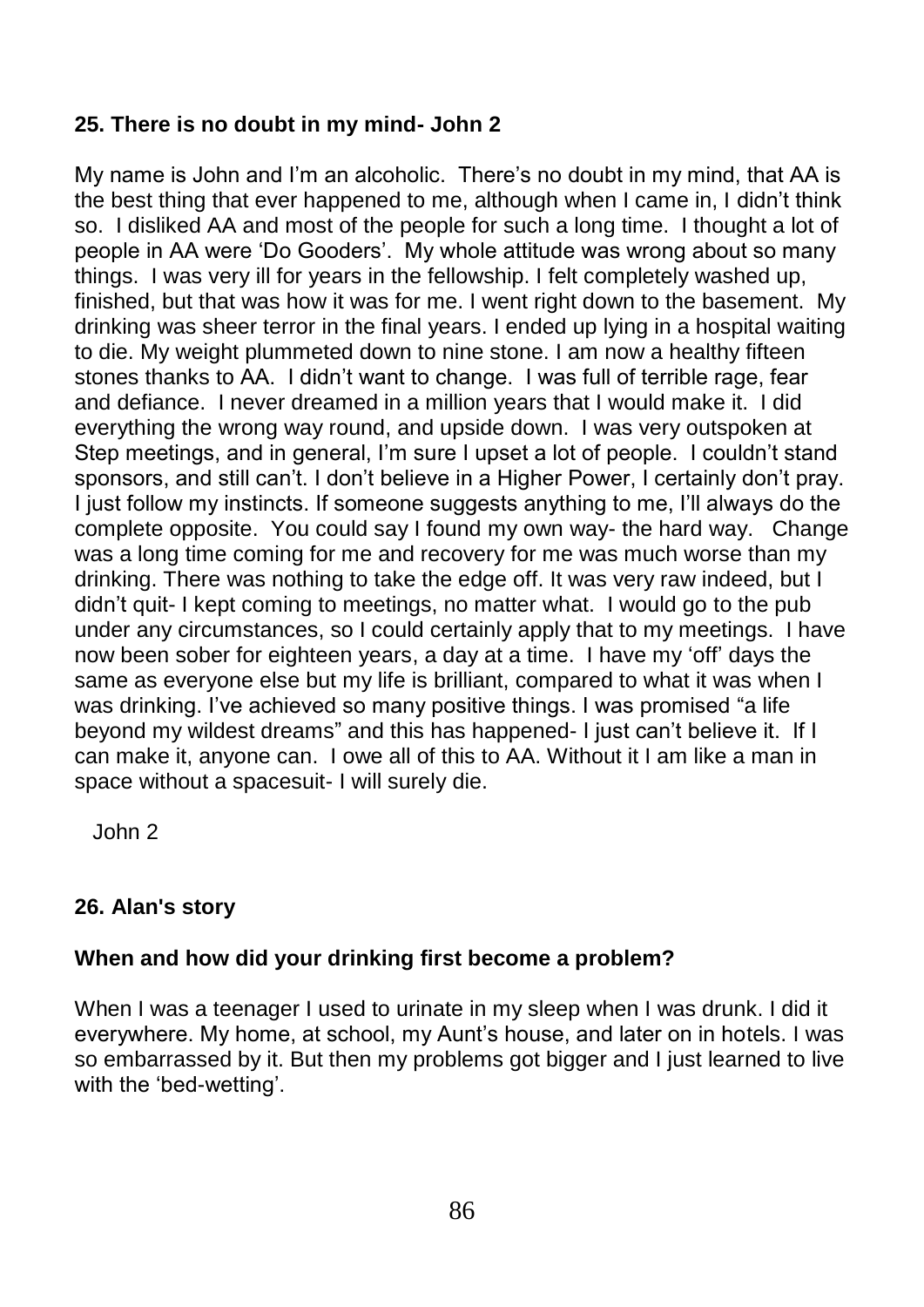Eventually I had to keep moving jobs as my drinking became more noticeable. I was sent by my employer to talk to a Doctor about it. So I decided to leave that job. I was jailed while on a business trip to Holland in my next job.

### **What happened?**

I wanted to be dead but I couldn't kill myself. I had totally run out of options and I did the last thing I was ever going to do. I called AA.

## **When did you first hear of A.A. and from what source?**

Somebody at work had left AA literature in my desk, with a note, "from a friend".

### **Who made the initial outreach to you, in what manner, and in what year?**

I called AA on Easter Sunday 1987 and met John C, a builder from Kilburn. He told me about the Draycott Terrace meeting on Sunday evening.

### **When and where did you get sober?**

I got sober in Minnesota in October 1987, just after the stock market crash and the storms that wrecked England.

#### **What were your early days like?**

Difficult. But I was scared and had no other options. I was depressed and thought I had wrecked my life. I wished I could have kept it going without having to stop drinking. Or I wished that I had stopped before I had run up such huge debts. My last credit card bill while drinking ran to 11 pages.

### **Who did you first get to know in the Fellowship?**

John S the accountant, Richard J the lecturer, Ray C from Ireland, Miles, Malcolm & Betty, Christine E, Jonny H

### **Which meetings did you go to?**

Lots. Arnos Grove, Thursday and Sunday, East Finchley Friday, Friern Barnet Monday, Grovelands Wednesday, Finchley Saturday and Hinde Street lunchtimes and the city breakfast meetings in Lombard Street.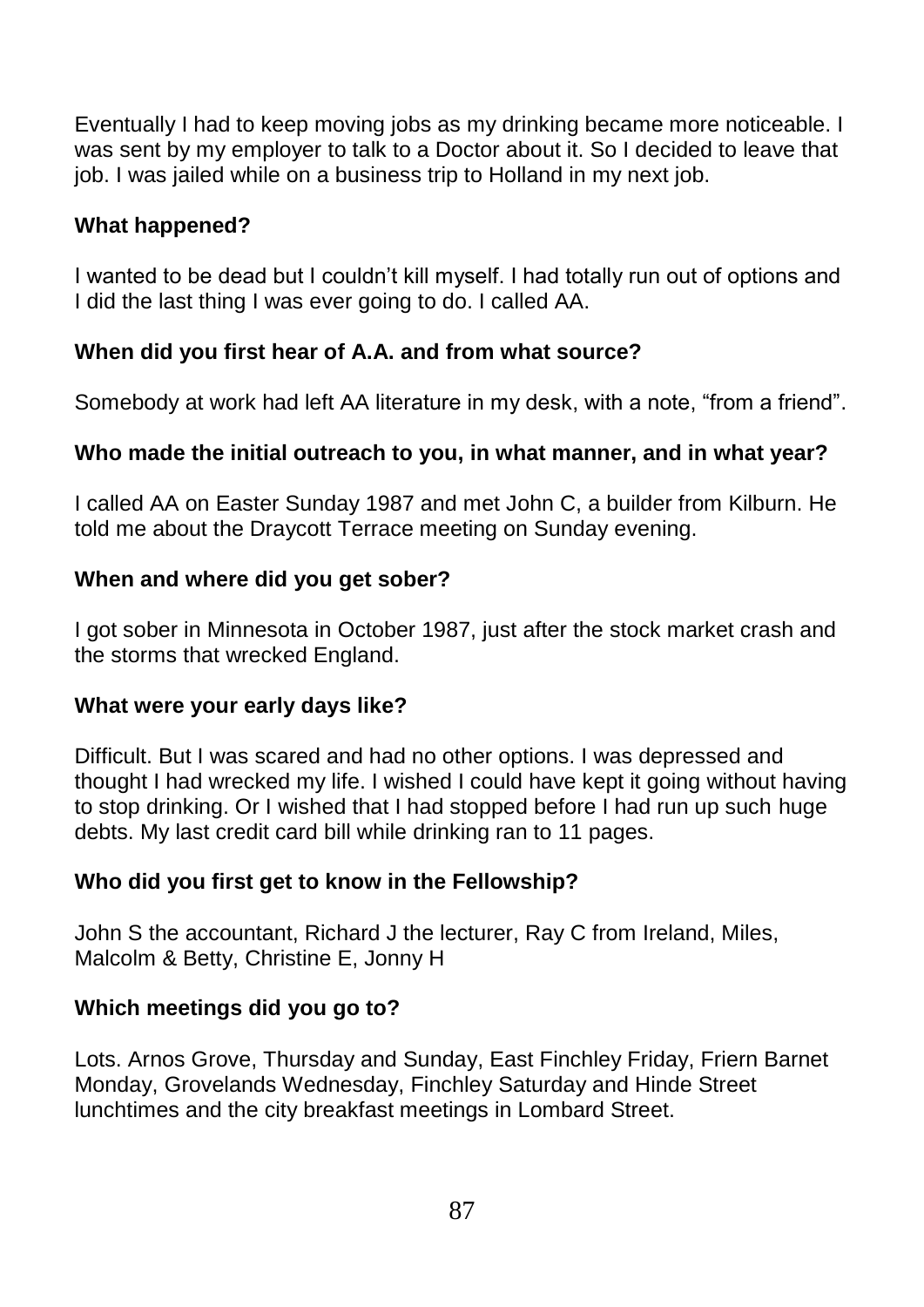## **Have you "worked" the steps?**

I have. And I still try to practice these principles in all my affairs

## **Were you guided through them and by whom?**

By my sponsors, John C and Stuart S

## **What was it really like? What did you actually do?**

I made a list of the things in my life that were unmanageable and decided what to do about them I prayed I tried to give up my will, wherever I could, recognising that it wasn't what was best for me. Made a list and didn't leave anything off Shared it with my sponsor Prayed some more and reviewed what I had done Made amends Learned to admit I was wrong and to apologise - on a good day Learned to meditate Tried to carry the message through service

## **Which AA literature have you found helpful?**

*Living Sober* was great and when I was desperate I got great solace from the *Big Book*.

#### **What are your recollections of service in AA and how did you get involved?**

It was vital. Taught me how to show up when I said I would and helped me to feel that I belonged.

Intergroup and Region (!) taught me that I wasn't as sober as I thought I was but more importantly I learned how AA works. And I see the value in the **Traditions**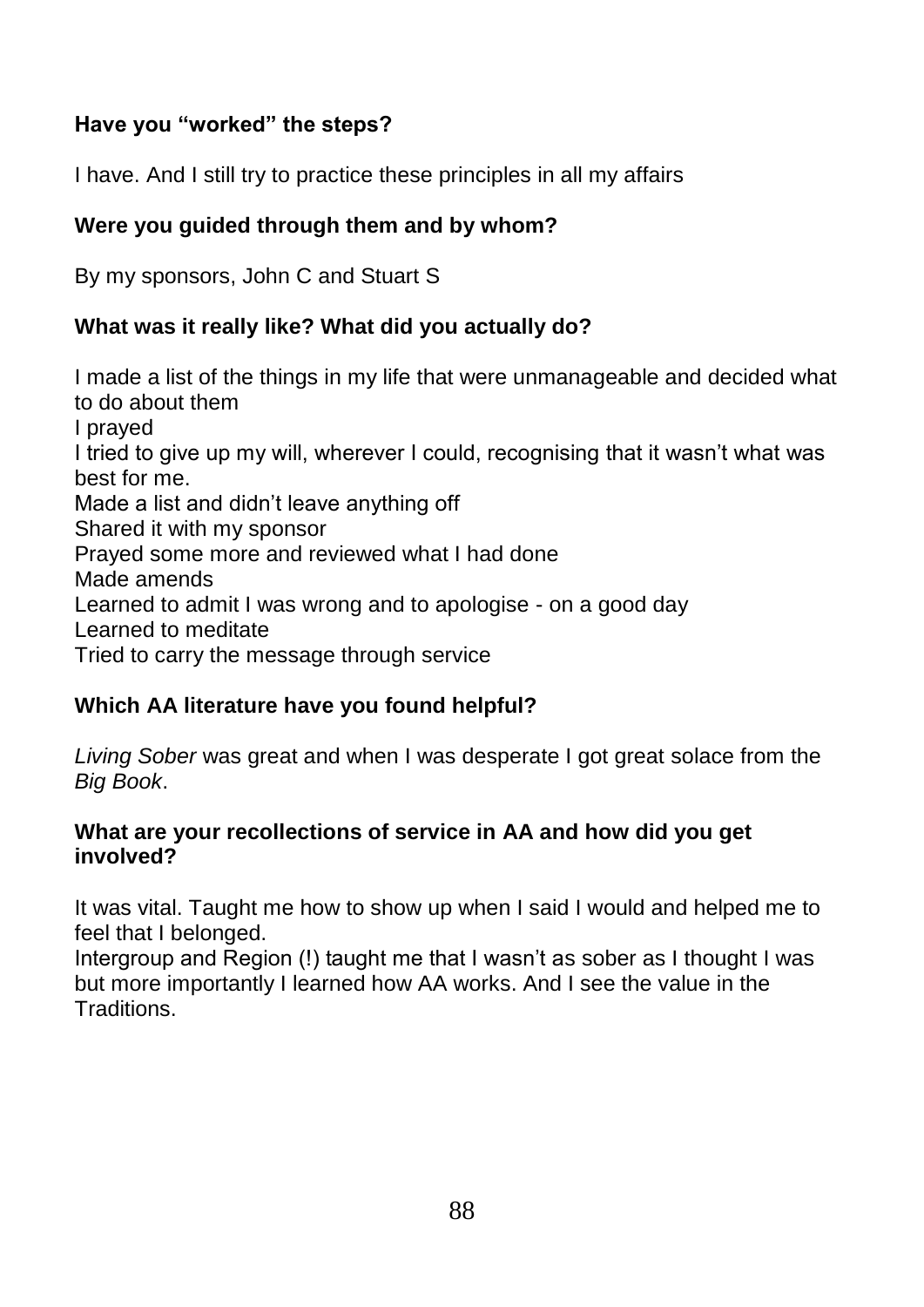### **Any resentment?**

Yes. A chap I knew in early recovery, who had been sober a while, used me to make a bit of money for himself. I cut him out of my life completely and I would like to tell you that I wish him all the very best life has to offer!

#### **Any funny stories?**

The secretary of meeting introduced me to do a chair: "My chair blew me out at the last minute so I've brought my Dad along". One of my proudest moments!

### **How has A.A. changed (if it has) since you first found it?**

More young people. More focus on recovery.

#### **What about your recovery today?**

It's a life beyond my wildest dreams. I have a lovely relationship with my beautiful wife. We have two amazing children - one in the Fellowship for 6 years and the other born in recovery who is studying Neuroscience at Sussex University. I have a business of my own which provides me with interesting varied work with clever, pleasant people all over the world. I have interesting hobbies and some wonderful friends with whom I can relax and enjoy myself.

I am deeply grateful.

Alan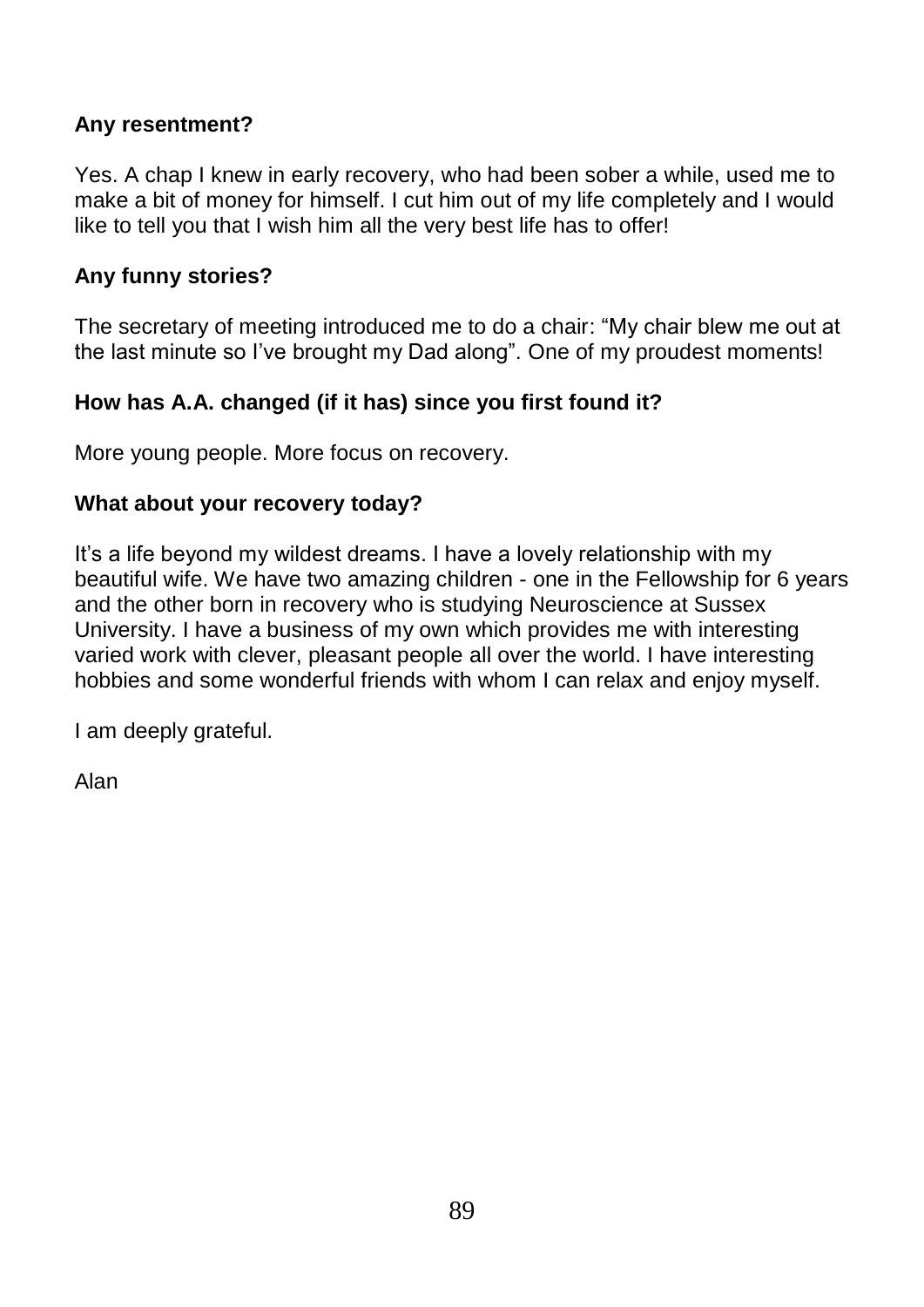| <b>Story 1</b>                  | Douglas of East Finchley,<br>Banker John of Potters Bar |
|---------------------------------|---------------------------------------------------------|
| Kathy                           | Spanish Tony                                            |
| David M (Big David              | <b>Ivor</b>                                             |
| Footballer John                 | Fisherman Charlie-Oakwood                               |
| Little Debbie                   |                                                         |
| Florida Danny                   | Story 3                                                 |
| Big Al and Michael              |                                                         |
| Pat Q                           | Carmel                                                  |
| <b>Ivor</b>                     | Belfast John                                            |
| <b>Teacher Peter</b>            | <b>Fisherman Charlie</b>                                |
| Musician John                   | Marion                                                  |
| Fireman Alex,                   | Alex                                                    |
| Musician Roger                  | Scotch Margaret                                         |
| Fishing Charlie,                | <b>Judith</b>                                           |
| Ironing board Arthur            | Dave                                                    |
| Stockbroker John                | Susan                                                   |
| Tottenham John                  | Kevin                                                   |
| Belfast John                    | Arthur                                                  |
| Fiona                           | Sam                                                     |
| Plumber Sam                     | Fiona                                                   |
| Irene and Bob                   | Pat Q                                                   |
| Spiritual Jim                   | Kay M                                                   |
| Old Arthur                      | Damien                                                  |
|                                 |                                                         |
| <b>Story 2</b>                  | Story 4                                                 |
| Peter S                         | John                                                    |
| Lighthouse Denis                | Dorrie                                                  |
| <b>Big Steve</b>                | Henry R                                                 |
| <b>Brian</b>                    | <b>Blind Charlie</b>                                    |
| <b>Noel</b>                     | Cathy                                                   |
| Thelma                          | Robert                                                  |
| Shetland Peter of Friern Barnet | Margaret S                                              |
| Pat Q                           |                                                         |
|                                 |                                                         |
|                                 |                                                         |

# **Appendix 1. Names from NLIG stories of 15+Years sobriety**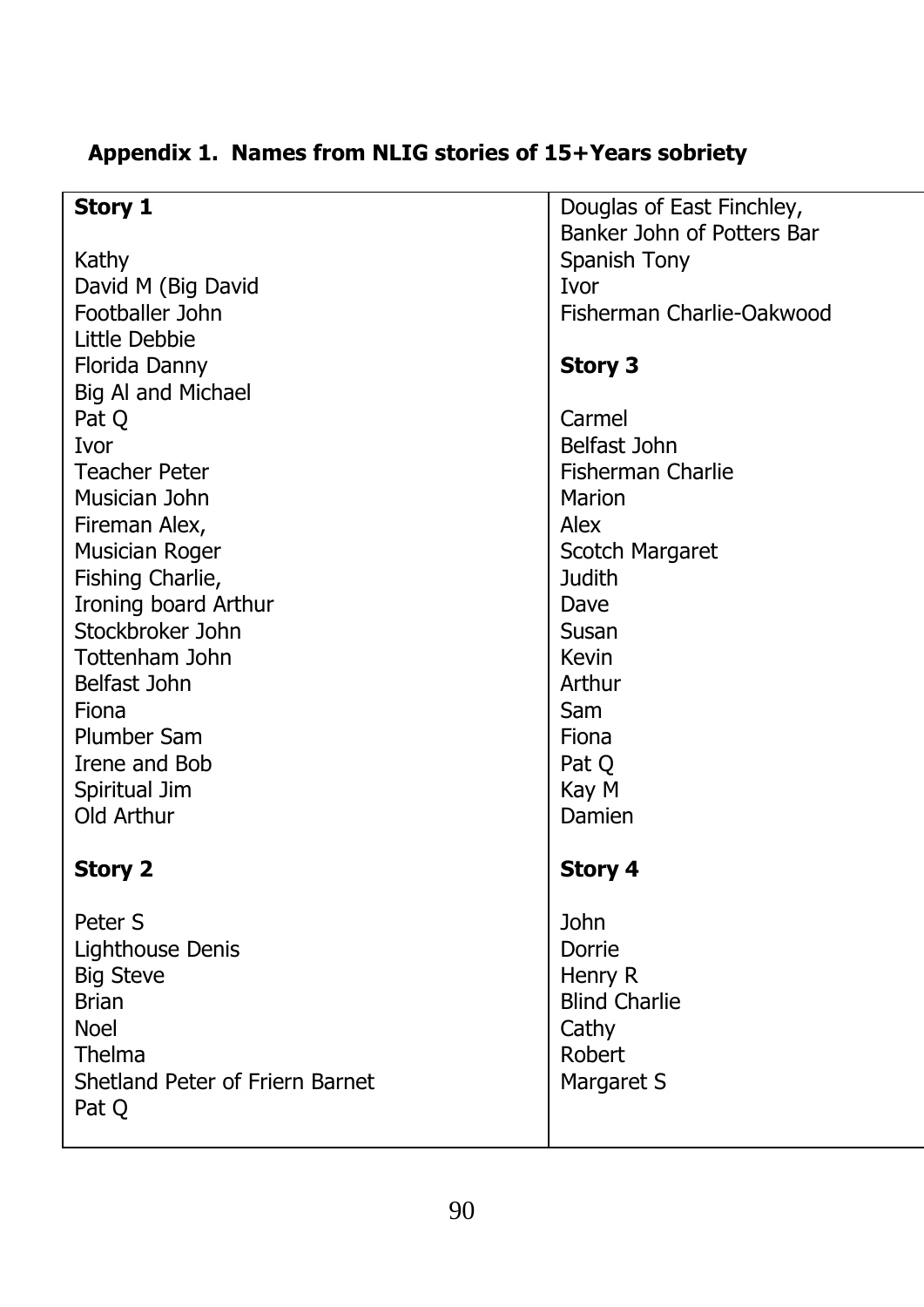| <b>Story 5</b>         | <b>Story 8</b>       |
|------------------------|----------------------|
| Roger C                | Geoff                |
| <b>Bobby G</b>         | Christine            |
| Sadie from Chingford   | Phil G,              |
| Bernie and Simon       | Sally                |
| Second Hand Dave       | Gary M               |
| <b>Train Dave</b>      | Ron F                |
| Evil John              | Sharon               |
| Bishop John            | Malcolm              |
| <b>Fishing Charlie</b> | Mike C               |
| Joe E                  | Pat Q                |
| Pat Q.                 | Joan R               |
| Ivor                   |                      |
| Cathy                  | Roy<br>Jo            |
| Robert                 |                      |
| Martin                 |                      |
| <b>Blind Richard</b>   | Story 9              |
|                        |                      |
| <b>Irish Dennis</b>    | Shetland John        |
| Gay                    | Charles              |
| Mick the Tick          | Bob the Chemist      |
| Ironing Board Arthur   | Eric the Jeweller    |
| Actor John             | Smiler Bill          |
| Dave D                 | Stuart               |
| John C                 | Mick the Tick        |
| Story 6                | Mick the Van         |
|                        | Paddy C              |
| Golfer Roger           | Joe E                |
| Ray                    | <b>Plaistow Bill</b> |
| David                  | Rolly                |
|                        | Emily                |
| Story 7                | Vi and Mac           |
| Steve H                | Story 10             |
| Tottenham John         |                      |
| Danny the builder      | South African Bill   |
| Ivor                   | Mary B               |
|                        | Monty                |
|                        | Mick the Tick        |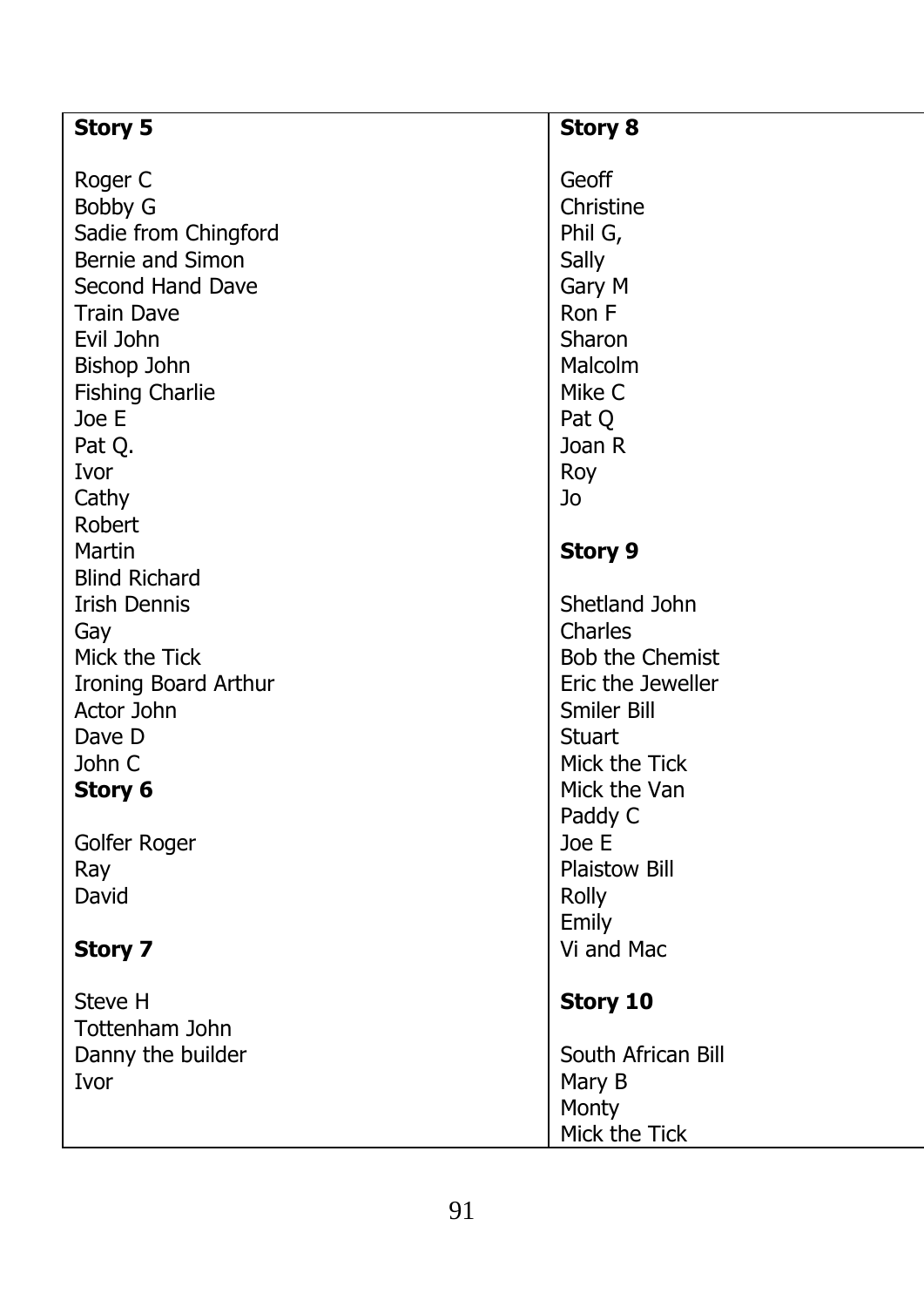Christie R. Paddy O'C Sackville from Dublin Richard P Marie Butcher Bill Joe Cathy Robert Dorrie Bill

# **Story 11**

Cyril 'Chingford Dennis ' 'Tower Bridge Len '

# **Story 12**

Pauline Cathy B Sheila Susan Arthur Big Vick **Janice** Larry Drew **Jerry** Cathy

# **Story 13**

Alan W Peter Austen Plumber Sam Old Arthur John

## **Story 14** Joe M

## **Story 15**

Patrick K Shetland John Chingford Dennis Spanish Tony Moyra Michael

## **Story 16**

Mick the Chef Dr Glatt Belfast Archie Eddie Mick the Tick Paddy O Scotch Peter Michael C Michael H Dirty Jimmy Guardsman John **Bridget** Michael H South African Bill Eddie

## **Story 17**

Bridget **Jerry** Paddy O'C Scotch Peter Mick the Tick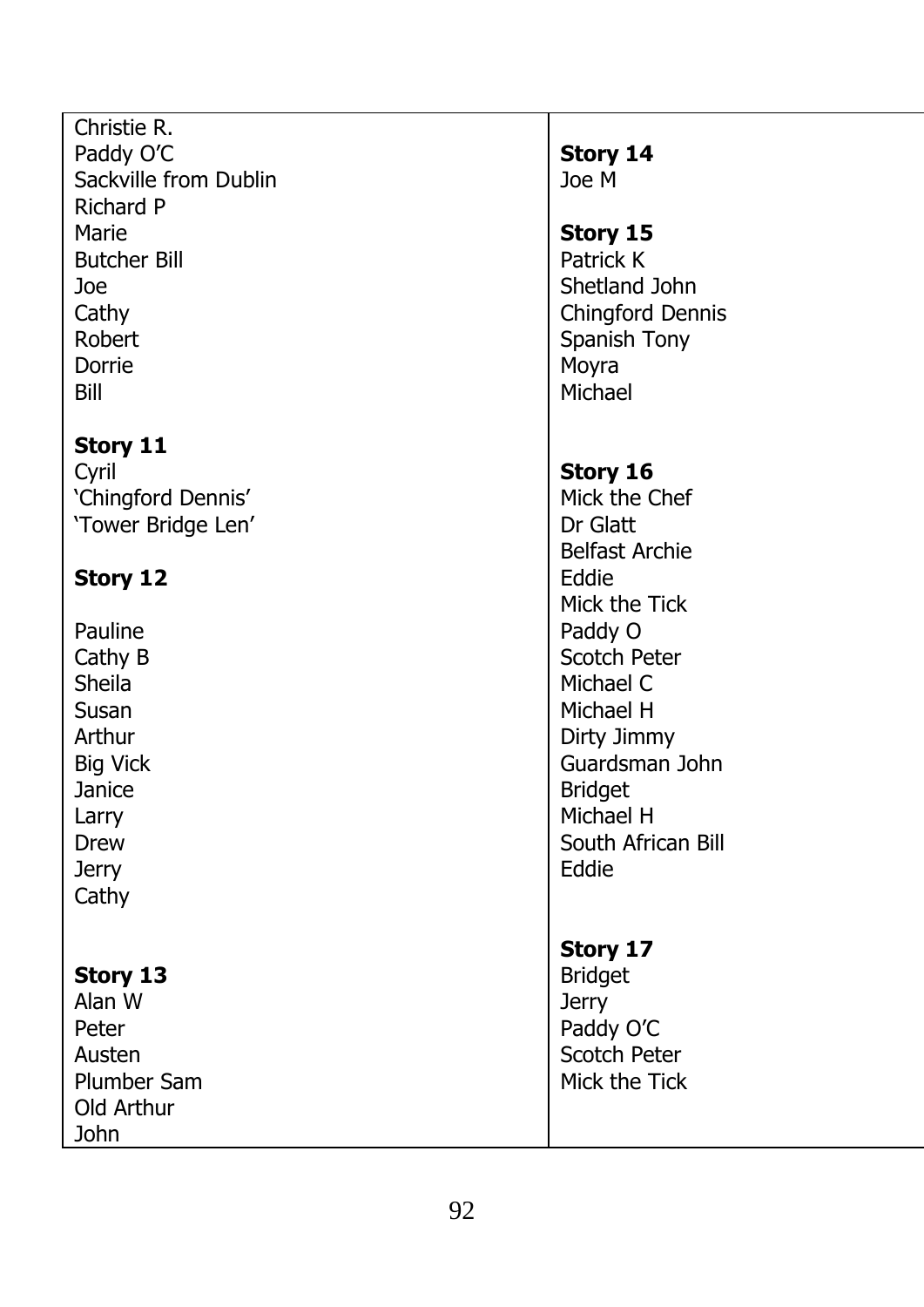| <b>Story 18</b><br>Larry B<br>Canadian Brian<br>Tony<br><b>Big Mick</b><br><b>Manchester Mick</b><br>Lyn<br>Spanish Tony<br><b>Tottenham Mary</b><br>Ironing Board Fred<br>Cliff J<br>Pauline<br>Drew<br><b>Jock</b><br>Peter<br>Pat<br>Ian<br>Big John<br>Dan<br>Sam the Hat<br>Tesco Dave/ Angry Dave<br>Chingford Dennis<br>Cockney George<br><b>Taxi Sam</b><br><b>Tottenham Mary</b> |
|-------------------------------------------------------------------------------------------------------------------------------------------------------------------------------------------------------------------------------------------------------------------------------------------------------------------------------------------------------------------------------------------|
| <b>Story 19</b><br>Cliff<br>Chingford Dennis'<br><b>Tottenham Charlie</b>                                                                                                                                                                                                                                                                                                                 |
| <b>Story 20</b><br>Ivor<br>Eileen W<br>Thelma (Finchley)<br>Angela                                                                                                                                                                                                                                                                                                                        |

 $\Gamma$ 

Pat Q, Cynthia, Monica Wood Green Kay Oakwood Martin Jack K Elaine Barbara

## **Story 21**

Steve S Ivor Don

# **Story 22**

Jerry M Peter from Kingsbury Tom, a man from Watford Norman Welsh John Scots Jack **Bruce** Captain Robert from Hendon Christine from Harrow Pip Bighead Jeff